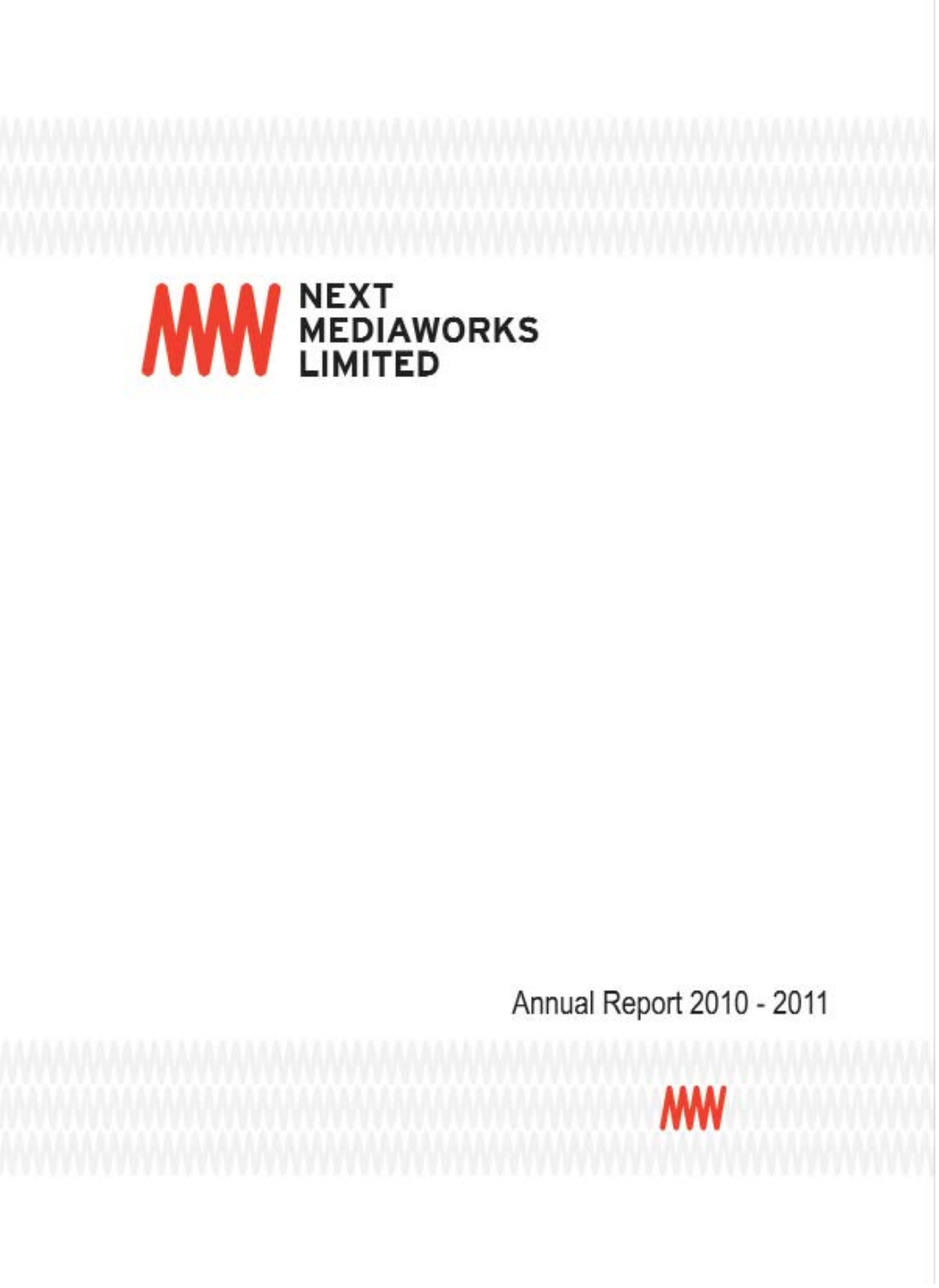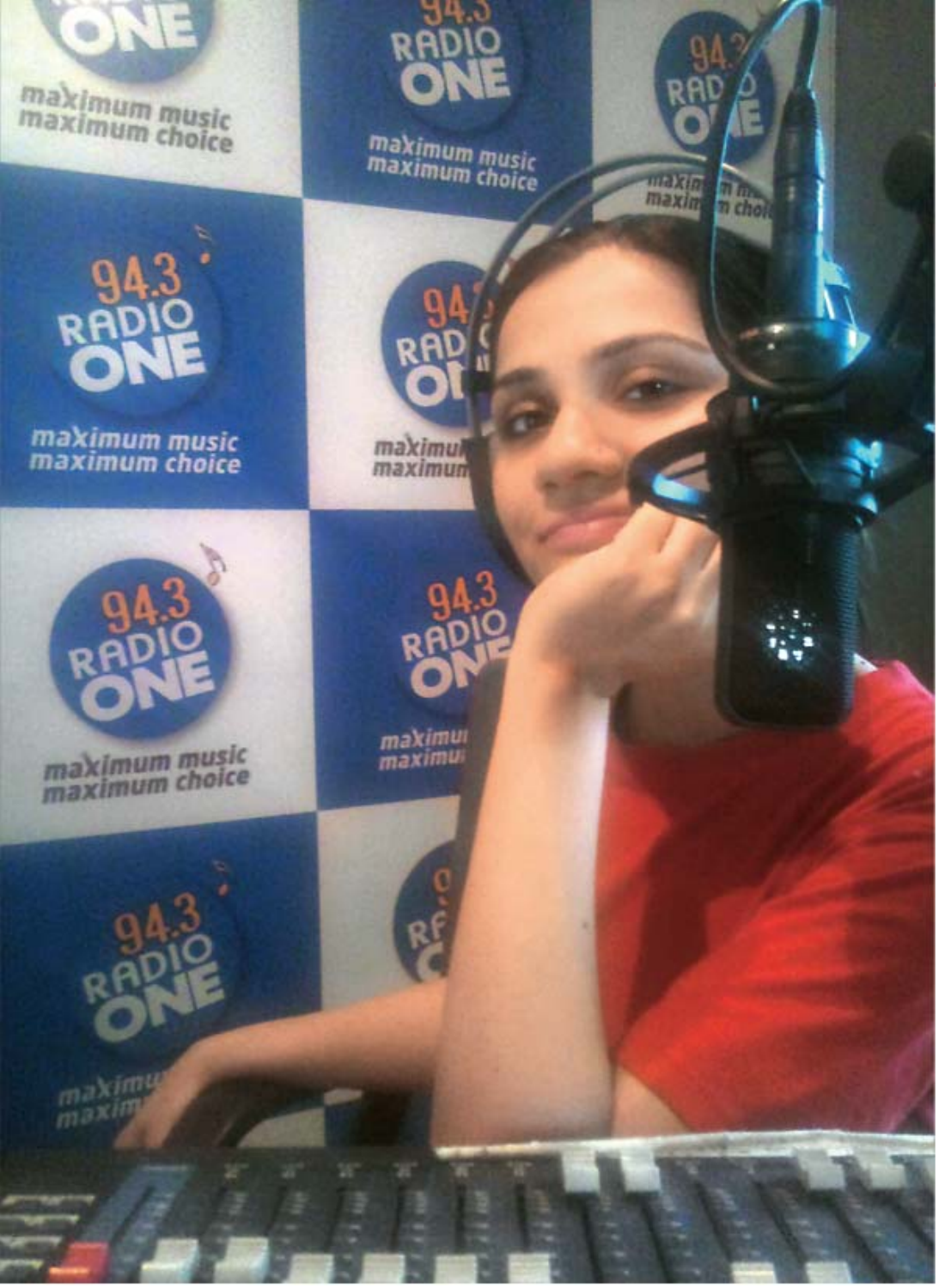

# **Corporate Information**

#### -**Board of Directors**

Tarique Ansari - Chairman & Managing Director Narayan Varma Nana Chudasama Adille Sumariwalla I. Venkat Dilip Cherian Monisha Shah

 $\bullet$  **Chief Financial Officer** Mr. Manish Thukral

#### -**Auditors**

M/s Haribhakti & Co. Chartered Accountants Free Press House, Nariman Point, Mumbai - 400 021.

#### $\bullet$ **Bankers**

The Royal Bank of Scotland (formerly ABN AMRO Bank) Nariman Point, Mumbai- 400 021.

#### $\bullet$  **Registrar & Transfer Agent** Link Intime India Private Limited C-13, Pannalal Silk Mill Compound, L.B.S. Marg, Bhandup-West, Mumbai - 400 078. Tel No. 2596 3838 Fax No. 2594 6969

- $\bullet$  **Registered Office** Peninsula Centre, Dr.S.S. Rao Road, Near M.G. Hospital, Parel, Mumbai - 400 012. Tel: 6701 7171, Fax: 2415 0009 E-mail: cs@nextmediaworks.com Website: www.nextmediaworks.com
- **Solicitors & Legal Advisors** Economic Laws Practice

**30th Annual General Meeting on Thursday, 8th day of September, 2011 at 4.00 p.m. at Kamalnayan Bajaj Hall Auditorium, Bajaj Bhavan, Jamnalal Bajaj Marg, 226, Nariman Point, Mumbai – 400 021**

# **Contents**

| Corporate Information                                                                     |     |
|-------------------------------------------------------------------------------------------|-----|
| Chairman's Note                                                                           | 2   |
| <b>Management Discussion and Analysis</b>                                                 | 4   |
| Corporate Governance and Shareholder's Information                                        | 8   |
| Directors' Report with Annexures                                                          | 16  |
| Auditors' Report of Next Mediaworks Limited with Annexures                                | 23  |
| Audited Financial Statements of the Company                                               | 26  |
| Auditors' Certificate on Corporate Governance                                             | 42  |
| Auditors' Report on Consolidated Financial Statements                                     | 43  |
| Conslidated Financial Statements of the Company                                           | 44  |
| <b>Audited Accounts of Subsidiaries</b>                                                   |     |
| Digital One Private Limited (formerly Mid-Day Broadcasting South (India) Private Limited) | 58  |
| Mid-Day Radio North (India) Limited                                                       | 66  |
| Next Outdoor Limited (formerly Mid-Day Outdoor Limited)                                   | 77  |
| Radio One Limited (formerly Radio Mid-Day West (India) Limited)                           | 89  |
| <b>Notice</b>                                                                             | 113 |

 $\left(\begin{array}{c} 1 \end{array}\right)$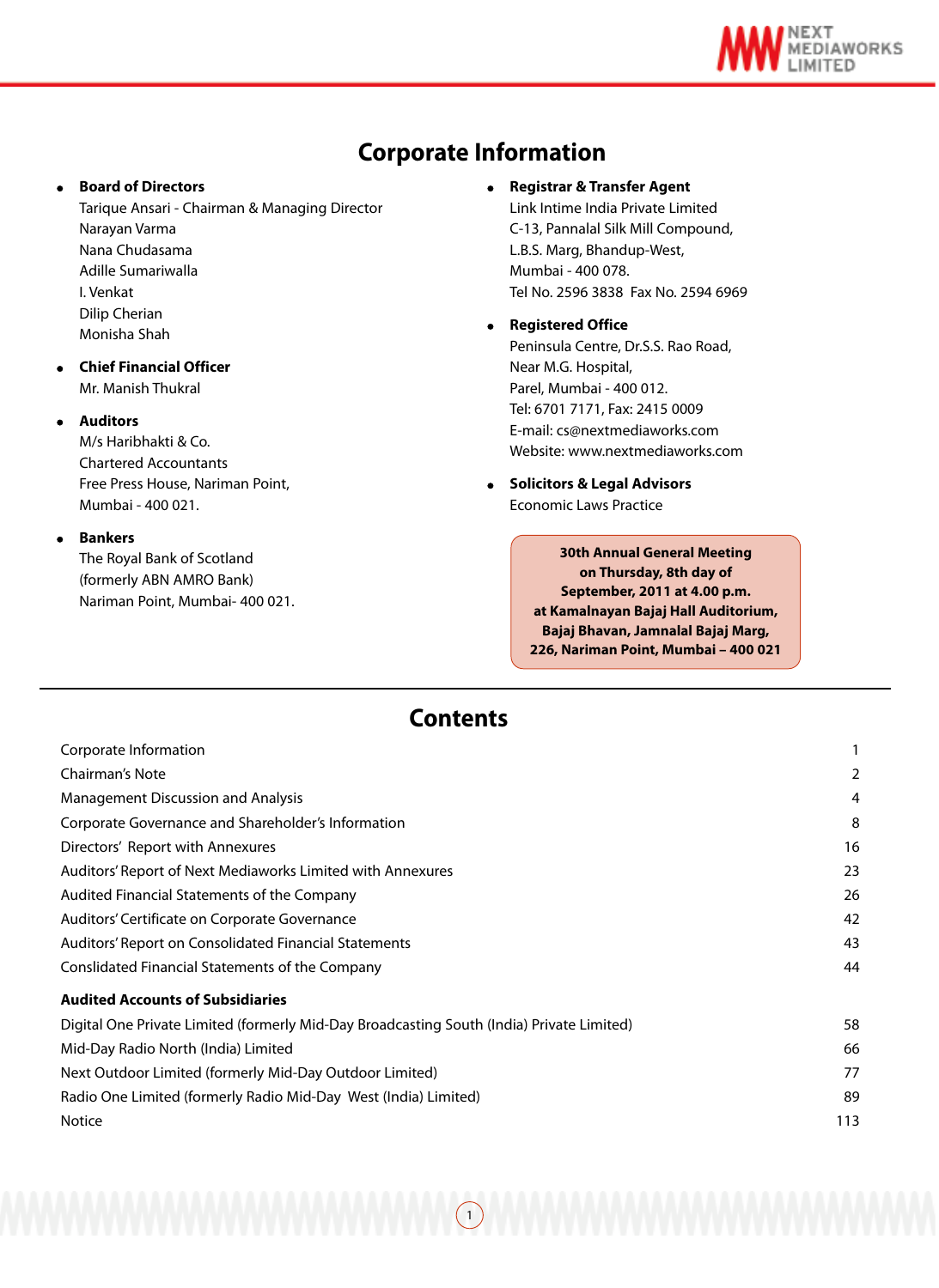# **Chairman's Note**

#### **Dear Shareholders,**

Welcome to the 30th Annual General Meeting of our Company.

The financial year 2010-11 was a significant year for the Company. The Company was able to successfully complete the merger of it's print and publishing business with Jagran Prakashan Limited (JPL).

Pursuant to the Scheme of Arrangement (Scheme) between the Company and JPL and their respective shareholders and creditors, the Honorable High Court of Bombay and the Honorable High Court of Allahabad accorded their approval to the Scheme on October 15, 2010 and on December 21, 2010 respectively.

As per the Scheme, the entire print and publishing business of Company alongwith all the related licences, trademarks and logos stand transferred in the name of JPL with effect from 1st April 2010.

Pursuant to the transfer of the name and logo of 'Mid-Day', the Company has changed its name to **Next Mediaworks Limited** post all approvals from its shareholders and the Central Government.

At the present time, our substantial business is in FM radio broadcasting, which is undertaken in our subsidiary Radio One, which is a joint venture with BBC Worldwide and in which we hold an equity share of 70%.

My remarks will therefore be largely relating to the radio business.

#### **2010- 11 – An Overview**

The Media and Entertainment (M&E) industry was one of the fastest growing sectors in India in the last year. Poised to grow at a compounded rate of 14 per cent to touch US\$ 28 billion by 2015, the sector registered a growth of 11 per cent in 2011. The industry's strong growth potential was attributed to factors such as growing potential of the regional markets, advertising spends bouncing back post recession, increasing media penetration and per capita consumption, and the rising importance of New Media driven by changing media consumption patterns.

The Radio industry registered a revenue growth of 24% during the year which was driven by both metros and non metros. The growth was driven by large inventory volumes which grew in the RAM (Radio Audience Measurement) markets by 39% during the year and further enhanced due to price increases in the latter part of the year.

In listenership, FM penetration increased to approximately 77% (RAM markets) and FM enabled mobile phones emerged as the key device for listenership across cities. Local advertising remained a strong contributor to industry revenues accounting to approximately 40% of ad revenues. Real estate was one of the biggest contributing sectors.

Our radio subsidiary, Radio One grew faster than the market, with a revenue growth of 46% from Rs. 3031 lakhs to Rs. 4413 lakhs from our seven FM stations across the country. EBIDTA improved from a loss of Rs 169 lakhs last year to a profit of Rs 406 lakhs in the current year.

I would like to recognize the efforts of the management team led by Vineet Hukmani in this excellent performance.

#### **Going Forward**

#### **FM Radio Broadcasting**

The Union Cabinet in its meeting on July 7, 2011 approved the proposal of the Ministry of Information and Broadcasting for the 'Policy Guidelines on Expansion of FM radio broadcasting services through private agencies (Phase-Ill)'. This is a significant step in the development and growth of the Radio industry in the country. FM Phase-Ill Policy proposes to extend FM radio services from present 86 cities to 313 cities with upto 839 new FM radio stations. Phase -III policy will result in coverage of all cities with a population of one lakh and above with private FM radio channels.

 $\begin{pmatrix} 2 \end{pmatrix}$ 

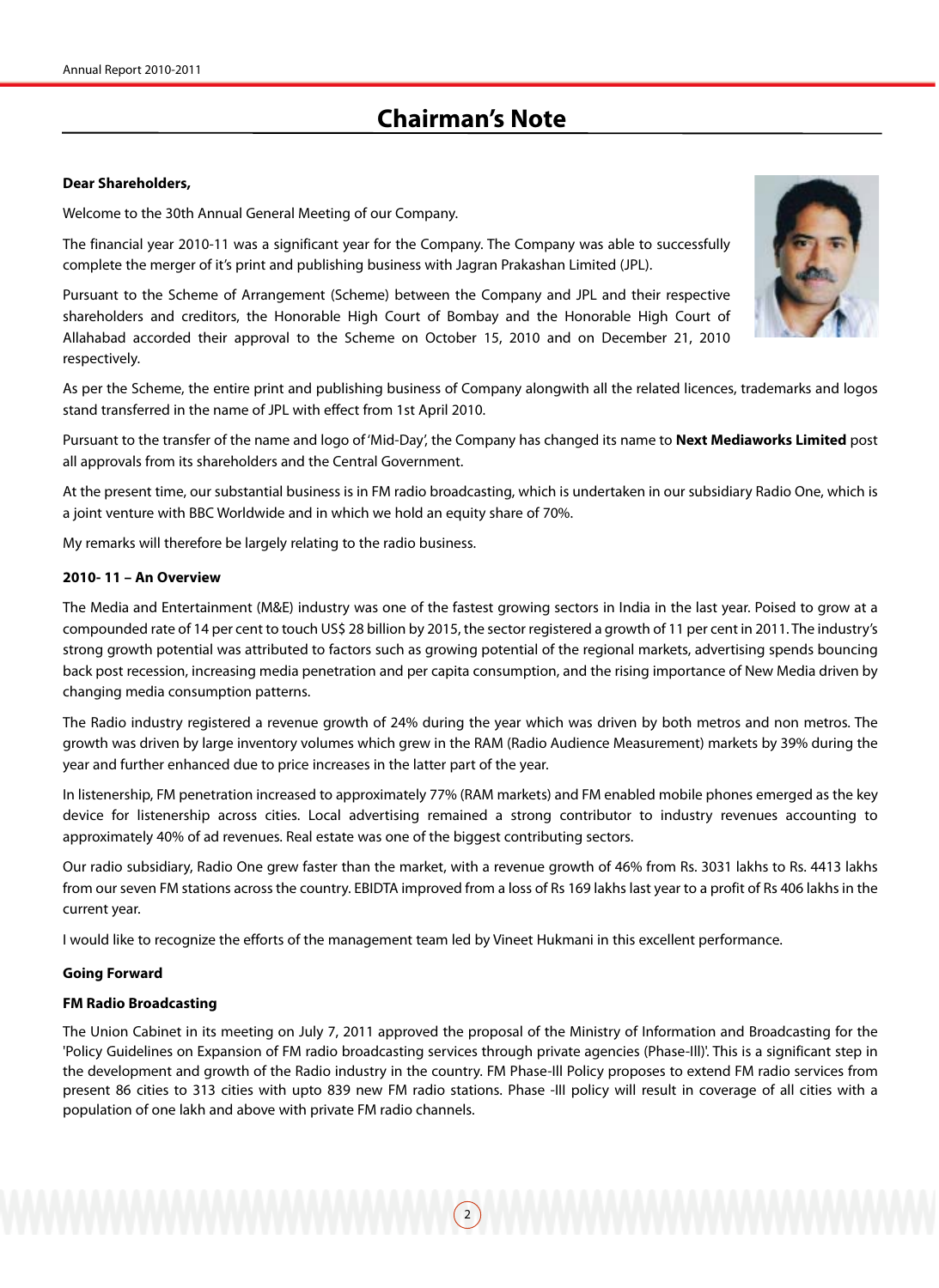# **Chairman's Note**

Some of the salient features of the approved Policy for Phase-Ill are :

- Radio operators have been permitted carriage of news bulletins of All India Radio;
- Broadcast pertaining to the certain categories like information pertaining to sporting events, traffic and weather, coverage of cultural events, festivals, coverage of topics pertaining to examinations, results, admissions, career counselling, availability of employment opportunities, public announcements pertaining to civic amenities like electricity, water supply, natural calamities, health alerts etc. as provided by the local administration will be treated as non-news and current affairs broadcast and will therefore be permissible.
- The limit on the ownership of Channels, at the national level, allocated to an entity has been retained at 15%. However channels allotted in Jammu & Kashmir, North Eastern States and island territories will be allowed over and above the 15% national limit to incentivise the bidding for channels in such areas.
- Private operators have been allowed to own more than one channel but not more than 40% of the total channels in a city subject to a minimum of three different operators in the city.
- Networking of channels will be permissible within a private FM broadcaster's own network across the country; instead of in 'C' and 'D' category cities only of a region allowed at present.
- FDI limits in a private FM radio broadcasting company has been increased from 20% to 26%.
- The lock in period of shareholding of promoters/majority shareholders has been reduced from the present 5 years to 3 years.

The steps taken in the new policy will bring down operational costs and improve viability in general. Your company is analyzing the opportunities and the strategies to use the above benefits to the best of its advantage.

#### **The Digital opportunity**

Internet access is growing significantly in the country, with entertainment, communication and instant messaging being the main purposes for access. According to an Internet and Mobile Association of India (IAMAI) report, 41 per cent of the claimed internet users had used the internet for watching, downloading and listening to music or uploading or downloading pictures while 32 per cent also used the internet for email, chat and communication.

Increasing digitalisation will also change the ways in which consumers view or listen to content. These distribution platforms will assist broadcasters in giving direct access to consumers, thus facilitating the provision of not just routine content but also customised value added services. The increasing penetration of smart phones and devices like the ipads and tablets offer an opportunity to expand the music business beyond FM radio and beyond the boundaries of the country.

The Company's new name indicates the management's intentions to explore and exploit all available opportunities in areas of new age media and entertainment. Your Company looks forward to participating in the technology revolution which is currently sweeping the country.

#### **Acknowledgement**

I would like to thank various Government bodies, banks and financial institutions and vendors for their support and our Board members for their guidance.

I would also like to express my deep gratitude to our Shareholders, Employees and our Listeners for their continued support and encouragement at an important phase of our journey.

 $\left(3\right)$ 

Thank you,

**Tarique Ansari** Chairman & Managing Director

Place : Mumbai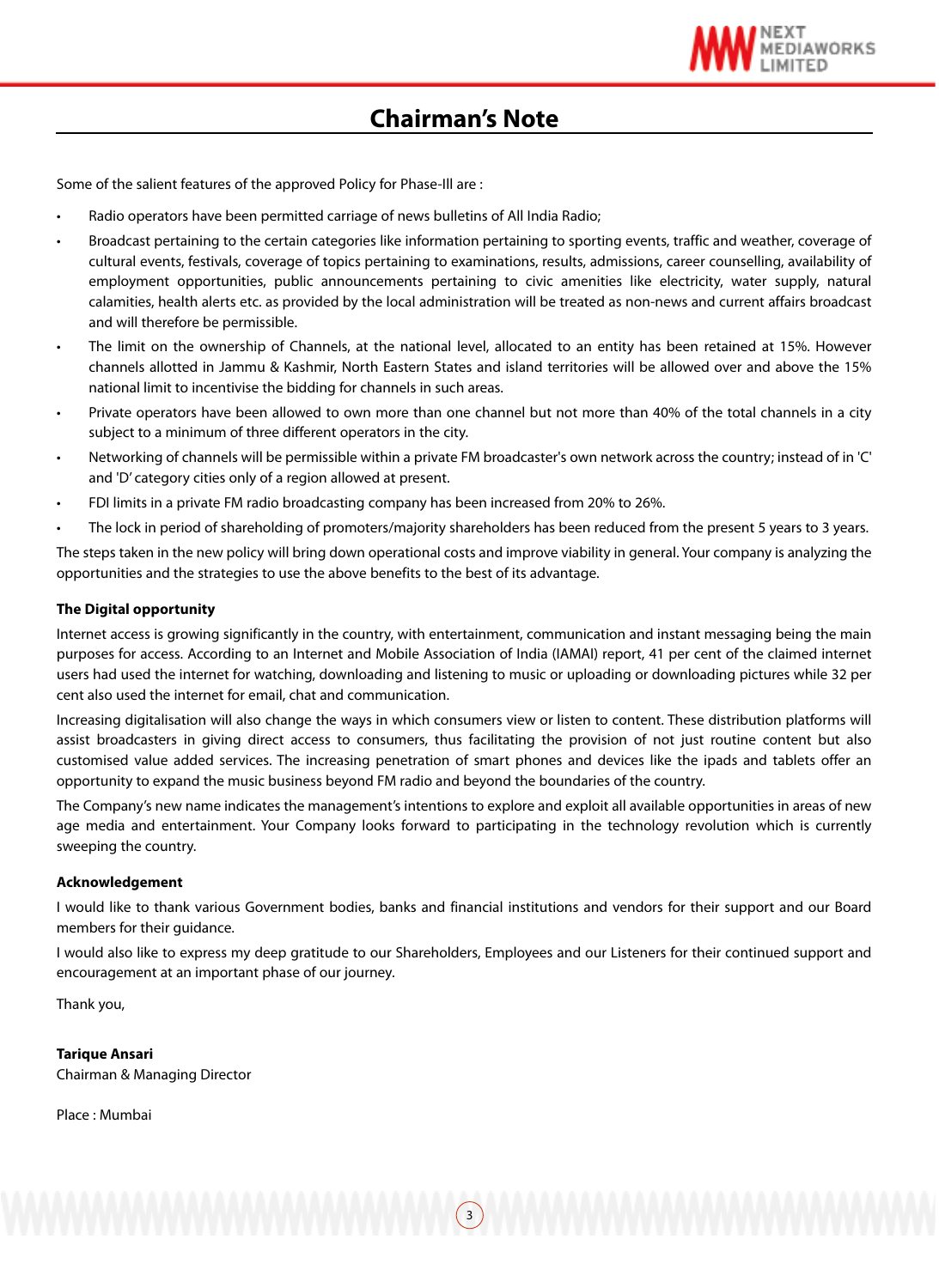You are holding in your hands the Annual Report of Next Mediaworks Ltd.

This is the new avatar of Mid-Day Multimedia Ltd, after the demerger of our print business in favour of Jagran Prakashan Ltd. As you are aware, this demerger has taken effect from April 1, 2010 and shareholders of Mid-Day Multimedia Ltd were issued shares in the ratio of 7:2 in Jagran Prakashan, a successful and profitable newspaper publishing enterprise.

In addition, Mid-Day Multimedia shareholders also continue to hold shares in Next Mediaworks Ltd, to the extent of their previous holding. Next Mediaworks owns 70% of the shareholding in Radio One Ltd, our radio broadcasting subsidiary, which holds licences for and runs FM broadcasting services in Mumbai, Delhi, Bangalore, Chennai, Kolkatta, Pune and Ahmedabad.

This management discussion concerns the performance of Next Mediaworks, consolidated with Radio One, which is the substantive part of our remaining business. Through this analysis, we have attempted to provide shareholders an indication of both the performance of the past year and the future growth path of the company

#### **GENERAL BUSINESS ENVIRONMENT**

The underlying theme of 2010 has been a steady recovery from recession. The initial recovery in global markets coupled with a continued growth in the Indian economy has allowed your company to grow its operating radio business at a faster rate than its peers. Looking forward, however, the US debt crisis and hyper-inflation in the Indian market may have a depressive short term effect on growth rates in Indian business. **We have to evaluate our strategies going forward with a measure of realism and focus on profitable growth, with a careful eye on costs.**

#### **New round of licenses in FM radio**

The Government has announced Phase III of the FM broadcasting policy. This will extend FM radio services to around 227 new cities and offers an opportunity to your company to expand our broadcasting network. Other salient features of the policy include a raising of the cap on foreign equity to 26%, allowing of restricted news and current affairs and multiple ownership of licences in a single market.

Your company already has the most lucrative metros which are not available in abundance in the new phase of licensing. The allotment of new frequencies will be on an e-auction basis and there is a possibility of licence fees reaching unviable levels in lucrative markets. The new phase allows extension of licenses to 15 years from the current 10 years. It is most likely that existing players will be able to migrate closer to the end of the 10 year period (as per the trend from phase I to phase II). It is also probable that new entrants seeking entry into FM radio will need the lucrative metros and will look to work with existing players.

**Your management is reviewing all opportunities and challenges that will arise due to this development and will craft a future strategy based on our strengths and growth imperatives.**

#### **Royalty Costs**

The FM radio industry is sitting on a possibility of substantial costs saving from Music Royalty given that the copyright board has reduced royalties payable to PPL to 2% of revenue. The Mumbai, Delhi and Kerala high court have ruled and questioned the right of IPRS to collect royalties from Radio stations. Though these will be challenged by the bodies in question, trends show that the royalty regime may shift to global norms in the near future, which is far lower than current India costs.

 $\left(4\right)$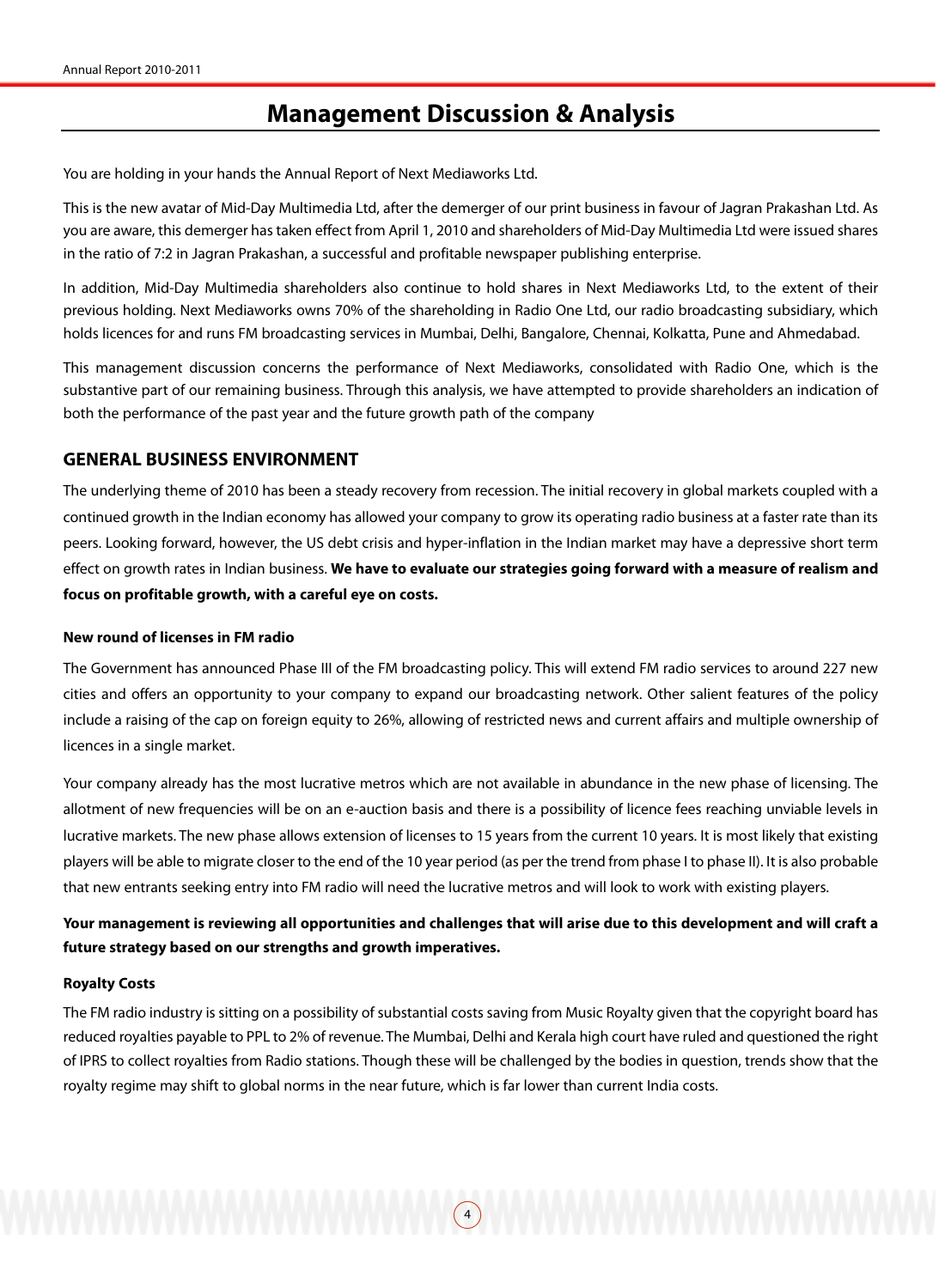

#### **Digital Future**

It also becomes clear now that the rapid strides in computing and telecommunication and the overall growth of the digital economy in India offer both threats and opportunities for your company's business prospects. **We are putting together a growth strategy which takes into account these developments.**

#### **GROUP PERFORMANCE**

While there has been a significant growth and improved profitability in our radio subsidiary (discussed below), the financials of Next Mediaworks seem not to paint such a rosy picture, with a apparent fall in Operating Revenue to Rs 4465 lakhs (from Rs. 12,620 lakhs in the previous fiscal) and significant increase in Loss after Tax to Rs. 2256 lakhs (from Rs. 393 lakhs in the previous fiscal). In order to understand these numbers clearly, we have separated the discussion on performance and financials for Next Mediaworks Ltd ('The Company'), our radio operating subsidiary Radio One Ltd ('The Subsidiary') and group consolidated numbers ('The Group').

Shareholders are requested to read all numbers with explanations in mind for a true and fair picture to emerge.

(Rs. in lakhs)

|                                    | <b>Next</b>       | <b>Next</b>       | <b>Radio One</b> | Radio One | <b>Group</b> | Group   |
|------------------------------------|-------------------|-------------------|------------------|-----------|--------------|---------|
|                                    | <b>Mediaworks</b> | <b>Mediaworks</b> | 2010-11          | 2009-10   | 2010-11      | 2009-10 |
|                                    | 2010-11           | 2009-10           |                  |           |              |         |
| <b>Operating Revenue</b>           | 257               | 356               | 4414             | 3037      | 4465         | 12620   |
| Operating costs                    | 75                | (15)              | 4008             | 3206      | 4080         | 10660   |
| <b>EBIDTA</b>                      | 182               | 372               | 406              | (169)     | 385          | 1960    |
| <b>Finance Charges</b>             | 18                | 121               | 688              | 860       | 503          | 1038    |
| Depreciation                       |                   |                   | 1159             | 1152      | 1160         | 1418    |
| <b>Profit / (Loss) before</b>      |                   |                   |                  |           |              |         |
| <b>Exceptional items &amp; Tax</b> | 163               | 250               | (1441)           | (2181)    | (1278)       | (496)   |
| <b>Exceptional items</b>           | 1753              |                   | (933)            |           | 820          |         |
| <b>PBT</b>                         | (1590)            | 250               | (508)            | (2181)    | (2098)       | (496)   |
| Tax                                | 55                | 54                | 103              | (659)     | 158          | (103)   |
| <b>PAT</b>                         | (1645)            | 196               | (611)            | (1522)    | (2256)       | (393)   |

#### **COMPANY PERFORMANCE**

Numbers for the previous years with regard to Company numbers include revenues from the newspaper publishing business. Now operations in the company represent income and expense from financial and investment activities with its subsidiaries. During the year, Next Mediaworks registered a profit before exceptional items and tax of Rs 163 lakhs (as per table above). **However, extraordinary items of Rs. 1753 lakhs on account of the demerger of the print business have been taken in this fiscal and as a result the Company has recorded a Net Loss after Tax of Rs 1645 lakhs for FY 2010-11.** 

 $\begin{pmatrix} 5 \end{pmatrix}$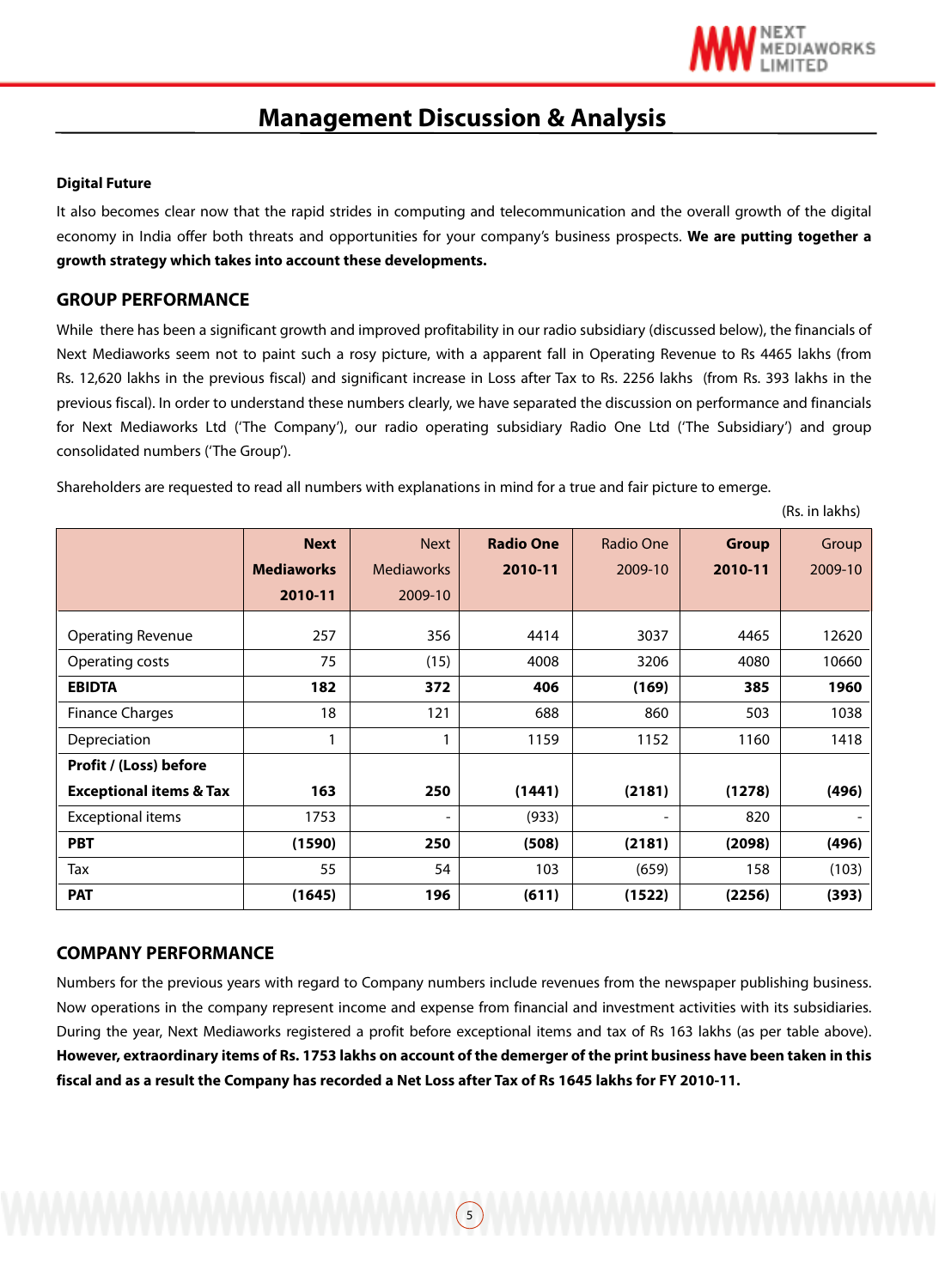#### **SUBSIDIARY PERFORMANCE**

Radio One has significantly improved its revenue and profit performance for the period under review. From a revenue of Rs. 3031 lakhs in the previous fiscal, the Subsidiary's revenues stood at Rs. 4413 lakhs, a growth of 46%. From an EBIDTA loss of Rs 169 lakhs in 2009-2010, the company achieved a positive EBIDTA of Rs 406 lakhs, a stellar turnaround in operating performance built around a focused approach to revenue growth and cost control. Radio One ended the year with a loss before tax and exceptional items of Rs 1441 lakhs, a significant reduction from the previous year's loss of Rs 2181 lakhs.



#### **COST ANALYSIS**

(Rs. in lakhs)

| <b>Particulars</b>              | <b>Current Year</b> | (% to<br><b>Net Sales)</b> | <b>Previous Year</b> | (% to<br><b>Net Sales)</b> |
|---------------------------------|---------------------|----------------------------|----------------------|----------------------------|
| Radio license fees              | 340                 | 8                          | 338                  | 11                         |
| <b>Employee Cost</b>            | 942                 | 21                         | 837                  | 28                         |
| Operating expenses              | 1280                | 29                         | 1389                 | 46                         |
| General and Administration exp. | 1445                | 33                         | 642                  | 21                         |
| Interest & Finance Charges      | 687                 | 16                         | 860                  | 28                         |
| Depreciation                    | 1159                | 26                         | 1153                 | 38                         |

As illustrated, there is a significant improvement in the cost breakdown of the subsidiary company, as net sales have improved. Two items of specific interest are as follows:

1. General and Administrative expenses have increased by 125% due to increase in advertising spend and a more conservative provision for doubtful debts

 $(6)$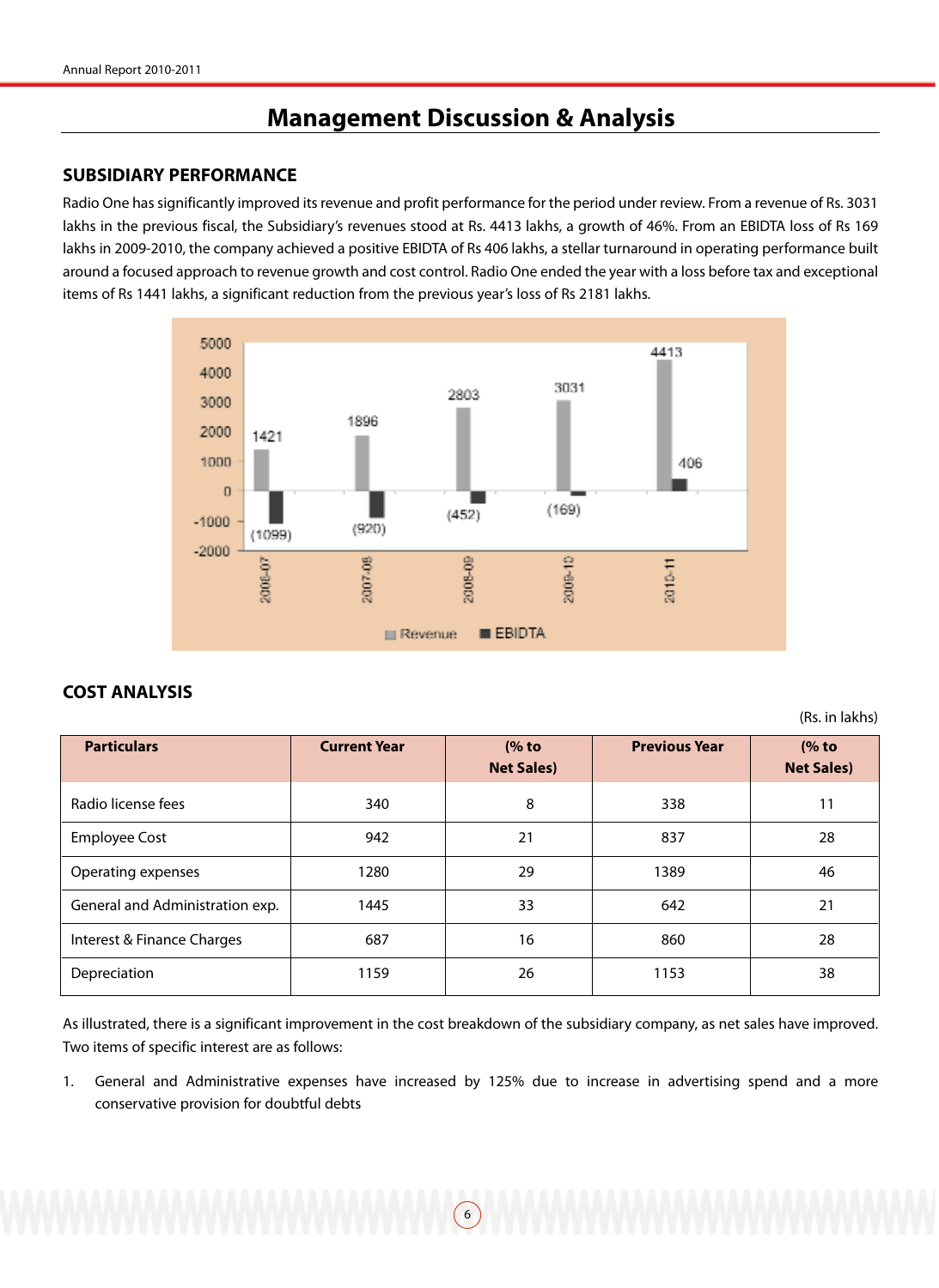

2. Finance charges have shown a 20% decrease against the previous year due to conversion of shareholder debt from Next Mediaworks Ltd and a writing off of debts owing to BBC Worldwide. Both shareholders have undertaken this exercise in order to improve the financial prospects of your company.

#### **Human Resource Management**

Pursuant to the demerger of the print and publishing business; all employees working for the said business were also transferred. Your Company continues to focus strongly on attracting and retaining the best talent across various functions in its ongoing businesses.

The compensation strategy defining 'Pay for performance' has been implemented across all levels to ensure alignment of remuneration to individual performance. The said practice is continued for business & functional heads.

#### **Adequacy of Internal Controls**

Next Mediaworks Ltd was engaged in the print and publishing and radio business through its subsidiaries. Post the demerger of the print and publishing business, its major business remains radio broadcasting and there were no major operations in the Company. The company has appointed Internal Auditors, who conduct audits at regular intervals on key areas which are of substantial importance for its businesses and submit their reports. The Internal Audit reports are circulated to the Audit committee, which reviews the findings and directs the senior management to take effective steps to upgrade systems for better control, where necessary.

#### **THE FUTURE**

Your management is committed to continue driving the company towards better performance and profits in the near term. The path forward will take into account the following imperatives:

- 1. The need for cash breakeven and profits in the shortest possible time in our radio operations
- 2. Evaluating opportunities and challenges that arise from Phase III of FM licensing and moving to maximize opportunities and minimize threats
- 3. Exploring the potential of the digital space in order to incubate and grow a future revenue stream

#### *Cautionary Statement*

*Statements in this Report, particularly those which relate to Management Discussion and Analysis, describing the Company's objectives, projections, estimates and expectations, may constitute 'Forward Looking Statements' within the meaning of applicable laws and regulations. Your Company undertakes no obligation or liability to publicly update or revise any forward-looking statements, whether as a result of new information, future events or otherwise actual results, performance of achievements could differ materially from those either expressed or implied in such forward-looking statements. Readers are cautioned not to place undue reliance on these forward looking statements and read in conjunction with financial statements included herein.*

7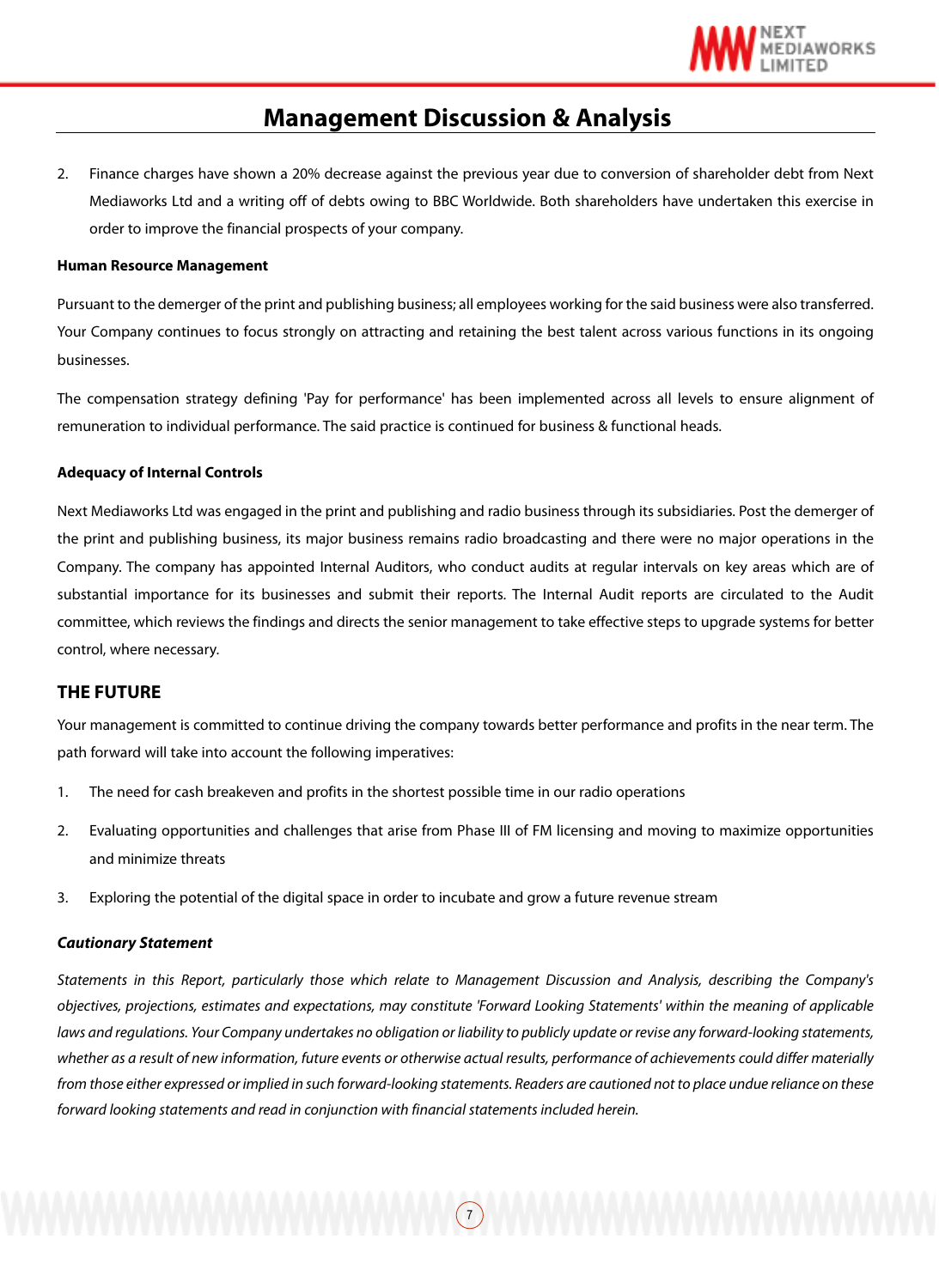The Directors present the Company's report on Corporate Governance for the year ended March 31, 2011.

#### **Company's Philosophy on Corporate Governance**

Our corporate governance philosophy is to comply with the laws in the country in which we operate. Also to have a simple and transparent corporate structure driven solely by business needs and the Management is the trustee of the shareholders' capital and not the owner.

We believe that Corporate Governance standards should go beyond law. Corporate Governance is a timely and accurate disclosure of information regarding the financial soundness performance, ownership and governance of the company.

Corporate Governance gives us idea about the corporate structure of the Company, its culture, values, policies and the manner in which it deals with its various shareholders. It throws light on the structure, activities and policies of the organization. Consequently, the organization is able to attract investors, and enhance the trust and confidence of the stakeholders. It is about commitment to values and ethical business conduct.

Our Board of Directors oversees how the Management serves and protects the long-term interests of all our shareholders.

#### **We believe that;**

- 1. Sound corporate governance is required to enhance and retain investor trust.
- 2. An active, well-informed and independent Board is necessary to ensure highest standards of corporate governance.
- 3. A high degree of disclosure and communication in a transparent manner to the shareholders will build long term relationship with the stakeholders.

#### **Board of Directors**

#### **Composition of the Board**

As on 31.03.2011 the Company has a Non-Executive Chairman. There were seven board members, four of whom were independent directors. All Board members are professionals from diverse fields. The day-to-day management of the company is conducted by the Managing Director subject to supervision and control of the Board of Directors.

No Director of the Company is a Chairman of more than five Board Committees or a Member of more than ten Board Committees as stipulated under the Corporate Governance Clause of the Listing Agreement.

At the closing hours of 31.03.2011, Mr. Khalid A.H. Ansari has resigned as the Chairman from the Board as well as from the Remuneration Committee.

Mr. Tarique Ansari has been appointed as the Chairman and Managing Director of the Company with effect from May 5, 2011.

Ms. Monisha Shah has been appointed as an Additional Director with effect from May 5, 2011 on the board of the company.

The Company has adopted a Code of Conduct for Board members and Senior Management Personnel of the Company. The Company has received confirmations from all Board members regarding compliance of the Code for the year ended March 31, 2011.

 $(8)$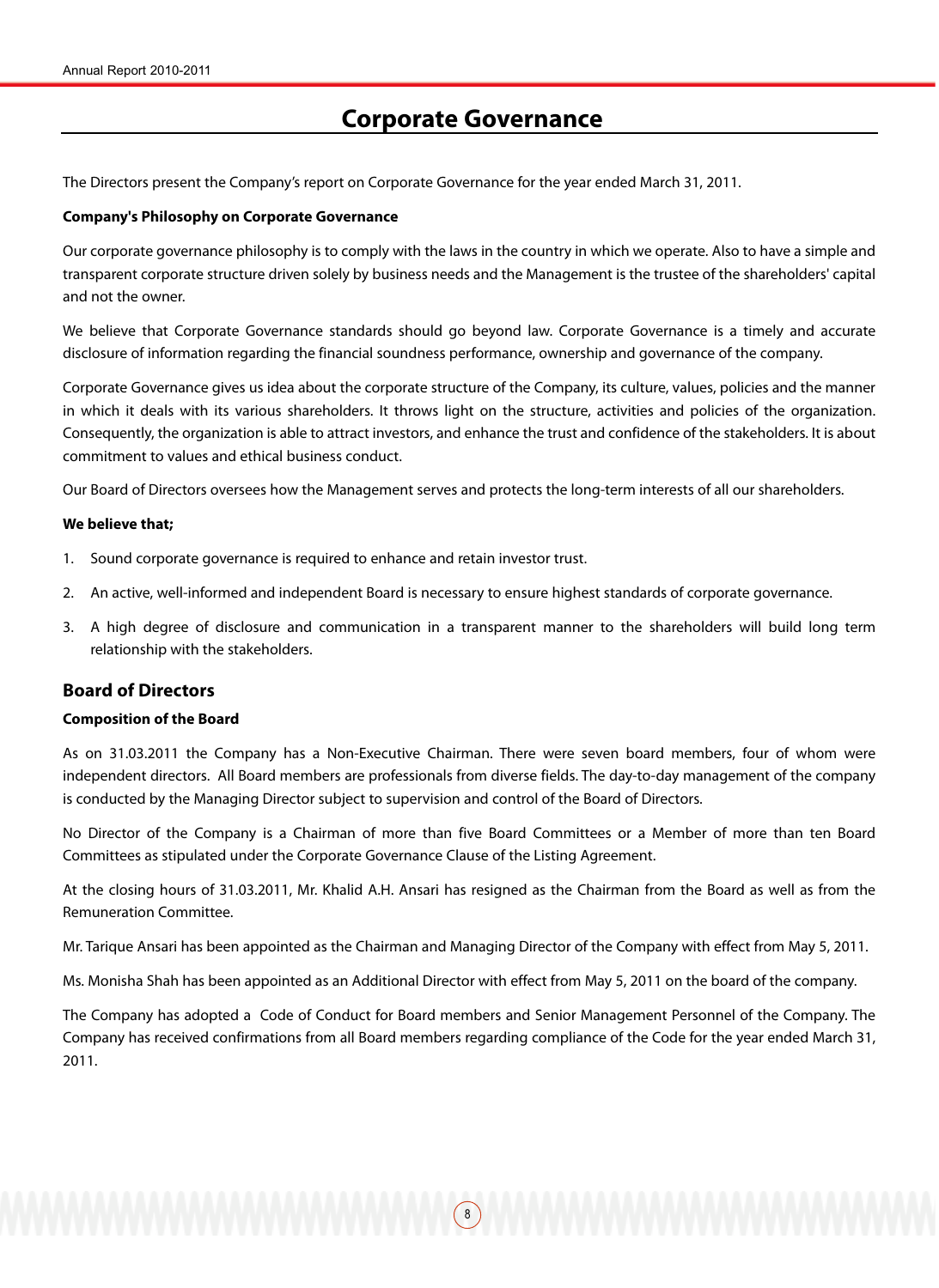

| <b>Director</b>           | Executive/<br>Non-Executive/<br>Independent | <b>Other</b><br><b>Directorships</b><br>(Public Ltd. Co.)* | Chairman/<br><b>Membership Of Board</b><br><b>Committees in other</b><br><b>Public limited companies</b> |                   |
|---------------------------|---------------------------------------------|------------------------------------------------------------|----------------------------------------------------------------------------------------------------------|-------------------|
|                           |                                             |                                                            | Chairmanship                                                                                             | <b>Membership</b> |
| Mr. Khalid A. H. Ansari   | Non-Executive                               | $\overline{2}$                                             |                                                                                                          |                   |
| Mr. Tarique Ansari        | Executive                                   |                                                            |                                                                                                          |                   |
| Mr. Narayan Varma         | Independent                                 |                                                            |                                                                                                          |                   |
| Mr. Nana Chudasama        | Independent                                 | 3                                                          |                                                                                                          |                   |
| Mr. Dilip Cherian         | Independent                                 | C                                                          |                                                                                                          |                   |
| Mr. Adille J. Sumariwalla | Non-Executive                               |                                                            |                                                                                                          |                   |
| Mr. I. Venkat             | Independent                                 | C                                                          |                                                                                                          |                   |

\* Excluding directorships in Next Mediaworks Limited. (formerly Mid-Day Multimedia Limited)

**•** Committees considered are Remuneration Committee, Audit Committee and Shareholders /Investors' Grievance Committee excluding Next Mediaworks Limited. (formerly Mid-Day Multimedia Limited)

### **Information about Director appointed**

| <b>Name of the Director</b>                                   | Ms. Monisha Shah                                                                                                                                                                                                           |
|---------------------------------------------------------------|----------------------------------------------------------------------------------------------------------------------------------------------------------------------------------------------------------------------------|
| Date of Birth                                                 | 11th September 1969                                                                                                                                                                                                        |
| Date of Initial appointment                                   | 05th May 2011                                                                                                                                                                                                              |
| Expertise in specific functional areas                        | She is an independent consultant in the media and entertainment business, with a<br>special interest in the international exploitation of intellectual property across radio,<br>television, publishing and digital media. |
| <b>Oualifications</b>                                         | MSC, University of London<br><b>MBA, London Business School</b>                                                                                                                                                            |
| Directorships held in other<br><b>Public Companies</b>        | <b>NIL</b>                                                                                                                                                                                                                 |
| Membership of Committees in<br>other Public Limited Companies | <b>NIL</b>                                                                                                                                                                                                                 |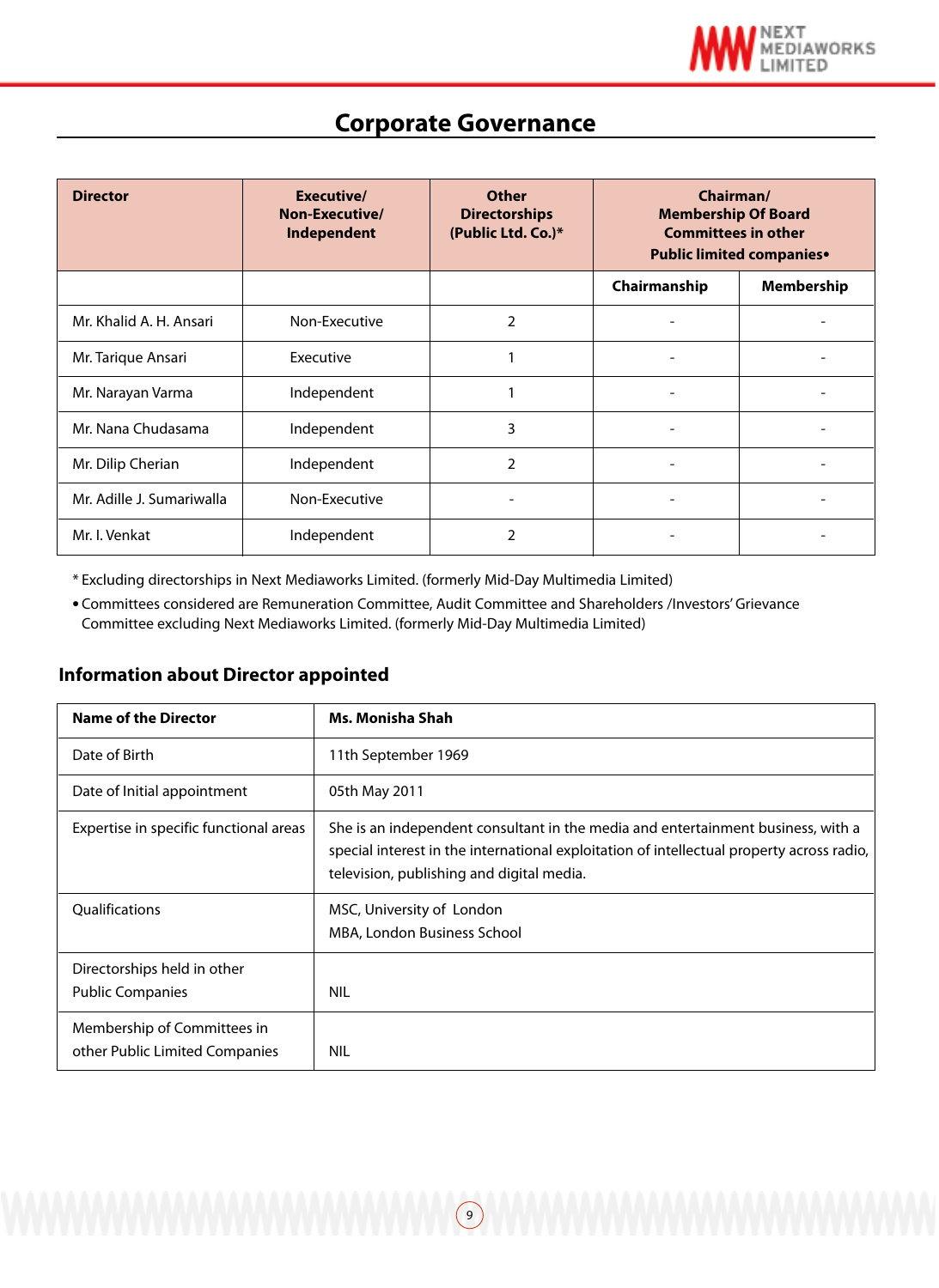#### **Information about Directors re-appointed**

| <b>Name of the Director</b>                                            | Mr. Narayan Varma                                                                                                         | Mr. Nana Chudasama                                                                                                                                                                                                                                                    |
|------------------------------------------------------------------------|---------------------------------------------------------------------------------------------------------------------------|-----------------------------------------------------------------------------------------------------------------------------------------------------------------------------------------------------------------------------------------------------------------------|
| Date of Birth                                                          | 20.08.1931                                                                                                                | 17.06.1933                                                                                                                                                                                                                                                            |
| Date of Initial appointment                                            | 10.05.2001                                                                                                                | 10.05.2001                                                                                                                                                                                                                                                            |
| Expertise in specific functional areas                                 | He is Ex-President of Bombay Chartered<br><b>Accountants Society</b>                                                      | He is a Founder and President of<br><b>COMMON</b><br>MANS<br>FORUM,<br>an<br>organization which has a primary<br>concern of safeguarding of the<br>interest of the common man. He is<br>also on the Advisory Committee of<br>the Council for Fair Business Practices. |
| <b>Oualifications</b>                                                  | He holds a Bachelor's degree in Commerce<br>and is a Fellow Member of the Institute of<br>Chartered Accountants of India. | He holds a Bachelor's degree in<br>Commerce.                                                                                                                                                                                                                          |
| Directorships held in other<br><b>Public Companies</b><br>Construction | • Acrow India Limited                                                                                                     | Raymonds Limited<br>$\bullet$<br>New Consolidated<br>Co. Ltd.<br>The Dukes Retreat Ltd.<br>San Engineering &<br>Locomotive Co. Ltd.                                                                                                                                   |
| Membership of Committees in<br>other Public Limited Companies          | Nil                                                                                                                       | Raymonds Limited (Share Transfer<br>Committee and Remuneration<br>Committee)                                                                                                                                                                                          |

#### **Details of Directors Shareholding as on 31.03.2011**

| Sr. No. | <b>Name of the Director</b> | No. of shares held | <b>Relationship between Directors</b> |
|---------|-----------------------------|--------------------|---------------------------------------|
|         | Mr. Khalid A.H. Ansari      | 43,38,055          | Father of Mr. Tarique Ansari          |
|         | Mr. Tarique Ansari          | 43,37,298          | Son of Mr. Khalid Ansari              |
|         | Mr. Adille J. Sumariwalla   | 5,875              | N.A                                   |

#### **Board Meetings**

Board meetings are held at the Registered Office of the Company. The Board is responsible for the management of the business and meets regularly for discharging its role and functions. The members of the board have complete freedom to express their views and all the decisions are taken on the basis of a consensus arrived at after detailed discussion on each item of the agenda. The functions, role, accountability and responsibilities of the Board are clearly defined in advance.

The items placed at the meetings of the Board include the following:

- $\bullet$ Quarterly results for the Company and its subsidiaries
- $\bullet$ Capital Budgets and any updates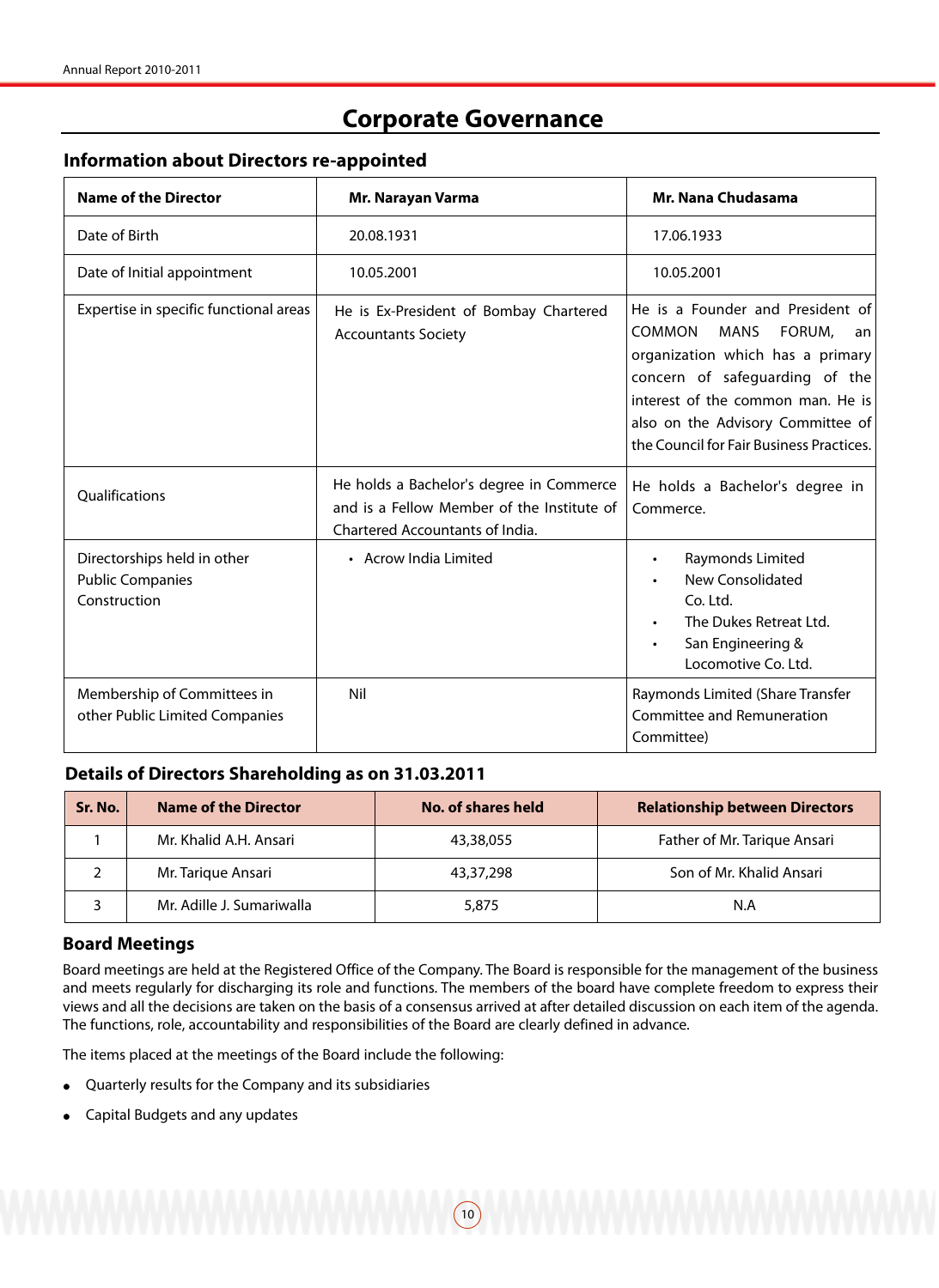- $\bullet$ Annual operating plans and budgets
- $\bullet$ Financial statements such as cash flow, inventories, sundry debtors and any other claims/liabilities of substantial nature
- $\bullet$ Opportunities for expansion, modernization, new projects etc.,
- $\bullet$ Financial plans, budgets and review of the same
- $\bullet$ Performance of each Segment
- $\bullet$ The information on recruitment and remuneration of senior officers just below the board level
- $\bullet$  Review compliance of all laws applicable to the company including all requirements of the Listing Agreement with both the Stock Exchanges
- $\bullet$ Investment proposals, if any
- $\bullet$ Proposals for Joint venture/ collaborations;

A detailed agenda is sent in advance along with comprehensive note on each item to enable the Board to take immediate decision during the board meeting. The minutes of the Board meeting are circulated along with agenda papers and are confirmed at the subsequent Board Meeting.

#### **Details of Board meetings held during the financial year 2010-11 and the number of Directors present**

| Sr. No. | <b>Date of the Board meeting</b> | <b>Total strength</b><br>of the board | No of<br><b>Directors present</b> |
|---------|----------------------------------|---------------------------------------|-----------------------------------|
|         | May 5, 2010                      |                                       |                                   |
|         | July 19, 2010                    |                                       |                                   |
|         | October 27, 2010                 |                                       | 6                                 |
|         | January 10, 2011                 |                                       |                                   |
|         | January 28, 2011                 |                                       |                                   |

#### **Attendance of Directors**

| <b>Directors</b>          | <b>Relationship</b><br><b>With other</b><br><b>Directors</b> | <b>Sitting Fees</b><br>Paid for the<br>year 2010-2011<br>(ln Rs) | <b>No. of Board</b><br><b>Meetings</b><br><b>Attended held</b><br>during the year | No. of<br><b>Committee</b><br><b>Meetings</b><br><b>Attended</b> | <b>Attended Last</b><br><b>AGM</b> held on<br><b>July 20, 2010</b> |
|---------------------------|--------------------------------------------------------------|------------------------------------------------------------------|-----------------------------------------------------------------------------------|------------------------------------------------------------------|--------------------------------------------------------------------|
| Mr. Khalid A. H. Ansari   | Father of<br>Mr. Tarique Ansari                              | 60,000                                                           | 5                                                                                 |                                                                  | Yes                                                                |
| Mr. Tarique Ansari        | Son of<br>Mr. Khalid Ansari                                  | <b>NIL</b>                                                       | 5                                                                                 | 4                                                                | Yes                                                                |
| Mr. Narayan Varma         |                                                              | 90,000                                                           | 5                                                                                 | 4                                                                | Yes                                                                |
| Mr. Nana Chudasama        | --                                                           | 1,00,000                                                         | 5                                                                                 | 5                                                                | No                                                                 |
| Mr. Adille J. Sumariwalla | $-$                                                          | 30,000                                                           | 3                                                                                 | N.A.                                                             | Yes                                                                |
| Mr. Dilip Cherian         |                                                              | 30,000                                                           | 3                                                                                 | N.A                                                              | No                                                                 |
| Mr. I. Venkat             | --                                                           | 30,000                                                           | 3                                                                                 | N.A.                                                             | No                                                                 |
|                           | <b>TOTAL</b>                                                 | 3,40,000                                                         |                                                                                   |                                                                  |                                                                    |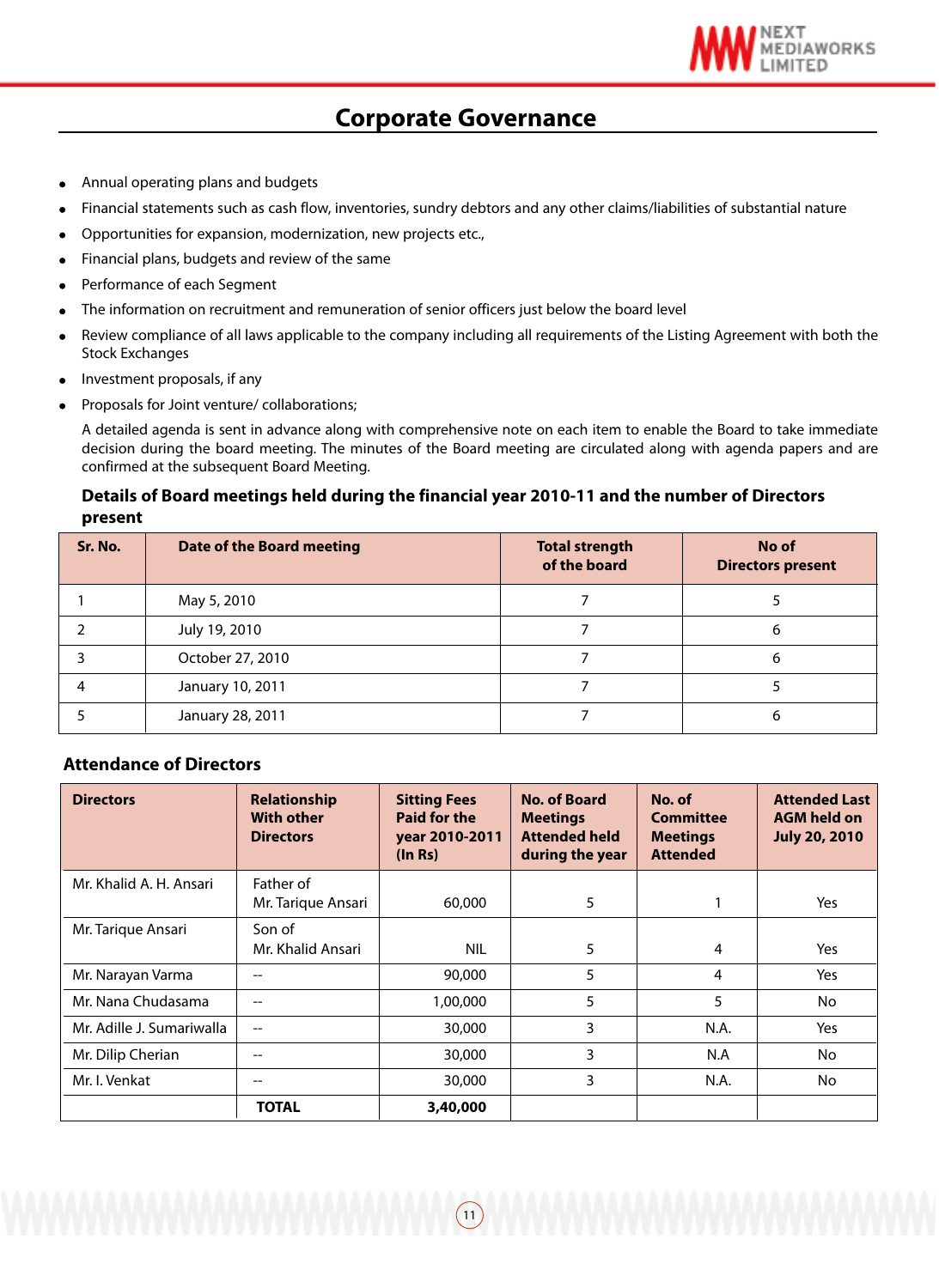#### **Committees of the Board**

#### **1. Audit Committee**

The company has an Audit Committee, comprising of three Directors as mentioned hereunder. The composition, procedure, role/function of the committee complies with the requirements of the Companies Act, 1956 as well as those of Clause 49 of the Listing Agreement with Stock Exchanges.

The Chief Financial Officer and the representatives of Internal Auditors are the permanent invitees to the Audit Committee Meetings. The Company Secretary acts as the Secretary of the Audit Committee.

Mr. Narayan Varma, Chairman of the Audit Committee was present at the Annual General Meeting held on July 20, 2010.

#### **Role**

The Audit Committee of the Company, inter alia, provides reassurance to the Board on the existence of an effective internal control environment that ensures:

- $\bullet$ Safeguarding of assets and adequacy of provisions for all liabilities.
- $\bullet$ efficiency and effectiveness of operations,
- $\bullet$ reliability of financial and other management information and adequacy of disclosures
- $\bullet$ Compliance with all relevant statutes.

The role of the Committee includes the following:

- a) Overseeing the Company's financial reporting process and the disclosure of its financial information to ensure that the financial statements are correct, sufficient and credible;
- b) Recommending the appointment and removal of external auditors, fixation of audit fee and approval of payment of fees for any other services rendered by the auditors;
- c) Reviewing with the management the financial statements before submission to the Board.
- d) Reviewing with the management, external and internal auditors, the adequacy of internal control system;
- e) Reviewing the findings of any internal investigations by the internal auditors and the executive management's response on matters where there is suspected fraud or irregularity.
- f) Discussion with the external auditors, before the audit commences, on nature and scope of audit, as well as after conclusion of the audit, to ascertain any areas of concern and review the comments contained in their management letter;
- g) Reviewing the Company's financial and risk management policies;

The Audit Committee met four times during the year to deliberate on the aforesaid matters. Details of the meetings are given below.

| <b>Members</b>              | Category    | <b>Meetings held</b> | <b>Meetings attended</b> |
|-----------------------------|-------------|----------------------|--------------------------|
| Mr. Narayan Varma- Chairman | Independent |                      |                          |
| Mr. Nana Chudasama          | Independent |                      |                          |
| Mr. Tarique Ansari          | Executive   |                      |                          |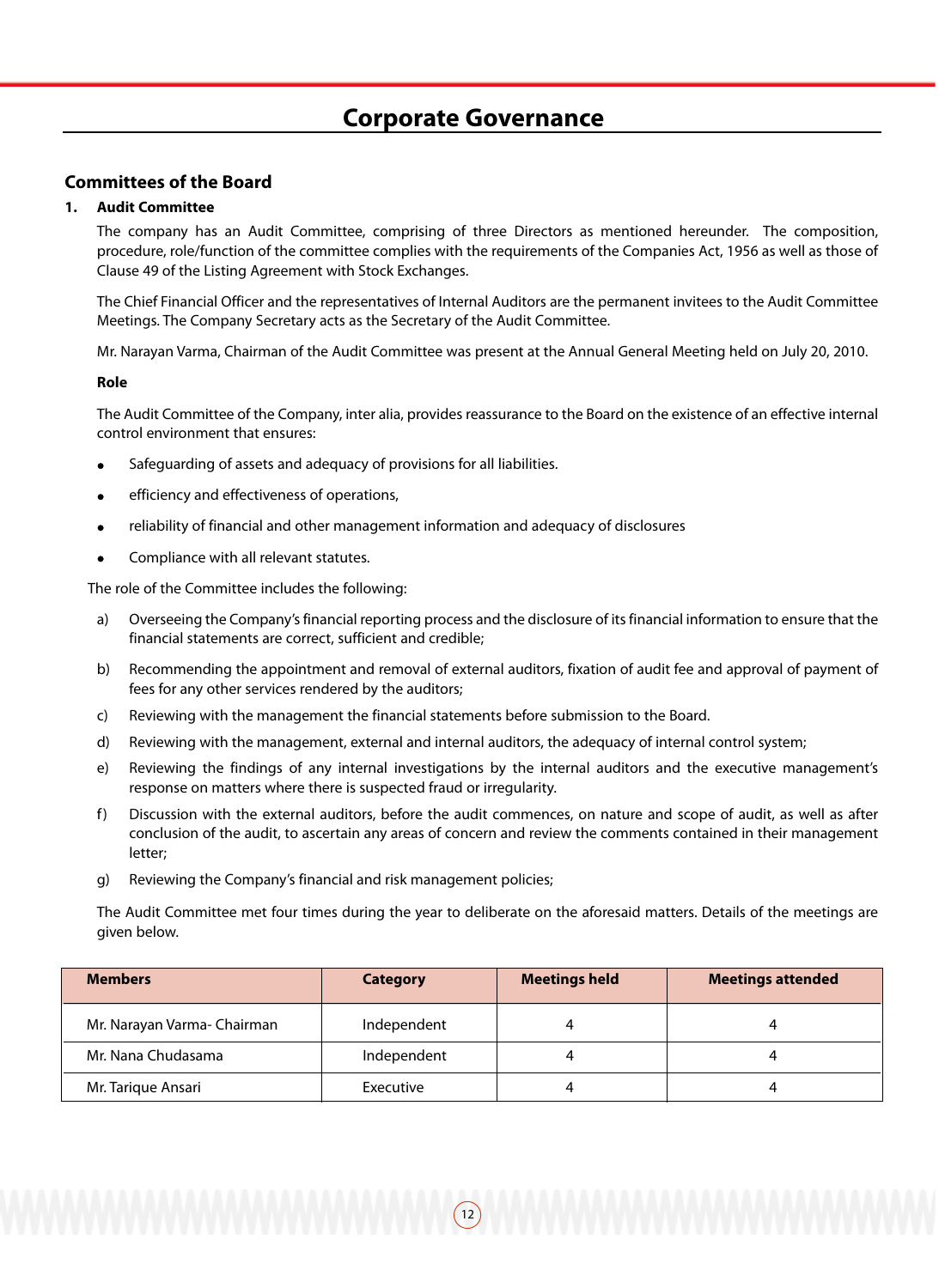#### **2. Shareholders/Investors' Grievance Committee**

The company has constituted Shareholders/Investors' Grievance Committee of the Board of Directors to look into the specific complaints received from the shareholders of the company.

| <b>Members</b>                       | Category         |
|--------------------------------------|------------------|
| Mr. Adille J. Sumariwalla - Chairman | Non-Executive    |
| Mr. Tarique Ansari                   | <b>Fxecutive</b> |

The Committee looks into the redressal of shareholders and investor's complaints with respect to transfer of shares, nonreceipt of annual report, non-receipt of declared dividend etc.

#### **Investor Services - Complaints Received during the Year ended 31st March 2011**

There were no investor complaints pending at the beginning of the financial year. During the year 4 complaints were received and resolved. There were no complaints pending at the end of the financial year 2010-2011.

#### **3. Remuneration Committee**

Mr. Khalid Ansari has resigned as a member of the Remuneration Committee with effect from 31.03.2011. As on May 5, 2011, Mr. Dilip Cherian was appointed as the Chairman of the Remuneration Committee and Mr. Adille J. Sumariwalla was appointed as a member of the Remuneration Committee.

The Remuneration Committee comprises the following:

| <b>Members</b>            | Category    |
|---------------------------|-------------|
| Mr. Dilip Cherian         | Independent |
| Mr. Nana Chudasama        | Independent |
| Mr. Adille J. Sumariwalla | Independent |

#### **Remuneration Policy**

The remuneration of the Managing Director is decided by the Remuneration Committee based on criteria such as Industry Benchmarks, the Company's performance vis-à-vis industry, performance /track record of the Managing Director and is reported to the Board of Directors. Remuneration comprises a fixed component viz. Salary and Perquisites.

Remuneration of employees largely consists of base remuneration and perquisites.

The components of the total remuneration vary for different cadres and are governed by industry pattern, qualifications and experience of the employee, responsibilities handled, individual performance etc. The objectives of the remuneration policy are to motivate employees to excel in their performance, recognise their contribution, and retain talent in the organization and reward merit.

#### **Remuneration to Directors**

Mr. Tarique Ansari, Chairman and Managing Director was paid a remuneration of Rs. 7,78,878/- by way of Salary & Bonus, Perquisites Rs. 48,156 and PF/FPF contribution to the extent of Rs. 1,15,265/- for the year ended March 31, 2011which were within the limits prescribed by Schedule XIII of the Companies Act, 1956. Apart from this, none of the directors were entitled to any remuneration except sitting fees for attending board meetings and committee meetings.

#### **Subsidiary Companies**

Radio One Limited (formerly Radio Mid Day West (India) Limited) is a material non-listed Indian subsidiary of the Company. It's turnover or net worth exceeds 20% of the consolidated turnover or net worth respectively, of the listed holding company and its subsidiaries in the immediately preceding accounting year. Copies of the Minutes of the Board Meetings of the Subsidiary Companies are individually given to all the Directors and tabled at the subsequent Board Meetings.

13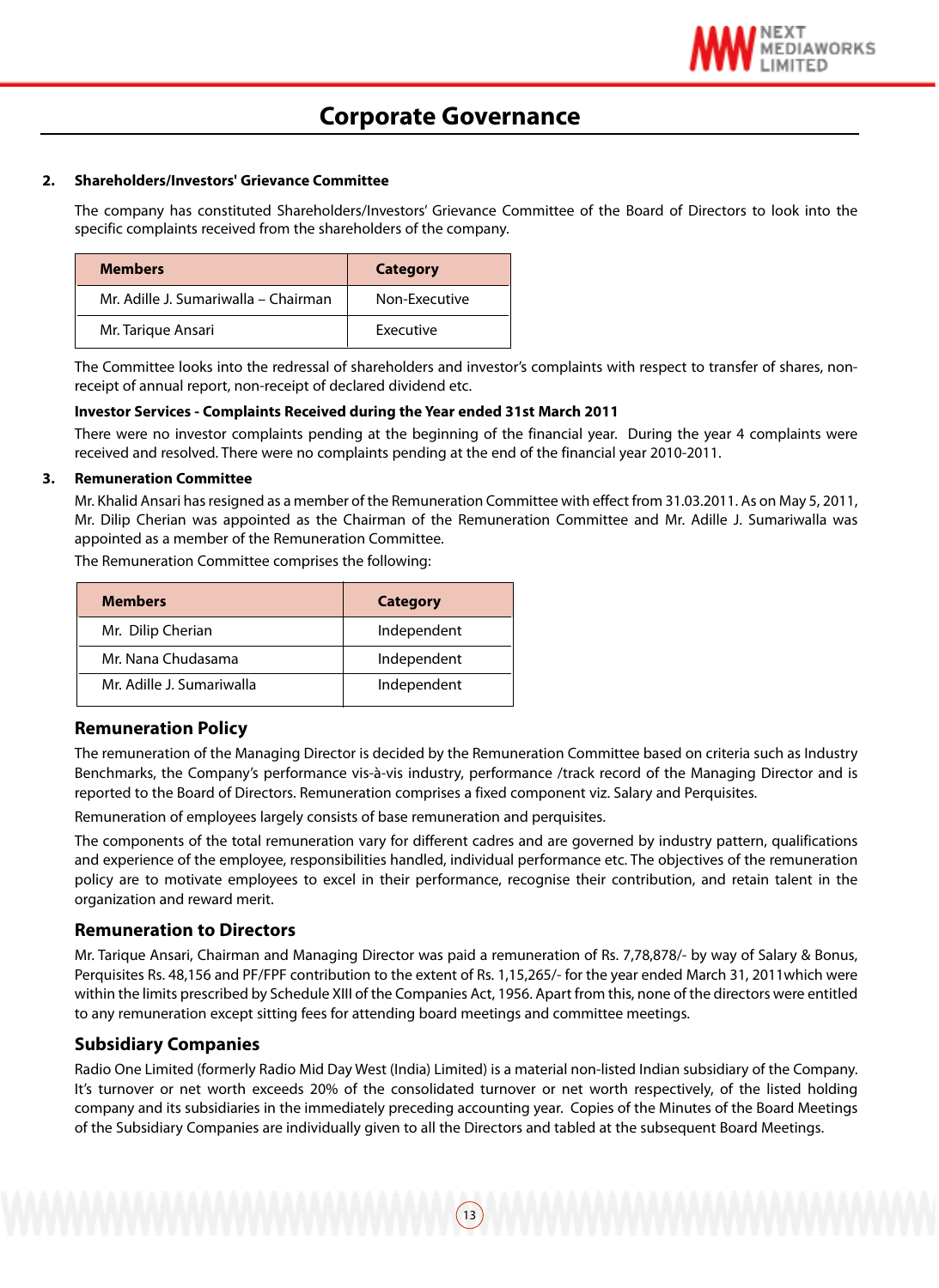#### **General Body Meetings**

Annual General Meetings for the last 3 years and Extra-Ordinary General Meeting were held as under:

| <b>Financial Year</b> | Date of<br><b>AGM/EGM</b> | <b>Venue &amp; Time of AGM</b>                                                      | <b>Special Resolutions</b><br>passed at AGM/EGM for |
|-----------------------|---------------------------|-------------------------------------------------------------------------------------|-----------------------------------------------------|
| 2007-08               | 25.07.2008                | Hall of Harmony, Nehru Centre,<br>Dr. Annie Besant Road, Worli,<br>Mumbai - 400 018 | No Special Resolution was passed                    |
| 2008-09               | 16.07.2009                | Hall of Harmony, Nehru Centre,<br>Dr. Annie Besant Road, Worli,<br>Mumbai - 400 018 | No Special Resolution was passed                    |
| 2009-10               | 20.07.2010                | Hall of Harmony, Nehru Centre,<br>Dr. Annie Besant Road,<br>Worli, Mumbai - 400 018 | No Special Resolution was passed                    |

#### **Disclosures**

The particulars of transactions between the Company and its related parties as per the Accounting Standards is set out under Schedule M of Main company accounts and Schedule P of Consolidated accounts. There are no materially significant related party transactions, which have potential conflict with the interest of the company at large.

The Company has complied with the requirements of the Stock Exchanges/ SEBI/ Statutory Authorities on all matters relating to capital markets, since listed.

#### **Code of Conduct**

The Board of Directors has adopted the Code of Conduct for Directors and Senior Management. The said Code has been communicated to the Directors and the members of the Senior Management. The Code of Conduct has also been posted on the Company's website www.nextmediaworks.com

#### **Means of Communication**

Quarterly, half-yearly and annual results of the Company were published in the leading English and vernacular news papers. The results and other important information also periodically updated on the Company's website viz. www.nextmediaworks.com. The Company also gives important press releases from time to time.

#### **Compliances**

The Company's Secretarial Department, headed by the Company Secretary, is responsible for compliance in respect of Company and other allied laws, SEBI, Stock Exchange rules and regulations and NSDL/CDSL requirements.

#### **Compliance of Accounting Standards:**

Company has complied with the Accounting standard 17- Segment Reporting & Accounting Standard 18- Related Party Disclosures. The details of which are given under Schedule M of the main Balance Sheet and under Schedule P of the Consolidated Balance Sheet.

 $(14)$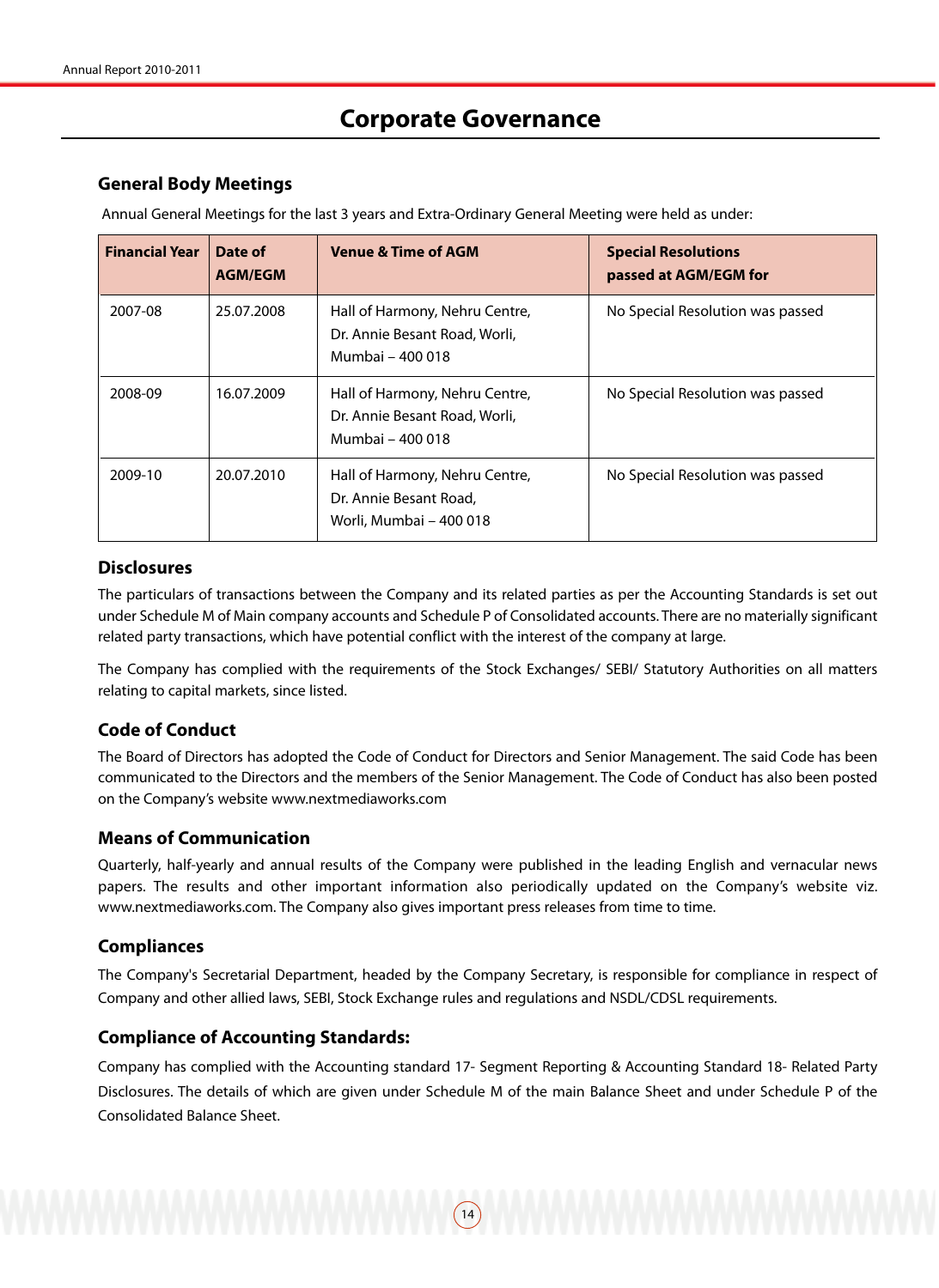

# **Shareholders' Information**

## **Shareholders**

| <b>Date of Book Closure</b>                                       | Wednesday, August 31, 2011, to Thursday, September 8, 2011                                                                                                                |  |  |
|-------------------------------------------------------------------|---------------------------------------------------------------------------------------------------------------------------------------------------------------------------|--|--|
| Date, Time & Venue of the AGM                                     | Thursday, September 8, 2011 at 4.00 p.m. at Kamalnayan Bajaj Hall,<br>Bajaj Bhavan, Nariman Point, Mumbai - 400 021.                                                      |  |  |
| <b>Dividend Payment</b>                                           | No Dividend                                                                                                                                                               |  |  |
| <b>Listing on Stock Exchanges</b>                                 | Bombay Stock Exchange Limited,<br>$\left( \begin{array}{c} 1 \end{array} \right)$<br>Phiroze Jeejebhoy Towers, Dalal Street, Mumbai 400 001.<br>Tel: 2272 1233, 2272 1234 |  |  |
|                                                                   | The National Stock Exchange of India Limited,<br>2)<br>Exchange Plaza", Bandra-Kurla Complex, Bandra- East,<br>Mumbai - 400 051 Tel: 2659 8100                            |  |  |
| <b>Listing fees</b>                                               | Annual Listing fees paid for the year 2010-2011 to Bombay Stock<br>Exchange Limited and National Stock Exchange of India Limited.                                         |  |  |
| <b>Listing on Stock Exchange outside India</b>                    | Not Applicable                                                                                                                                                            |  |  |
| <b>Registered office of Company</b>                               | Peninsula Centre, Dr. S. S. Rao Road, Parel, Mumbai - 400 012.<br>Tel: 6701 7171 Fax: 24150009<br>E-mail - cs@nextmediaworks.com<br>Web site: www.nextmediaworks.com      |  |  |
| <b>Correspondence related to dividends may be</b><br>addressed to | M/s Link Intime India Private Limited<br>C-13, Pannalal Silk Mills Compound,<br>L.B.S. Marg, Bhandup-West, Mumbai - 400 078.<br>Tel: 2596 3838, Fax: 2594 6969            |  |  |
| <b>Share Transfer System</b>                                      | The shares of the Company are traded in dematerialised form only.                                                                                                         |  |  |
| <b>Stock Code</b>                                                 | Bombay Stock Exchange Limited,<br>Scrip Code - 532416<br>National Stock Exchange - NEXT MEDIA EQ<br>NSDL/CDSL - ISIN - INE747B01016                                       |  |  |

## **Market Price Data**

| <b>MONTH</b>    | <b>BSE (High)</b> | <b>BSE (Low)</b> | <b>NSE (High)</b> | <b>NSE (Low)</b> |
|-----------------|-------------------|------------------|-------------------|------------------|
| April, 2010     | 37.20             | 27.30            | 36.95             | 27.25            |
| May, 2010       | 36.20             | 27.20            | 36.20             | 27.05            |
| June, 2010      | 35.00             | 28.00            | 36.00             | 28.50            |
| July, 2010      | 35.95             | 31.40            | 38.30             | 31.10            |
| August, 2010    | 38.50             | 32.00            | 40.00             | 32.00            |
| September, 2010 | 40.25             | 36.40            | 40.25             | 36.25            |
| October, 2010   | 43.25             | 36.70            | 43.35             | 36.35            |
| November, 2010  | 41.45             | 35.25            | 41.85             | 35.50            |
| December, 2010  | 42.40             | 35.75            | 42.50             | 35.75            |
| January, 2011   | 40.90             | 5.25             | 41.15             | 5.25             |
| February, 2011  | 8.70              | 6.25             | 8.70              | 6.30             |
| March, 2011     | 7.50              | 5.25             | 7.40              | 5.00             |

**(Rs.)**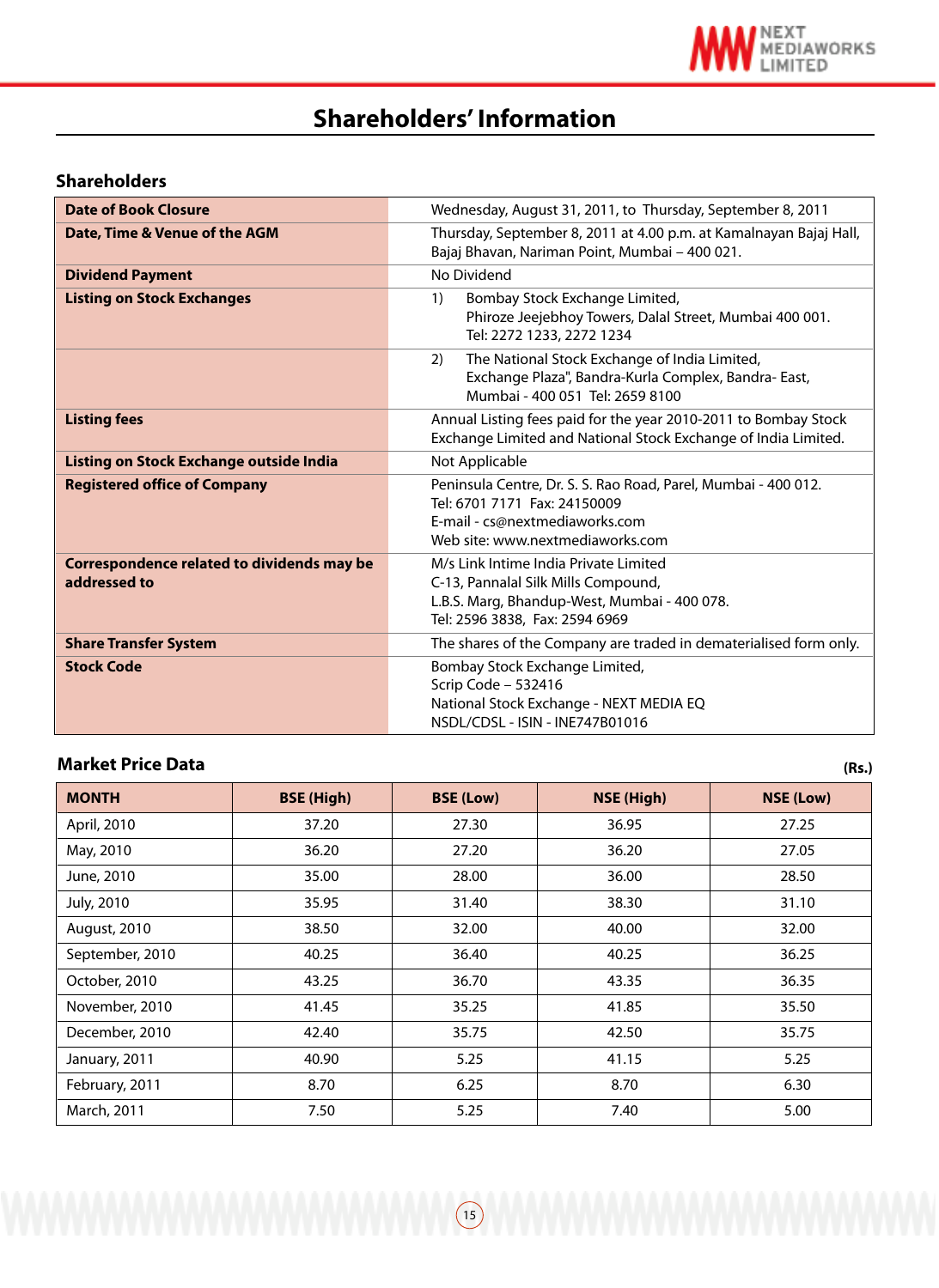# **Shareholders' Information**

**(Rs.)**

#### **Share Price Performance**

| <b>Company's Share Price</b> | <b>BSE</b>                                                      | <b>NSE</b>                                                      |
|------------------------------|-----------------------------------------------------------------|-----------------------------------------------------------------|
| 01.04.2010                   | 29.60                                                           | 29.70                                                           |
| 31.03.2011                   | 5.42                                                            | 5.45                                                            |
| Increase in %                | Figures are not comparable due<br>to demerger of print business | Figures are not comparable due to<br>demerger of print business |

### **The Distribution of Shareholding as on 31st March 2011**

| <b>No. of Equity</b><br><b>Shares held</b> | No. of<br><b>Shareholders</b> | % of Total<br><b>Shareholders</b> | <b>No. of Shares</b> | % to total<br><b>Shares</b> |
|--------------------------------------------|-------------------------------|-----------------------------------|----------------------|-----------------------------|
| $1 - 500$                                  | 19101                         | 84.38                             | 3119899              | 5.91                        |
| 501-1000                                   | 1901                          | 8.40                              | 1611245              | 3.05                        |
| 1001-2000                                  | 796                           | 3.52                              | 1255068              | 2.37                        |
| 2001-3000                                  | 263                           | 1.16                              | 687755               | 1.30                        |
| 3001-4000                                  | 106                           | 0.46                              | 382277               | 0.72                        |
| 4001-5000                                  | 118                           | 0.52                              | 565118               | 1.07                        |
| 5001-10000                                 | 176                           | 0.78                              | 1309981              | 2.48                        |
| 10001 and above                            | 176                           | 0.78                              | 43903933             | 83.10                       |
| <b>TOTAL</b>                               | 22637                         | 100                               | 52835276             | 100                         |

### **Category of Shareholders as on 31st March, 2011**

| <b>Category</b>                             | <b>No. of Shareholders</b> | <b>Voting Strength (%)</b> | No of Shares Held (%) |
|---------------------------------------------|----------------------------|----------------------------|-----------------------|
| <b>Individuals</b>                          | 21964                      | 12442788                   | 23.55                 |
| Companies/Clearing Members/Trusts           | 594                        | 9164853                    | 17.35                 |
| Flls                                        | 3                          | 1822664                    | 3.44                  |
| Promoters Group                             | 8                          | 26996675                   | 51.10                 |
| Mutual Funds, Banks, Financial Institutions | 8                          | 1336116                    | 2.53                  |
| Non Resident Indians                        | 60                         | 1072180                    | 2.03                  |
| <b>TOTAL</b>                                | 22637                      | 52835276                   | 100                   |

### **Financial Calendar (tentative and subject to change)**

| <b>Particulars</b>                                       | <b>Date</b>       |
|----------------------------------------------------------|-------------------|
| Annual General Meeting                                   | September 8, 2011 |
| Financial reporting for 1st Qtr ended June 30, 2011      | July, 2011        |
| Financial reporting for 2nd Qtr ended September 30, 2011 | October 2011      |
| Financial reporting for 3rd Qtr ended December 31, 2011  | January 2012      |
| Financial reporting for 4th Qtr ended March 31, 2012     | May 2012          |
| Annual General Meeting for the year ended March 31, 2012 | <b>July 2012</b>  |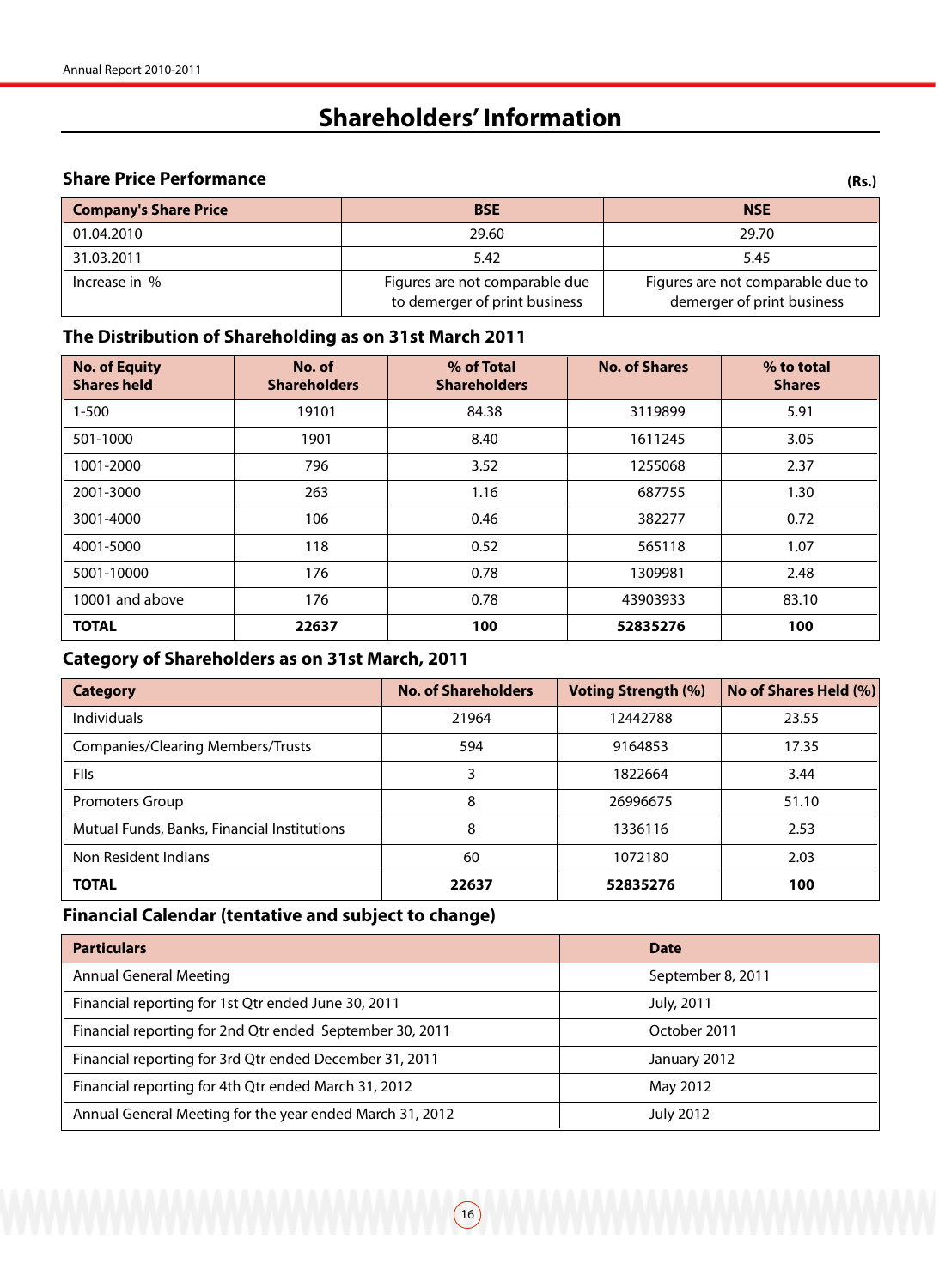# **Shareholders' Information**

#### **Investors Correspondence:**

#### **Investors' correspondence may be addressed to:**

M/s Link Intime India Private Limited C-13, Pannalal Silk Mills Compound, L.B.S. Marg, Bhandup-West, Mumbai – 400 078. Tel: 2596 3838, Fax: 2594 6969

#### **Nomination Facility:**

The members holding shares in dematerialised form can contact their respective Depository Participant (DP) for availing of the nomination facility.

#### **Share Price Comparison with BSE Sensex**

- $\bullet$ CLOSING PRICE
- $\bullet$ BSE SENSEX

| <b>MONTH</b>  | <b>BSE SENSEX</b> | <b>Price</b> |
|---------------|-------------------|--------------|
| Apr-10        | 17558.71          | 29.60        |
| May-10        | 16944.63          | 29.15        |
| Jun-10        | 17700.90          | 32.75        |
| <b>Jul-10</b> | 17868.29          | 31.90        |
| Aug-10        | 17971.12          | 36.35        |
| Sep-10        | 20069.12          | 36.70        |
| $Oct-10$      | 20032.34          | 40.20        |
| $Nov-10$      | 19521.25          | 39.30        |
| Dec-10        | 20509.09          | 38.55        |
| Jan-11        | 18327.76          | 6.60         |
| Feb-11        | 17823.40          | 6.81         |
| Mar-11        | 19445.22          | 5.42         |



#### **DECLARATION**

As provided under Clause 49 of the Listing Agreement with the Stock Exchanges, the Board Members and the Senior Management Personnel have confirmed compliance with the Code of Conduct and Ethics for the year ended March 31, 2011.

17

#### For **Next Mediaworks Limited**

**Tarique Ansari** Chairman & Managing Director Mumbai: May 5, 2011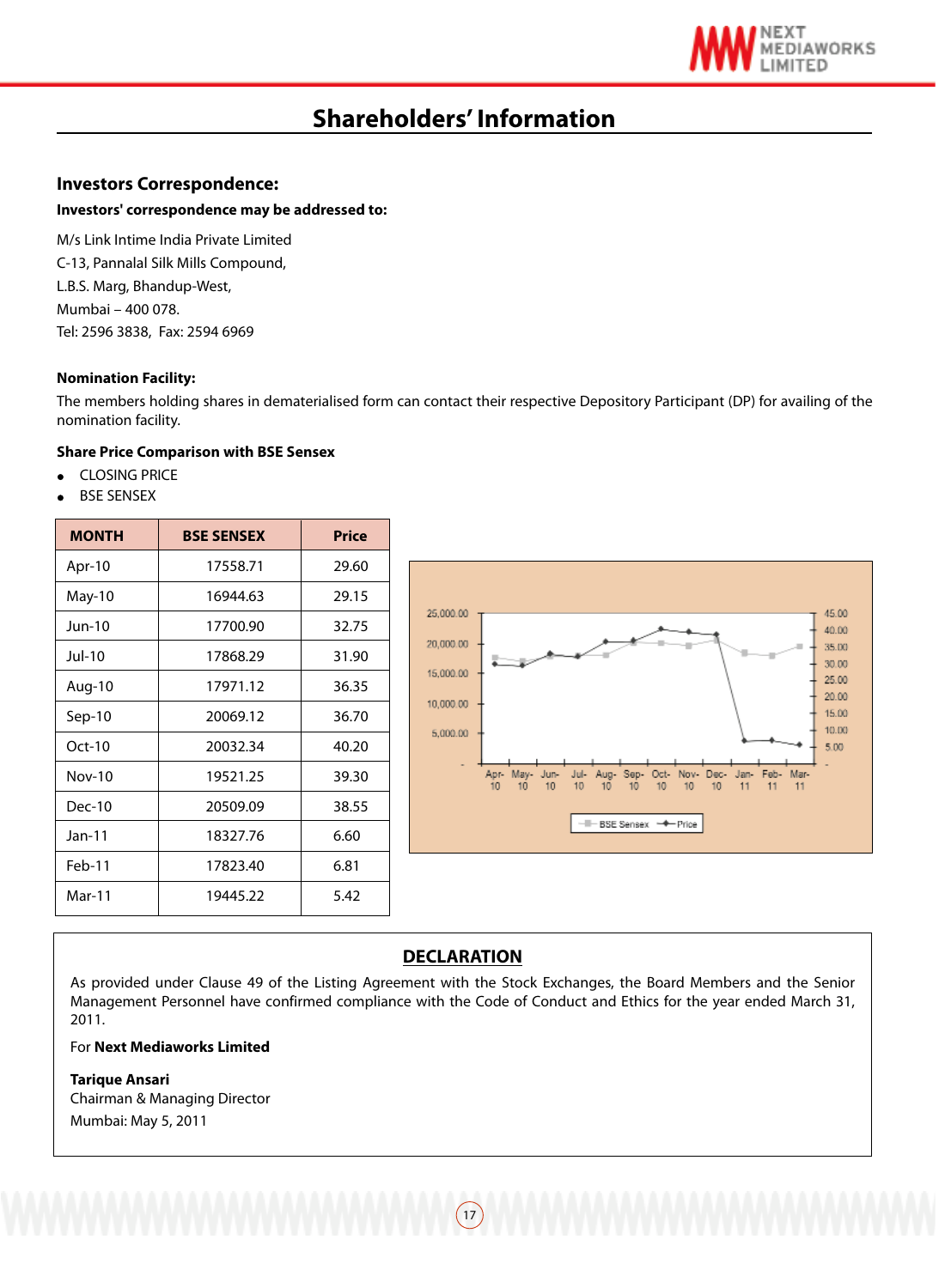# **Next Mediaworks Limited Directors' Report**

#### **TO THE MEMBERS,**

Your Directors hereby present their 30th Annual Report on the business and operations of the Company together with the Audited Financial Statements for the year ended 31st March 2011.

#### **Financial Performance**

|                                                                 |         | (Rs. In Lakhs) |
|-----------------------------------------------------------------|---------|----------------|
| <b>Particulars</b>                                              | 2010-11 | 2009-10        |
| Profit before Interest, Depreciation, Taxes & Exceptional Items | 182     | 372            |
| Less : Interest                                                 | 18      | 121            |
| Depreciation                                                    | 1       |                |
| Less: Exceptional Item                                          | 1753    |                |
| <b>Profit before taxes</b>                                      | (1590)  | 250            |
| Less: Provision for Taxation                                    | 55      | 54             |
| <b>Net Profit after Tax</b>                                     | (1645)  | 196            |
| Add: Balance brought from the previous year                     | 2614    | 2418           |
| <b>Total</b>                                                    | 969     | 2614           |
| Profit available for appropriation                              | 969     | 2614           |

As required under the Accounting Standards, related party transactions, calculation of earnings per share, provision of deferred tax liability and Consolidated Accounts of the Company and its four subsidiaries are made a part of the Annual Report. The consolidated statements of the company have been prepared in accordance with Accounting Standard 21 on Consolidated Financial Statements.

#### **Company Performance**

In the present year under review, the Company's print and publishing subsidiary "Mid-day Infomedia Ltd" was fully transferred to Jagran Prakashan Ltd vide its scheme of demerger; and therefore; the Company only had radio business through its subsidiary, Radio One Ltd (formerly Radio Mid-day West (India) Ltd. The Company during the year incurred a Net Loss After Tax of Rs. 1645 lakhs as against a Net profit of Rs. 196 lakhs due to Loss on Demerger of Mid-day Infomedia Ltd (Exceptional Item) amounting to Rs. 1753 lakhs (please refer point 2 of Schedule M (Notes to Accounts) for details). In view of the above, the current year figures are not comparable to the previous year figures.

#### **Demerger of Print Business**

Pursuant to the Scheme of Arrangement between the Company and Jagran Prakashan Limited ("JPL") and their respective Shareholders and Creditors ("The Scheme"), which was approved by the respective Hon'ble High Court of Judicature of Bombay and Allahabad, the entire print and publishing business of the Company along with all the related licences, trade marks, logos etc was transferred in the name of Jagran Prakashan Limited w.e.f 1st April 2010.

#### **Change in Name of the Company:-**

Pursuant to the demerger of the print business, the name "MiD DAY" and its Logo were also transferred to Jagran Prakashan Limited. In order to avoid any disruption in the use of the name "MiD DAY" and its Logo, the Company's name has been changed to "Next Mediaworks Ltd" w.e.f 26th April 2011.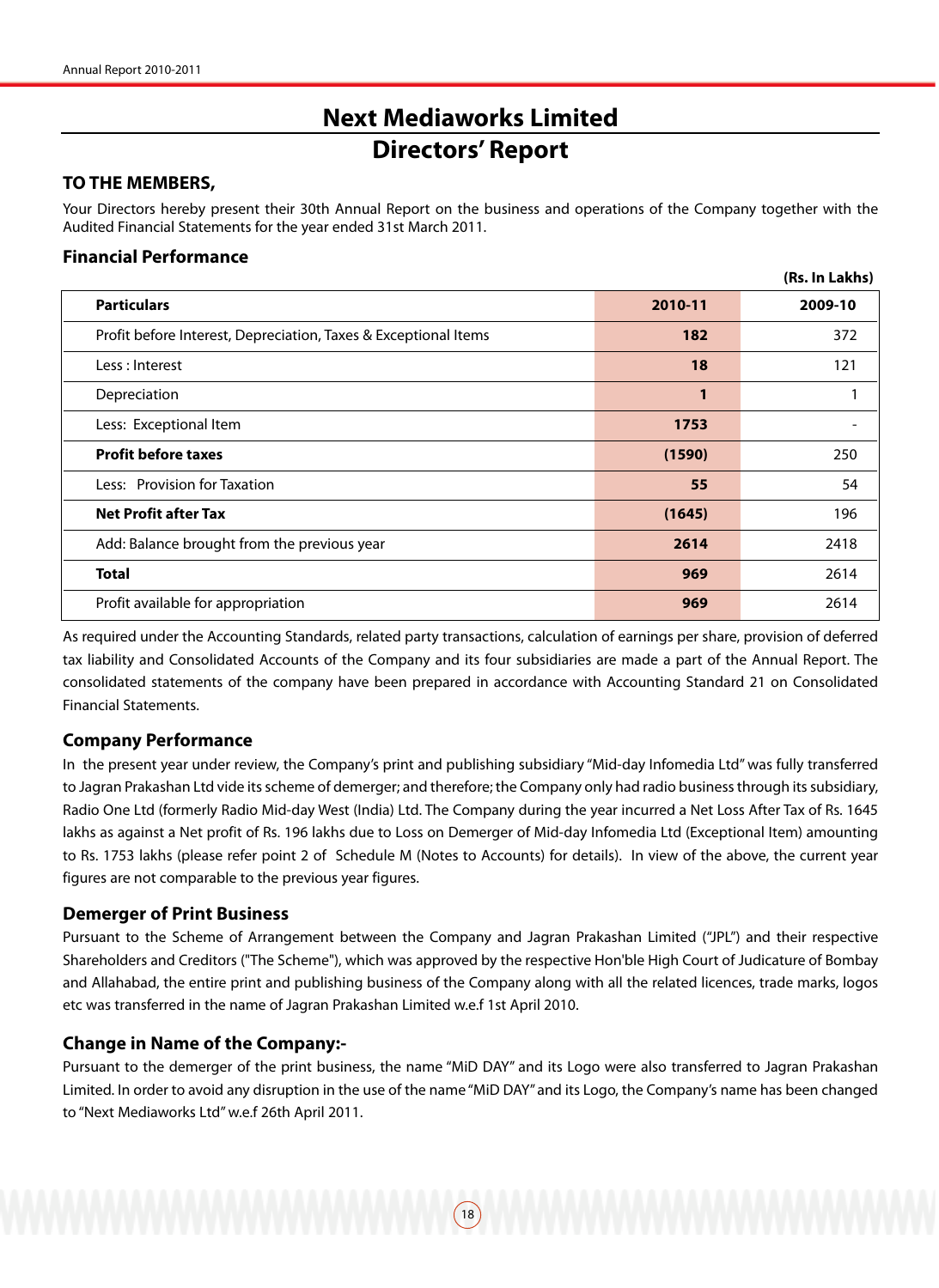

# **Next Mediaworks Limited**

**Directors' Report**

#### **Dividend**

In view of the losses during the year and inorder to preserve cash for the operating businesses, your Directors do not recommend any dividend for the financial year 2010-2011

#### **Fixed Deposits**

Your company has not accepted any fixed deposits and, as such, no amount of principal or interest was outstanding as of the balance sheet date.

#### **Directors**

In accordance with the provisions of the Companies Act, 1956 and Articles of Association, Mr. Narayan Varma and Mr. Nana Chudasama, Directors retire by rotation and are eligible for re-appointment.

#### **Corporate Governance**

As per Clause 49 of the Listing Agreement with the Stock Exchanges, a separate section on Corporate Governance Practices followed by the Company together with a certificate from the Company's Auditors confirming compliance is set out in the Annexure forming part of this Report.

#### **Directors' Responsibility Statement**

Pursuant to Section 217 (2AA) of the Companies Act, 1956, the Directors based on the representations received from the Operating Management, confirm that-

- 1. In the preparation of the annual accounts, the applicable accounting standards have been followed and that there are no material departures.
- 2. They have, in selection of the accounting policies, consulted the Statutory Auditors and have applied them consistently and made judgments and estimates that are reasonable and prudent so as to give a true and fair view of the state of affairs of the Company at the end of the financial year and of the profit of the Company for that year;
- 3. They have taken proper and sufficient care to the best of their knowledge and ability, for the maintenance of adequate accounting records in accordance with the provisions of the Companies Act, 1956, for safeguarding the assets of the Company and for preventing and detecting fraud and other irregularities;
- 4. They have prepared the annual accounts on a going concern basis.

#### **Auditors**

The auditors, M/s Haribhakti & Co., Chartered Accountants, retire as auditors of the Company at the ensuing Annual General Meeting and have confirmed their eligibility and willingness to accept office, if re-appointed.

### **Employee Stock Option Scheme**

The Company had floated the ESOP Scheme 2005 for employees of the Company and its subsidiary companies. Pursuant to the Scheme of Demerger, all employees in the Company's print and publishing entity were also transferred w.e.f.1st April 2010 and hence there were no options granted or vested or exercised by any persons. The total options outstanding or exercisable at the beginning of the year and at the end of the year were the same and hence there was neither change in the share capital nor any impact on the net profit or the EPS for the year.

 $(19)$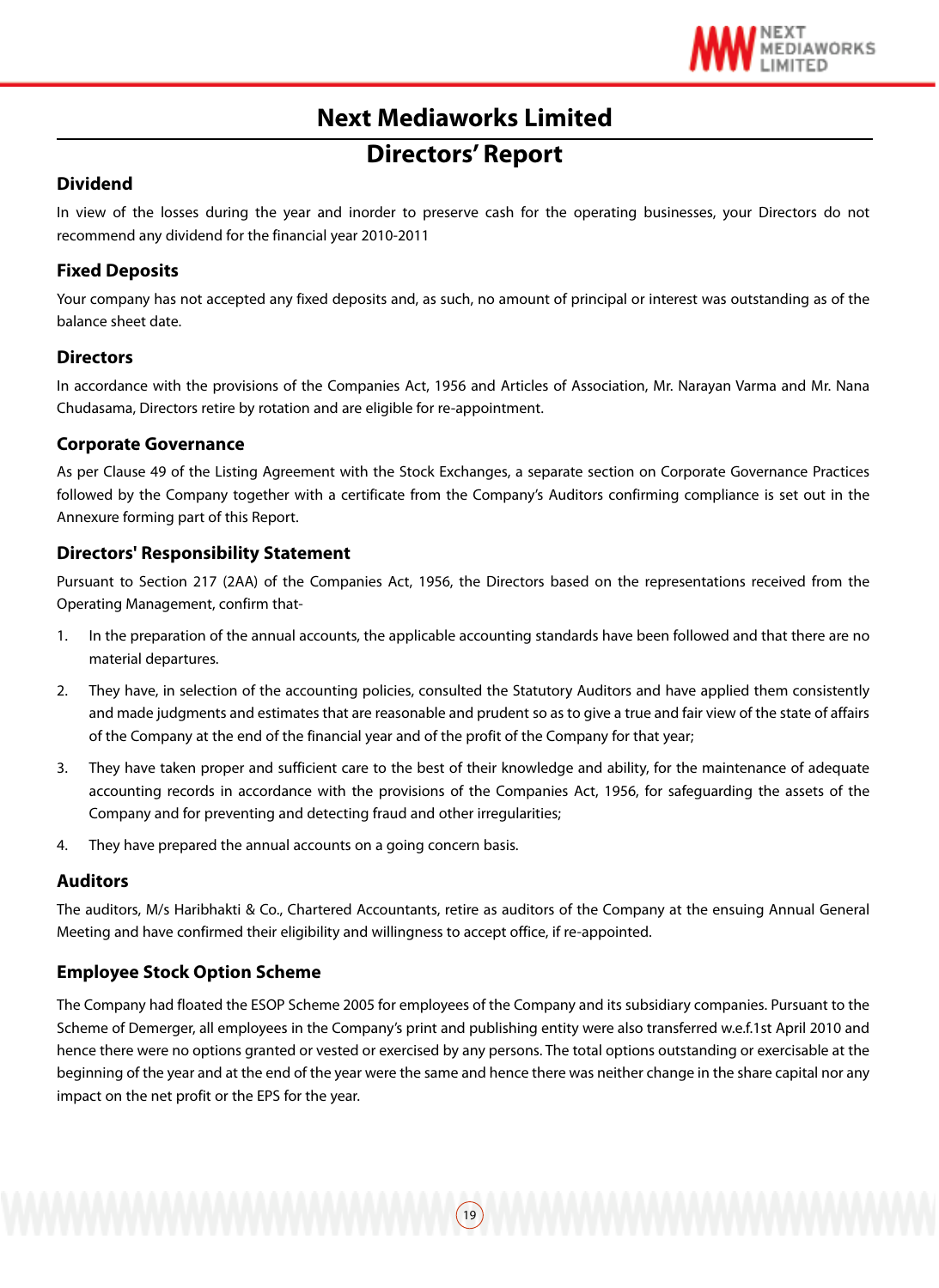# **Next Mediaworks Limited Directors' Report**

#### **Subsidiary Companies**

As required under section 212 (1) (e) of the Companies Act, 1956, the audited statements of accounts, along with the report of the Board of Directors relating to the Company's subsidiaries, Radio One Ltd (Formerly Radio Mid Day West (India) Limited), Digital One Private Ltd (Formerly Mid Day Broadcasting South (India) Private Limited), Mid Day Radio North (India) Limited (Awaiting confirmation for name change), Next Outdoor Ltd (Formerly Mid Day Outdoor Limited) and respective Auditors' Reports thereon for the year ended March 31, 2011 are annexed.

#### **Particulars of Employees**

Since there are no eligible employees, the provisions laid down in Section 217 (2A) of the Companies Act, 1956 read with the Companies (Particulars of Employees) Rules, 1975 shall not be applicable.

#### **Conservation of Energy, Technology Absorption and Foreign Exchange earning and outgo**

| a) Conservation of Energy   | : NIL   |
|-----------------------------|---------|
| b) Technology Absorption    | $:$ NIL |
| c) Foreign Exchange Earning | $:$ NIL |
| d) Foreign Exchange Outgo   | : NIL   |

#### **Acknowledgement**

Your Directors take this opportunity to express their grateful appreciation for the excellent assistance and co-operation received from the banks, customers, advertisers, advertising agencies, bankers, Government Authorities and all the local authorities. Your Directors also thank all the shareholders for their continued support and all the employees of the Company for their valuable services during the year.

20

For and on behalf of the Board of Directors **Next Mediaworks Limited** 

> **Tarique Ansari**  Chairman & Managing Director

Place : Mumbai

.

Date : May 5, 2011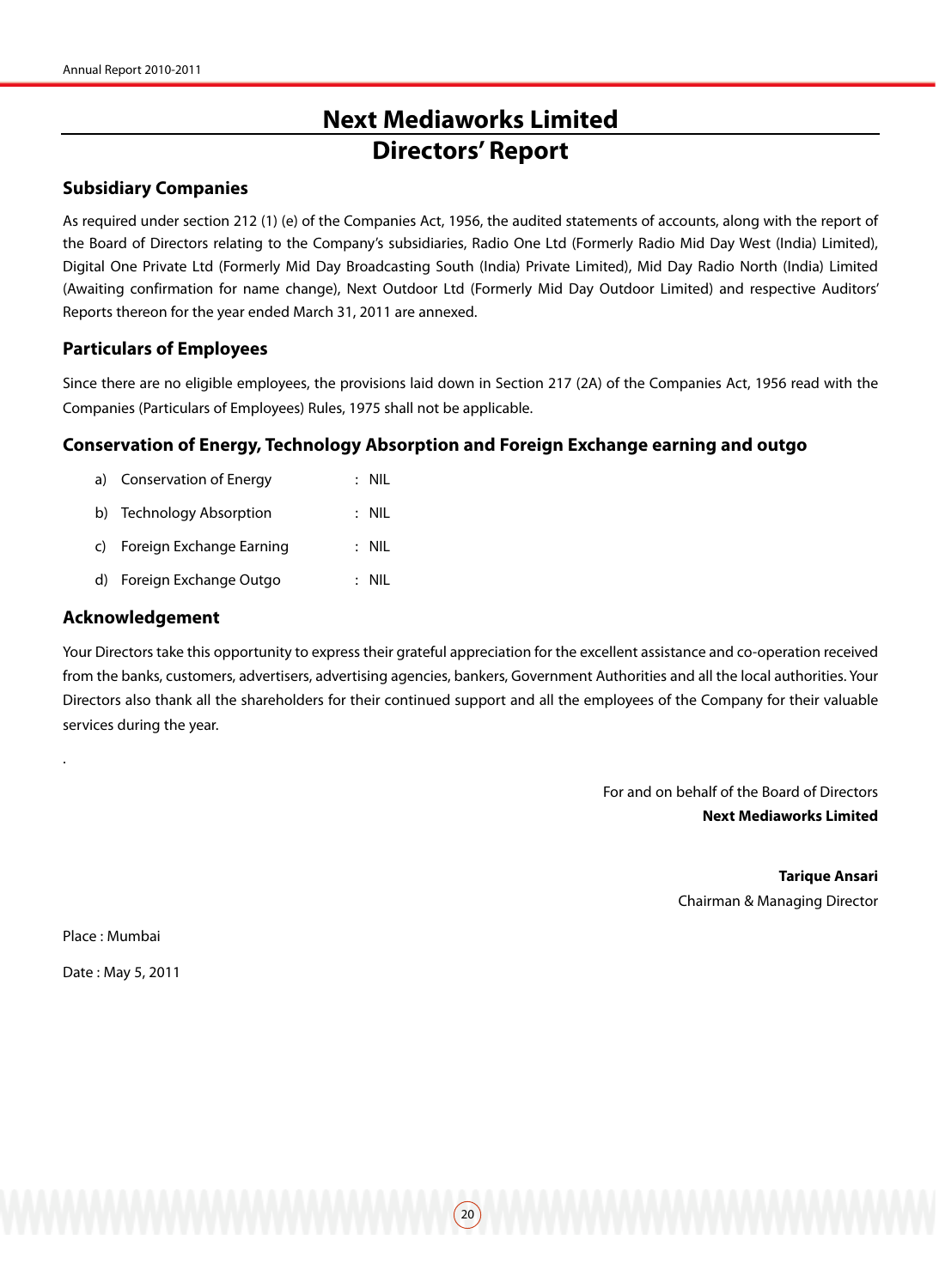

# **Next Mediaworks Limited Annexures to the Directors' Report**

#### **ANNEXURE 'A'**

Statement pursuant to Section 212 (1) (e) of the Companies Act, 1956 relating to Subsidiary Companies

|     | (Rs. in lakhs)                                                                                                |                                                                                                                                                                                                    |                                                                                                                                                                                                          |                                                                                                                                                                                   |                                                                                                                                                                                                                                                                                                                                                     |
|-----|---------------------------------------------------------------------------------------------------------------|----------------------------------------------------------------------------------------------------------------------------------------------------------------------------------------------------|----------------------------------------------------------------------------------------------------------------------------------------------------------------------------------------------------------|-----------------------------------------------------------------------------------------------------------------------------------------------------------------------------------|-----------------------------------------------------------------------------------------------------------------------------------------------------------------------------------------------------------------------------------------------------------------------------------------------------------------------------------------------------|
| Sr. | <b>Name of the</b><br>No. Subsidiary                                                                          | <b>Digital One</b><br>Pvt. Ltd.                                                                                                                                                                    | <b>Next Outdoor</b><br><b>Limited</b>                                                                                                                                                                    | <b>Mid-Day Radio</b><br><b>North (India) Limited</b>                                                                                                                              | <b>Radio One</b><br><b>Limited</b>                                                                                                                                                                                                                                                                                                                  |
| 1.  | Holding Company's<br>Interest                                                                                 | Holder of 10,000<br><b>Equity Shares of</b><br>Rs. 10 each out of<br>the total issued and<br>subscribed 10,000<br><b>Equity Shares of</b><br>Rs. 10 each of the<br>aforesaid Subsidiary<br>Company | Holder of 34,94,200<br><b>Equity Shares of</b><br>Rs. 10 each out of<br>the total issued and<br>subscribed 34,95,000<br><b>Equity Shares of</b><br>Rs. 10 each of the<br>aforesaid Subsidiary<br>Company | Holder of 50,000<br>Equity Shares of Rs. 10<br>each out of the total<br>issued and subscribed<br>50,000 Equity Shares of<br>Rs. 10 each of the<br>aforesaid Subsidiary<br>Company | Holder of<br>8,43,76,928 Equity<br>Shares of Rs. 10<br>each out of the<br>total issued and<br>subscribed<br>1,21,43,910 equity<br>shares of Rs. 10<br>each and<br>2,57,70,000<br>preference shares of<br>Rs. 10 each out of<br>the total issued and<br>subscribed<br>2,57,70,000<br>preference shares of<br>Rs. 10 each of the<br>aforesaid Company |
|     | Net aggregate amount of<br>Subsidiaries profits less<br>losses and not dealt within<br>the Company's Accounts |                                                                                                                                                                                                    |                                                                                                                                                                                                          |                                                                                                                                                                                   |                                                                                                                                                                                                                                                                                                                                                     |
|     | For the Subsidiaries<br><b>Financial Year ended</b><br>31st March, 2011                                       | <b>NIL</b>                                                                                                                                                                                         | <b>NIL</b>                                                                                                                                                                                               | <b>NIL</b>                                                                                                                                                                        | <b>NIL</b>                                                                                                                                                                                                                                                                                                                                          |
|     | For the previous<br>Financial years since<br>it became subsidiary                                             | <b>NIL</b>                                                                                                                                                                                         | <b>NIL</b>                                                                                                                                                                                               | <b>NIL</b>                                                                                                                                                                        | <b>NIL</b>                                                                                                                                                                                                                                                                                                                                          |
|     | Net aggregate amount of<br>Subsidiaries profits less<br>losses and dealt within the<br>Company's Accounts     |                                                                                                                                                                                                    |                                                                                                                                                                                                          |                                                                                                                                                                                   |                                                                                                                                                                                                                                                                                                                                                     |
|     | For the Subsidiaries<br>Financial Year ended<br>31st March, 2010                                              | $-0.11$                                                                                                                                                                                            | $-0.23$                                                                                                                                                                                                  | $-0.26$                                                                                                                                                                           | $-1522$                                                                                                                                                                                                                                                                                                                                             |
|     | For the previous<br>Financial years since<br>it became subsidiary                                             | $-0.19$                                                                                                                                                                                            | $-356.50$                                                                                                                                                                                                | $-232.17$                                                                                                                                                                         | $-7618.04$                                                                                                                                                                                                                                                                                                                                          |

21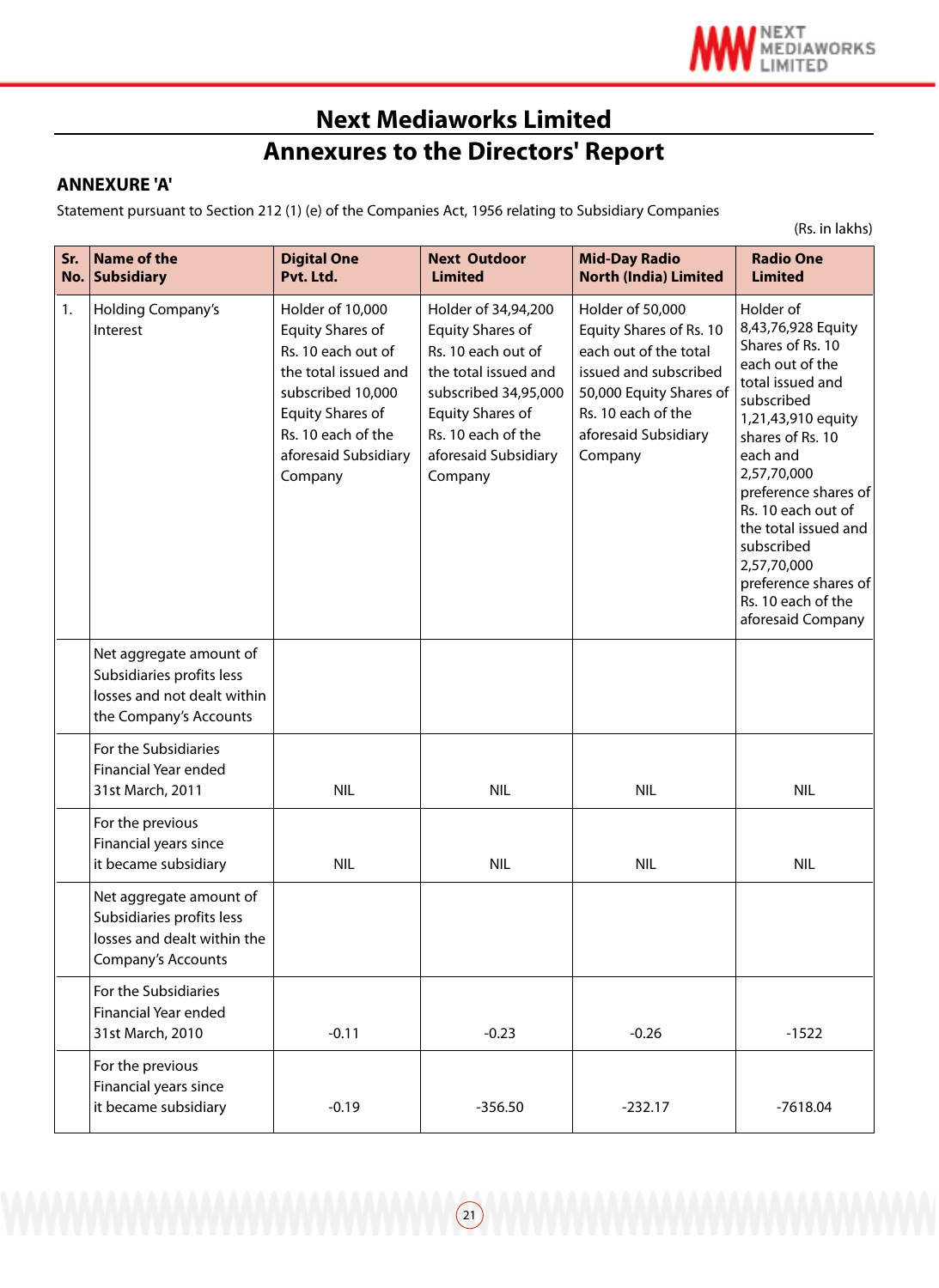# **Next Mediaworks Limited Annexures to the Directors' Report**

No material changes have been occurred between the end of the preceding financial year of the subsidiary and the end of the holding company's financial year in respect of the Subsidiaries: -

- a. Fixed Assets
- b. Investments
- c. The money lent by it
- d. The money borrowed by it for any purpose other than that of meeting current liabilities.

Except other than those mentioned in Note No. 2 of schedule M related to Demerger of its subsidiary, Mid-Day Infomedia Limited.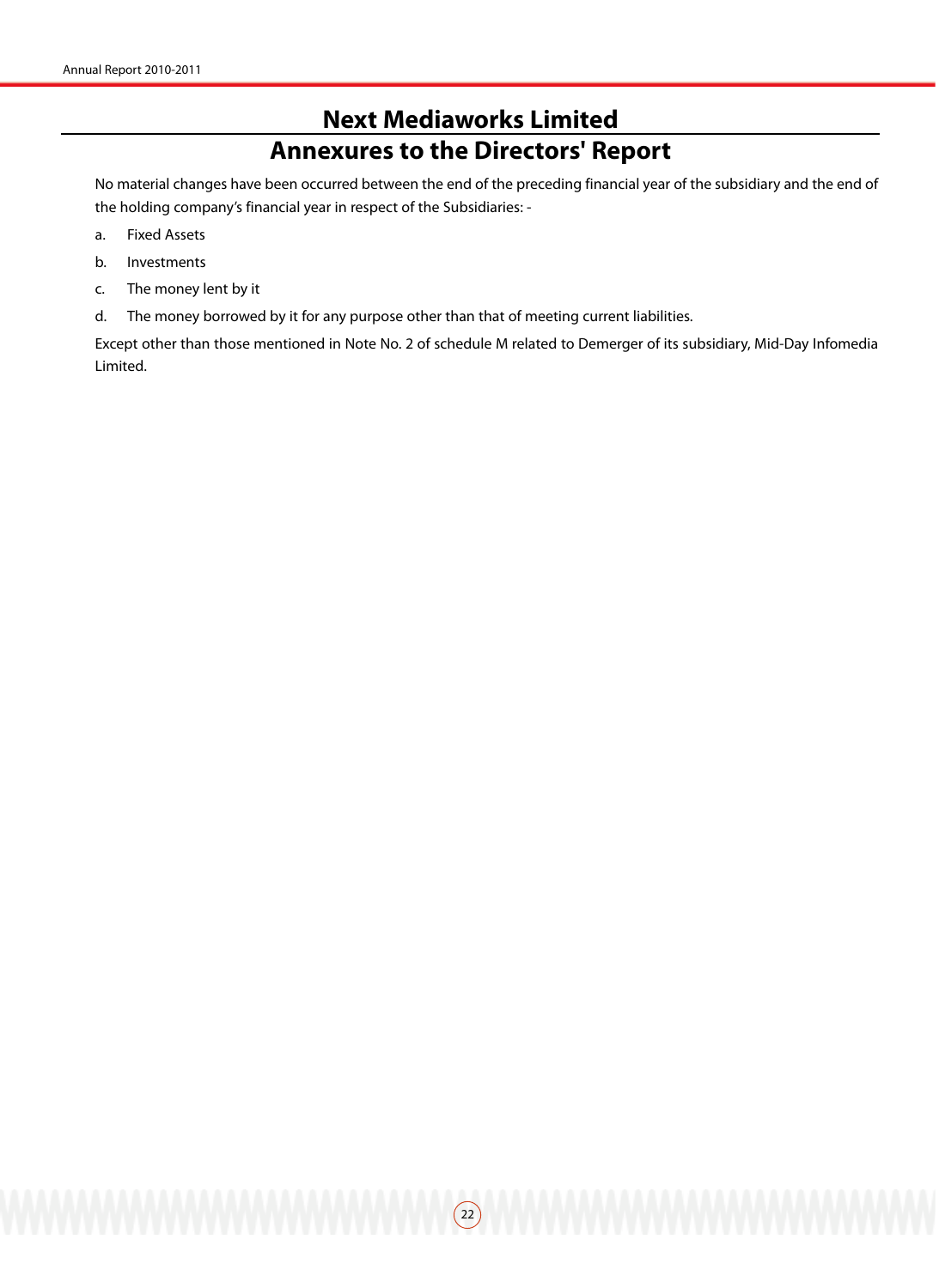

# **Next Mediaworks Limited (formerly known as Mid-Day Multimedia Limited) Auditors' Report**

#### **To the Members of Next Mediaworks Limited (formerly known as Mid-Day Multimedia Limited)**

- 1. We have audited the attached Balance Sheet of Next Mediaworks Limited (formerly known as Mid-Day Multimedia Limited), as at 31st March 2011, the Profit and Loss Account and also the Cash Flow Statement for the year ended on that date annexed thereto. These financial statements are the responsibility of the company's management. Our responsibility is to express an opinion on these financial statements based on our audit.
- 2. We conduct our audit in accordance with the auditing standards generally accepted in India. Those Standards require that we plan and perform the audit to obtain reasonable assurance about whether the financial statements are free of material misstatement. An audit includes examining, on a test basis, evidence supporting the amounts and disclosures in the financial statements. An audit also includes assessing the accounting principles used and significant estimates made by management, as well as evaluating the overall financial statement presentation. We believe that our audit provides a reasonable basis for our opinion.
- 3. As required by the Companies (Auditor's Report) Order, 2003 issued by the Central Government of India in terms of subsection (4A) of section 227 of the Companies Act. 1956 we enclose in the Annexure a statement on the matters specified in paragraphs 4 and 5 of the said Order.
- 4. Further to our comments in the Annexure referred to above, we report that:
	- (i) We have obtained all the information and explanations, which to the best of our knowledge and belief were necessary for the purposes of our audit;
	- (ii) In our opinion, proper books of account as required by law have been kept by the company so far as appears from our examination of those books;
	- (iii) The Balance Sheet, Profit and Loss Account and Cash Flow Statement dealt with by this report are in agreement with the books of account;
	- (iv) In our opinion, the Balance Sheet, Profit and Loss Account and Cash Flow Statement dealt with by this report comply with the Accounting Standards referred to in sub-section (3C) of section 211 of the Companies Act, 1956.
	- (v) Based on the written representations received from the directors and taken on record by the Board of Directors, we report that none of them are disqualified as on 31st March 2011 from being appointed as a director in terms of clause (g) of sub-section (1) of section 274 of the Companies Act, 1956;
	- (vi) In our opinion, and to the best of our information and according to the explanations given to us, the said accounts give the information required by the Companies Act, 1956 in the manner so required and subject to Note No. 5 of Schedule M with regard to non provision against fall in the value of investments of Rs. 138.25 crores in the subsidiary company, the said accounts give a true and fair view in conformity with the accounting principles generally accepted in India:
		- (a) in the case of the Balance Sheet, of the state of affairs of the company as at 31st March 2011;

23

- (b) in the case of the Profit & Loss account, of the loss for the year ended on that date; and
- (c) in the case of the Cash Flow statement, of the cash flows for the year ended on that date

For **Haribhakti & Co.** Chartered Accountants

Firm Reg No. 103523W

Place : Mumbai **Chetan Desai** Date : 5th May, 2011 **Partner Partner Partner Partner** 

Membership No. 17000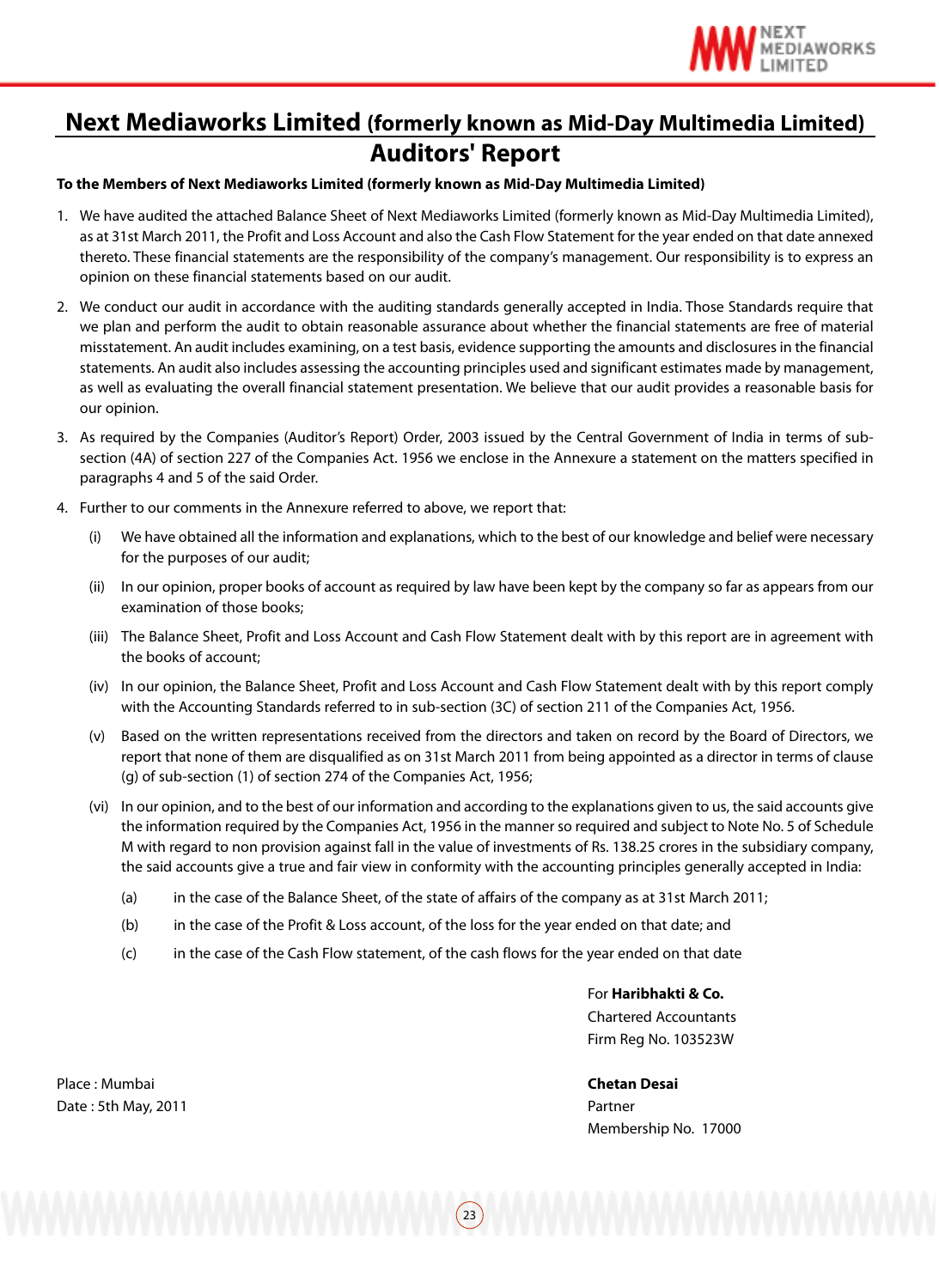# **Next Mediaworks Limited (formerly known as Mid-Day Multimedia Limited) Annexure to Auditors' Report**

**[Referred to in paragraph 3 of the Auditors' Report of even date to the Members' of Next Mediaworks Limited (formerly known as Mid-Day Multimedia Limited) on the financial statements of the year ended March 31, 2011]**

- **i)** (a) The Company have maintained proper records showing full particulars, including quantitative details and situation of fixed assets.
	- (b) The fixed assets of the company have been physically verified by the management during the year and no material discrepancies between the book records and the physical inventory have been noticed. In our opinion, the frequency of verification is reasonable.
	- (c) As mentioned in Note 2 of the Notes to Accounts the Company has demerged the print and publishing division during the year. However, we are of the opinion that such demerger has not affected the going concern assumption.
- **ii)** The company does not hold any inventory and hence Clause 4(ii) is not applicable to the Company.
- **iii)** (a) As informed, the Company has not granted any loans, secured or unsecured to companies, firms or other parties covered in the register maintained under section 301 of the Companies Act, 1956 except loan amounting to Rs. 1,308.00 lakhs to its subsidiary Radio One Limited (formerly known as Radio Mid-day West (India) Limited). The outstanding balance as on the balance sheet date is Rs. 1,324.08 lakhs.
	- (b) In our opinion and according to the information and explanation given to us, the rate of interest and other terms and conditions for such loans are not, prima facie, prejudicial to the interest of the Company.
	- (c) According to the information and explanation given to us, the company has not taken any loan, secured or unsecured, from companies, firms or other parties listed in the register maintained under Section 301 of the Companies Act 1956 except loan of Rs. 1320.00 lakhs from two companies. The yearend balance is 1320.00 lakhs.
	- (d) In our opinion and according to the information and explanation given to us, the rate of interest and other terms and conditions for such loans are, prima facie, not prejudicial to the interest of the Company.
	- (e) In respect of the aforesaid loans, the company is regular in repaying the principal amounts as stipulated and has been regular in payment of interest.
- **iv)** In our opinion and according to the information and explanations given to us, there exists an adequate internal control system commensurate with the size of the Company and the nature of its business with regard to sale of services. During the course of our audit, we have not observed any continuing failure to correct major weakness in internal control system of the Company.
- **v)** (a) According to the information and explanations given to us, there are no contracts or arrangements that need to be entered into the register maintained under section 301 have been so entered.
- **vi)** The Company has not accepted any deposits from the public within the meaning of Sections 58A and 58AA of the Act and the rules framed there under.
- **(vii)** In our opinion, the Company have an internal audit system commensurate with the size and nature of its business.
- **(viii)** The Central Government of India has not prescribed the maintenance of cost records under clause (d) of sub-section (1) of Section 209 of the Act for any of the products of the company.
- **ix)** (a) (a) The Company is regular in depositing with appropriate authorities undisputed statutory dues including provident fund, investor education and protection fund, employees' state insurance, income-tax, wealth-tax, customs duty, cess and other material statutory dues applicable to it.

Further, since the Central Government has till date not prescribed the amount of cess payable under section 441A of the Companies Act,1956, we are not in a position to comment upon the regularity or otherwise of the company in depositing the same.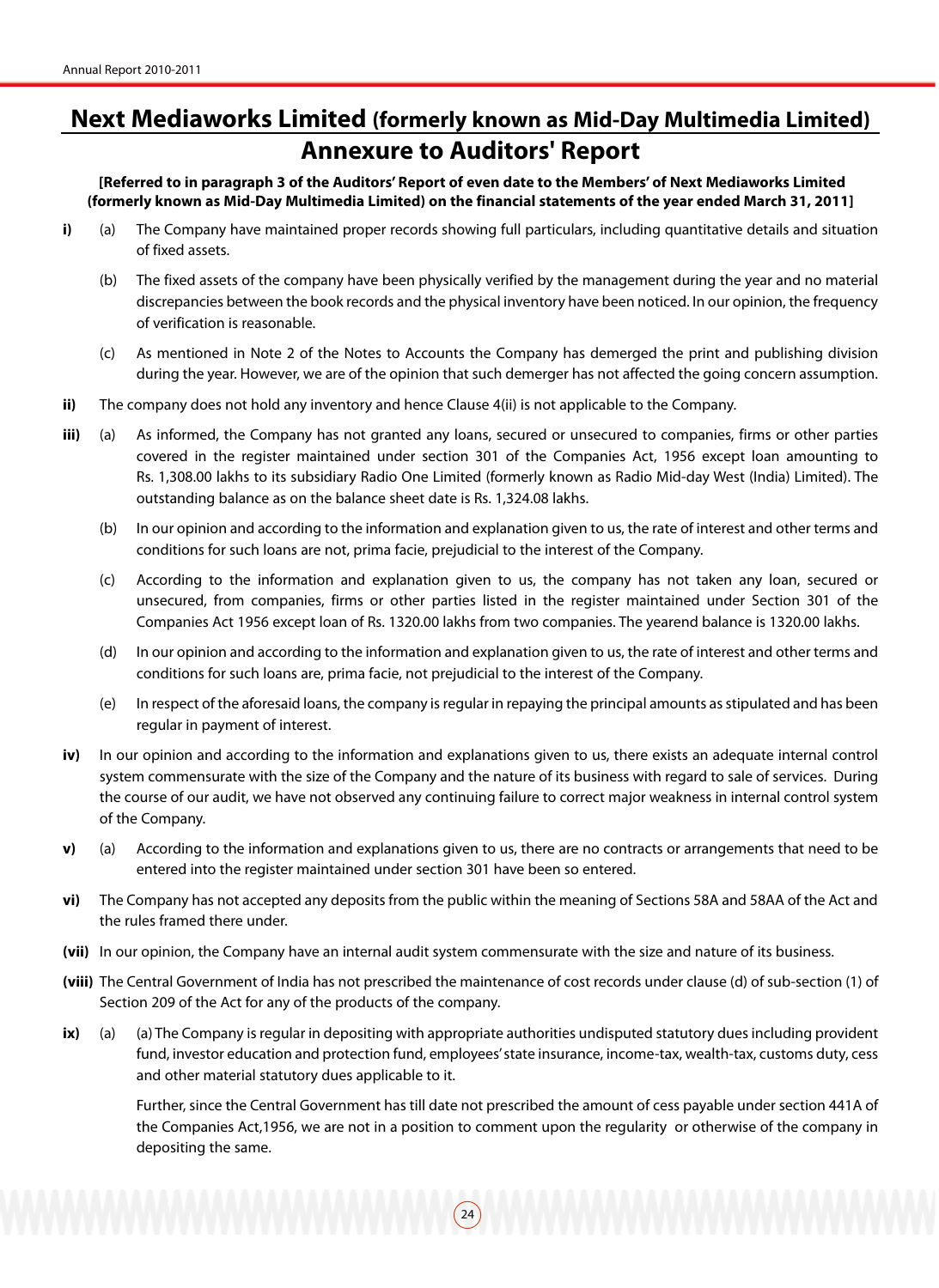

# **Next Mediaworks Limited (formerly known as Mid-Day Multimedia Limited) Annexure to Auditors' Report**

- (b) According to the information and explanations given to us, no undisputed amounts payable in respect of provident fund, investor education and protection fund, employees' state insurance, income-tax, wealth-tax, service tax, salestax, customs duty, excise duty, cess and other undisputed statutory dues were outstanding, at the year end, for a period of more than six months from the date they became payable.
- (c) According to the information and explanation given to us, there are no dues of income tax, sales-tax, wealth tax, service tax, customs duty, excise duty and cess which have not been deposited on account of any dispute.
- **x)** The accumulated losses of the Company does not exceed fifty percent of its net worth. Further, the company has not incurred cash losses during the financial year covered by our audit and the immediately preceding financial year.
- **(xi)** In our opinion and according to the information and explanations given to us, the Company has not defaulted in repayment of dues to a financial institution, bank or debenture holders.
- **(xii)** According to the information and explanations given to us, the Company have not granted loans and advances on the basis of security by way of pledge of shares, debentures and other securities.
- **(xiii)** In our opinion, the Company is not a chit fund or a nidhi / mutual benefit fund / society. Therefore, the provisions of clause 4(xiii) of the Companies (Auditor's Report) Order, 2003 (as amended) are not applicable to the Company.
- **(xiv)** In our opinion, the Company is not dealing in or trading in shares, securities, debentures and other investments. Accordingly, the provisions of clause 4(xiv) of the Companies (Auditor's Report) Order, 2003 (as amended) are not applicable to the Company.
- **(xv)** The Company has given counter guarantees for loans taken by others from banks or financial institutions aggregating Rs.2,240 lakhs (3,000 lakhs) where the terms and conditions in our opinion are prima facie not prejudicial to the interest of the Company.
- **(xvi)** The Company has not obtained any term loans during the year.
- **(xvii)** According to the information and explanations given to us and on an overall examination of the balance sheet of the Company, we report that no funds raised on short-term basis have been used for long-term investment.
- **(xviii)** According to the information and explanations given to us, the company has not made any preferential allotment of shares to parties and companies covered in the register maintained under section 301 of the Act.
- **(xix)** The Company did not have any outstanding debentures during the year.
- **(xx)** The Company did not raise any money by way of public issue during the year.
- **(xxi)** During the course of our examination of the books and records of the company, carried out in accordance with the generally accepted auditing practices in India, and according to the information and explanations given to us, we have neither come across any instance of fraud on or by the company, noticed or reported during the year, nor have we been informed of such case by the management.

25

For **Haribhakti & Co.** Chartered Accountants Firm Reg No. 103523W

**Chetan Desai** Date : 5th May, 2011. No. 2011.

Place : Mumbai Partner Partner Partner Partner Partner Partner Partner Partner Partner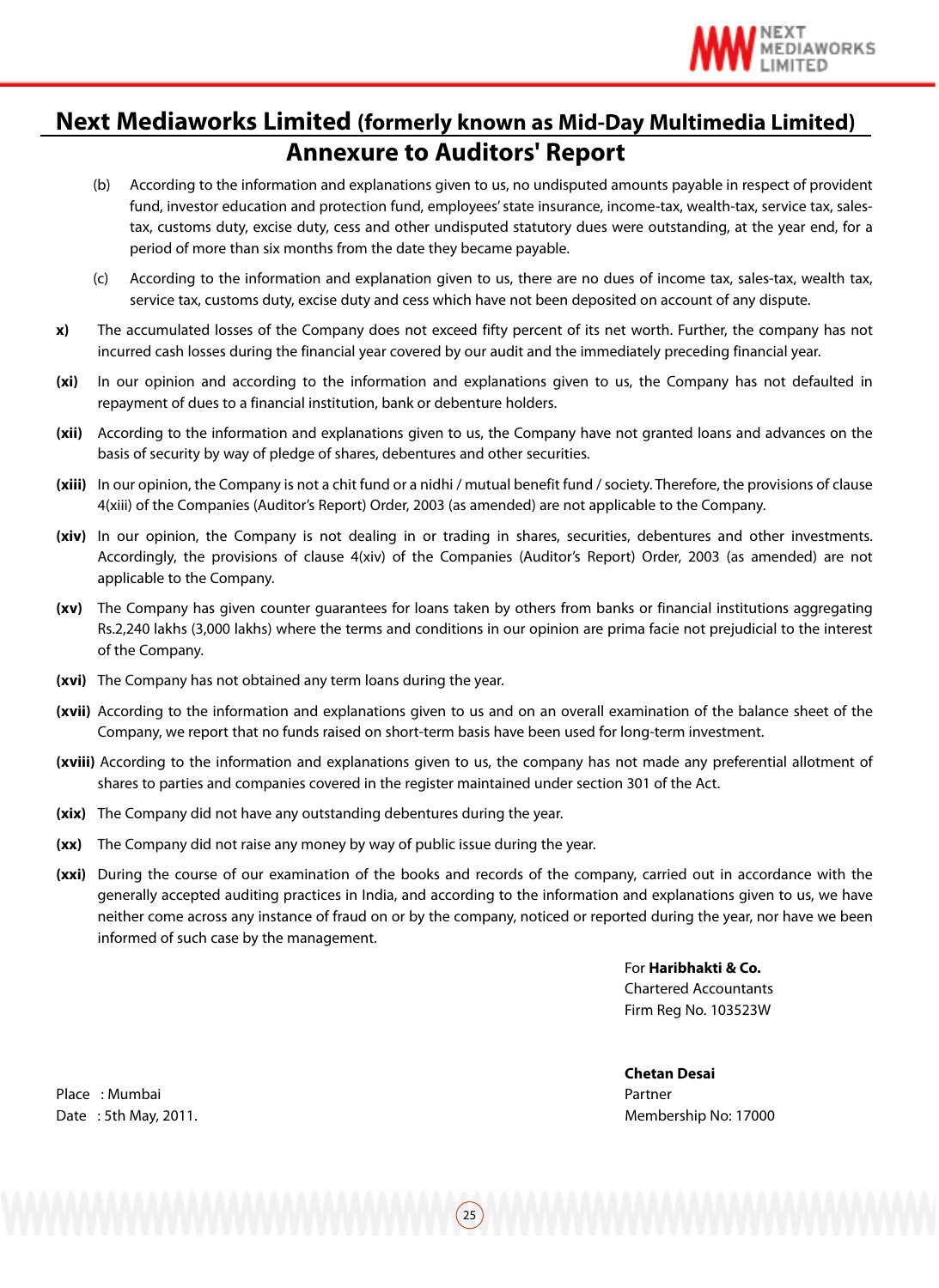# **Next Mediaworks Limited (formerly known as Mid-Day Multimedia Limited)**

# **Balance Sheet as at March 31, 2011**

|                                             | <b>SCHEDULE</b>         | As at<br>March 31, 2011<br>Rs. | As at<br>March 31, 2010<br>Rs. |
|---------------------------------------------|-------------------------|--------------------------------|--------------------------------|
| <b>SOURCES OF FUNDS</b>                     |                         |                                |                                |
| <b>Shareholders' Funds</b>                  |                         |                                |                                |
| Share capital                               | $\overline{\mathsf{A}}$ | 522,987,760                    | 522,987,760                    |
| <b>Employee Stock Option Outstanding</b>    |                         | 30,643,804                     | 30,643,804                     |
| Less: Deferred Employee Compensation cost   |                         | 30,643,804                     | 30,643,804                     |
|                                             |                         |                                |                                |
| Reserves & surplus                          | B                       | 936,199,701                    | 1,100,648,298                  |
|                                             |                         | 1,459,187,461                  | 1,623,636,058                  |
| <b>Loan funds</b>                           |                         |                                |                                |
| <b>Unsecured loans</b>                      | $\mathsf{C}$            | 132,000,000                    | 93,000,000                     |
|                                             | <b>TOTAL</b>            | 1,591,187,461                  | 1,716,636,058                  |
| <b>APPLICATION OF FUNDS</b>                 |                         |                                |                                |
| <b>Fixed assets</b>                         |                         |                                |                                |
| Gross block                                 | D                       | 4,546,712                      | 4,546,712                      |
| Less: Depreciation                          |                         | 1,081,055                      | 1,006,947                      |
| Net block                                   |                         | 3,465,657                      | 3,539,765                      |
| <b>Investments</b>                          | E                       | 1,382,491,498                  | 1,220,606,498                  |
| <b>Deferred tax Asset</b>                   |                         | 310,179                        | 404,728                        |
| <b>Current assets, loans &amp; advances</b> |                         |                                |                                |
| Cash & bank balances                        | F                       | 520,103                        | 84,409                         |
| Other current assets                        | G                       |                                | 168,637,080                    |
| Loans and advances                          | H                       | 209,944,690                    | 326,929,001                    |
|                                             |                         | 210,464,793                    | 495,650,490                    |
| <b>Current liabilities &amp; provisions</b> | $\mathbf{I}$            |                                |                                |
| <b>Current liabilities</b>                  |                         | 4,610,883                      | 2,447,687                      |
| Provisions                                  |                         | 933,783                        | 1,117,735                      |
|                                             |                         | 5,544,666                      | 3,565,422                      |
| Net current assets                          |                         | 204,920,127                    | 492,085,068                    |
| <b>TOTAL</b>                                |                         | 1,591,187,461                  | 1,716,636,058                  |
| Notes to the Accounts                       | M                       |                                |                                |

Schedules A to M referred form integral part of the Accounts.

As per our report of even date attached.<br>For and on behalf of the Board of Directors<br>**Next Mediaworks Limited Next Mediaworks Limited** Chartered Accountants

Membership No.: 17000

Place : Mumbai Date : May 5, 2011

**Chetan Desai Tarique Ansari Narayan Varma** Partner **Chairman & Managing Director** Director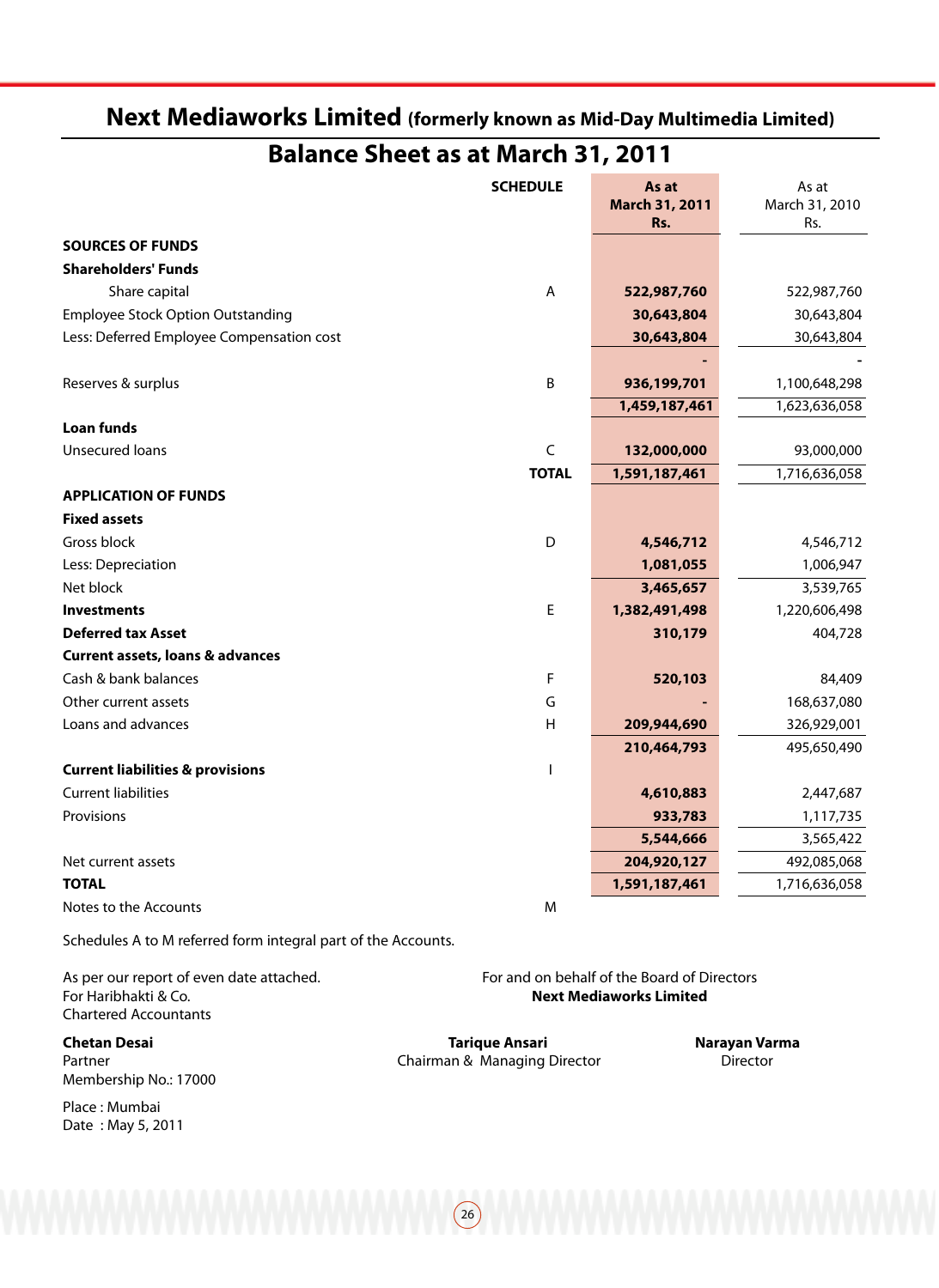

# **Next Mediaworks Limited (formerly known as Mid-Day Multimedia Limited)**

# **Profit and Loss Account for the year ended March 31, 2011**

|                                                                                                  | <b>SCHEDULE</b>                                                                    | <b>Year ended on</b><br>March 31, 2011<br>Rs. | Year ended on<br>March 31, 2010<br>Rs. |
|--------------------------------------------------------------------------------------------------|------------------------------------------------------------------------------------|-----------------------------------------------|----------------------------------------|
| <b>INCOME</b>                                                                                    |                                                                                    |                                               |                                        |
| <b>Investment &amp; Other Income</b>                                                             |                                                                                    |                                               |                                        |
| Miscellaneous Income                                                                             |                                                                                    | 5,451,461                                     | 1,291,828                              |
| Interest Income                                                                                  |                                                                                    | 20,238,978                                    | 32,821,080                             |
| Gain / (Loss) on sale of Fixed Asset                                                             |                                                                                    |                                               | 310,941                                |
| Gain / (Loss) on disposal of Investments                                                         |                                                                                    |                                               | 1,224,397                              |
|                                                                                                  |                                                                                    | 25,690,439                                    | 35,648,246                             |
| <b>EXPENSES</b>                                                                                  |                                                                                    |                                               |                                        |
| Employees cost                                                                                   | J                                                                                  | 1,721,646                                     | (4,610,008)                            |
| Other operational expenses                                                                       | Κ                                                                                  | 5,759,044                                     | 3,090,541                              |
| Finance charges                                                                                  | L                                                                                  | 1,799,244                                     | 12,087,424                             |
| Depreciation                                                                                     |                                                                                    | 74,108                                        | 77,299                                 |
|                                                                                                  |                                                                                    | 9,354,041                                     | 10,645,257                             |
| Profit / (Loss) before tax & Exceptional Items                                                   |                                                                                    |                                               |                                        |
| Exceptional Item*                                                                                |                                                                                    | 16,336,398<br>175,333,835                     | 25,002,989                             |
| Profit / (Loss) before tax                                                                       |                                                                                    | (158, 997, 437)                               | 25,002,989                             |
| Provision for tax - Current Tax                                                                  |                                                                                    | (5,761,339)                                   | (5,840,834)                            |
| - Deferred Tax                                                                                   |                                                                                    | 310,179                                       | 404,728                                |
| Net profit / (Loss) after tax                                                                    |                                                                                    | (164, 448, 597)                               | 19,566,883                             |
| Balance brought forward                                                                          |                                                                                    | 261,339,559                                   | 241,772,676                            |
| Profit carried to balance sheet                                                                  |                                                                                    | 96,890,961                                    | 261,339,559                            |
| Earning per share face value of Rs.10 each                                                       |                                                                                    |                                               |                                        |
| <b>Basic</b>                                                                                     |                                                                                    | (3.14)                                        | 0.37                                   |
| <b>Diluted</b>                                                                                   |                                                                                    | (3.14)                                        | 0.37                                   |
| * Refer note no. 2 of schedule 'M'                                                               |                                                                                    |                                               |                                        |
| Notes to the Accounts                                                                            | M                                                                                  |                                               |                                        |
| Schedules A to M referred form integral part of the Accounts.                                    |                                                                                    |                                               |                                        |
| As per our report of even date attached.<br>For Haribhakti & Co.<br><b>Chartered Accountants</b> | For and on behalf of the Board of Directors<br><b>Next Mediaworks Limited</b>      |                                               |                                        |
| <b>Chetan Desai</b><br>Partner<br>Membership No.: 17000                                          | <b>Tarique Ansari</b><br>Narayan Varma<br>Chairman & Managing Director<br>Director |                                               |                                        |

27

Place : Mumbai Date : May 5, 2011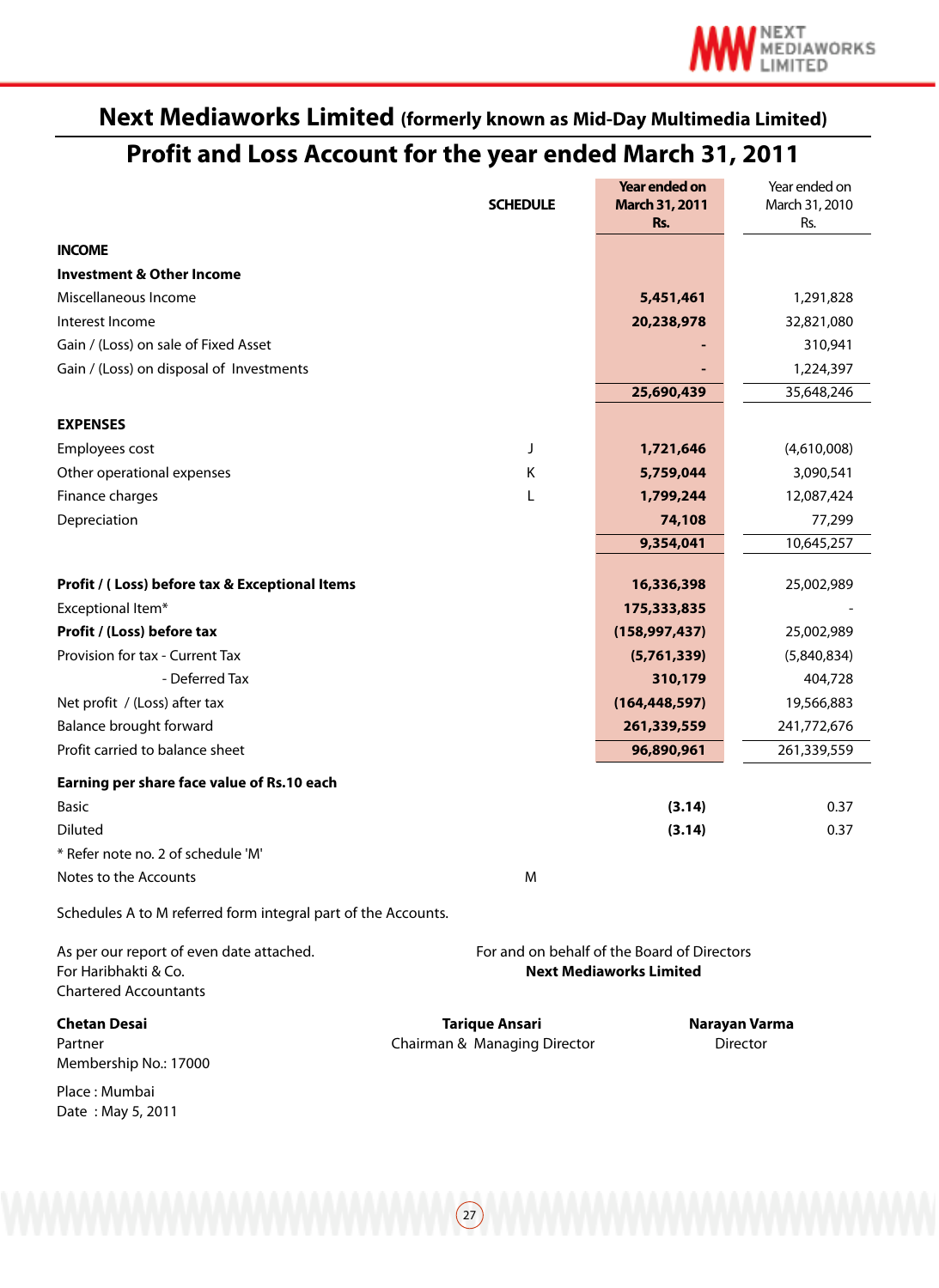# **Next Mediaworks Limited (formerly known as Mid-Day Multimedia Limited) Cash Flow Statement**

|    |                                                      |           |                                     | (Rs. In Lakhs)                      |
|----|------------------------------------------------------|-----------|-------------------------------------|-------------------------------------|
|    |                                                      |           | <b>Year Ended</b><br>March 31, 2011 | <b>Year Ended</b><br>March 31, 2010 |
|    |                                                      |           |                                     |                                     |
| А. | <b>Net Cashflow from operating Activities</b>        |           |                                     |                                     |
|    | Net Profit / (Loss) before tax                       |           | (1,590)                             | 250                                 |
|    | Depreciation                                         |           | $\mathbf{1}$                        | 1                                   |
|    | Interest                                             |           | 18                                  | 121                                 |
|    | Loss/(profit) on sale of fixed assets (net)          |           |                                     | (3)                                 |
|    | Interest Income                                      |           | (202)                               | (328)                               |
|    | Deferred employees expenditure cost                  |           |                                     | (75)                                |
|    | Provision for employees benefit                      |           |                                     | (34)                                |
|    | Loss on Demerger                                     |           | 1,753                               |                                     |
|    | Loss/(Gain) on disposal of current investment        |           |                                     | (12)                                |
|    | <b>Operational Profit before Working Capital</b>     |           | (20)                                | (81)                                |
|    | <b>Adjustments for changes in Working Capital</b>    |           |                                     |                                     |
|    | Loans & Advances                                     |           | (1, 491)                            | 1,919                               |
|    | <b>Other Current assets</b>                          |           |                                     | 658                                 |
|    | <b>Current Liabilities</b>                           |           | (23)                                | (33)                                |
|    | Sub-Total                                            |           | (1, 514)                            | 2,544                               |
|    | <b>Cash generated from operations</b>                |           | (1, 534)                            | 2,464                               |
|    | Tax                                                  |           | 34                                  | (62)                                |
|    | <b>Sub-Total</b>                                     |           | 34                                  | (62)                                |
|    | Less: exceptional Items                              |           | $\bf{0}$                            | (295)                               |
|    | Net Cash Flow from Operating Activities              | (A)       | (1,500)                             | 2,107                               |
| В. | <b>Cash Flow from Investing Activities</b>           |           |                                     |                                     |
|    | Purchase fixed Assets (net)                          |           |                                     | 13                                  |
|    | Investments (net)                                    |           |                                     | (2, 563)                            |
|    | <b>Net Cash Flow from Investing Activities</b>       | (B)       | $\overline{\phantom{0}}$            | (2, 550)                            |
| C. | <b>Cash Flow from financing Activities</b>           |           |                                     |                                     |
|    | Capital                                              |           |                                     | 6                                   |
|    | Borrowings                                           |           | 1,320                               | (65)                                |
|    | Interest                                             |           | 184                                 | 207                                 |
|    | <b>Net Cash Flow from Financing Activities</b>       | (C)       | 1,504                               | 149                                 |
|    | Net Increase/decrease in Cash & Cash Equivalents     | $(A+B+C)$ | 4                                   | (0)                                 |
|    | Cash & Cash Equivalents at the beginning of the year |           | 1                                   | 1                                   |
|    | Cash & Cash Equivalents at the end of the year       |           | 5                                   | $\mathbf{1}$                        |

28

As per our report of even date attached.

Membership No.: 17000

Place : Mumbai Date : May 5, 2011

#### **For Haribhakti & Co. For and on behalf of the Board of Directors** Chartered Accountants **Next Mediaworks Limited**

**Chetan Desai Tarique Ansari Narayan Varma** Partner **Chairman & Managing Director** Director **Chairman & Managing Director** Director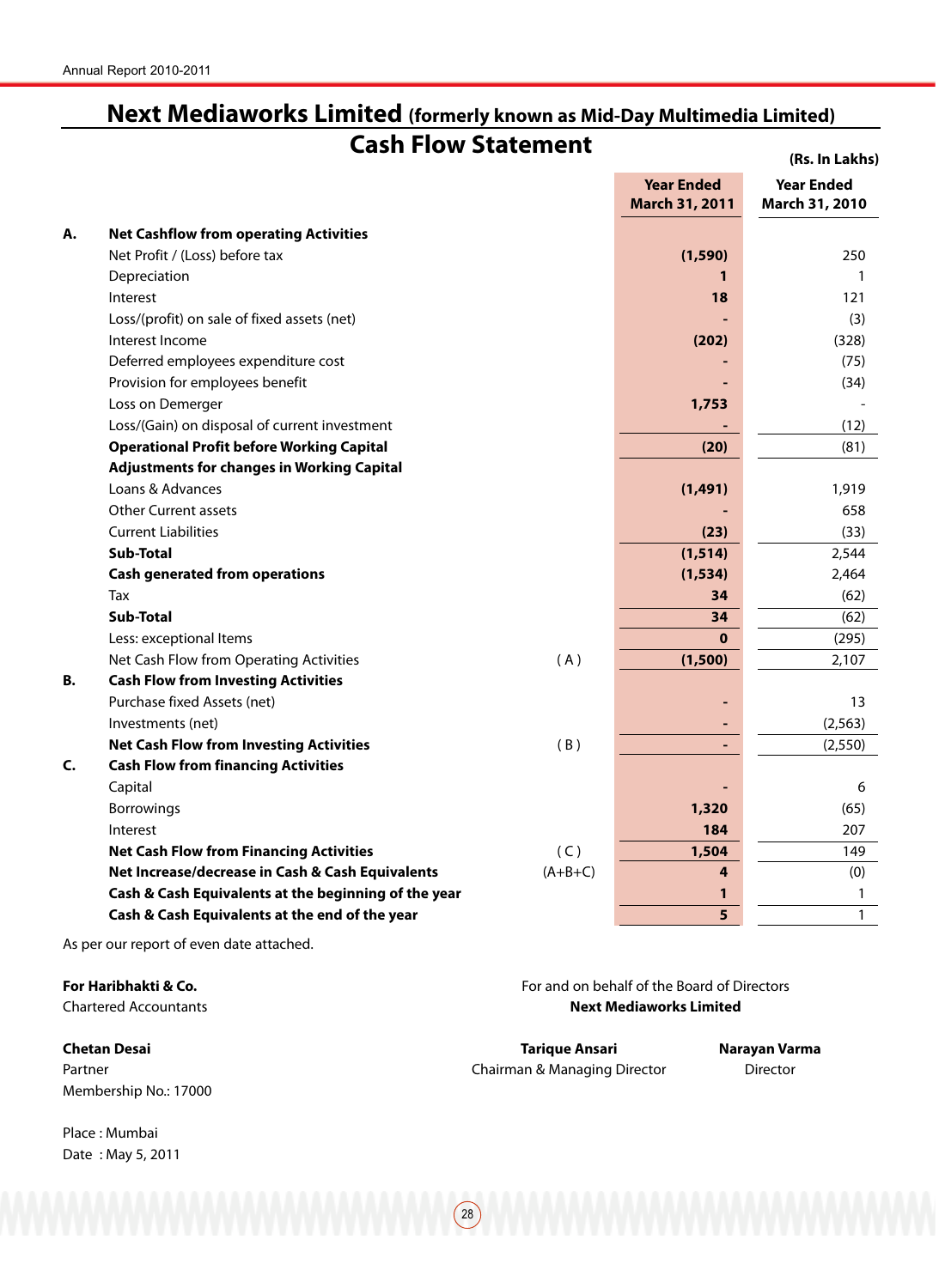

# **Next Mediaworks Limited (formerly known as Mid-Day Multimedia Limited) Schedules forming part of Balance Sheet**

|                                                          | As at          | As at          |
|----------------------------------------------------------|----------------|----------------|
|                                                          | March 31, 2011 | March 31, 2010 |
|                                                          | Rs.            | Rs.            |
| <b>SCHEDULE A</b>                                        |                |                |
| <b>Share capital</b>                                     |                |                |
| <b>Authorised capital</b>                                |                |                |
| 5,50,00,000 (5,50,00,000) Equity shares of Rs.10/- each  | 55,00,00,000   | 55,00,00,000   |
| 50,00,000 (50,00,000) Preference shares of Rs.10/- each  | 5,00,00,000    | 5,00,00,000    |
|                                                          | 60,00,00,000   | 60,00,00,000   |
| Issued, subscribed & paid up capital                     |                |                |
| 5,22,98,776 (5,22,98,776) Equity shares of Rs. 10/- each | 522,987,760    | 522,987,760    |
|                                                          | 522,987,760    | 522,987,760    |
|                                                          |                |                |
| <b>Schedule B</b>                                        |                |                |
|                                                          |                |                |
| <b>Reserves &amp; surplus</b>                            |                |                |
| Share premium as per last Balance Sheet                  | 839,308,740    | 838,226,440    |
| Add: Share Premium received during the year              |                | 1,082,300      |
|                                                          | 839,308,740    | 839,308,740    |
| Balance as per profit & loss account                     | 96,890,961     | 261,339,559    |
|                                                          | 936,199,701    | 1,100,648,298  |
|                                                          |                |                |
|                                                          |                |                |
| <b>Schedule C</b>                                        |                |                |
| <b>Unsecured loans</b>                                   |                |                |
| Non convertible Debenture                                |                | 93,000,000     |
| Loans from Promoters                                     | 132,000,000    |                |
|                                                          | 132,000,000    | 93,000,000     |

#### **SCHEDULE - D**

### **FIXED ASSETS**

| <b>PARTICULARS</b>     | <b>GROSS BLOCK</b>     |                          |                          | <b>DEPRECIATION</b>     |                        |                   | <b>NET BLOCK</b>  |                        |                         |                         |
|------------------------|------------------------|--------------------------|--------------------------|-------------------------|------------------------|-------------------|-------------------|------------------------|-------------------------|-------------------------|
|                        | As At<br>April 1, 2010 | <b>Additions</b>         | <b>Deductions</b>        | As at<br>March 31, 2011 | As at<br>April 1, 2010 | For the<br>period | <b>Deductions</b> | As at<br>March 31, 201 | As at<br>March 31, 2011 | As at<br>March 31, 2010 |
| <b>TANGIBLE ASSETS</b> |                        |                          |                          |                         |                        |                   |                   |                        |                         |                         |
| Office Premises        | 4,546,712              | -                        | $\sim$                   | 4,546,712               | 1,006,947              | 74,108            |                   | ,081,055               | 3,465,657               | 3,539,765               |
| <b>TOTAL</b>           | 4,546,712              | -                        | $\overline{\phantom{a}}$ | 4,546,712               | 1,006,947              | 74,108            |                   | 1,081,055              | 3,465,657               | 3,539,765               |
| Previous Year          | 5,718,112              | $\overline{\phantom{a}}$ | 1,171,400                | 4,546,712               | 1,161,990              | 77,299            | 232,341           | ,006,947               | 3,539,765               |                         |

29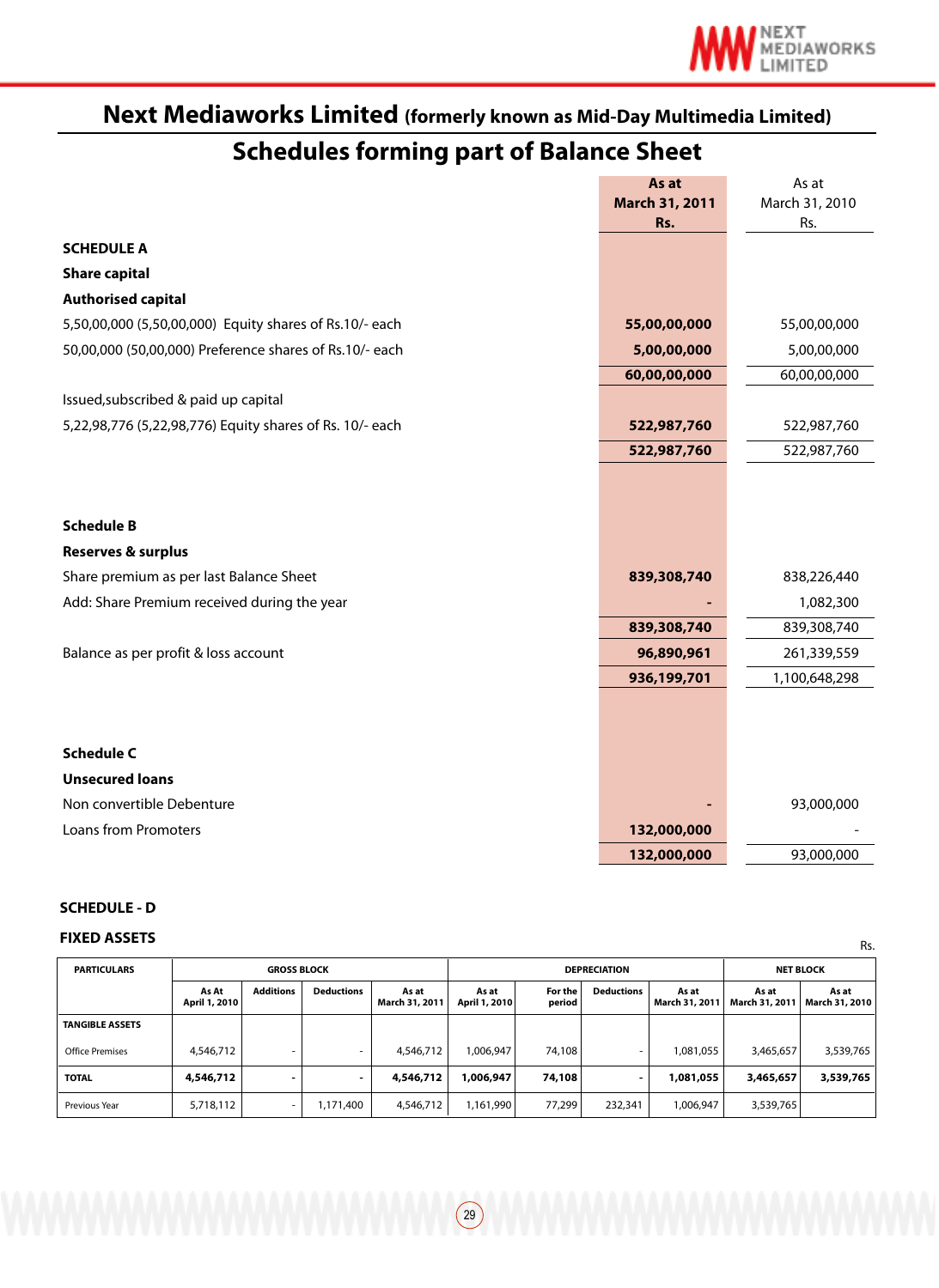# **Next Mediaworks Limited (formerly known as Mid-Day Multimedia Limited) Schedules forming part of Balance Sheet**

|                                                                               | As at          | As at          |
|-------------------------------------------------------------------------------|----------------|----------------|
|                                                                               | March 31, 2011 | March 31, 2010 |
|                                                                               | Rs.            | Rs.            |
| <b>SCHEDULE E</b>                                                             |                |                |
| <b>UNQUOTED: (trade)</b>                                                      |                |                |
| Investment in Subsidiaries (long term at cost less provision)                 |                |                |
| 34,94,200 (34,94,200) Equity Shares of Rs.10/- each of Next Outdoor Ltd.      |                |                |
| (formerly Mid-Day Outdoor Limited)                                            | 3,49,42,000    | 3,49,42,000    |
| Less: Provision for diminution in value of investment                         | 3,49,42,000    | 3,49,42,000    |
| <b>Total</b>                                                                  |                |                |
| 10,000 (10,000) Equity Shares of Rs.10/-each of Digital One Pvt.Ltd.          |                |                |
| (Formerly known as Mid-Day Broadcasting South (India) Pvt Ltd.)               | 100,000        | 100,000        |
| Less: Provision for diminution in value of investment                         | 100,000        | 100,000        |
|                                                                               |                |                |
|                                                                               |                |                |
| 50,000 (50,000) Eq Sh of Rs.10/- each of One Audio Ltd                        |                |                |
| (Formerly known as Mid-Day Radio North (I) Ltd)                               | 500,000        | 500,000        |
| Less: Provision for diminution in value of investment                         | 500,000        | 500,000        |
|                                                                               |                |                |
|                                                                               |                |                |
| 84,376,928 (70,460,261) Equity Shares of Rs.10/- each of Radio One Ltd.       |                |                |
| (Formerly known as Radio Mid-Day West (India) Ltd.)                           | 1,124,791,498  | 874,291,498    |
| NIL (88,61,500) Equity Shares of Rs.10/-each of Mid-Day Infomedia Ltd.        |                | 88,615,000     |
|                                                                               |                |                |
| 2,57,70,000 (2,57,70,000) Preference Shares of Rs.10/- each of Radio One Ltd. |                |                |
| (Formerly known as Radio Mid-Day West (India) Ltd.)                           | 257,700,000    | 257,700,000    |
| Others (long term cost less depreciation)                                     |                |                |
| 250(250) Eq Shares of Rs.10/- each of Awami Co-op Bank Ltd.                   | 2,500          | 2,500          |
| Less: Provision for diminution in value of investment                         | 2,500          | 2,500          |
|                                                                               |                |                |
| UNQUOTED : (trade) sub total                                                  | 1,382,491,498  | 1,220,606,498  |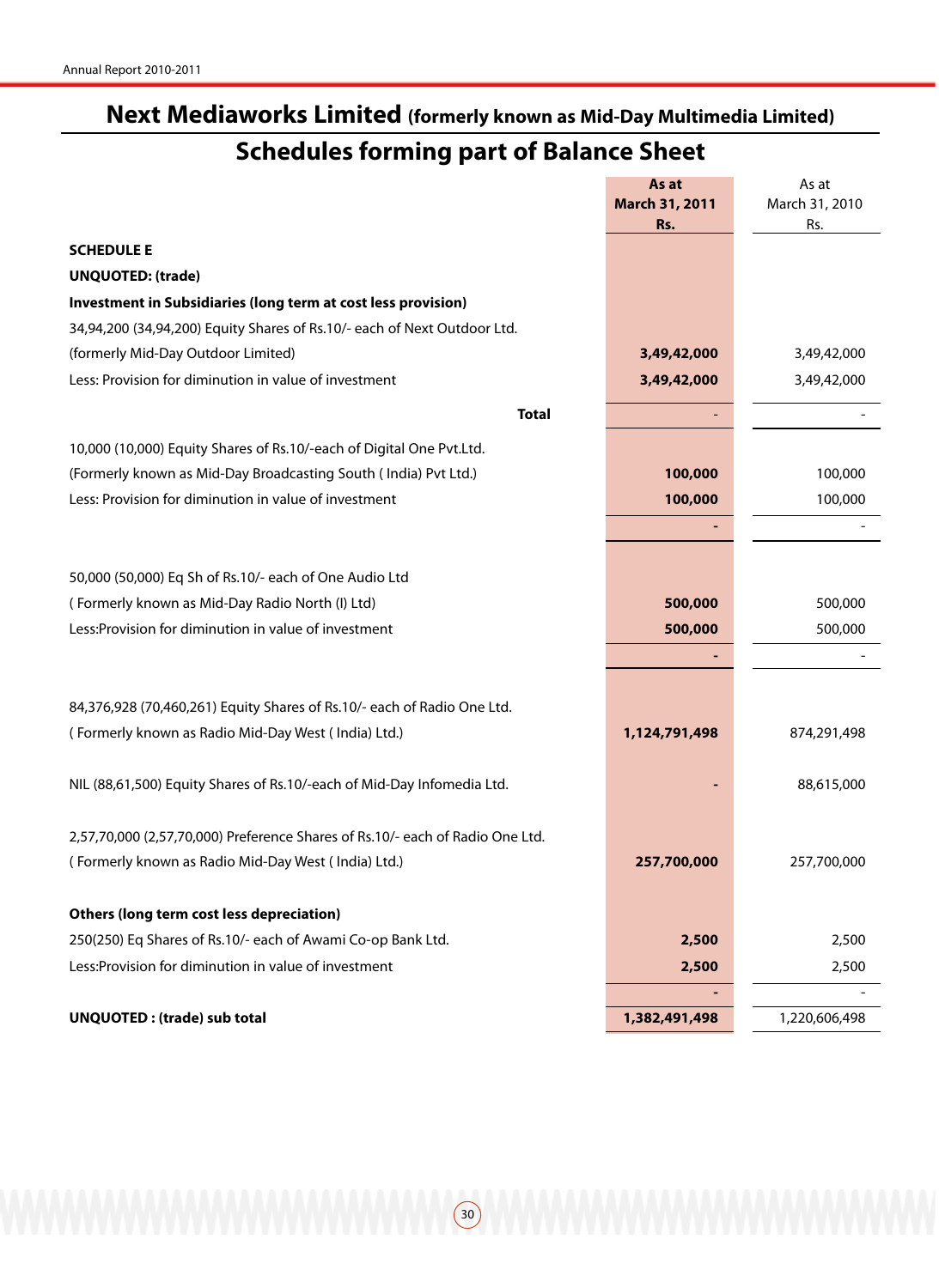

# **Next Mediaworks Limited (formerly known as Mid-Day Multimedia Limited) Schedules forming part of Balance Sheet**

|                                                                  | As at          | As at          |
|------------------------------------------------------------------|----------------|----------------|
|                                                                  | March 31, 2011 | March 31, 2010 |
|                                                                  | Rs.            | Rs.            |
| <b>Schedule F</b>                                                |                |                |
| <b>Cash &amp; bank balances</b>                                  |                |                |
| Cash on hand                                                     | 91,016         |                |
| In current accounts with scheduled banks                         | 354,087        | 9,409          |
| In fixed deposit with scheduled banks                            | 75,000         | 75,000         |
|                                                                  | 520,103        | 84,409         |
| <b>Schedule G</b>                                                |                |                |
| <b>Other current assets</b>                                      |                |                |
| Sales consideration receivable from Midday Infomedia Ltd         |                | 168,637,080    |
|                                                                  |                | 168,637,080    |
| <b>Schedule H</b>                                                |                |                |
| <b>Loans &amp; advances</b>                                      |                |                |
| Loans to subsidiaries                                            | 132,516,438    | 252,996,438    |
| Advance Income-tax(net of provision)                             | 4,635,993      | 19,271,706     |
| Advances recoverable in cash or kind or for value to be received | 72,792,260     | 54,660,858     |
|                                                                  | 209,944,690    | 326,929,001    |
| Schedule I                                                       |                |                |
| <b>Current liabilities &amp; provisions</b>                      |                |                |
| <b>Other liabilities</b>                                         | 4,610,883      | 2,447,687      |
|                                                                  | 4,610,883      | 2,447,687      |
| <b>Provisions</b>                                                |                |                |
| Provision for leave encashment                                   | 933,783        | 1,113,428      |
| Provision for Gratuity                                           |                | 4,307          |
|                                                                  | 933,783        | 1,117,735      |
|                                                                  | 5,544,666      | 3,565,422      |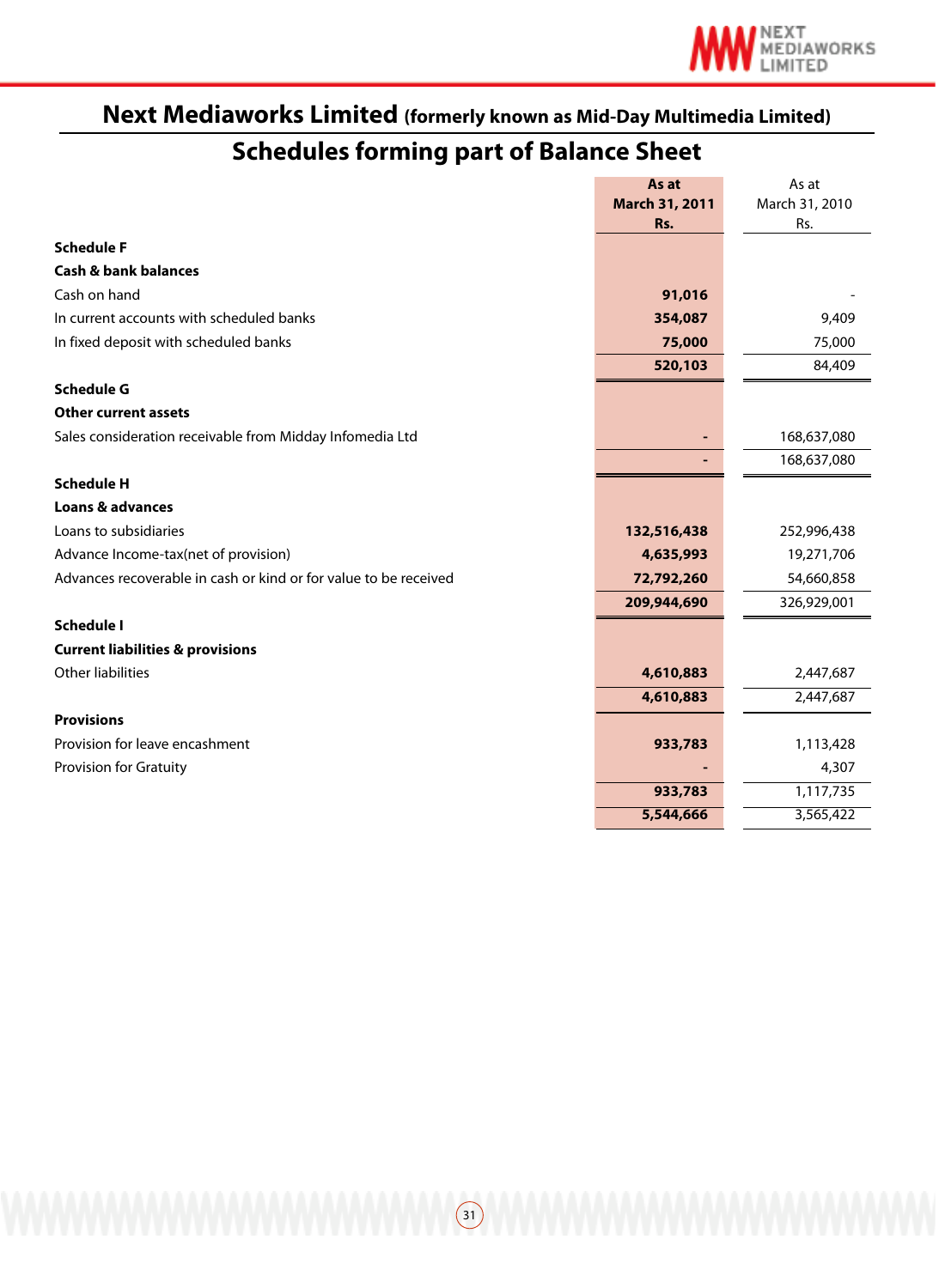# **Next Mediaworks Limited (formerly known as Mid-Day Multimedia Limited) Schedules forming part of Profit & Loss Account**

|                                      | <b>Year ended on</b> | Year ended on  |
|--------------------------------------|----------------------|----------------|
|                                      | March 31, 2011       | March 31, 2010 |
|                                      | Rs.                  | Rs.            |
| <b>SCHEDULE J</b>                    |                      |                |
| <b>Employees cost</b>                |                      |                |
| Salaries, wages & bonus              | 1,748,766            | 2,709,403      |
| Contribution to PF, FPF              | 147,035              | 154,990        |
| Gratuity                             | (1, 107, 938)        |                |
| Leave Encashment                     | 933,783              |                |
| <b>ESOP Compensation</b>             |                      | (7,474,401)    |
|                                      | 1,721,646            | (4,610,008)    |
|                                      |                      |                |
| <b>Schedule K</b>                    |                      |                |
| <b>Other operational expenses</b>    |                      |                |
| General expenses                     | 48,303               | 141,628        |
| <b>Electricity Office</b>            | 28,397               |                |
| Insurance premium                    | 160,128              | 98,056         |
| Legal & professional charges         | 3,790,851            | 1,741,752      |
| Conveyance                           | 15,214               |                |
| Membership & Subscription            | 2,782                |                |
| Other repairs & maintenance          | 115,096              |                |
| Printing & stationery                | 351,214              | 336,677        |
| Postage & telephone                  | 320,431              | 199,489        |
| Rent, rates & taxes                  | 107,879              | 32,704         |
| <b>Travelling</b>                    | 107,869              |                |
| Directors fees                       | 340,000              | 270,000        |
| Entertainment & Business Development | 70,557               |                |
| Auditors remuneration:               |                      |                |
| Statutory audit                      | 165,450              | 165,450        |
| Tax audit                            | 85,238               | 55,150         |
| Certification work                   | 49,635               | 49,635         |
|                                      | 5,759,044            | 3,090,541      |
|                                      |                      |                |
| <b>Schedule L</b>                    |                      |                |
| <b>Finance charges</b>               |                      |                |
| Interest on Debentures & Others      | 1,785,280            | 12,062,100     |
| Bank charges & commission            | 13,964               | 25,324         |
|                                      | 1,799,244            | 12,087,424     |

 $32$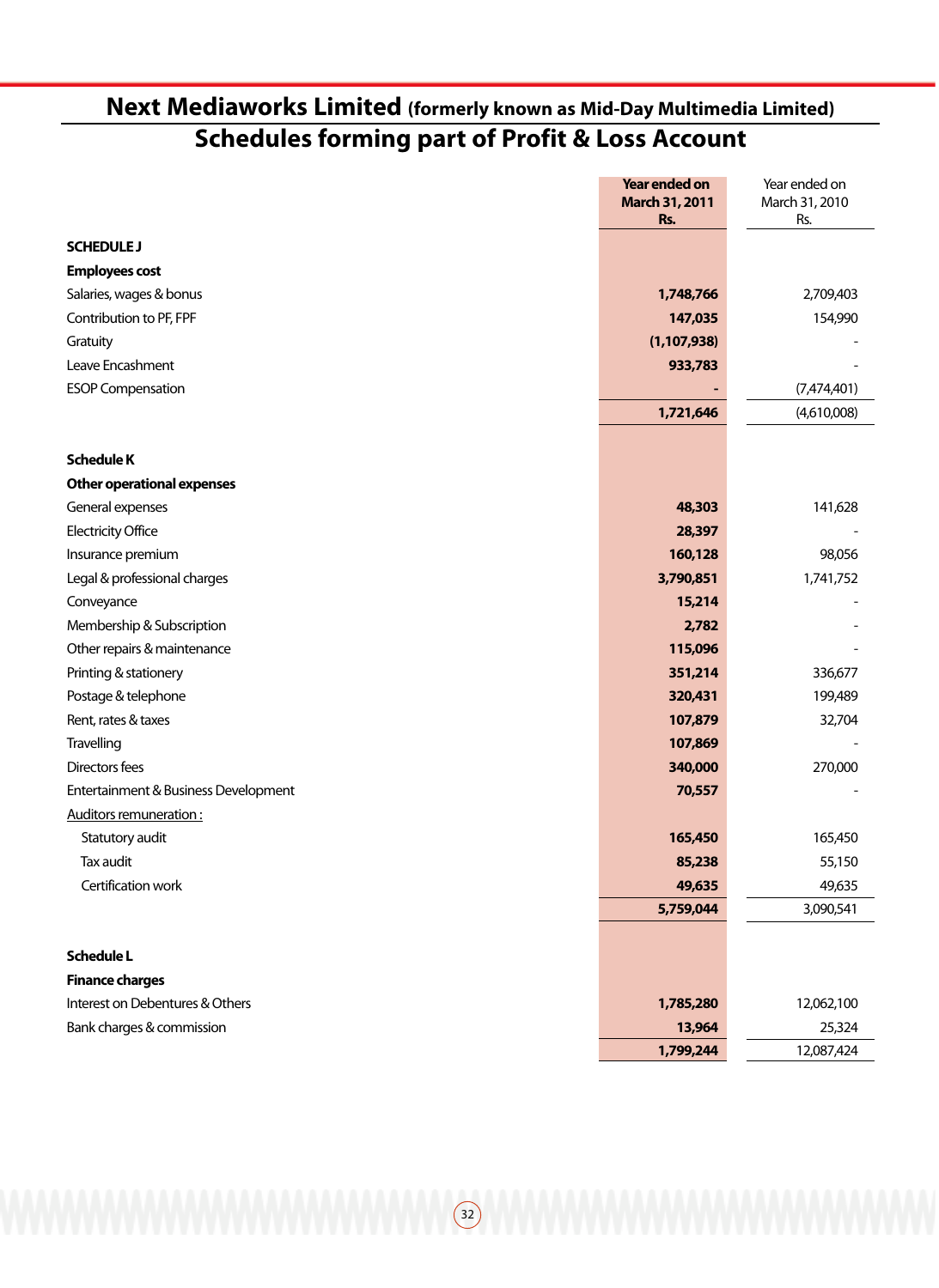

# **Next Mediaworks Limited (formerly known as Mid-Day Multimedia Limited) Notes forming part of the Accounts**

#### **SCHEDULE 'M'**

#### **Notes Forming Part of the Accounts for the Year ended March 31, 2011.**

#### **1. Significant Accounting Policies**

#### **a) Accounting system**

The financial statements have been prepared under the historical cost convention, on accrual basis of accounting and in compliance with the applicable accounting standards prescribed under Section 211 (3C) of the Companies Act and other accepted accounting principles.

#### **b) Use of Estimates**

The preparation of financial statements in conformity with generally accepted accounting principles requires the management of the company to make estimates and assumptions that affect the reported amounts of income and expenses of the period and the reported balances of assets and liabilities and the disclosures relating to contingent liabilities as of the date of the financial statements. Difference, if any, between the actual results and estimates is recognized in the period in which the results are known.

#### **c) Revenue Recognition**

Interest income is recognized on time proportion basis taking into account the amount outstanding and the rate applicable.

- **d)** The Company provides depreciation under the straight-line method as per the rates prescribed in schedule XIV of the Companies Act, 1956 in respect of office premises.
- **e)** All investments of long-term nature are valued at cost. Diminution in value of such investments, if of permanent nature, is provided for. Current investments are valued at lower of cost or net realizable value.
- **f)** Current tax is provided at the current tax rates on taxable income. The Company provides for deferred tax based on tax effect of timing differences resulting from the recognition of items in the financial statements and in estimating its current tax provision using the tax rates and tax laws that have been enacted or substantively enacted. Deferred Tax Assets on timing differences other than unabsorbed losses are recognized to the extent there is a reasonable certainty that these would be realized in future. Deferred Tax Asset arising on account of unabsorbed tax losses and unabsorbed depreciation are accounted for on prudence basis when there is a virtual certainty that sufficient future taxable income will be available against which such deferred tax asset can be realized.

#### **g) Employee Benefits**

Short term employee benefits payable wholly within twelve months of rendering services such as salaries, wages, etc. are recognized in the period in which the employee renders the related service.

Defined Contribution Plan: The Company's contribution to the state governed employee's provident fund scheme is a defined contribution plan. The contribution paid / payable under the scheme is recognized during the period in which the employee renders the related service.

Defined Benefit Plan: The Company's gratuity fund managed through the gratuity trust is company's defined benefit plan. The present value of obligations under such defined benefit plans is determined based on actuarial valuation using the projected unit credit method.

Long Term Employee Benefits: The obligation of long term employee benefits such as long term compensated absences is recognized in the same manner as in the case of defined benefit plans.

 $\left(33\right)$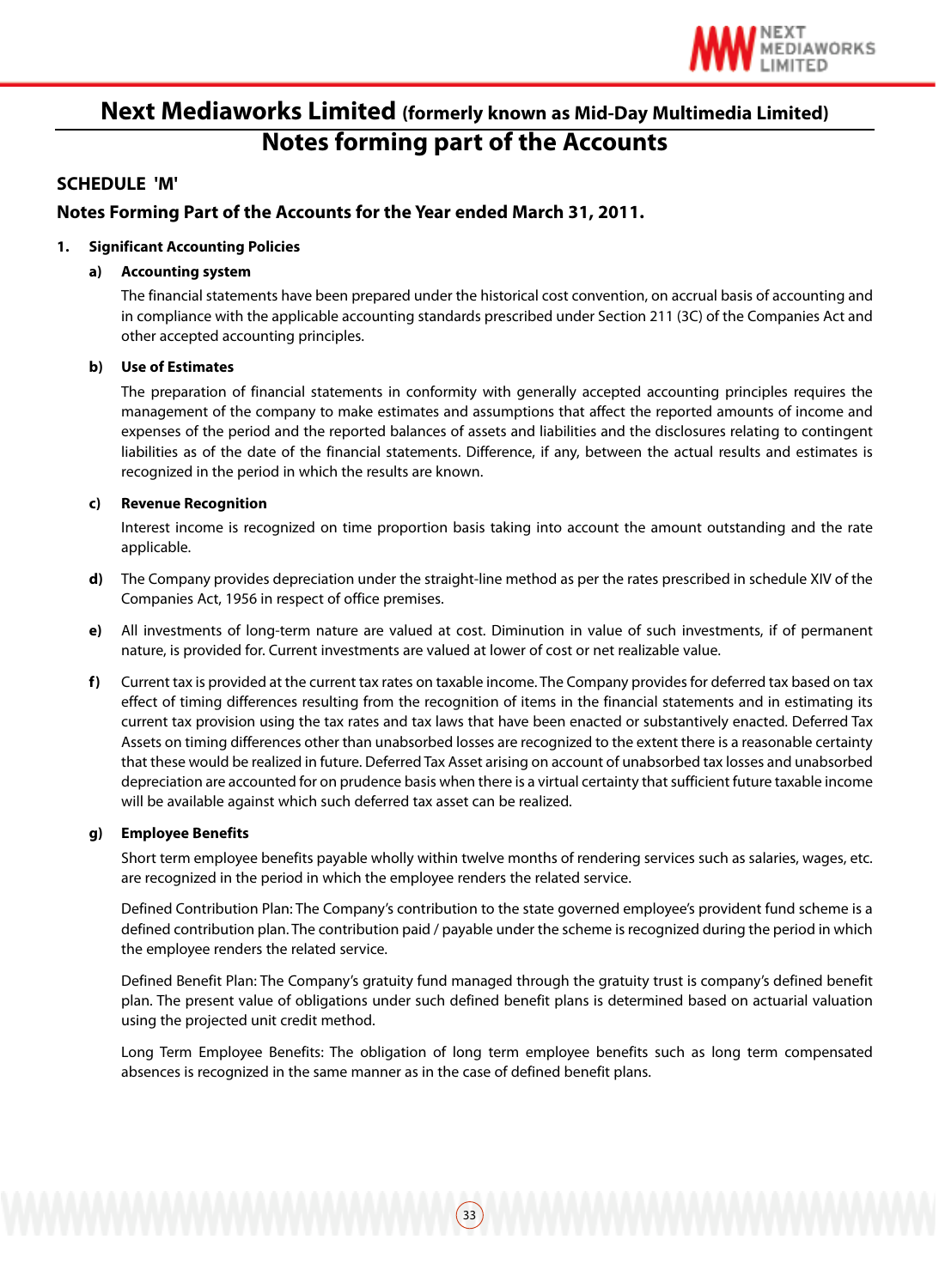# **Next Mediaworks Limited (formerly known as Mid-Day Multimedia Limited) Notes forming part of the Accounts**

#### **h) Impairment of Assets:**

At each Balance Sheet date the carrying amount of the assets is tested for impairment. If there is any indication of impairment, the company estimates the recoverable amount of the asset. If such recoverable amount of the asset or the recoverable amount of cash generating unit to which the asset belongs is less than its carrying amount, the carrying amount is reduced to its recoverable amount. The reduction is treated as an impairment loss and is recognized in the Profit and Loss Account. If at the Balance Sheet date there is an indication that the previously assessed impairment loss no longer exist, the recoverable amount is reassessed and the assets is reflected at the recoverable amount.

#### **2. Demerger**

Pursuant to Scheme of Arrangement submitted by the company to Honourable High court of Bombay and an order dated October 15th , 2010 of the court, the entire Print & Publishing business of the company stands transferred to and vested in Jagran Prakashan Ltd with effect from the appointed date 01/04/2010. A loss of Rs 17.53 crores as per following details has been debited to P& L A/c as exceptional item. Consequently the figures of the previous year are not comparable with current year.

| <b>Assets</b>                                                    | Rs.         |
|------------------------------------------------------------------|-------------|
| Investments                                                      | 88,615,000  |
| Deferred Tax Asset                                               | 378,454     |
| Sales consideration receivable from Midday Infomedia Ltd         | 168,637,080 |
| Advance Income-tax (net of provision)                            | 11,127,267  |
| Advances recoverable in cash or kind or for value to be received | 904,452     |
| Total (A)                                                        | 269,662,253 |
| <b>Liabilities</b>                                               |             |
| Unsecured loans                                                  | 93,000,000  |
| Other liabilities                                                | 210,683     |
| Provision for leave encashment                                   | 1,113,428   |
| <b>Provision for Gratuity</b>                                    | 4,307       |
| Total (B)                                                        | 94,328,418  |
| Loss on Demerger $(A - B)$                                       | 175,333,835 |

#### **List of Assets and liabilities transferred on account of Demerger**

#### **3. Contingent Liability**

- a) In respect of guarantees issued by Company's bankers to MSRDC and other authorities for Rs. 3 Lakhs (Rs 3 Lakhs).
- b) Corporate guarantee issued to Bank of Baroda for Radio One Ltd.( Formerly known as Radio Mid-Day West ( India) Ltd) against CC limit of Rs. 140 Lakhs (140 Lakhs).

Bank Guarantee issued to Ministry of Information & Broadcasting for Radio One Ltd.( Formerly known as Radio Mid-Day West ( India) Ltd) Rs. 332 Lakhs (332 Lakhs).

Bank Guarantee issued to Phonographic Performance Limited for Radio One Ltd.( Formerly known as Radio Mid-Day West ( India) Ltd). Rs. 0.70 Lakhs (NIL).

Counter guarantee issued to Axis Bank for Radio One Ltd.( Formerly nown as Radio Mid-Day West ( India) Ltd) against term loan of Rs. 2,240 Lakhs (3,000 Lakhs) and corporate guarantee for CC limit of Rs. 500 Lakhs (500 lakhs).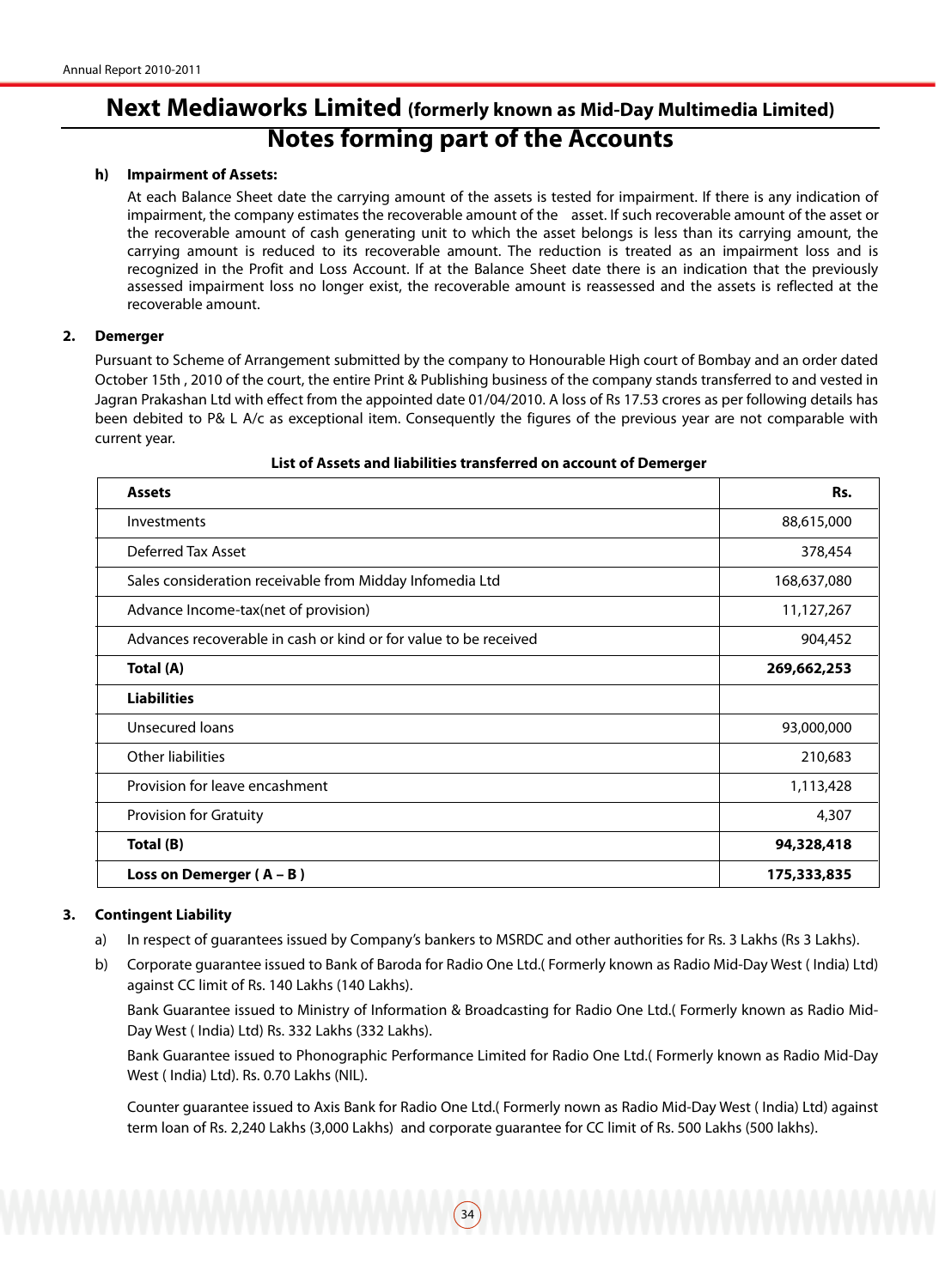

- c) Claims against the company in respect of various defamation suits and claims of employees, amount not ascertainable (Previous year Unascertainable)
- **4.** The company's exposure in its subsidiary Radio One Ltd.( Formerly known as Radio Mid-Day West ( India) Ltd) limited through investments and loans aggregate Rs 15,148.99 lakhs (investment Rs. 13,824.91 lakhs and loan Rs.1,324.08 lakhs). Though net worth of the subsidiary is substantially eroded and the company has been incurring constant losses, however no provision for impairment on this account is considered necessary by the management taking in to consideration the nature of Radio business and gradual improvement in performance of the subsidiary.

### **5. Managerial Remuneration: Managing Director**

| <b>Particulars</b>       | 2010-11 (Rs.) | 2009-10 (Rs.) |
|--------------------------|---------------|---------------|
| Salaries, Wages & Bonus  | 778,878       | 4,435,147     |
| Contribution to PF & FPF | 115,265       | 506,820       |
| Perguisites              | 48,156        | 170,815       |

### **6. The calculation of deferred tax asset/(liability) is shown below:**

| <b>Particulars</b>         | <b>Opening</b><br><b>Balance (Rs.)</b> | Adjustment<br>During the<br>year (Rs) | For the<br>period | Closing $(Rs.)$ |
|----------------------------|----------------------------------------|---------------------------------------|-------------------|-----------------|
| Depreciation               | 26,274                                 | (26, 274)                             | -                 |                 |
| Leave Encashment Provision | 378,454                                | (378, 454)                            | 310,179           | 310,179         |
|                            | 404,728                                | (404, 728)                            | 310,179           | 310,179         |

### **7. Calculation of EPS**

| <b>Particulars</b>                                      | 2010-11         | 2009-10    |
|---------------------------------------------------------|-----------------|------------|
| Net Profit after tax for the year (Rs)                  | (164, 448, 597) | 19,566,883 |
| Calculation of weighted average number of equity shares |                 |            |
| Number of shares at the beginning of the year           | 522,987,76      | 52,275,776 |
| Weighted avg. of Shares issued during the year          |                 |            |
| $(14000 \times 156 / 365)$ & (9000 x 337/365)           | <b>NIL</b>      | 14,293     |
| Weighted avg. Number of Equity Shares considered for    |                 |            |
| <b>Basic EPS Calculation.</b>                           | 522,987,76      | 52,290,069 |
| Weighted avg. Number of Equity Shares considered for    |                 |            |
| Diluted EPS Calculation.                                | 522,987,76      | 52,290,069 |
| Basic Earnings/(loss) (in Rupees) per share             | (3.14)          | 0.37       |
| Diluted Earnings/(loss) (in Rupees) per share           | (3.14)          | 0.37       |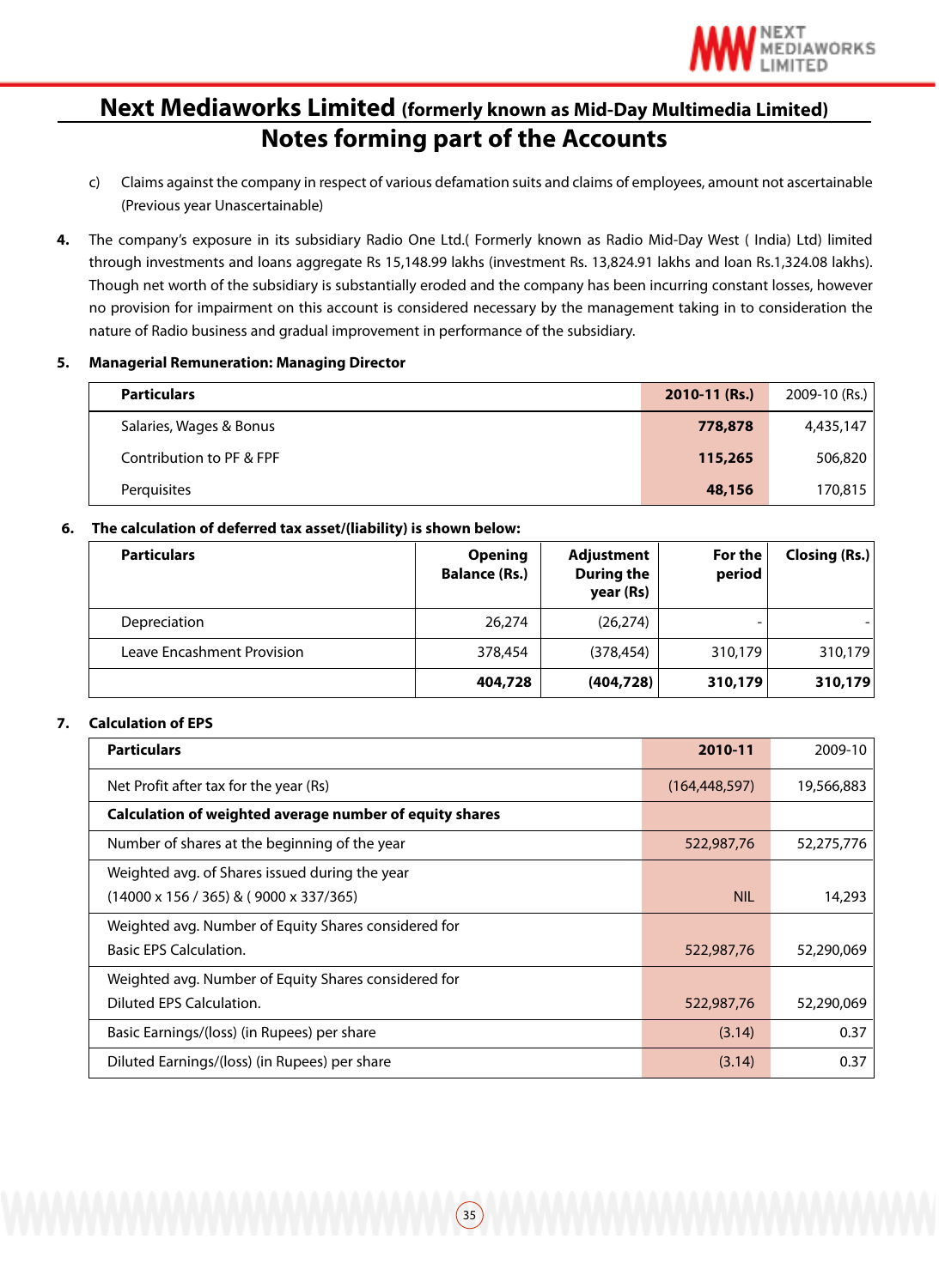**8.** The company does not have multiple operating segments hence separate disclosure of the segment wise information is not required.

### **9. Disclosure with regard to related party transactions as per Accounting Standard AS- 18 is as follows:**

### **a) Subsidiary Company**

| Name of The Party                                                          | <b>Relationship</b>       | <b>Nature of</b><br><b>Transaction</b><br>during the year | <b>Amount of</b><br>transaction<br>(Rs.) | <b>Closing</b><br><b>Balance</b><br>Due $(to)$<br>from Rs. | <b>Amount</b><br>written<br>off/added<br>back Rs. |
|----------------------------------------------------------------------------|---------------------------|-----------------------------------------------------------|------------------------------------------|------------------------------------------------------------|---------------------------------------------------|
| Next Outdoor Ltd. (formerly<br>known as Mid-Day Outdoor Ltd)*              | <b>Subsidiary Company</b> | Loan                                                      | 20,000                                   | 107,602                                                    | <b>NIL</b>                                        |
| Radio One Ltd.<br>(Formerly known as<br>Radio Mid-Day West<br>(India) Ltd) | <b>Subsidiary Company</b> | Loan Given<br>Loan Repaid                                 | 13,08,00,000<br>250,500,000              | 132,408,836<br><b>NIL</b>                                  | <b>NIL</b><br><b>NIL</b>                          |
|                                                                            |                           | Investment in<br><b>Equity Shares</b>                     | 250,500,000                              | 1,124,791,498                                              | <b>NIL</b>                                        |
|                                                                            |                           | Interest on Loan<br>& Rent Income.                        | 20,547,768                               | 71,937,689                                                 | <b>NIL</b>                                        |

\* We have made provision for diminishing in value of Rs 636,370 loan given to Next Outdoor Ltd. (formerly Mid-Day Outdoor Ltd.)

### **b) Other related parties where control exists:**

| <b>Name of The Party</b>                       | <b>Relationship</b>      | Nature of<br><b>Transaction</b><br>during the year             | <b>Amount of</b><br>transaction<br>(Rs.) | <b>Closing</b><br><b>Balance</b><br>Due $(to)/$<br>from Rs. | <b>Amount</b><br>written off/<br>added back<br>Rs. |
|------------------------------------------------|--------------------------|----------------------------------------------------------------|------------------------------------------|-------------------------------------------------------------|----------------------------------------------------|
| Mid-Day Export Limited                         | <b>Associate Company</b> | Amount Repaid<br>against equity<br>shares under<br><b>ESOP</b> | <b>NIL</b>                               | 2,035,000                                                   | <b>NIL</b>                                         |
| Meridian Holding & Leasing<br>Co Pyt. Ltd.     | <b>Associate Company</b> | Loan taken<br>Interest                                         | 40,000,000<br>545,017                    | 40,000,000<br>545,017                                       | <b>NIL</b>                                         |
| Ferari Investments and<br>Trading Co Pvt. Ltd. | <b>Associate Company</b> | Loan taken<br>Interest                                         | 92,000,000<br>1,240,263                  | 92.000.000<br>1,240,263                                     | <b>NIL</b>                                         |

During the year, there were no transactions with the following associate companies:

- i) Digital One Pvt.Ltd. (Formerly known as Mid-Day Broadcasting South (India) Pvt Ltd.)
- ii) Mirror Films Private Limited.
- iii) Mid-Day Radio North (I) Ltd
- iv) Inquilab Offset Printers Pvt Ltd
- v) Next Publishing Pvt Ltd.( Formerly known as Mid-day Publishing Pvt Ltd)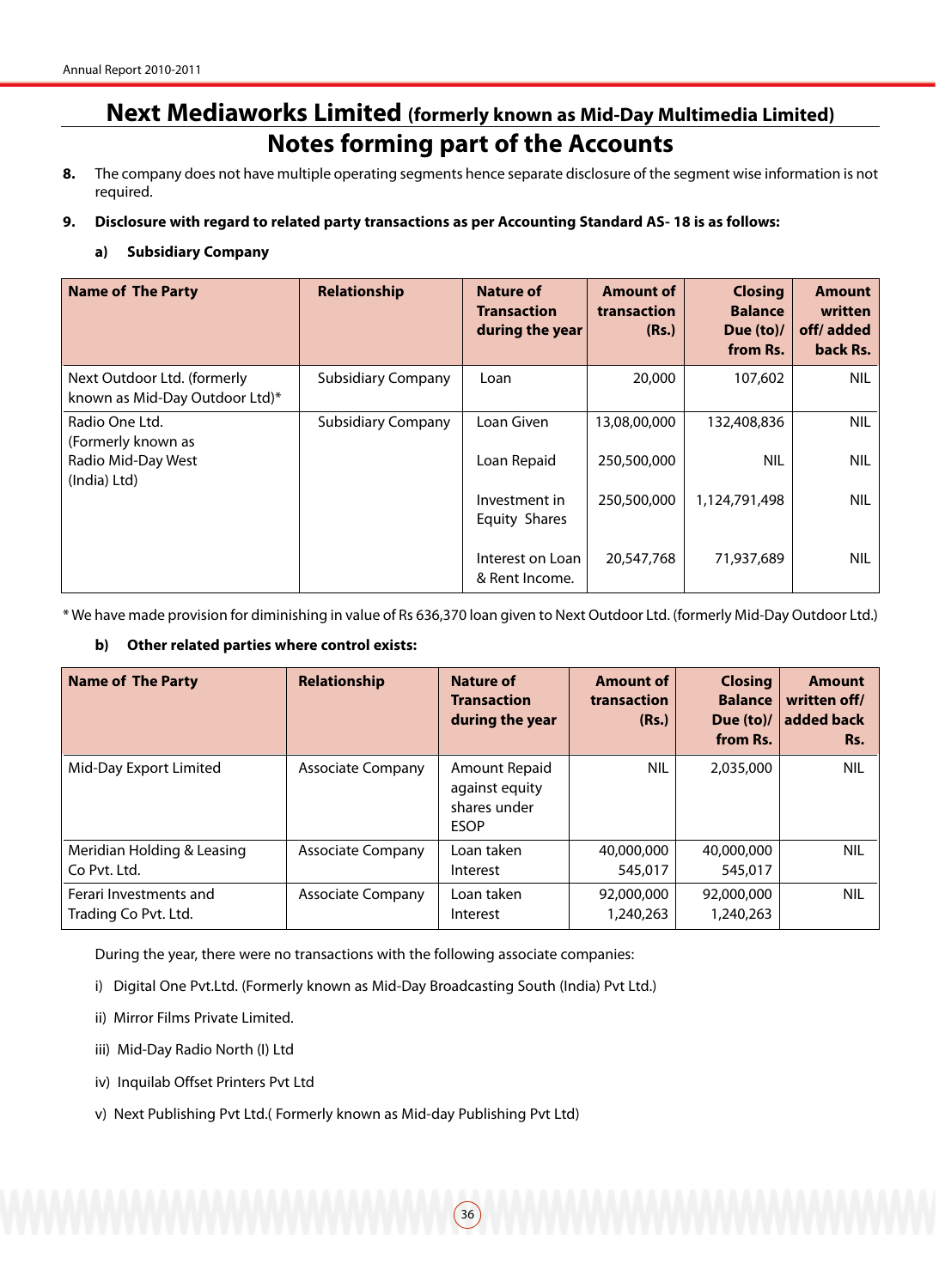

### **c) Key Management Personnel :**

Mr. Tarique Ansari (Remuneration Rs 942,300 Refer Note 6)

### **d) Relatives of key management personnel and their enterprises where transactions have taken place:**

Not Applicable

Note: Related party relationship is as identified by the Company and relied upon by the Auditors.

### **10. Employees Benefit**

The Company has classified the various benefits provided to employees as under:

### **a) Defined Contribution Plans:**

Provident Fund (PF, FPF)

The Company has recognised the following amounts in Profit and Loss Account:

| <b>Particulars</b>                 | Year Ended March 31, 2011<br>Rs. |
|------------------------------------|----------------------------------|
| Employer's contribution to PF, FPF | 1,47,035                         |

### **b) Defined Benefit Plans:**

### **Contribution to Gratuity Fund (Funded Scheme)**

In accordance with the Accounting Standard (AS 15) (Revised 2005), actuarial valuation was performed in respect of the aforesaid defined benefit plans based on the following assumptions:

The current year information in the following tables represents the figure for employees retained after the slump sale of news print division and is not comparable with previous year's information.

37

Amount debited to Profit & Loss a/c on account of Leave encashment Rs. NIL

| Discount Rate (per annum)                           | 8%    |
|-----------------------------------------------------|-------|
| Rate of increase in compensation levels (per annum) | 6%    |
| Rate of return on Plan Assets (for Funded Scheme)   | 8.25% |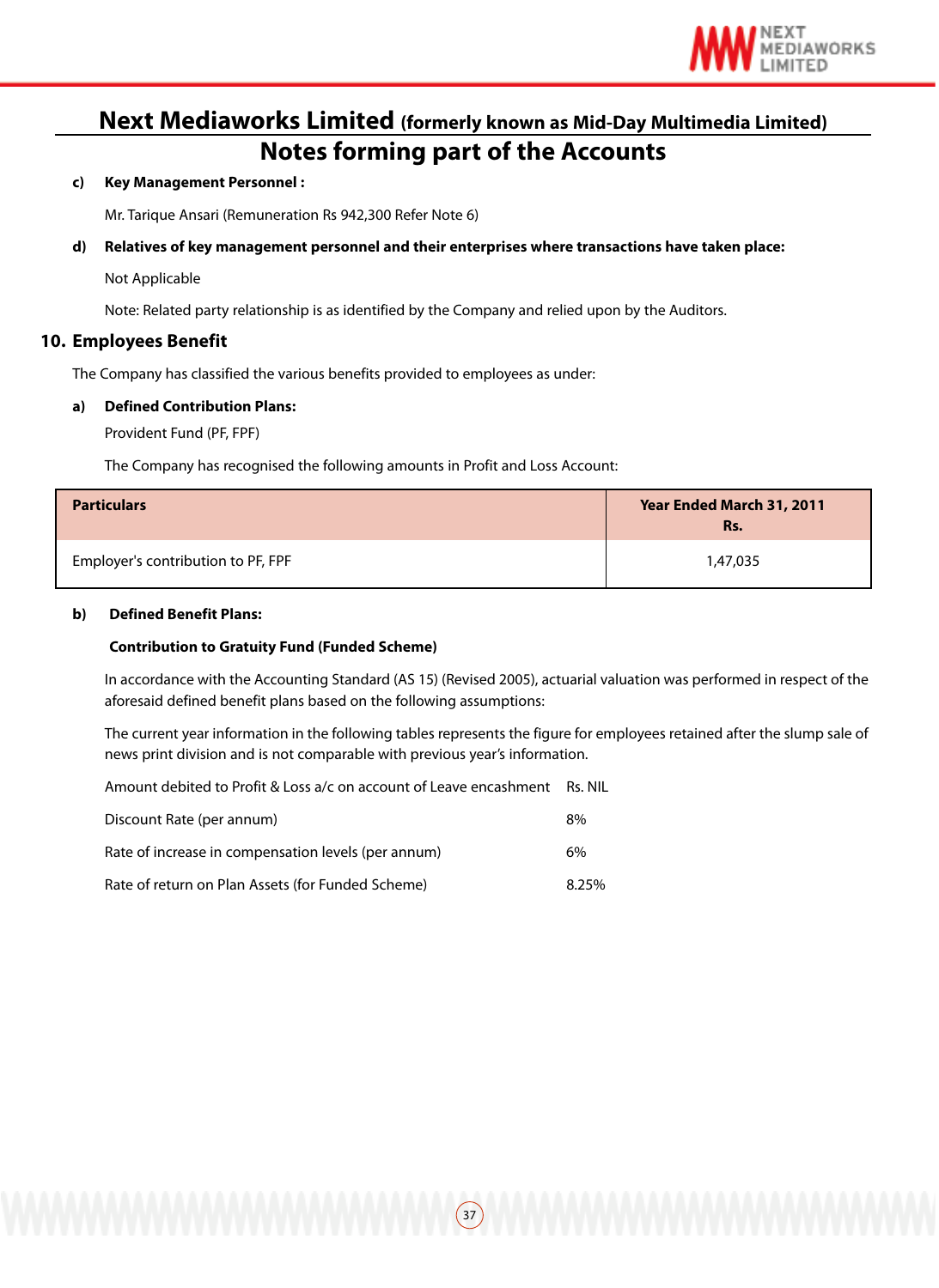### **i) Change in the Present Value of Obligation**

| <b>Particulars</b>                                                        | <b>Funded Scheme Gratuity</b>                       |                                              |  |
|---------------------------------------------------------------------------|-----------------------------------------------------|----------------------------------------------|--|
|                                                                           | <b>Year Ended</b><br><b>March 31, 2011</b><br>(Rs.) | <b>Year Ended</b><br>March 31, 2010<br>(Rs.) |  |
| Present Value of Defined Benefit Obligation as at beginning of the period | 5,119,081                                           | 4,507,083                                    |  |
| Interest Cost                                                             | 409,526                                             | 338,031                                      |  |
| <b>Current Service Cost</b>                                               | 258,620                                             | 213,338                                      |  |
| Benefits Paid*                                                            |                                                     | (7,800,000)                                  |  |
| Actuarial (gain) / loss on Obligations                                    | (1,439,280)                                         | 7,860,629                                    |  |
| Present Value of Defined Benefit Obligation as at the end of the period   | 4,347,947                                           | 5,119,081                                    |  |

### **ii) Fair Value of Plan Assets** (For Funded Scheme)

| <b>Particulars</b>                                         | <b>Year Ended</b><br><b>March 31, 2011</b><br>(Rs.) | <b>Year Ended</b><br>March 31, 2010<br>(Rs.) |
|------------------------------------------------------------|-----------------------------------------------------|----------------------------------------------|
| Present Value of Plan Assets as at beginning of the period | 5,114,774                                           | 11,022,368                                   |
| Expected Return on Plan Assets                             | 409,182                                             | 826,678                                      |
| Contributions during the year                              | <b>NIL</b>                                          | <b>NIL</b>                                   |
| <b>Benefits Paid</b>                                       | <b>NIL</b>                                          | (7,800,000)                                  |
| Actuarial gain / (loss) on plan assets                     | (68,072)                                            | 1,065,728                                    |
| Assets Distributed on Settlement                           | <b>NIL</b>                                          | <b>NIL</b>                                   |
| Fair Value of Plan Assets as at end of the period          | 5,455,884                                           | 5,114,774                                    |

### **iii) Reconciliation of Present Value of Defined Benefit Obligation and the Fair Value of Assets**

| <b>Particulars</b>                                           | <b>Year Ended</b><br><b>March 31, 2011</b><br>(Rs.) | <b>Year Ended</b><br>March 31, 2010<br>(Rs.) |
|--------------------------------------------------------------|-----------------------------------------------------|----------------------------------------------|
| Present Value of Funded Obligation as at end of the period   | 4,347,947                                           | 5,119,081                                    |
| Fair Value of Plan Assets as at end of the period            | 5,455,884                                           | 5,114,774                                    |
| Funded Liability recognised in the Balance Sheet(Gratuity)   | <b>NIL</b>                                          | <b>NIL</b>                                   |
| Included in provision (Schedule)                             |                                                     |                                              |
| Present Value of Unfunded Obligation as at end of the period | 1,107,938                                           | 4,307                                        |
| Unrecognised Actuarial gains / (losses)                      | <b>NIL</b>                                          | <b>NIL</b>                                   |
| Included in provision (Schedule)                             | <b>NIL</b>                                          | <b>NIL</b>                                   |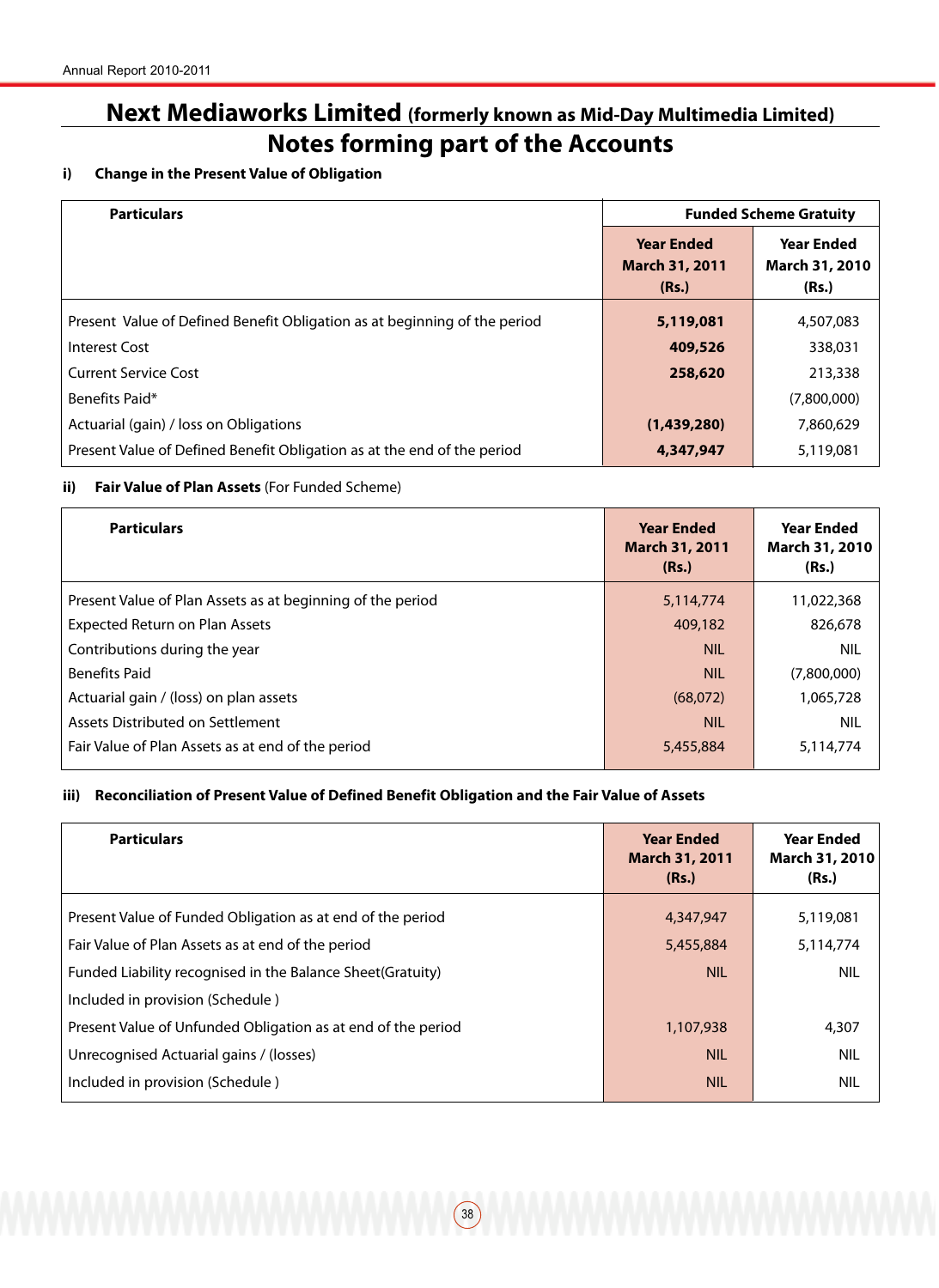

### **iv) Amount recognised in the Balance Sheet**

| <b>Particulars</b>                                                      | <b>Funded Scheme Gratuity</b>              |                                     |
|-------------------------------------------------------------------------|--------------------------------------------|-------------------------------------|
|                                                                         | <b>Year Ended</b><br><b>March 31, 2011</b> | <b>Year Ended</b><br>March 31, 2010 |
|                                                                         | (Rs.)                                      | (Rs.)                               |
| Present Value of Defined Benefit Obligation as at the end of the period | 4,347,947                                  | 5,119,081                           |
| Fair Value of Plan Assets As at end of the period                       | 5,455,884                                  | 5,114,774                           |
| Liability / (Net Asset) recognised in the Balance Sheet                 | 1,107,938                                  | (4,307)                             |

### **v) Expenses recognised in Profit and Loss Account**

| <b>Particulars</b>                                       | <b>Funded Scheme Gratuity</b>                       |                                                     |  |
|----------------------------------------------------------|-----------------------------------------------------|-----------------------------------------------------|--|
|                                                          | <b>Year Ended</b><br><b>March 31, 2011</b><br>(Rs.) | <b>Year Ended</b><br><b>March 31, 2010</b><br>(Rs.) |  |
| <b>Current Service Cost</b>                              | 258,620                                             | 213,338                                             |  |
| Past Service Cost                                        | <b>NIL</b>                                          | <b>NIL</b>                                          |  |
| Interest Cost                                            | 409,526                                             | 338,031                                             |  |
| <b>Expected Return on Plan Assets</b>                    | (409, 182)                                          | (826, 678)                                          |  |
| Curtailment Cost / (Credit)                              | <b>NIL</b>                                          | <b>NIL</b>                                          |  |
| Settlement Cost / (Credit)                               | <b>NIL</b>                                          | <b>NIL</b>                                          |  |
| Net Actuarial (gain) / Loss recognised in the Period     | (1,371,209)                                         | 6,794,900                                           |  |
| Total Expenses recognised in the Profit And Loss Account | (1, 112, 244)                                       | 6,519,592                                           |  |

### **vi) Actual Return on Plan Assets**

| <b>Particulars</b>                       | <b>Year Ended</b><br><b>March 31, 2011</b><br>(Rs.) | <b>Year Ended</b><br>March 31, 2010<br>(Rs.) |
|------------------------------------------|-----------------------------------------------------|----------------------------------------------|
| Expected Return on Plan Assets           | 409,182                                             | 826,678                                      |
| Actuarial gain / (losses) on Plan Assets | (68,072)                                            | 1,065,728                                    |
| Actual Return on Plan Assets             | 341,110                                             | 1,892,406                                    |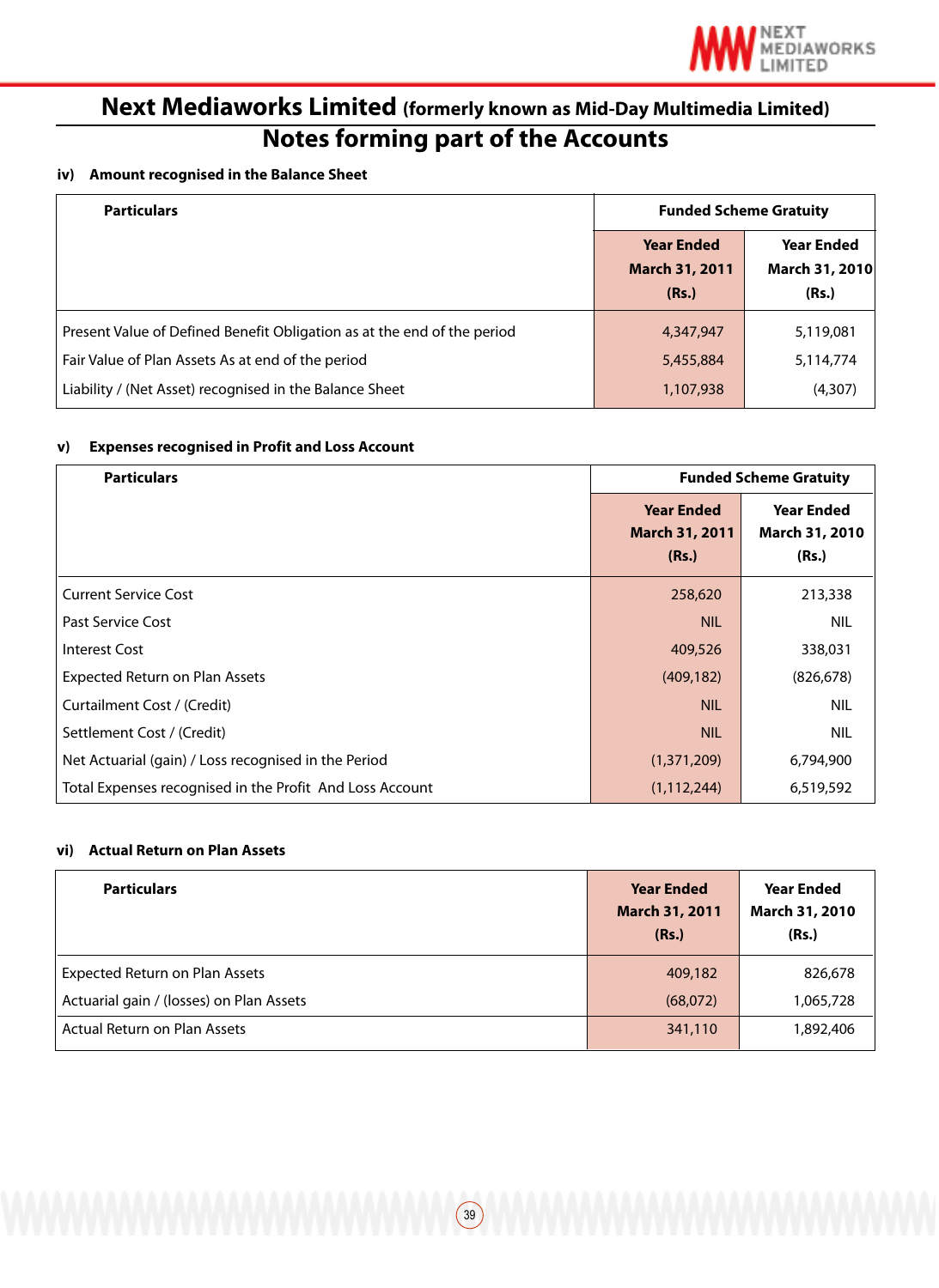The expected rate of return on plan assets is based on market expectations at the beginning of the period.

- 16. Current liabilities include overdue amounts of Rs. Nil (Previous year Rs. Nil) including interest of Rs. Nil (Previous year Rs. Nil) payable to Micro Small and Medium Enterprises. Total outstanding dues to Micro Small and Medium Enterprises have been determined to the extent such parties have been identified on the basis of information available with the company.
- 17. Previous year's figures have been re-grouped / re-arranged wherever necessary. Figures in bracket indicate previous year's figures.

### **For Next Mediaworks Limited**

**Tarique Ansari Narayan Varma** *Narayan Varma* **2008, Narayan Varma <b>Narayan** Varma **Narayan** Varma 2008 Chairman & Managing Director **Director** Director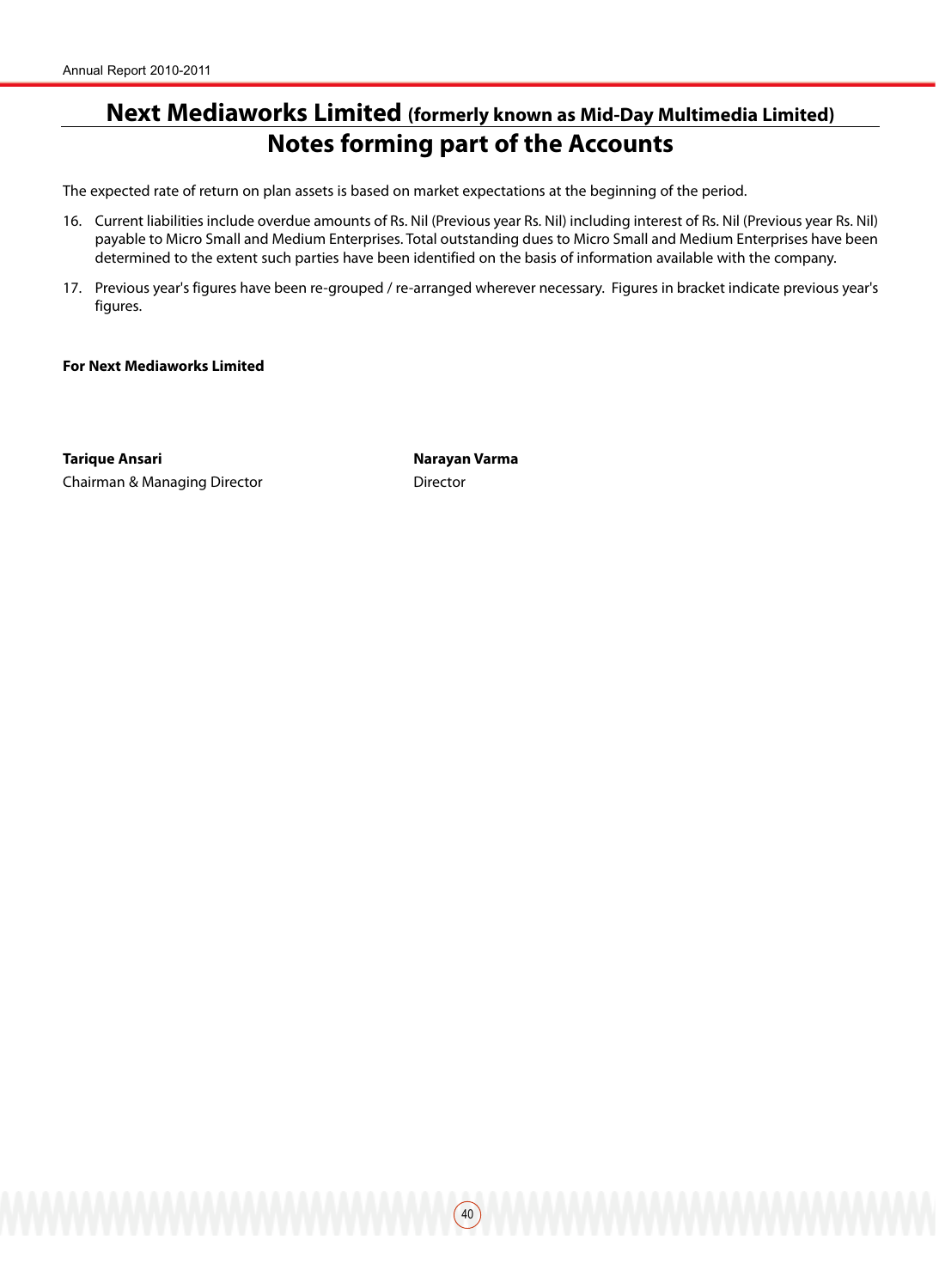

# **Next Mediaworks Limited (formerly known as Mid-Day Multimedia Limited)**

|             |                                                            | <b>Balance - Sheet Abstract And Company's General Business Profile</b>                                  |                                                                      |                                                                                                                         |
|-------------|------------------------------------------------------------|---------------------------------------------------------------------------------------------------------|----------------------------------------------------------------------|-------------------------------------------------------------------------------------------------------------------------|
|             | <b>Registration Details</b>                                |                                                                                                         |                                                                      |                                                                                                                         |
|             | <b>Registration No</b>                                     | 5<br>$\overline{2}$<br>$\pmb{0}$<br>$\overline{2}$<br>$\overline{4}$                                    | <b>State Code</b>                                                    | $\vert$ 1<br>$\mathbf{1}$                                                                                               |
|             | <b>Balance Sheet Date:-</b>                                | Date Month<br>Year                                                                                      |                                                                      |                                                                                                                         |
|             |                                                            | $\overline{2}$<br>0<br>$\mathbf{3}$<br>$\mathbf 0$<br>$\mathbf{1}$<br>3<br>$\mathbf{1}$<br>$\mathbf{1}$ |                                                                      |                                                                                                                         |
|             | <b>CIN Number</b><br>$\overline{2}$<br>$\overline{2}$<br>L | M<br>9<br>8<br>P<br>$\mathsf{C}$<br>$\mathbf 0$<br>H<br>$\mathbf 0$<br>$\mathbf{1}$                     | $0 \mid 5 \mid 2$<br>$\overline{2}$<br>$\overline{4}$<br>$\mathbf 0$ |                                                                                                                         |
| Ш           |                                                            | Capital raised during the period (Amount in Rs. Thousands)                                              |                                                                      |                                                                                                                         |
|             | Public Issue                                               | $\mathsf{N}$<br>L<br>$\mathbf{L}$                                                                       | <b>Rights Issue</b>                                                  | N<br>L<br>L                                                                                                             |
|             | <b>Bonus Issue</b>                                         | ${\sf N}$<br>L                                                                                          | <b>Private Placements</b>                                            | N<br>L<br>L                                                                                                             |
| Ш           |                                                            | Position of Mobilisation and Deployment of Funds (Amount in Rs. Thousands)                              |                                                                      |                                                                                                                         |
|             | <b>Total Liabilities</b>                                   | 5<br>5<br>5<br>$\overline{4}$                                                                           | <b>Total Assets</b>                                                  | 5<br>$\overline{2}$<br>$\overline{2}$<br>9<br>6<br>$\overline{4}$<br>$\mathbf{1}$                                       |
|             | Sources of Funds                                           |                                                                                                         |                                                                      |                                                                                                                         |
|             | Paid-up Capital                                            | 5<br>$\overline{2}$<br>$\mathbf 2$<br>9<br>8<br>8                                                       | Reserves and Surplus                                                 | 9<br>$\mathbf{3}$<br>$\boldsymbol{6}$<br>$\overline{2}$<br>$\pmb{0}$<br>$\mathbf 0$                                     |
|             | <b>Secured Loans</b>                                       | ${\sf N}$<br>L                                                                                          | <b>Unsecured Loans</b>                                               | $\overline{3}$<br>$\mathbf{1}$<br>$\overline{2}$<br>$\pmb{0}$<br>$\mathbf 0$<br>$\mathbf 0$                             |
|             | Deferred tax Asset                                         | $\overline{3}$<br>$\mathbf 0$<br>1                                                                      | Deferred tax liability                                               | $\omega$                                                                                                                |
|             | <b>Application of Funds</b>                                |                                                                                                         |                                                                      |                                                                                                                         |
|             | Net Fixed Assets /                                         | 6<br>3<br>4<br>6                                                                                        | Investments                                                          | $\mathbf{3}$<br>8<br>$\overline{2}$<br>$\boldsymbol{9}$<br>$\overline{4}$<br>$\mathbf{1}$<br>$\mathbf{1}$               |
|             | <b>Net Current Asset</b>                                   | $\overline{2}$<br>$2^{\circ}$<br>$\overline{4}$<br>9<br>$\mathbf 0$<br>$\mathbf 0$                      | Misc. Expenditure                                                    | N<br>L<br>$\mathbf{I}$                                                                                                  |
|             |                                                            |                                                                                                         |                                                                      |                                                                                                                         |
|             | <b>Accumulated Losses</b>                                  | N<br>$\mathsf{L}$<br>L                                                                                  |                                                                      |                                                                                                                         |
| IV          |                                                            | <b>Performance of Company (Amount in Rs. Thousands)</b>                                                 |                                                                      |                                                                                                                         |
|             | Turnover                                                   | 2<br>5<br>6<br>9<br>$\mathbf 0$                                                                         | <b>Total Expenditure</b>                                             | $\,8\,$<br>$\mathbf{1}$<br>8<br>$\overline{4}$<br>6<br>8                                                                |
|             | Profit before Tax                                          | 5<br>8<br>9<br>9<br>$\overline{7}$<br>1                                                                 | Profit after Tax                                                     | $\boldsymbol{6}$<br>$\mathbf{1}$<br>$\overline{4}$<br>$\overline{4}$<br>$\overline{4}$<br>9<br>$\overline{\phantom{a}}$ |
|             | Earning per share (Rs.)                                    |                                                                                                         | Dividend rate %                                                      | $\overline{\mathsf{N}}$<br>$\frac{1}{2}$                                                                                |
|             | <b>B</b> asic                                              | 3<br>$\mathbf{1}$<br>4                                                                                  |                                                                      |                                                                                                                         |
|             | Diluted                                                    | $\overline{3}$<br>$\mathbf{1}$<br>$\overline{4}$                                                        |                                                                      |                                                                                                                         |
| $\mathbf v$ |                                                            | Generic Names of Principal Services of Company (as per monetary terms)                                  |                                                                      |                                                                                                                         |
|             | Product Description:                                       | 1. Newspaper Publishing                                                                                 |                                                                      |                                                                                                                         |
|             | Item Code No. (ITC Code)                                   | $\mathbf 0$<br>$\mathbf 0$<br>9<br>$\mathbf 0$<br>$\overline{2}$<br>$\overline{1}$<br>4<br>$\mathbf{1}$ |                                                                      |                                                                                                                         |

41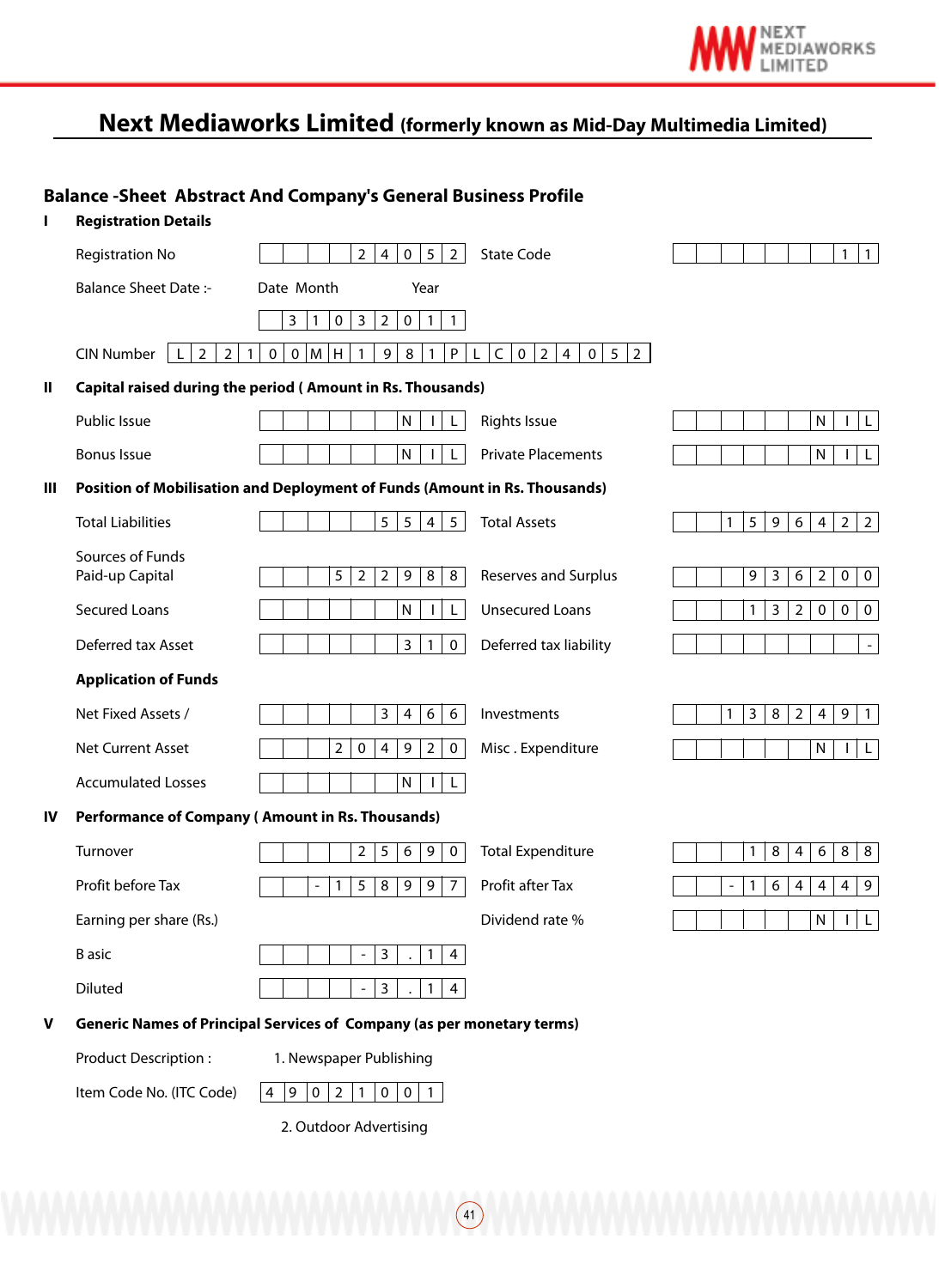### **Next Mediaworks Limited & Subsidiaries (formerly known as Mid-Day Multimedia Limited & Subsidiaries) Auditors' Certificate on compliance with the conditions of Corporate Governance under Clause 49 of the Listing Agreement**

### **To The Members of Next Mediaworks Ltd.**

We have examined the compliance of conditions of Corporate Governance by Next Mediaworks Limited, for the year ended on March 31, 2011, as stipulated in clause 49 of the Listing Agreement of the said Company with stock exchanges in India.

The compliance of conditions of corporate governance is the responsibility of the management. Our examination was limited to procedures and implementation thereof, adopted by the company for ensuring the compliance of the conditions of the Corporate Governance. It is neither an audit nor an expression of opinion on the financial statements of the Company.

In our opinion and to the best of our information and according to the explanations given to us, we certify that the Company has complied with the conditions of Corporate Governance as stipulated in the above mentioned Listing Agreement.

We state that such compliance is neither an assurance as to the future viability of the Company nor the efficiency or effectiveness with which the management has conducted the affairs of the Company.

> For **Haribhakti & Co.** Chartered Accountants

Place : Mumbai **Chetan Desai** Date : May 5, 2011 **Partner** 

Membership No. 17000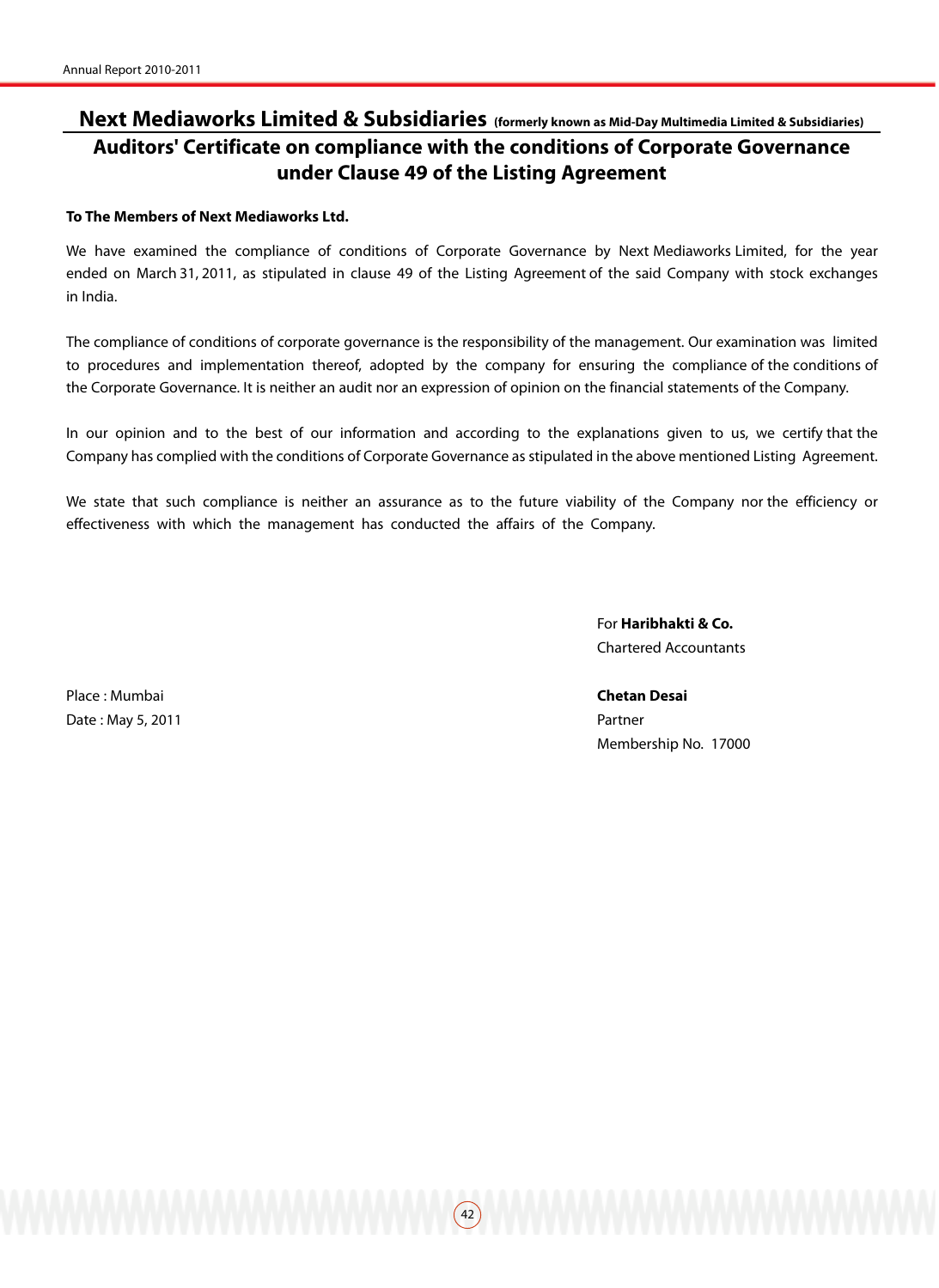

# **Next Mediaworks Limited & Subsidiaries (formerly known as Mid-Day Multimedia Limited & Subsidiaries)**

## **Auditors' Report on Consolidated Financial Statement**

### **AUDITORS' REPORT TO THE BOARD OF DIRECTORS OF NEXT MEDIAWORKS LIMITED (FORMERLY KNOWN AS MID-DAY MULTIMEDIA LIMITED) ON THE CONSOLIDATED FINANCIAL STATEMENTS OF NEXT MEDIAWORKS LIMITED AND ITS SUBSIDIARIES**

We have examined the attached consolidated Balance Sheet of Next Mediaworks Limited (formerly known as Mid-Day Multimedia Limited) and its subsidiaries as at 31st March, 2011 and the consolidated Profit and Loss Account for the year ended on that date and Cash Flow statement annexed thereto.

These financial statements are the responsibility of the Next Mediaworks Limited's management. Our responsibility is to express an opinion on these financial statements based on our audit. We conducted our audit in accordance with generally accepted auditing standards in India. These Standards require that we plan and perform the audit to obtain reasonable assurance about whether the financial statements are prepared, in all material respects, in accordance with an identified financial reporting framework and are free of material misstatements. An audit includes, examining on a test basis, evidence supporting the amounts and disclosures in the financial statements. An audit also includes assessing the accounting principles used and significant estimates made by management, as well as evaluating the overall financial statements presentation. We believe that our audit provides a reasonable basis for our opinion.

We did not audit the financial statements of certain subsidiaries, whose financial statements reflect total assets of Rs. 14.83 lakhs as at 31st March, 2011, total revenues of Rs. Nil and net negative cash flows of Rs. 0.07 lakhs for the year then ended. These financial statements have been audited by other auditors whose reports have been furnished to us, and in our opinion, in so far as it relates to the amounts included in respect of these subsidiaries, are based solely on the report of the other auditors.

We report as under:

- 1) The consolidated financial statements have been prepared by the Company in accordance with the requirements of Accounting Standard (AS) 21, on "Consolidated Financial Statements", issued by the Institute of Chartered Accountants of India and on the basis of the separate audited financial statements of Next Mediaworks Limited (formerly known as Mid-Day Multimedia Limited) and its subsidiaries included in the consolidated financial statements.
- 2) The Balance Sheet and Profit and Loss Account dealt with by this report are prepared in compliance of the applicable accounting standards referred to under Section 211(3C) of the Companies Act, 1956 except that the management of Radio One Limited (formerly known as Radio Mid Day West (India) Limited) has considered factors like expected profits in future, to recognize deferred tax assets of Rs.44,78,27,667 as on the Balance Sheet date on account of unabsorbed tax losses and depreciation. We are unable to comment whether these can be considered as 'virtual certainty' prescribed under Accounting Standard 22 - Accounting for Taxes on Income, to recognize such assets.
- 3) Further the management of Next mediaworks Limited (formerly known as Mid-Day Multimedia Limited) has considered that no provision is required against fall in the value of investments aggregating Rs138.25 crores in the subsidiary company Radio One Limited (formerly known as Radio Mid Day West (India) Limited. Consequently no impairment has been considered necessary by the management on Goodwill on Consolidation amount to Rs. 44,44,97,838 in the Consolidated Accounts.
- 4) Subject to our observations in para 2 & 3 above and on the basis of the information and explanation given to us and on consideration of the separate audit reports on individual audited financial statements of Next Media Works Limited and its subsidiaries, we are of the opinion that that the said accounts give a true and fair view in conformity with the accounting principles generally accepted in India:
	- a) in so far it relates to the consolidated Balance Sheet, of the consolidated state of affairs of Next Mediaworks Limited and its subsidiaries as at 31st March, 2011; and
	- b) in so far it relates to the consolidated Profit and Loss Account, consolidated results of operations of Next Mediaworks Limited and its subsidiaries for the year then ended.
	- c) in case of consolidated Cash Flow Statement, of the consolidated cash flows of Next Mediaworks Limited and its subsidiaries for the year ended on that date.

 $(43)$ 

**For Haribhakti & Co.**

Chartered Accountants Firm Regn No. 103523W

### **Chetan Desai**

Date : 5th May, 2011 **Membership No: 17000** Membership No: 17000

Place : Mumbai Partner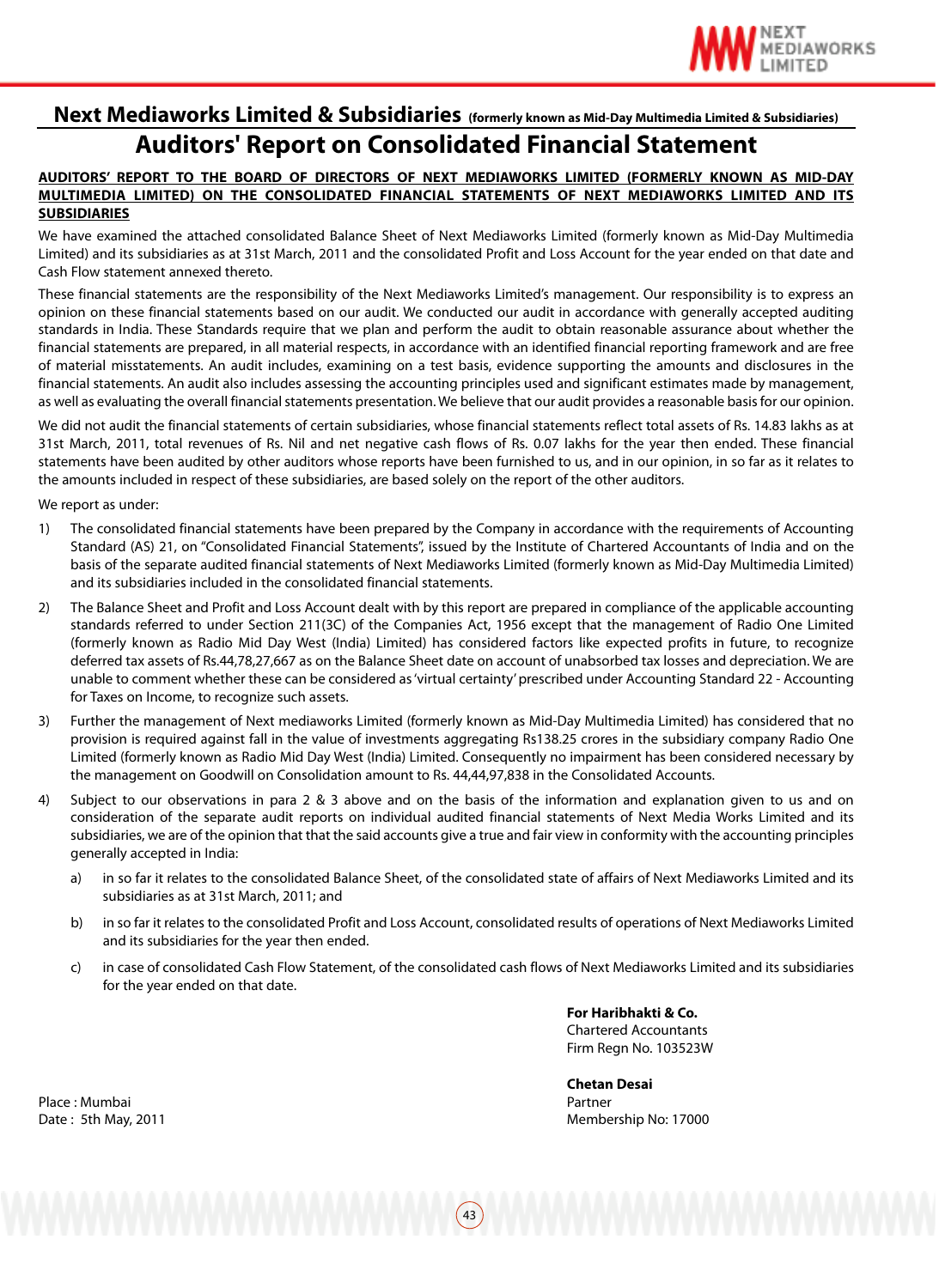### **Next Mediaworks Limited & Subsidiaries (formerly known as Mid-Day Multimedia Limited & Subsidiaries) Consolidated Balance Sheet as at March 31, 2011**

|                                                                                 | <b>SCHEDULE</b> | As at<br><b>March 31, 2011</b><br>Rs. | As at<br>March 31, 2010<br>Rs. |
|---------------------------------------------------------------------------------|-----------------|---------------------------------------|--------------------------------|
| <b>SOURCES OF FUNDS</b>                                                         |                 |                                       |                                |
| <b>Shareholders' funds</b>                                                      |                 |                                       |                                |
| Share capital                                                                   | A               | 522,987,760                           | 522,987,760                    |
| <b>Employee Stock Option Outstanding</b>                                        |                 | 30,643,804                            | 30,643,804                     |
| Less: Deferred Employee Compensation cost                                       |                 | 30,643,804                            | 30,643,804                     |
|                                                                                 |                 |                                       |                                |
| Reserves & surplus                                                              | B               | 930,067,512                           | 997,808,150                    |
|                                                                                 |                 | 1,453,055,272                         | 1,520,795,910                  |
|                                                                                 |                 |                                       |                                |
| <b>Minority interest</b>                                                        |                 | 164,039,580                           | 114,376,013                    |
| <b>Loan funds</b>                                                               |                 |                                       |                                |
| Secured loans                                                                   | C               | 280,849,901                           | 485,133,118                    |
| Unsecured loans                                                                 | D               | 136,506,915                           | 203,226,829                    |
|                                                                                 |                 | 417,356,816                           | 688,359,947                    |
|                                                                                 | <b>TOTAL</b>    | 2,034,451,668                         | 2,323,531,870                  |
| <b>APPLICATION OF FUNDS</b>                                                     |                 |                                       |                                |
| <b>Fixed assets</b>                                                             |                 |                                       |                                |
| Gross block                                                                     | E               | 1,733,432,556                         | 1,963,015,964                  |
| Less: Depreciation                                                              |                 | 542,776,006                           | 473,229,150                    |
| Net block                                                                       |                 | 1,190,656,550                         | 1,489,786,814                  |
| <b>Investments</b>                                                              | F               |                                       | 20,000,000                     |
| Deferred tax asset (Net)                                                        |                 | 438,418,080                           | 454,898,423                    |
| <b>Current assets, loans &amp; advances</b>                                     |                 |                                       |                                |
| Inventories                                                                     | G               |                                       | 28,525,848                     |
| Sundry debtors                                                                  | H               | 154,482,009                           | 305,237,019                    |
| Cash & bank balances                                                            | $\mathbf{I}$    | 49,575,817                            | 29,820,283                     |
| Loans and advances                                                              | J               | 72,171,620                            | 161,149,121                    |
| <b>Other Current Assets</b>                                                     |                 | 5,091,976                             |                                |
|                                                                                 |                 | 281,321,422                           | 524,732,271                    |
| <b>Current liabilities &amp; provisions</b>                                     | K               |                                       |                                |
| <b>Current liabilities</b>                                                      |                 | 148,296,270                           | 425,811,396                    |
| Provisions                                                                      |                 | 3,315,935                             | 32,387,533                     |
|                                                                                 |                 | 151,612,205                           | 458,198,929                    |
| <b>Net current assets</b>                                                       |                 | 129,709,217                           | 66,533,343                     |
| <b>Profit and loss account</b>                                                  |                 | 275,667,821                           | 292,313,291                    |
| <b>TOTAL</b>                                                                    |                 | 2,034,451,668                         | 2,323,531,870                  |
| Notes to the Accounts                                                           | P               |                                       |                                |
| Schedules A to P form integral part of the Accounts.                            |                 |                                       |                                |
| the contract of the contract of the contract of the contract of the contract of |                 |                                       |                                |

As per our report of even date attached For and on behalf of the Board of Directors<br>For Haribhakti & Co. **For Haribhakti & Co. For Haribhakti & Co. For Haribhakti & Co. Rest Mediaworks Limited** Chartered Accountants

**Chetan Desai Chetan Desai Chetan Desai Chetan Desai Chetan Desai Chetan Desai Chetan Desai Chetan Chetan Cheta<br>Partner Chetan Director Chetan Chetan Chetan Chetan Chetan Chetan Chetan Chetan Chetan Chetan Chetan Chetan Ch** Membership No.: 17000

Chairman & Managing Director

**Next Mediaworks Limited** 

Place : Mumbai Date : May 5, 2011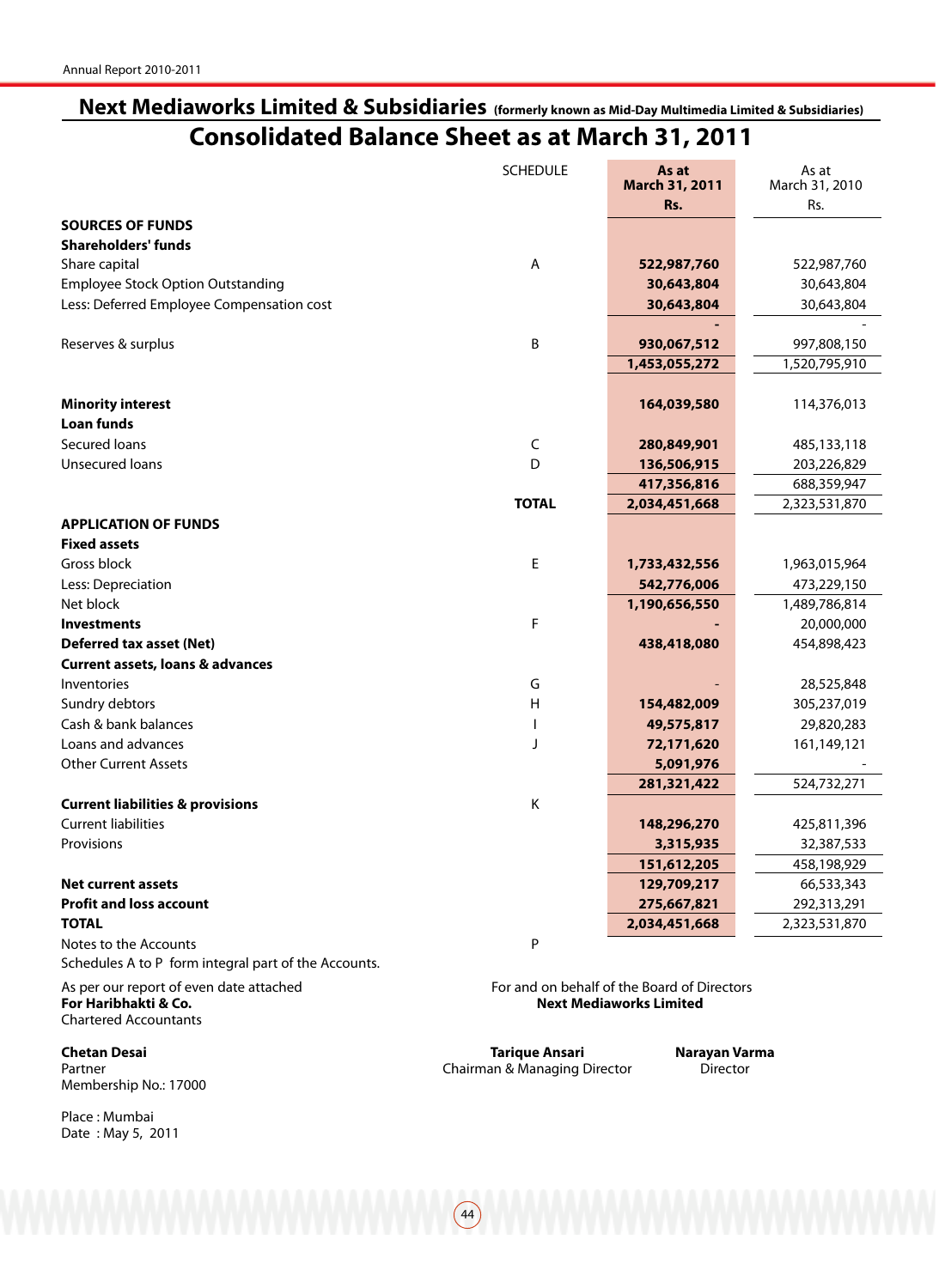

# **Next Mediaworks Limited & Subsidiaries (formerly known as Mid-Day Multimedia Limited & Subsidiaries)**

# **Consolidated Profit & Loss Account**

|                                                       | <b>SCHEDULE</b> | <b>Year ended</b><br><b>March 31, 2011</b>  | Year ended<br>March 31, 2010 |
|-------------------------------------------------------|-----------------|---------------------------------------------|------------------------------|
| <b>INCOME</b>                                         |                 | Rs.                                         | Rs.                          |
| Circulation revenue                                   |                 |                                             | 147,936,548                  |
| Advertising revenue                                   |                 | 441,316,965                                 | 1,077,394,200                |
| Other Operating Income                                |                 |                                             | 23,868,334                   |
| <b>Investment &amp; miscellaneous Income</b>          |                 |                                             |                              |
| Miscellaneous Income                                  |                 | 5,167,925                                   | 2,779,240                    |
| Gain/loss on foreign currency                         |                 |                                             | 11,301,333                   |
| Gain on disposal of current investment                |                 |                                             | 1,224,397                    |
| Gain/(loss) on sale of Fixed Asset                    |                 | 23,297                                      | (2,458,751)                  |
|                                                       |                 | 446,508,187                                 | 1,262,045,300                |
| <b>EXPENSES</b>                                       |                 |                                             |                              |
| Cost of printing /painting                            | Г               |                                             | 266,795,091                  |
| News expenses                                         |                 |                                             | 21,895,144                   |
| Radio licence fees                                    |                 | 34,080,596                                  | 33,751,440                   |
| Employees cost                                        | м               | 95,953,097                                  | 342,340,843                  |
| Selling & distribution                                | N               | 82,995,824                                  | 104,966,117                  |
| Other operational expenses                            | $\Omega$        | 194,961,689                                 | 296,265,987                  |
| Finance charges                                       |                 | 50,313,406                                  | 103,765,189                  |
| Depreciation                                          |                 | 116,024,458                                 | 141,877,845                  |
|                                                       |                 | 574,329,071                                 | 1,311,657,656                |
| Profit/ (Loss) before tax & Exceptional Items         |                 | (127, 820, 884)                             | (49,612,356)                 |
| Exceptional Items (Refer Note no 2)                   |                 | 82,023,864                                  |                              |
| Profit/ (Loss) before tax                             |                 | (209, 844, 748)                             | (49,612,356)                 |
| Provision for tax - Current Tax                       |                 | 5,761,339                                   | 27,693,143                   |
| - Deferred Tax                                        |                 | 10,009,645                                  | (20, 870, 913)               |
|                                                       |                 | 15,770,984                                  | 6,822,230                    |
| Less - MAT Entitlement credit                         |                 |                                             | (17, 130, 858)               |
|                                                       |                 | 15,770,984                                  | (10,308,628)                 |
| Net Profit / (Loss) After Tax                         |                 | (225, 615, 732)                             | (39,303,728)                 |
| Less: Share of profit/(Loss) of minority shareholders |                 | (18,071,253)                                | (45,757,518)                 |
| Net profit / (Loss) after tax & minority interest     |                 | (207, 544, 479)                             | 6,453,790                    |
| Balance brought forward                               |                 | (292, 313, 291)                             | (298, 767, 081)              |
| <b>Goodwill on Consolidation</b>                      |                 | 207,090,716                                 |                              |
| Loss on Demerger of Mid-Day Infomedia Limited         |                 | 17,099,232                                  |                              |
| <b>Profit carried to balance sheet</b>                |                 | (275, 667, 822)                             | (292,313,291)                |
| Earning per share face value of Rs.10 each            |                 |                                             |                              |
| <b>Basic</b>                                          |                 | (3.97)                                      | 0.14                         |
| <b>Diluted</b>                                        |                 | (3.97)                                      | 0.14                         |
| Notes to the Accounts                                 | P               |                                             |                              |
| Schedules A to P form integral part of the Accounts.  |                 |                                             |                              |
| As per our report of even date attached               |                 | For and on behalf of the Board of Directors |                              |
| For Haribhakti & Co.                                  |                 | <b>Next Mediaworks Limited</b>              |                              |
| <b>Chartered Accountants</b>                          |                 |                                             |                              |

Membership No.: 17000

Place : Mumbai Date : May 5, 2011

**Chetan Desai Chetan Desai Narayan Yarma** Tarique Ansari Narayan Varma<br>Partner Chairman & Managing Director Director Partner **Chairman & Managing Director** Chairman & Managing Director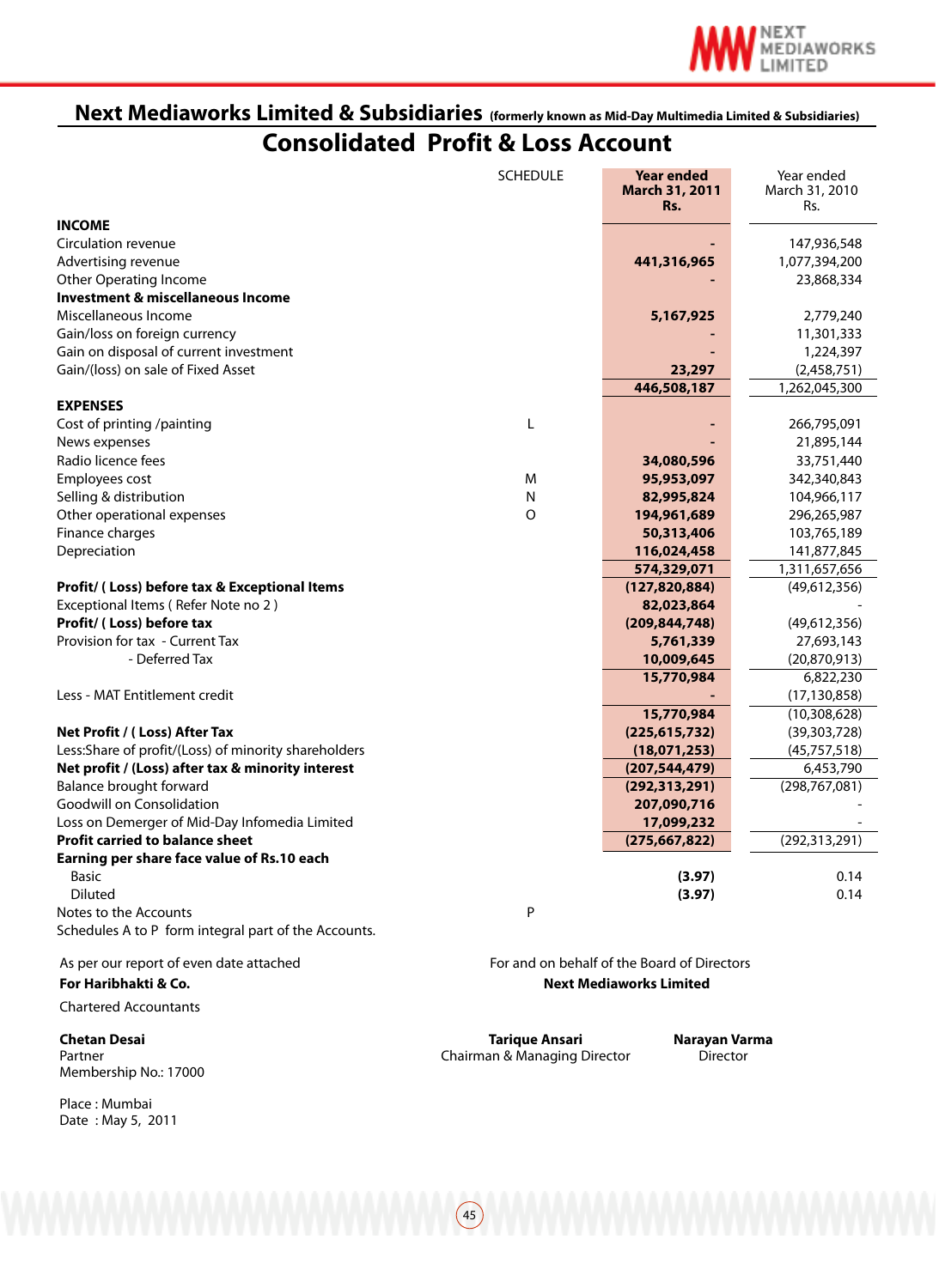|    | Next Mediaworks Limited & Subsidiaries (formerly known as Mid-Day Multimedia Limited & Subsidiaries) |                        |                 |
|----|------------------------------------------------------------------------------------------------------|------------------------|-----------------|
|    | <b>Consolidated Cash Flow Statement</b>                                                              |                        | (Rs. in lakhs)  |
|    |                                                                                                      | <b>Year ended</b>      | Year ended      |
|    |                                                                                                      | <b>31st March 2011</b> | 31st March 2010 |
| А. | <b>Net Cashflow from operating Activities</b>                                                        |                        |                 |
|    | Net Profit before tax                                                                                | (2,098)                | (496)           |
|    | Depreciation                                                                                         | 1,160                  | 1,419           |
|    | Interest                                                                                             | 494                    | 1,028           |
|    | Loss/(profit) on sale of fixed assets (net)                                                          | (0)                    | 25              |
|    | Interest Income                                                                                      | (0)                    | (5)             |
|    | Deferred Employees Expenditure Cost                                                                  |                        | (75)            |
|    | Provision for employees benefit                                                                      |                        | (34)            |
|    | Bad Debts and Other Balances W/off                                                                   |                        | 96              |
|    | <b>Provision for Doubtful Debts</b>                                                                  | 148                    |                 |
|    | Loss on Demerger                                                                                     | 1,753                  |                 |
|    | Loss/(gain) on foreign currency transaction                                                          | n                      | (14)            |
|    | Loss/(Gain) on disposal of current investment                                                        | O                      | (12)            |
|    | <b>Operational Profit before Working Capital</b>                                                     | 1,457                  | 1,932           |
|    | Adjustments for changes in Working Canital                                                           |                        |                 |

|    | Loss/(Gain) on disposal of current investment        |           | $\bf{0}$ | (12)    |
|----|------------------------------------------------------|-----------|----------|---------|
|    | <b>Operational Profit before Working Capital</b>     |           | 1,457    | 1,932   |
|    | <b>Adjustments for changes in Working Capital</b>    |           |          |         |
|    | <b>Sundry Debtors</b>                                |           | (238)    | (125)   |
|    | Inventories                                          |           |          | 242     |
|    | Loans & Advances                                     |           | (244)    | 38      |
|    | <b>Current Liabilities</b>                           |           | (699)    | 345     |
|    | Sub-Total                                            |           | (1, 181) | 501     |
|    | <b>Cash generated from operations</b>                |           | 276      | 2,433   |
|    | Income Tax                                           |           | 21       | (88)    |
|    | <b>Net Cash Flow from Operating Activities</b>       | (A)       | 297      | 2,344   |
| В. | <b>Cash Flow from Investing Activities</b>           |           |          |         |
|    | Fixed Assets (net)                                   |           | (43)     | (182)   |
|    | Investments (net)                                    |           |          | 14      |
|    | <b>Net Cash Flow from Investing Activities</b>       | (B)       | (43)     | (168)   |
| C. | <b>Cash Flow from financing Activities</b>           |           |          |         |
|    | Capital                                              |           |          | 6       |
|    | <b>Borrowings</b>                                    |           | 551      | (1,764) |
|    | Interest                                             |           | (494)    | (1,023) |
|    | <b>Net Cash Flow from Financing Activities</b>       | (C)       | 57       | (2,781) |
|    | Net Increase/decrease in Cash & Cash Equivalents     | $(A+B+C)$ | 311      | (604)   |
|    | Cash & Cash Equivalents at the beginning of the year |           | 185      | 902     |
|    | Cash & Cash Equivalents at the end of the year       |           | 496      | 298     |

**For Haribhakti & Co. Next Mediaworks Limited** Chartered Accountants

As per our report of even date attached For and on behalf of the Board of Directors

**Chetan Desai Narayan Narayan Sepanjar Personal Tarique Ansari Narayan Varma** 

Partner **Chairman & Managing Director** Director Membership No.: 17000 Place : Mumbai Date : May 5, 2011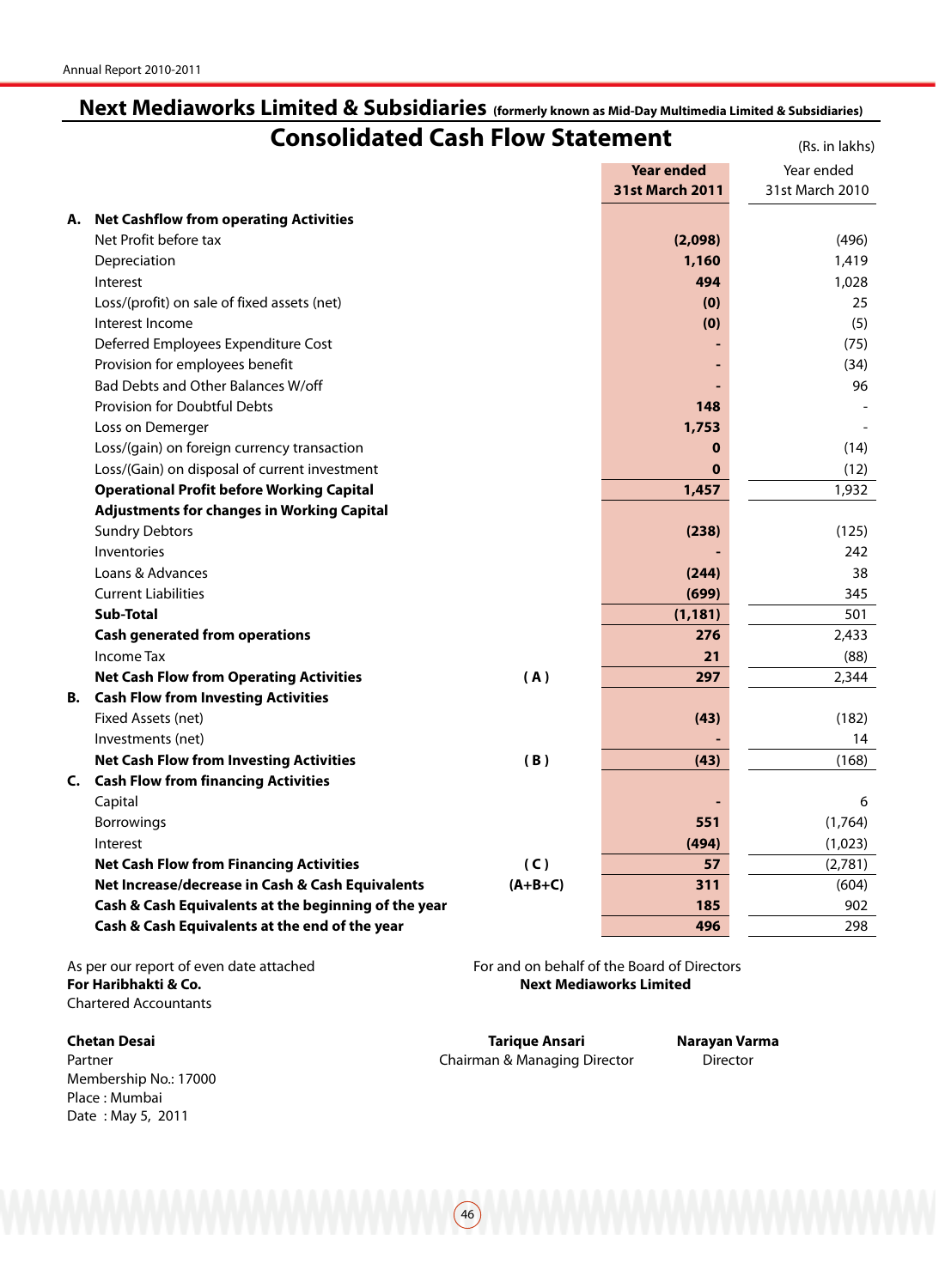

| <b>SCHEDULE</b>                                                                                                    | As at                      | As at                 |
|--------------------------------------------------------------------------------------------------------------------|----------------------------|-----------------------|
|                                                                                                                    | March 31, 2011<br>Rs.      | March 31, 2010<br>Rs. |
| <b>SCHEDULE A</b>                                                                                                  |                            |                       |
| <b>Share capital</b>                                                                                               |                            |                       |
| <b>Authorised capital</b>                                                                                          |                            |                       |
|                                                                                                                    |                            |                       |
| 5,50,00,000 (5,50,00,000) Equity shares of Rs.10/- each<br>50,00,000 (50,00,000) Preference shares of Rs.10/- each | 55,00,00,000               | 55,00,00,000          |
|                                                                                                                    | 5,00,00,000<br>600,000,000 | 5,00,00,000           |
|                                                                                                                    |                            | 600,000,000           |
| Issued, subscribed & paid up capital                                                                               |                            |                       |
| 5,22,98,776 (5,22,34,860) Equity shares of Rs. 10/- each                                                           | 522,987,760                | 522,987,760           |
|                                                                                                                    | 522,987,760                | 522,987,760           |
|                                                                                                                    |                            |                       |
| <b>SCHEDULE B</b>                                                                                                  |                            |                       |
| <b>Reserves &amp; surplus</b>                                                                                      |                            |                       |
| Share premium                                                                                                      | 930,067,512                | 997,808,150           |
|                                                                                                                    | 930,067,512                | 997,808,150           |
|                                                                                                                    |                            |                       |
| <b>SCHEDULE C</b>                                                                                                  |                            |                       |
| <b>Secured loans</b>                                                                                               |                            |                       |
| <b>From banks</b>                                                                                                  |                            |                       |
| Cash credit                                                                                                        | 56,849,901                 | 162,616,835           |
| (Secured against hypothecation of book debts and stock of                                                          |                            |                       |
| newsprint and further secured by paripasu charge on present and                                                    |                            |                       |
| future, movable & immovable assets of the Company and also secured                                                 |                            |                       |
| by personal guarantee of Chairman and Managing Director)                                                           |                            |                       |
| Term loan                                                                                                          | 224,000,000                | 300,000,000           |
| (Secured against mortgage of existing and future machineries &                                                     |                            |                       |
| personal guarantee of Chairman and Managing Director respectively)                                                 |                            |                       |
| Due within a year Rs.10 Crores (Rs.10 Crore)                                                                       |                            |                       |
| Term Ioan (External Commercial Borrowing)                                                                          |                            | 22,516,283            |
| (Secured against mortgage of existing & future fixed assets of the company                                         |                            |                       |
| and personal guarantee of Chairman and Managing Director)                                                          |                            |                       |
|                                                                                                                    | 280,849,901                | 485,133,118           |
|                                                                                                                    |                            |                       |
| <b>SCHEDULE D</b>                                                                                                  |                            |                       |
| <b>Unsecured loans</b>                                                                                             |                            |                       |
| Non Convertible Debenture                                                                                          |                            | 93,000,000            |
| From Bank - Short Term Loan                                                                                        |                            | 105,745,583           |
| From others                                                                                                        | 136,506,915                | 4,481,246             |
|                                                                                                                    | 136,506,915                | 203,226,829           |

 $\left(47\right)$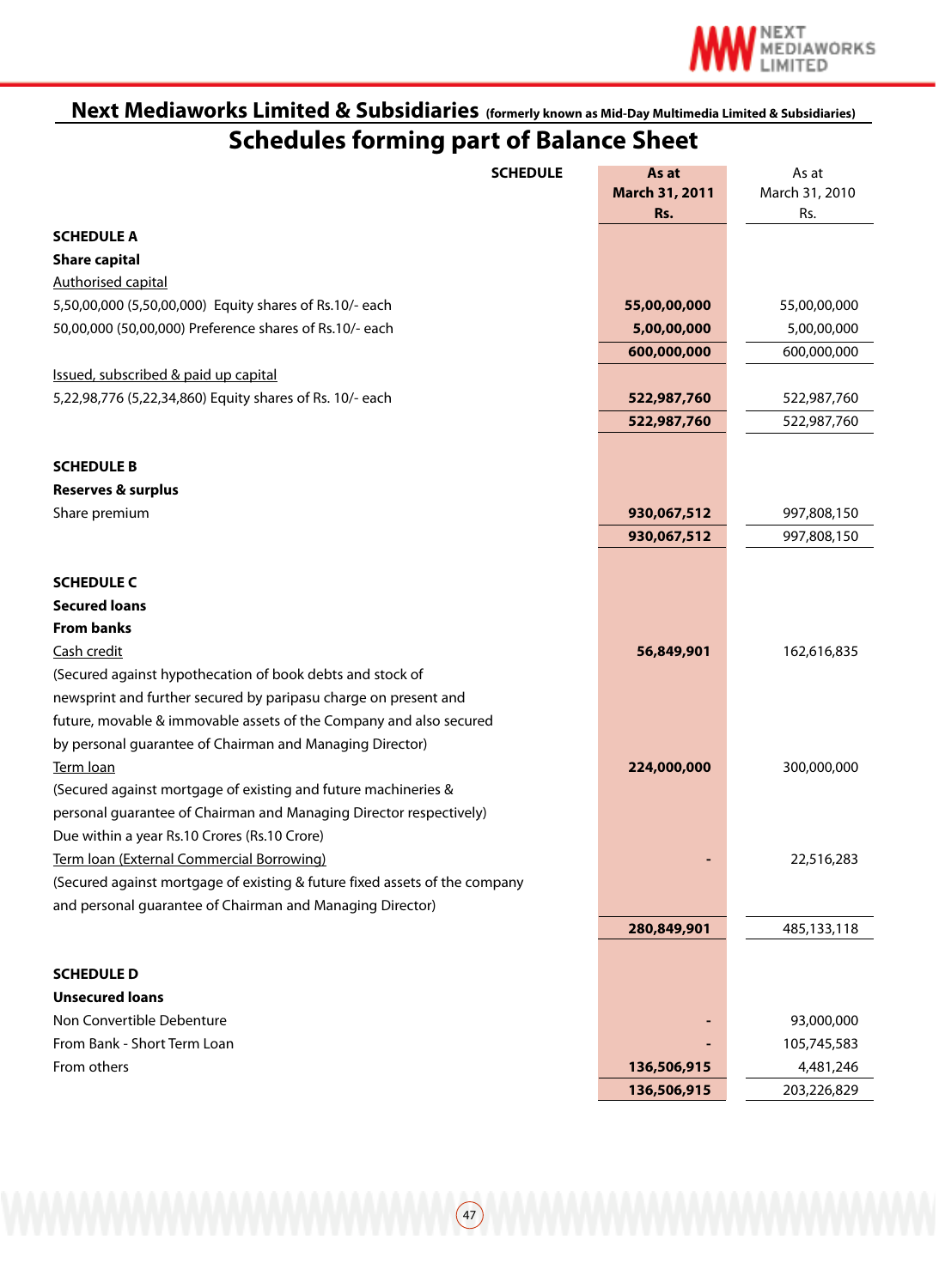### **SCHEDULE - E**

### **FIXED ASSETS**

| <b>PARTICULARS</b>        | <b>GROSS BLOCK</b>     |                  | <b>DEPRECIATION</b> |                         |                        | <b>NET BLOCK</b>  |                   |                         |                         |                         |
|---------------------------|------------------------|------------------|---------------------|-------------------------|------------------------|-------------------|-------------------|-------------------------|-------------------------|-------------------------|
|                           | As At<br>April 1, 2010 | <b>Additions</b> | <b>Deductions</b>   | As at<br>March 31, 2011 | As at<br>April 1, 2010 | For the<br>period | <b>Deductions</b> | As at<br>March 31, 2011 | As at<br>March 31, 2011 | As at<br>March 31, 2010 |
| <b>TANGIBLE ASSETS</b>    |                        |                  |                     |                         |                        |                   |                   |                         |                         |                         |
| Building                  | 11,014,888             |                  |                     | 11,014,888              | 1,793,682              | 459,933           |                   | 2,253,615               | 8,761,273               | 9,221,206               |
| Studio equipment          | 45,594,973             | 542.165          | 347.027             | 45,790,111              | 18,668,097             | 4,412,056         | 213,324           | 22,866,829              | 22,923,282              | 26,926,876              |
| Transmitter               | 66,960,064             | 624,334          |                     | 67,584,398              | 14,734,867             | 2,554,466         |                   | 17,289,333              | 50,295,065              | 52,201,960              |
| Furniture and fixtures    | 62.897.965             | 1,437,792        |                     | 64,335,757              | 13,684,211             | 4,033,923         |                   | 17,718,134              | 46,617,623              | 49,213,754              |
| <b>Office Equipments</b>  | 4,879,239              | 88,558           |                     | 4,967,797               | 655,785                | 549,961           |                   | 1,205,746               | 3,762,051               | 4,223,454               |
| Computers                 | 31,858,277             | 993,199          |                     | 32,851,476              | 15,984,528             | 5,040,850         |                   | 21,025,378              | 11,826,098              | 15,873,748              |
| Air-conditioners          | 8,595,505              | 758,334          |                     | 9,353,839               | 1,378,970              | 434.831           |                   | 1.813.801               | 7,540,038               | 7,216,535               |
| Audio-visual equipments   | 262,636                |                  |                     | 262,636                 | 55,390                 | 12,470            |                   | 67.860                  | 194.776                 | 207,246                 |
| Computer software         | 6.002.964              |                  |                     | 6.002.964               | 3.818.616              | 1,200,592         |                   | 5.019.208               | 983.756                 | 2,184,348               |
| Capital Work in Progress  | 73,517,155             |                  |                     | 73,517,155              |                        |                   |                   |                         | 73,517,155              | 73,517,155              |
| <b>INTANGIBLE ASSETS</b>  |                        |                  |                     |                         |                        |                   |                   |                         |                         |                         |
| One Time Entry Fees       | 973,253,698            |                  |                     | 973.253.698             | 356.190.726            | 97,325,376        |                   | 453.516.102             | 519.737.596             | 617,062,972             |
| Goodwill on Consolidation | 237,407,122            | 207,090,716      |                     | 444,497,838             |                        |                   |                   |                         | 444,497,838             |                         |
| <b>Total</b>              | 1,522,244,484          | 211,535,099      | 347,027             | 1,733,432,556           | 426,964,872            | 116,024,458       | 213,324           | 542,776,006             | 1,190,656,550           | 857,849,253             |
| Previous Year             | 1,949,881,346          | 42,248,141       | 29,113,526          | 1,963,015,964           | 333,977,279            | 141,877,845       | 2,625,974         | 473.229.150             | 1,489,786,814           |                         |

|                                                                                 | As at          | As at          |
|---------------------------------------------------------------------------------|----------------|----------------|
|                                                                                 | March 31, 2011 | March 31, 2010 |
|                                                                                 | Rs.            | Rs.            |
| <b>SCHEDULE F</b>                                                               |                |                |
| Investments (long term at cost less provision)                                  |                |                |
| <b>UNQUOTED: (Trade)</b>                                                        |                |                |
| 250 Equity Shares of Rs.10/- each of Awami Co-operative Bank Ltd.               | 2,500          | 2,500          |
| Less: Provision for diminution in value of investment                           | 2,500          | 2,500          |
|                                                                                 |                |                |
| NIL (54,057) equity shares of Rs.10/- each of Naaptol Online Shopping Pvt. Ltd. |                | 20,000,000     |
|                                                                                 |                | 20,000,000     |
| <b>SCHEDULE G</b>                                                               |                |                |
| <b>Inventories</b>                                                              |                |                |
| Newsprint                                                                       |                | 26,514,540     |
| Consumables                                                                     |                | 2,011,308      |
|                                                                                 |                | 28,525,848     |
| <b>SCHEDULE H</b>                                                               |                |                |
| <b>Sundry debtors (Unsecured)</b>                                               |                |                |
| Debts outstanding for a period exceeding 6 months considered doubtful           | 27,203,195     | 21,133,958     |
| Debts outstanding for a period exceeding 6 months considered good               | 34,894,604     | 53,395,709     |
|                                                                                 | 62,097,800     | 74,529,667     |
| Other debts considered good                                                     | 119,587,405    | 251,841,309    |
|                                                                                 | 181,685,204    | 326,370,976    |
| Less: Provision for doubtful debts                                              | 27,203,195     | 21,133,958     |
|                                                                                 | 154,482,009    | 305,237,019    |

 $(48)$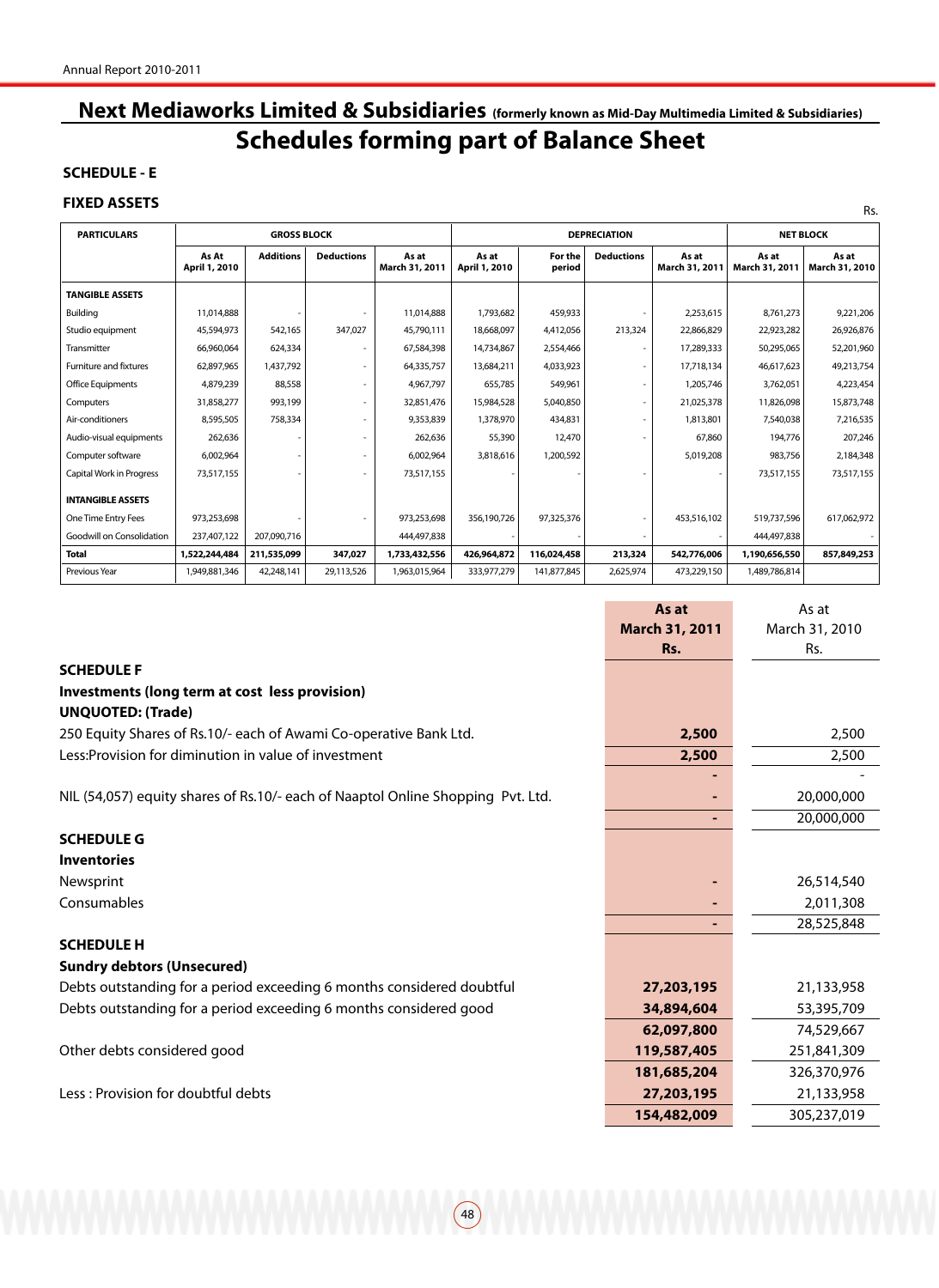

|                                                                   | As at          | As at          |
|-------------------------------------------------------------------|----------------|----------------|
|                                                                   | March 31, 2011 | March 31, 2010 |
|                                                                   | Rs.            | Rs.            |
| <b>SCHEDULE I</b>                                                 |                |                |
| <b>Cash &amp; bank balances</b>                                   |                |                |
| Cash on hand                                                      | 1,135,901      | 1,299,607      |
| In current accounts with scheduled banks                          | 20,705,346     | 14,281,183     |
| In fixed deposit accounts with scheduled banks                    | 14,364,570     | 939,494        |
| Margin money with scheduled banks                                 | 13,370,000     | 13,300,000     |
|                                                                   | 49,575,817     | 29,820,284     |
| <b>SCHEDULE J</b>                                                 |                |                |
| <b>Loans &amp; advances</b>                                       |                |                |
| Unsecured, considered good                                        |                |                |
| Loans to others                                                   |                | 2,858,668      |
| Trade deposit                                                     | 37,487,854     | 88,732,396     |
| Staff advance                                                     | 545,837        | 1,104,041      |
| Advance Income-tax (net of provision)                             | 4,635,993      | 21,129,552     |
| <b>TDS Redceivable</b>                                            | 14,714,229     | 13,416,300     |
| MAT credit entitlement                                            |                | 20,870,913     |
| Advances recoverable in cash or kind, or for value to be received | 14,787,707     | 13,037,250     |
|                                                                   | 72,171,620     | 161,149,121    |
| <b>Schedule K</b>                                                 |                |                |
| <b>Current liabilities &amp; provisions</b>                       |                |                |
| <b>Current liabilities</b>                                        |                |                |
| Sundry creditors                                                  | 121,894,973    | 165,701,777    |
| <b>Other Liabilities</b>                                          | 26,401,295     | 251,207,491    |
| Trade deposits                                                    |                | 8,902,127      |
|                                                                   | 148,296,267    | 425,811,396    |
| <b>Provisions</b>                                                 |                |                |
| Provision for leave encashment                                    | 3,315,935      | 11,552,959     |
| Provision for Gratuity                                            |                | 13,422,544     |
| Provision for Depot incentive                                     |                | 7,412,030      |
|                                                                   | 3,315,935      | 32,387,533     |
|                                                                   | 151,612,202    | 458,198,929    |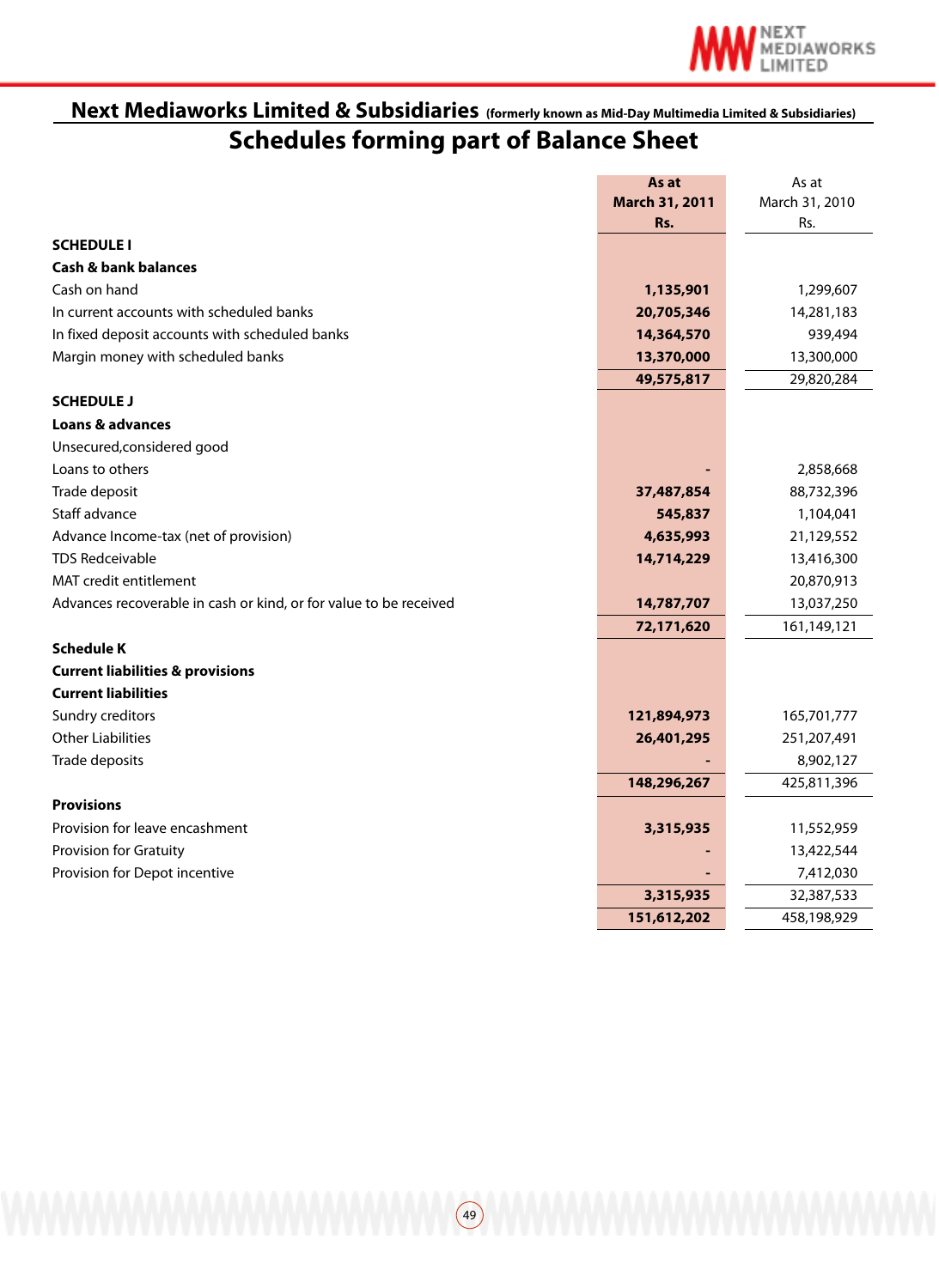|                                      | <b>Year ended</b><br>March 31, 2011<br>Rs. | Year ended<br>March 31, 2010<br>Rs. |
|--------------------------------------|--------------------------------------------|-------------------------------------|
| <b>SCHEDULE L</b>                    |                                            |                                     |
| Cost of printing / painting          |                                            |                                     |
| <b>Consumption of Newsprint</b>      |                                            |                                     |
| Opening stock                        |                                            | 51,545,756                          |
| Purchases (net)                      | ٠                                          | 165,420,463                         |
|                                      |                                            | 216,966,219                         |
| Closing stock                        | $\overline{\phantom{a}}$                   | 26,514,540                          |
|                                      |                                            | 190,451,679                         |
| Printing job work & labour charges   |                                            | 31,907,487                          |
| Printing & Packing materials         |                                            | 35,720,136                          |
| Electricity                          |                                            | 8,715,789                           |
|                                      | $\blacksquare$                             | 266,795,091                         |
| <b>SCHEDULE M</b>                    |                                            |                                     |
| <b>Employees cost</b>                |                                            |                                     |
| Salaries, wages & bonus              | 85,586,955                                 | 266,118,150                         |
| Contribution to PF,FPF               | 3,138,695                                  | 14,879,476                          |
| Gratuity                             | (1, 107, 938)                              | 154,990                             |
| Outsourcing                          |                                            | 433,545                             |
| Staff welfare expenses               | 8,335,386                                  | 59,455,371                          |
| <b>ESOP Compensation</b>             |                                            | 1,299,311                           |
|                                      | 95,953,097                                 | 342,340,843                         |
| <b>SCHEDULE N</b>                    |                                            |                                     |
| <b>Selling &amp; distribution</b>    |                                            |                                     |
| Freight & Distribution               |                                            | 50,427,059                          |
| Entertainment & business development | 9,021,148                                  | 28,981,749                          |
| Advertisement expenses               | 73,974,676                                 | 25,557,309                          |
|                                      | 82,995,824                                 | 104,966,117                         |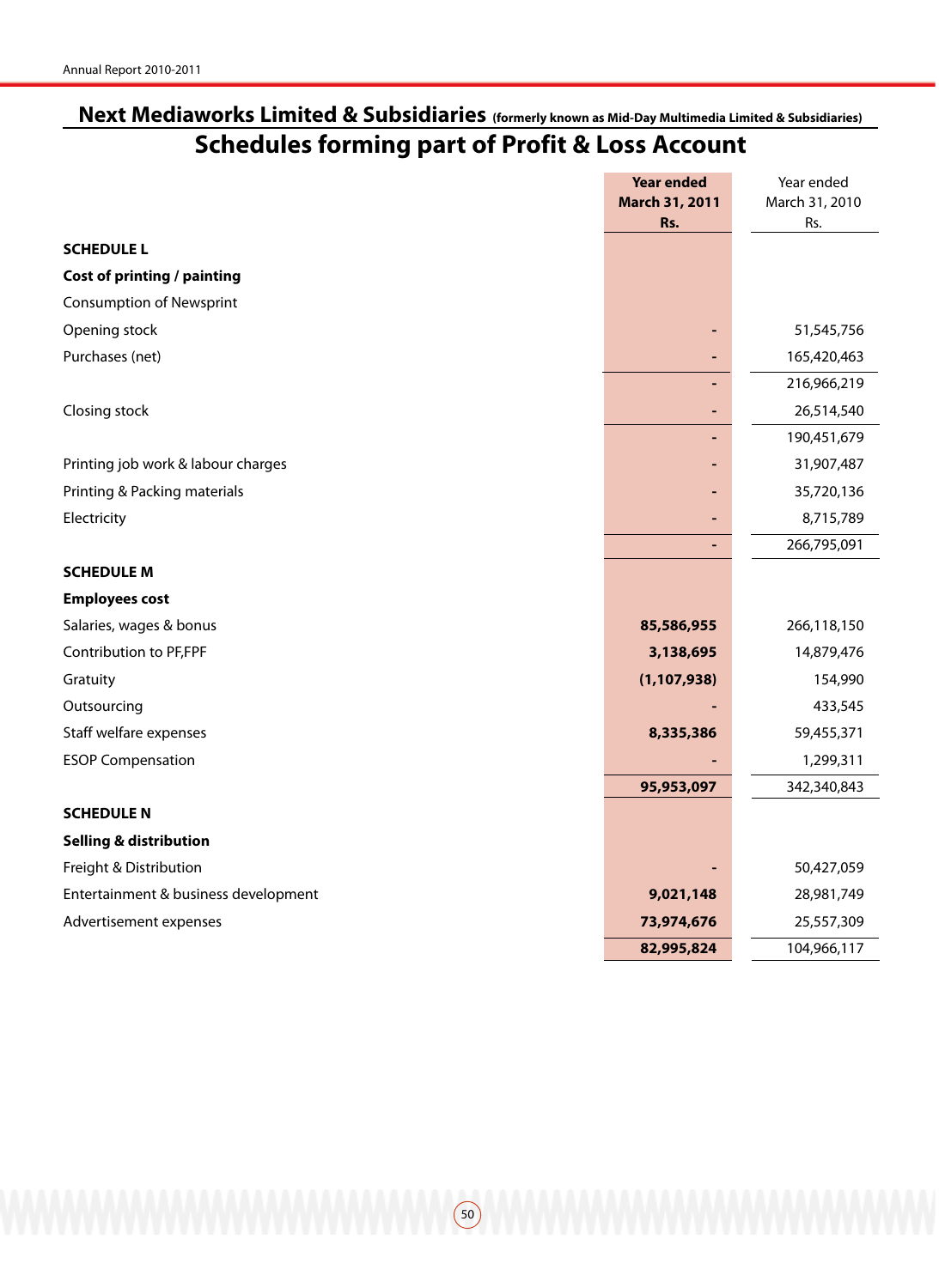

|                                                        | <b>Year ended</b><br>March 31, 2011 | Year ended<br>March 31, 2010 |
|--------------------------------------------------------|-------------------------------------|------------------------------|
|                                                        | Rs.                                 | Rs.                          |
| <b>SCHEDULE O</b><br><b>Other operational expenses</b> |                                     |                              |
| Conveyance                                             | 5,594,839                           | 14,562,774                   |
| Electricity                                            | 15,494,353                          | 21,391,240                   |
| General expenses                                       | 2,031,395                           | 5,448,449                    |
| Vehicle expenses                                       |                                     | 682,018                      |
| Insurance premium                                      | 1,195,185                           | 1,704,456                    |
| Legal & professional charges                           | 19,682,625                          | 20,395,494                   |
| Machinery repairs                                      | 8,732,400                           | 15,714,475                   |
| Other repairs & maintenance                            | 5,788,527                           | 23,511,672                   |
| Printing & stationery                                  | 1,530,465                           | 5,183,192                    |
| Postage & telephone                                    | 7,591,214                           | 19,749,551                   |
| Rent, rates & taxes                                    | 69,358,117                          | 113,402,112                  |
| Travelling                                             | 4,828,760                           | 8,764,563                    |
| Radio programme creation & studio hire                 | 30,155,331                          | 32,934,348                   |
| Discounts & Credit                                     | 2,852,294                           |                              |
| Bad debts written off                                  |                                     | 4,753,079                    |
| Provision for Doubtful debts                           | 14,826,339                          | 6,062,278                    |
| Deposits / Advances Written off                        | 4,005,026                           |                              |
| Membership & Subscription                              | 2,782                               | 270,000                      |
| <b>Directors fees</b>                                  | 620,000                             | 260,000                      |
| Entertainment & Business Development                   | 70,557                              | 394,000                      |
| Remuneration to auditors                               |                                     |                              |
| Statutory audit                                        | 354,607                             | 685,507                      |
| <b>Taxation matter</b>                                 | 85,238                              |                              |
| Tax audit                                              | 99,635                              | 187,875                      |
| Certification work                                     | 62,000                              | 208,905                      |
|                                                        | 194,961,689                         | 296,265,987                  |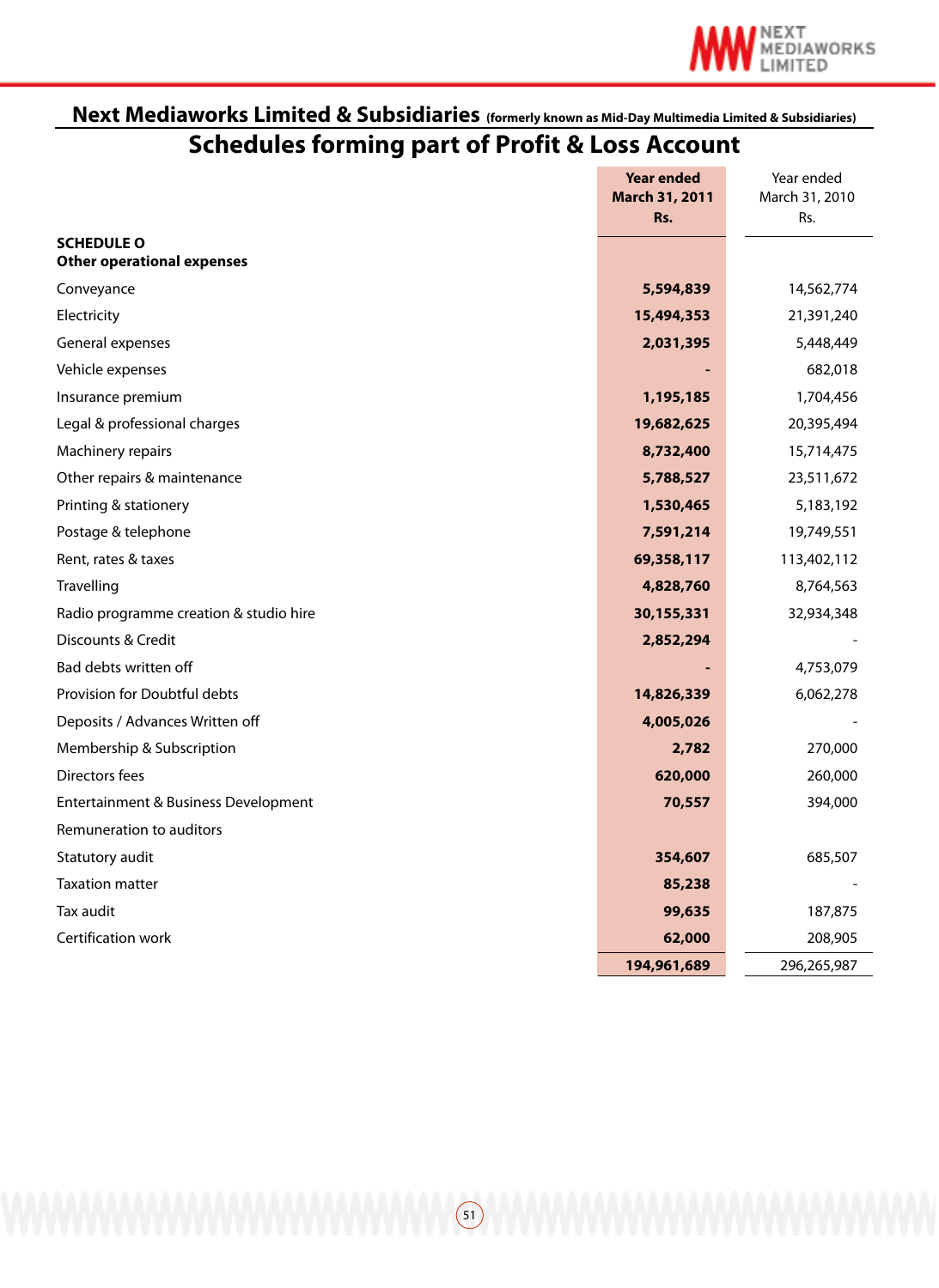#### **SCHEDULE P**

### **Notes Forming Part of the Accounts for the period ended March 31, 2011.**

### **1. Accounting Policies**

### **a) Accounting system**

The financial statements have been prepared under the historical cost convention, on accrual basis of accounting and in compliance with the applicable accounting standards prescribed under Section 211 (3C) of the Companies Act and other accepted accounting principles.

#### **b) Use of Estimates**

The preparation of financial statements in conformity with generally accepted accounting principles requires the management of the company to make estimates and assumptions that affect the reported amounts of income and expenses of the period and the reported balances of assets and liabilities and the disclosures relating to contingent liabilities as of the date of the financial statements. Difference, if any, between the actual results and estimates is recognized in the period in which the results are known.

### **c) Revenue Recognition**

As per industry practice – (i) Income/Expenditure of a reciprocal nature not involving any monetary transactions have not been considered, (ii) Expected credit notes due to possible reduction in receivable from Debtors (Doubtful Debts) have been adjusted against Ad Revenue.

Share of combined advertisement revenue received from advertisers are accounted on the basis approved by the management.

Interest income is recognized on time proportion basis taking into account the amount outstanding and the rate applicable.

**d)** Depreciation has been provided under the straight-line method as per the rates prescribed in schedule XIV of the Companies Act, 1956 in respect of office & factory premises and Presses. Depreciation on other fixed assets is provided under the written down value method at the rates prescribed in schedule XIV of the Companies Act, 1956. Technical knowhow is amortized over a period of five years from the month of acquisition. License and Marketing Right is amortised over a period of ten years.

As per AS-26 "Intangible Assets" pronounced by the Institute of Chartered Accountants of India, the One Time Entry Fees paid by Radio one Ltd. during the year for Private FM Broadcasting has been classified as an intangible asset. The benefit of this Entry Fee will be derived over a period of 10 years, hence it is amortized accordingly.

Lease Assets : Assets taken on Finance Lease by Radio one Ltd, are capitalised at the inception of the lease at the lower of fair value or present value of minimum lease payments and a liability is created for an equivalent amount. Each lease rental paid is allocated between the liability and the interest cost so as to obtain a constant periodic rate of interest on the outstanding liability for each period.

- **e)** All investments of long-term nature are valued at cost. Diminution in value of such investments, if of permanent nature, is provided for. Current investments are valued at lower of cost or net realizable value.
- **f)** Foreign Exchange Transactions: Foreign Currency transactions are recorded on initial recognition in the reporting currency, using the exchange rate at the date of the transaction. At each balance sheet date, foreign currency monetary items are reported using the closing rate. The exchange differences arising on the settlement of the monetary items or on reporting such items at rates different from those at which they were initially recorded or reported in previous financial statements are recognized in the Profit & Loss account.
- **g)** Current tax is provided at the current tax rates on taxable income. The Company provides for deferred tax based on tax effect of timing differences resulting from the recognition of items in the financial statements and in estimating its current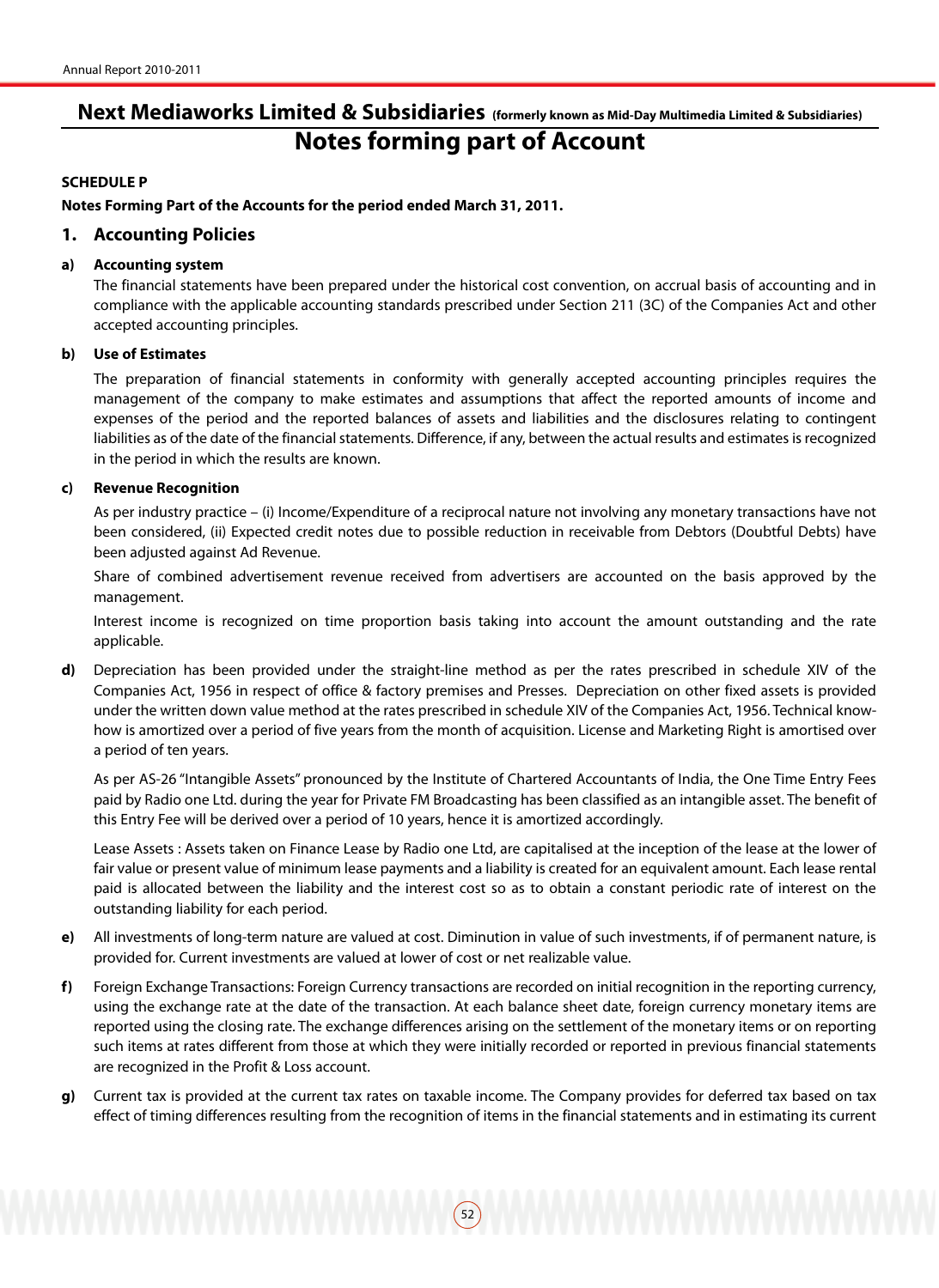

tax provision using the tax rates and tax laws that have been enacted or substantively enacted. Deferred Tax Assets on timing differences other than unabsorbed losses are recognized to the extent there is a reasonable certainty that these would be realized in future. Deferred Tax Asset arising on account of unabsorbed tax losses and unabsorbed depreciation are accounted for on prudence basis when there is a virtual certainty that sufficient future taxable income will be available against which such deferred tax asset can be realized

**h)** Borrowing costs that are attributable to the acquisition, construction or production of a qualifying asset are capitalized as part of cost of such asset till such time as the asset is ready for its intended use or sale. All other borrowing costs are recognized as an expense in the period in which they are incurred.

### **i) Employee Benefits:**

Short term employee benefits payable wholly within twelve months of rendering services such as salaries, wages, etc. are recognized in the period in which the employee renders the related service.

Defined Contribution Plan: The Company's contribution to the state governed employee's provident fund scheme is a defined contribution plan. The contribution paid / payable under the scheme is recognized during the period in which the employee renders the related service.

Defined Benefit Plan: The Company's gratuity fund managed through the gratuity trust is company's defined benefit plan. The present value of obligations under such defined benefit plans is determined based on acturial valuation using the projected unit credit method.

Long Term Employee Benefits: The obligation of long term employee benefits such as long term compensated absences is recognized in the same manner as in the case of defined benefit plans.

### **2. Demerger**

Pursuant to Scheme of Arrangement submitted by the company to Honourable High court of Bombay and an order dated October 15th , 2010 of the court, the entire Print & Publishing business of the company stands transferred to and vested in Jagran Prakashan Ltd with effect from the appointed date 01/04/2010.. A loss of Rs 17.53 crores as per following details has been debited to P& L A/c as exceptional item. Consequently the previous losses amounting to Rs.170.99 lakhs pertaining to the demerged unit have been derecognized during the year. For the reasons stated above the figures of the previous year are not comparable with current year.

| <b>Assets</b>                                                    | Rs.         |
|------------------------------------------------------------------|-------------|
| Investments                                                      | 88,615,000  |
| Deferred Tax Asset                                               | 378,454     |
| Sales consideration receivable from Midday Infomedia Ltd         | 168,637,080 |
| Advance Income-tax (net of provision)                            | 11,127,267  |
| Advances recoverable in cash or kind or for value to be received | 904,452     |
| Total (A)                                                        | 269,662,253 |
| <b>Liabilities</b>                                               |             |
| Unsecured loans                                                  | 93,000,000  |
| Other liabilities                                                | 210,683     |
| Provision for leave encashment                                   | 1,113,428   |
| Provision for Gratuity                                           | 4,307       |
| Total (B)                                                        | 94,328,418  |
| Loss on Demerger $(A - B)$                                       | 175,333,835 |

### **List of Assets and liabilities transferred on account of Demerger**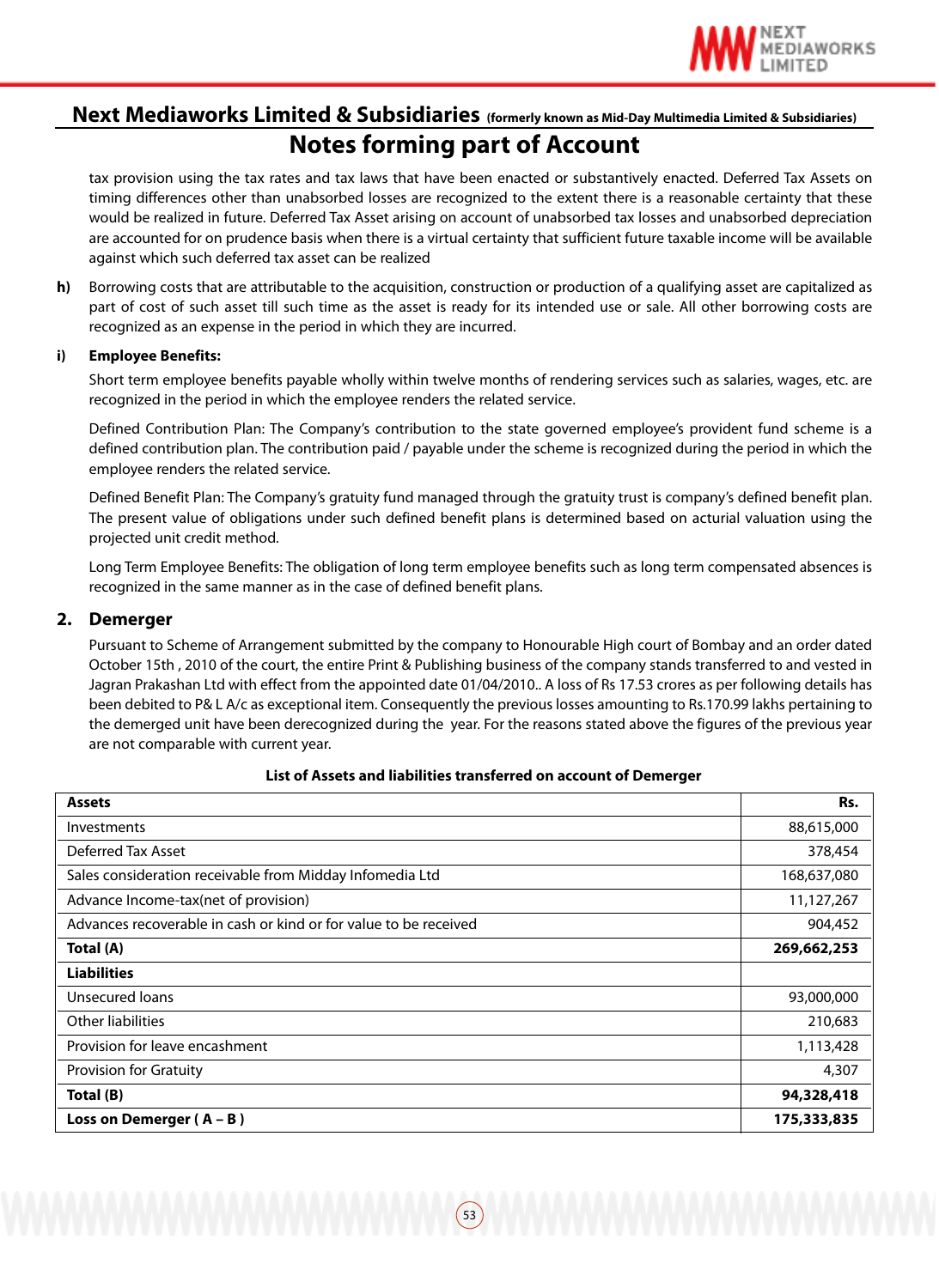### **3. Exceptional Items represent:**

| <b>Particulars</b>                       | <b>Company Name</b>                                                      | Amount (Rs.)   |
|------------------------------------------|--------------------------------------------------------------------------|----------------|
| Loss on Demerger                         | Next Media Works Limited (formerly known as Mid-Day Multimedia Limited)  | 175,333,835    |
| Royalty                                  | Radio One Limited (formerly known as Radio Mid-Day West (India) Limited) | 16,378,544     |
| Waiver of Lease Liability                | Radio One Limited (formerly known as Radio Mid-Day West (India) Limited) | (93, 979, 907) |
| Waiver of interest due<br>on above lease | Radio One Limited (formerly known as Radio Mid-Day West (India) Limited) | (15,708,608)   |
| <b>Total</b>                             |                                                                          | 82,023,864     |

Royalty amount is differential amount of royalty payable to Indian Performing Rights Society (IPRS) as per the rate specified by court in the interim order and amount provided in books from inception of the respective stations till the date of interim order.

- **4.** During the year the Company has made further investments in Equity shares of Radio One Limited. The excess of cost of the investment over the portion of equity has been accounted as Goodwill on Consolidation as per the requirements of  $AS - 21$ .
- **5.** The Accounts of the following subsidiaries are incorporated in these financial statements. All subsidiaries are incorporated in India.

| <b>Name of Subsidiary</b>                                                                 | <b>No of Equity</b><br><b>Shares Held</b> | <b>Percentage Holding</b><br>in Subsidiary |
|-------------------------------------------------------------------------------------------|-------------------------------------------|--------------------------------------------|
| Digital One Pvt. Ltd. (formerly known as Mid-Day Broadcasting<br>South (India) Pvt. Ltd.) | 10,000 of Rs 10 each                      | 100%                                       |
| Next Outdoor Ltd. (Formerly known as Mid-day Outdoor Limited)                             | 3,494,200 of Rs 10 each                   | 99.97%                                     |
| One Audio Ltd. (Formerly known as Mid-Day Radio North (India) Ltd.)                       | 50,000 of Rs 10 each                      | 100%                                       |
| Radio one Ltd. (Formerly known as Radio Mid-day west (I) Ltd.)                            | 84,376,928 of Rs 10 each                  | 69.48%                                     |

### **6. Details of Minority Shareholders**

| <b>Particulars</b>            | As on<br>April 1, 2010 | <b>Additions</b><br>During the<br>year | <b>Deductions</b><br>During the<br>year | As on<br>March 31, 2011 |
|-------------------------------|------------------------|----------------------------------------|-----------------------------------------|-------------------------|
| Contribution to Share Capital | 716,768,745            | 67,734,820                             | <b>NIL</b>                              | 784,503,565             |
| Retained profits              | (602, 392, 731)        | <b>NIL</b>                             | 18,071,253                              | (620, 463, 984)         |
| <b>Total</b>                  | 114,376,014            | 67,734,820                             | 18,071,253                              | 164,039,580             |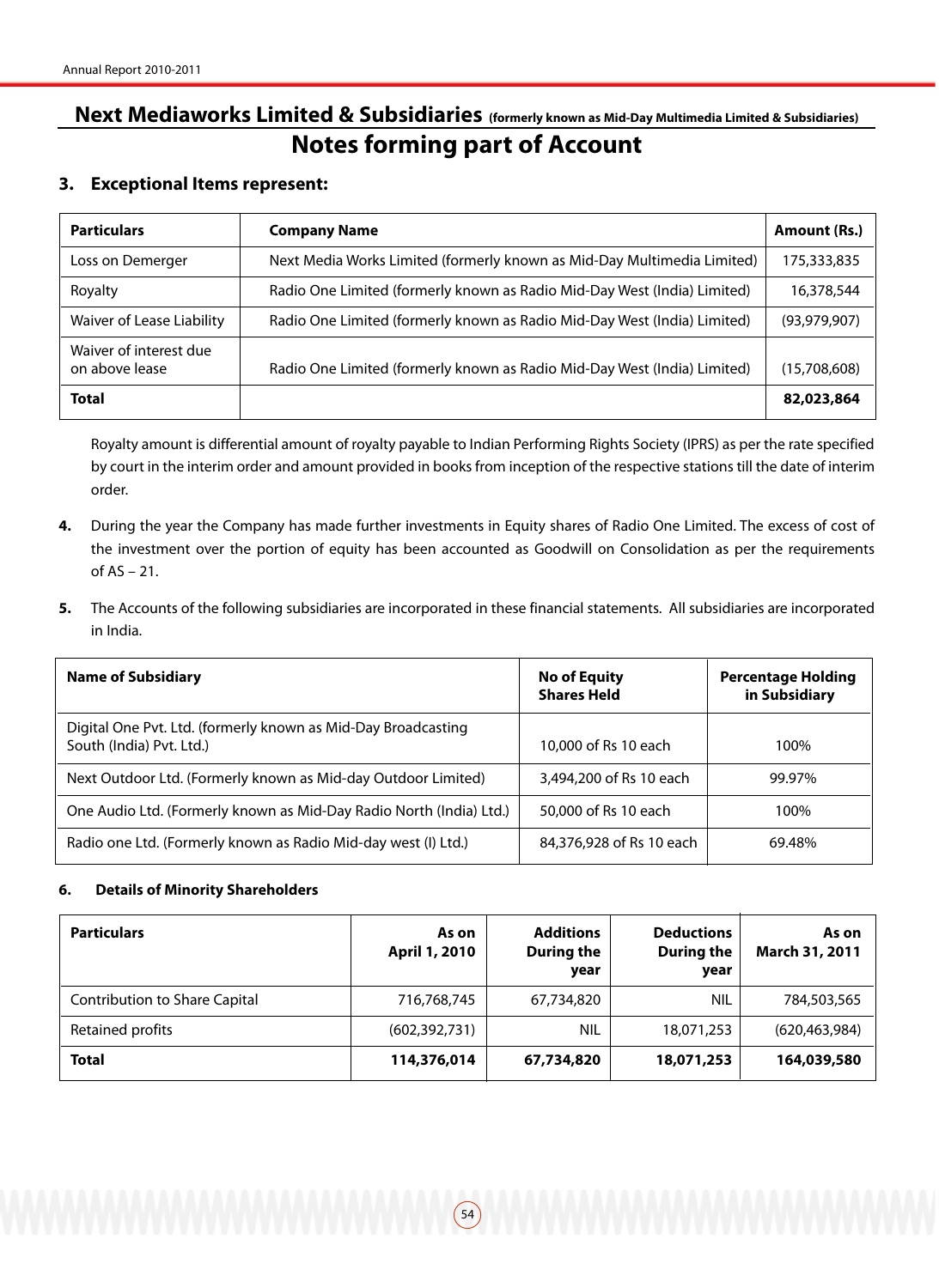

### **7. Contingent Liability**

- a) In respect of quarantees issued by Company's bankers to MSRDC and other authorities for Rs. 3 Lakhs (Rs 3 Lakhs).
- b) Corporate guarantee issued to Bank of Baroda for Radio One Ltd.( Formerly known as Radio Mid-Day West ( India) Ltd) against CC limit of Rs. 140 Lakhs (140 Lakhs).

Bank Guarantee issued to Ministry of Information & Broadcasting for Radio One Ltd.( Formerly known as Radio Mid-Day West ( India) Ltd) Rs. 332 Lakhs (332 Lakhs).

Bank Guarantee issued to Phonographic Performance Limited for Radio One Ltd.( Formerly known as Radio Mid-Day West (India) Ltd). Rs. 0.70 Lakhs (NIL).

Counter guarantee issued to Axis Bank for Radio One Ltd.( Formerly known as Radio Mid-Day West ( India) Ltd) against term loan of Rs. 2,240 Lakhs (3,000 Lakhs) and corporate guarantee for CC limit of Rs. 500 Lakhs (500 lakhs).

- c) In respect of service tax demand under litigation is Rs. 596,537 (NIL)
- **8.** The total of minimum lease payments at the balance sheet date and their present value is as under

The company's lease agreement at Pune and Kolkata has a lock-in-period of 3 years. In the event of company terminating the agreement before the lock-in-period, further payment of lease rent for the balance period of lock-in, will be payable by the company, except where the company has to compulsorily shift to the Common Transmission Infrastructure to be built and completed by Broadcast Engineering Consultants India Ltd (BECIL). The amount payable in case of such termination comes to Rs. 39, 78,285/- as on the balance sheet date.

### **For Non cancelable Operating Lease :-**

| <b>Particulars</b>                               | <b>Minimum Lease</b><br><b>Payment (Rs.)</b> |
|--------------------------------------------------|----------------------------------------------|
| Not later than one Year                          | 3,978,285                                    |
| Later than one year and not later than five year | <b>NIL</b>                                   |
| Later than five year                             | <b>NIL</b>                                   |

### **9. Managerial Remuneration: Managing Director ( Net of Recovery )**

| <b>Particulars</b>       | $2010 - 11(Rs.)$ | 2009-10 (Rs.) |
|--------------------------|------------------|---------------|
| Salaries, Wages & Bonus  | 778,878          | 4,435,147     |
| Contribution to PF & FPF | 115,265          | 506,820       |
| Perquisites              | 48,156           | 170,815       |

55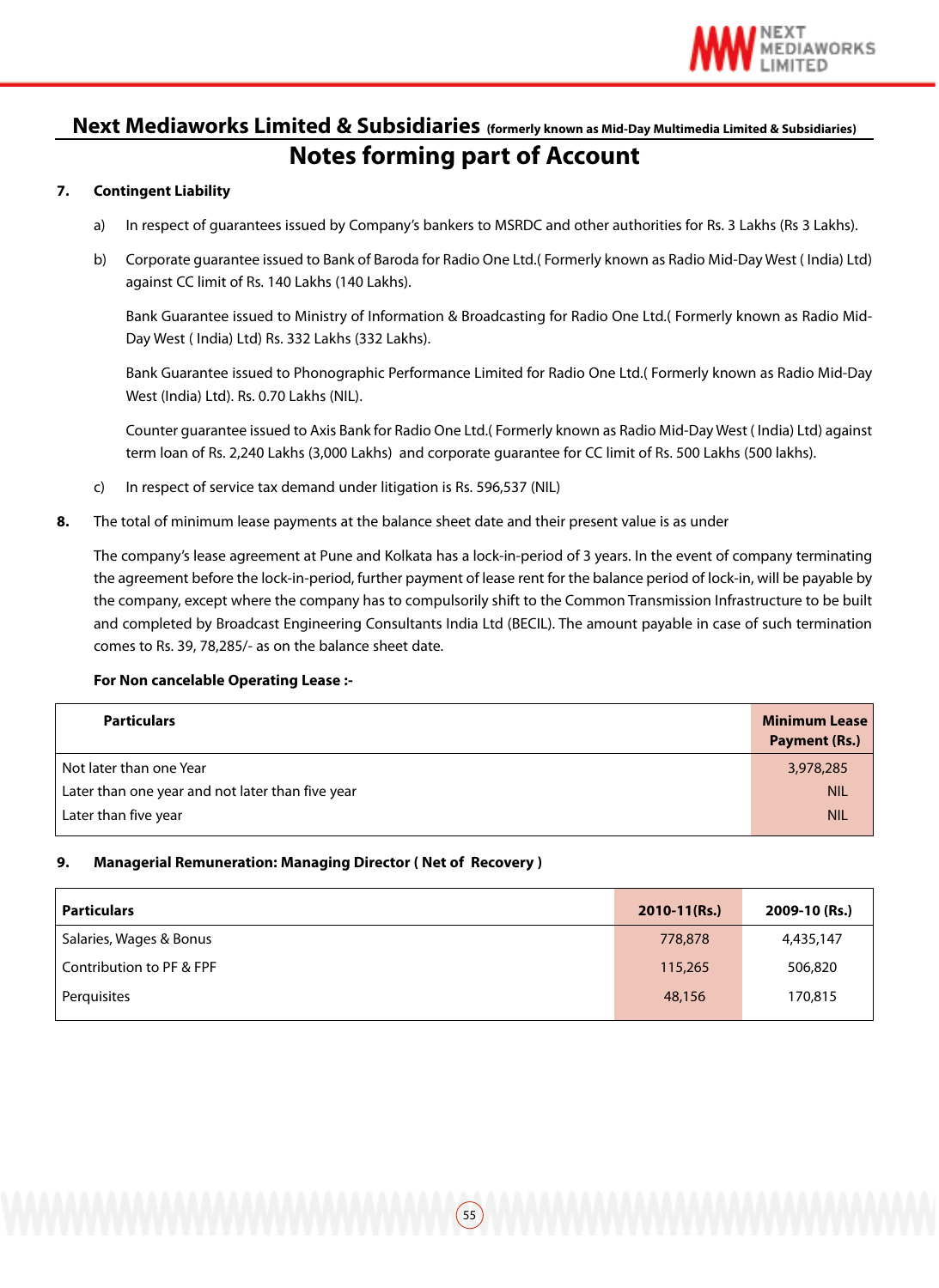### **10. The calculation of Deferred Tax Asset / (Liability) is shown below**

| <b>Particulars</b>             | <b>Opening</b> | During the year | Transfer on demerger | <b>Closing</b> |
|--------------------------------|----------------|-----------------|----------------------|----------------|
| Depreciation                   | (30,532,986)   | 1,173,066       | (19, 267, 365)       | (10,092,554)   |
| <b>Carried Forward Losses</b>  | 481,127,466    | (11,660,345)    | 21,639,454           | 447,827,667    |
| Gratuity                       | 2,535,640      | 13,212          | 2,703,891            | (155,039)      |
| Provision for Leave Encashment | 1,768,303      | 431,172         | 989,993              | 831,028        |
| <b>Total</b>                   | 454,898,423    | (10,042,895)    | 60,65,971            | 438,411,102    |

### **11. Calculation of EPS**

| <b>Particulars</b>                                                            | 2010-11         | 2009-10    |
|-------------------------------------------------------------------------------|-----------------|------------|
| Net Profit after tax and minority interest for the year                       | (652, 475, 799) | 6.453.790  |
| Calculation of weighted average number of equity shares                       |                 |            |
| Number of shares at the beginning of the year                                 | 522,987,76      | 52,234,860 |
| Weighted avg. of Shares issued during the year $(14000 \times 156 / 365)$     |                 |            |
| & (9000 x 337/365))                                                           | <b>NIL</b>      | 14,293     |
| Weighted avg. Number of Equity Shares considered for Basic EPS Calculation.   | 522,987,76      | 52,249,153 |
| Weighted avg. Number of Equity Shares considered for Diluted EPS Calculation. | 522,987,76      | 52,249,153 |
| Basic Earnings / (loss) (in Rupees) per share                                 | (12.47)         | 0.12       |
| Diluted Earnings / (loss) (in Rupees) per share                               | (12.47)         | 0.12       |
|                                                                               |                 |            |

### **12. Impairment of Assets :**

At each Balance Sheet date the carrying amount of the assets is tested for impairment. If there is any indication of impairment, the company estimates the recoverable amount of the asset. If such recoverable amount of the asset or the recoverable amount of cash generating unit to which the asset belongs is less than its carrying amount, the carrying amount is reduced to its recoverable amount. The reduction is treated as an impairment loss and is recognized in the Profit and Loss Account. If at the Balance Sheet date there is an indication that the previously assessed impairment loss no longer exist, the recoverable amount is reassessed and the assets is reflected at the recoverable amount.

56

(Rs.)

(Rs.)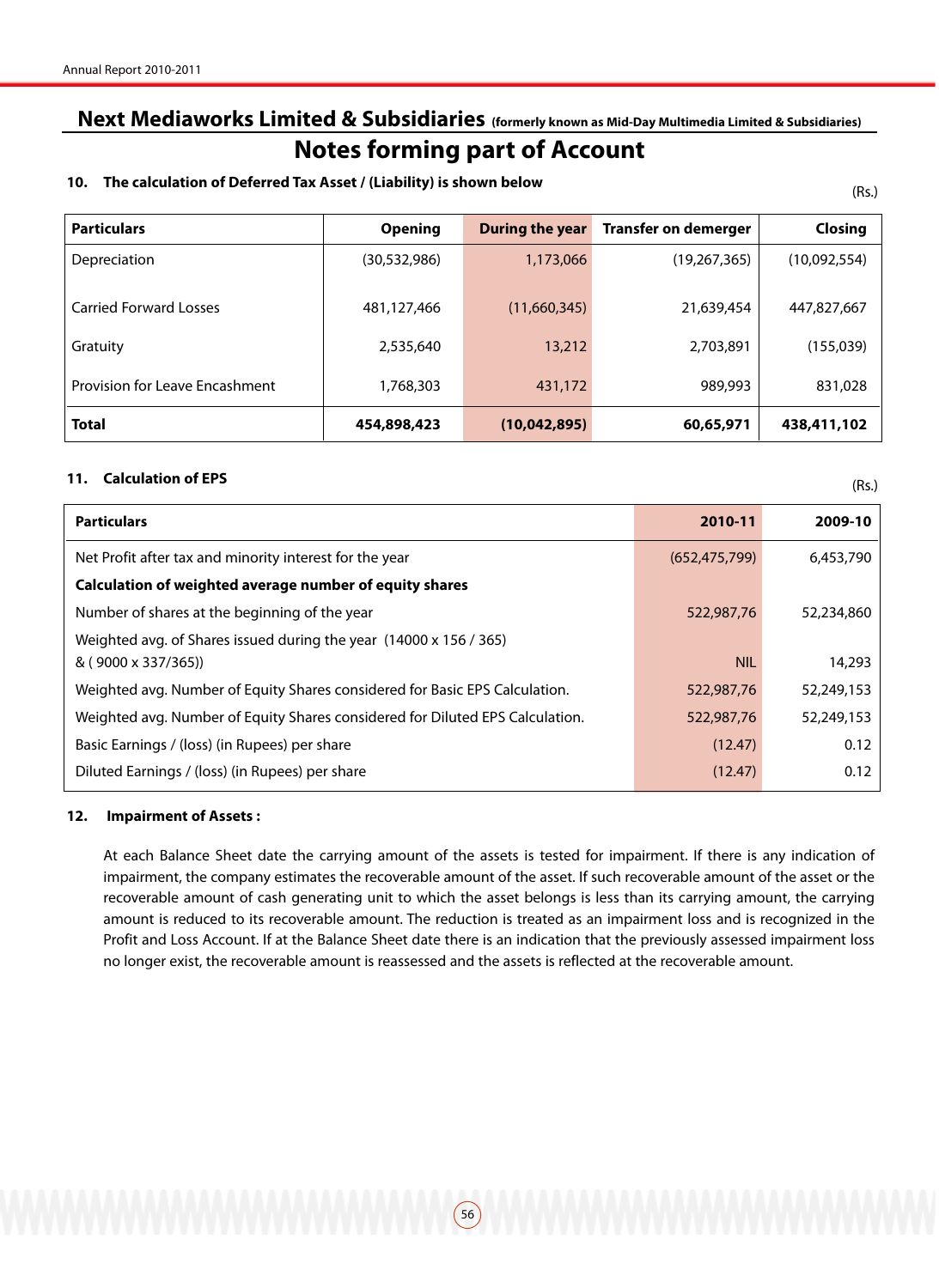

(Rs.)

### **Next Mediaworks Limited & Subsidiaries (formerly known as Mid-Day Multimedia Limited & Subsidiaries) Notes forming part of Account**

### **13. Disclosure with regards to related party transactions as per Accounting Standard AS-18 is as under:**

### **A. Related party where control exists**

| <b>Name of The Party</b>                       | <b>Relationship</b>      | Nature of<br><b>Transaction</b><br>during the year   | <b>Amount of</b><br>transaction | <b>Closing</b><br><b>Balance</b><br>Due (to) | <b>Amount</b><br>written off/<br>added back |
|------------------------------------------------|--------------------------|------------------------------------------------------|---------------------------------|----------------------------------------------|---------------------------------------------|
| Mid-Day Export Limited                         | <b>Associate Company</b> | Amount Repaid<br>against equity<br>shares under ESOP | <b>NIL</b>                      | 2,035,000                                    | <b>NIL</b>                                  |
| Meridian Holding &<br>Leasing Co Pvt. Ltd.     | <b>Associate Company</b> | Loan taken<br>Interest                               | 40,000,000<br>545,017           | 40,000,000<br>545,017                        | <b>NIL</b>                                  |
| Ferari Investments and<br>Trading Co Pvt. Ltd. | Associate Company        | Loan taken<br>Interest                               | 92,000,000<br>1,240,263         | 92,000,000<br>1,240,263                      | <b>NIL</b>                                  |

During the year, there were no transactions with the following associate companies:

- i) Digital One Pvt.Ltd. (Formerly known as Mid-Day Broadcasting South (India) Pvt Ltd.)
- ii) Mirror Films Private Limited.
- iii) One Audio Ltd (Formerly known as Mid-Day Radio North (I) Ltd)
- iv) Inquilab Offset Printers Pvt Ltd
- v) Next Publishing Pvt Ltd.( Formerly known as Mid-day publishing Pvt Ltd)

### **B Key Management Personnel**

Mr. Tarique Ansari (Remuneration Rs 942,300 Refer Note 8)

- **C.** Relatives of key management personnel and their enterprises where transactions have taken place: Not applicable Note: Related party relationship is as identified by the Company and relied upon by the auditors.
- **14.** Previous year's figures have been regrouped / rearranged wherever necessary. Figures in bracket indicate previous year's figures.

### **For Next Mediaworks Limited & subsidiaries**

57

**Tarique Ansari Narayan Varma** Chairman & Managing Director **Director** Director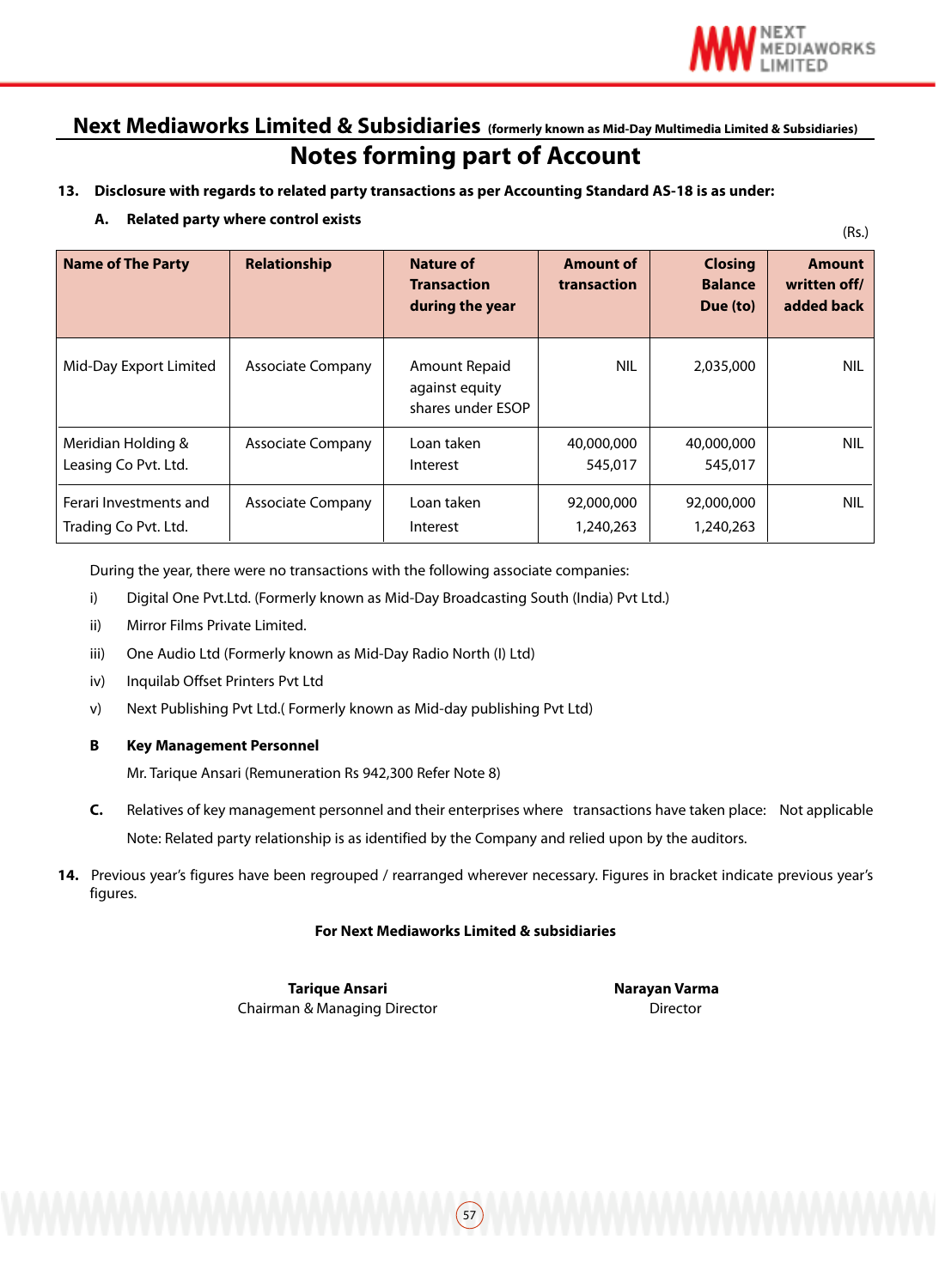### **Digital One Private Limited (formerly known as MID-DAY BROADCASTING SOUTH (INDIA) PRIVATE LIMITED)**

### **Directors' Report**

### **To the Members of DIGITAL ONE PRIVATE LIMITED (formerly known as MID-DAY BROADCASTING SOUTH (INDIA) PRIVATE LIMITED).**

The Directors have pleasure in presenting the Eleventh Annual Report of the Company together with the Audited Statement of Accounts for the year ended 31st March 2011.

#### **Business Operations: -**

During the year under review, the Company had no operations.

### **Change in Name of the Company:-**

Pursuant to the Scheme of Arrangement between the Holding Company, Mid-Day Multimedia Limited ("MML") and Jagran Prakashan Limited ("JPL"), the entire print and publishing business of MML, along with all the related licences, trade marks, logos etc were also transferred in the name of JPL and accordingly the name "MiD DAY" and its Logo were transferred to JPL. In order to avoid any disruption in the use of the name "MiD DAY" and its Logo, the Company's name has been changed to "Digital One Private Ltd" w.e.f 19th April 2011.

#### **Directors: -**

Mr. Tarique Ansari and Mr. Aziz Khatri are appointed as Additional Directors with effect from 5th May 2011.

### **Auditors: -**

The Auditors M/s R.D. Shenvi & Co, Chartered Accountants, Mumbai, retire at the ensuing Annual General Meeting. They have indicated their willingness to continue in office. A resolution concerning their re-appointment will be proposed at the Annual General Meeting.

### **Particulars of Employees: -**

Since there are no eligible employees, the provisions laid down in Section 217 (2A) of the Companies Act, 1956 read with the Companies (Particulars of Employees) Rules, 1975 shall not be applicable.

#### **Directors' Responsibility Statement**

The Directors confirm that: -

- \* In the preparation of the annual accounts, the applicable Accounting Standards have been followed.
- The selected and applied accounting policies are reasonable and prudent so as to give a true and fair view of the state of affairs of the Company as on 31st March, 2011.
- Proper and sufficient care has been taken for the maintenance of adequate accounting records in accordance with the provisions of the Companies Act, 1956, for safeguarding the assets of the Company and for preventing and detecting fraud and other irregularities.
- \* The annual accounts are prepared on a going concern basis.

#### **Conservation of Energy, Technology Absorption, Foreign Exchange earning and outgo: -**

- a) Conservation of Energy : NIL
- b) Technology Absorption : NIL
- c) Foreign Exchange Earning : NIL
- d) Foreign Exchange Outgo : NIL

#### **Acknowledgement: -**

Your Directors would like to express their appreciation for the valuable support given by the personnel and bankers.

#### **For and on behalf of the Board**

Place : Mumbai **Manajit Ghoshal**

Date : 5th May 2011 **Chairman**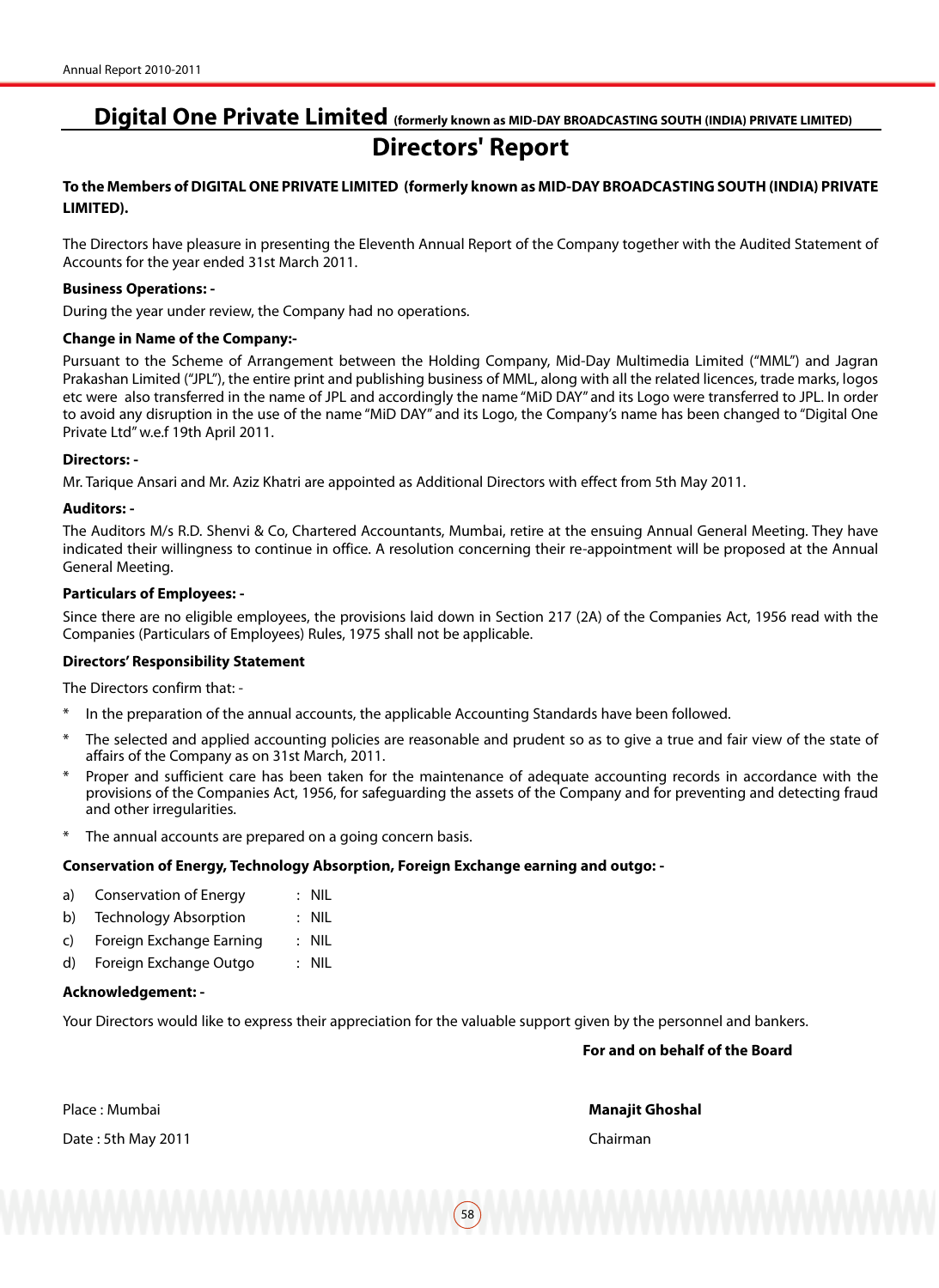

### **Digital One Private Limited (formerly known as MID-DAY BROADCASTING SOUTH (INDIA) PRIVATE LIMITED)**

### **Auditors' Report**

### **To the Members of DIGITAL ONE PRIVATE LIMITED (formerly known as MID-DAY BROADCASTING SOUTH (INDIA) PRIVATE LIMITED).**

**We have audited the attached Balance Sheet** of DIGITAL ONE PRIVATE LIMITED (formerly known as MID-DAY BROADCASTING SOUTH (INDIA) PRIVATE LIMITED). as at 31st March, 2011. These financial statements are the responsibility of the Company's management. Our responsibility is to express an opinion on these financial statements based on our audit.

We conducted our audit in accordance with the auditing standards generally accepted in India. These Standards require that we plan and perform the audit to obtain reasonable assurance about whether the financial statements are free from any material misstatements. An audit includes examining on a test basis, evidence supporting the amounts and disclosures in the financial statements. An audit also includes assessing the accounting principles used and significant estimates made by the management, as well as evaluating the overall presentation of the financial statements. We believe that our audit provides a reasonable basis for our opinion.

We report as under: -

- a) We have obtained all the information and explanations, which to the best of our knowledge and belief were necessary for the purpose of the audit.
- b) In our opinion, proper books of account as required by law have been kept by the Company so far as appears from our examination of such books.
- c) The Balance Sheet and Profit and Loss Account dealt with by this report are in agreement with the books of account.
- d) In our opinion, the Balance Sheet and Profit and Loss Account comply with the Accounting Standards referred to in Sub-Section (3C) of Section 211 of the Companies Act, 1956.
- e) On the basis of written representations received from the Directors , we report that none of the Directors of the Company are, prima facie, as at 31st March,2011 disqualified from being appointed as Director of the Company under Clause (g) of Sub-Section (1) of Section 274 of the Companies Act, 1956;
- f) In our opinion and to the best of our information and according to the explanations given to us, the said accounts read along with the notes thereon give the information required by the Companies Act, 1956 in the manner so required and give a true and fair view in conformity with the accounting principles generally accepted in India:
	- a) In the case of the Balance Sheet, of the state of affairs of the Company as at 31 March, 2011
	- b) In the case of the Profit and Loss Account, of the loss for the year ended on that date.

As per the conditions specified under Clause (2), sub-clause (iv), of the companies ( Auditors Report ) Order 2003, as amended by the Companies ( Auditors Report ), 2004 the provisions of the said order are not applicable to the Company.

59

**For R.D.SHENVI & Co.** 

Chartered Accountants

**R.D.Shenvi** Proprietor

Place : Mumbai Date : 5th May 2011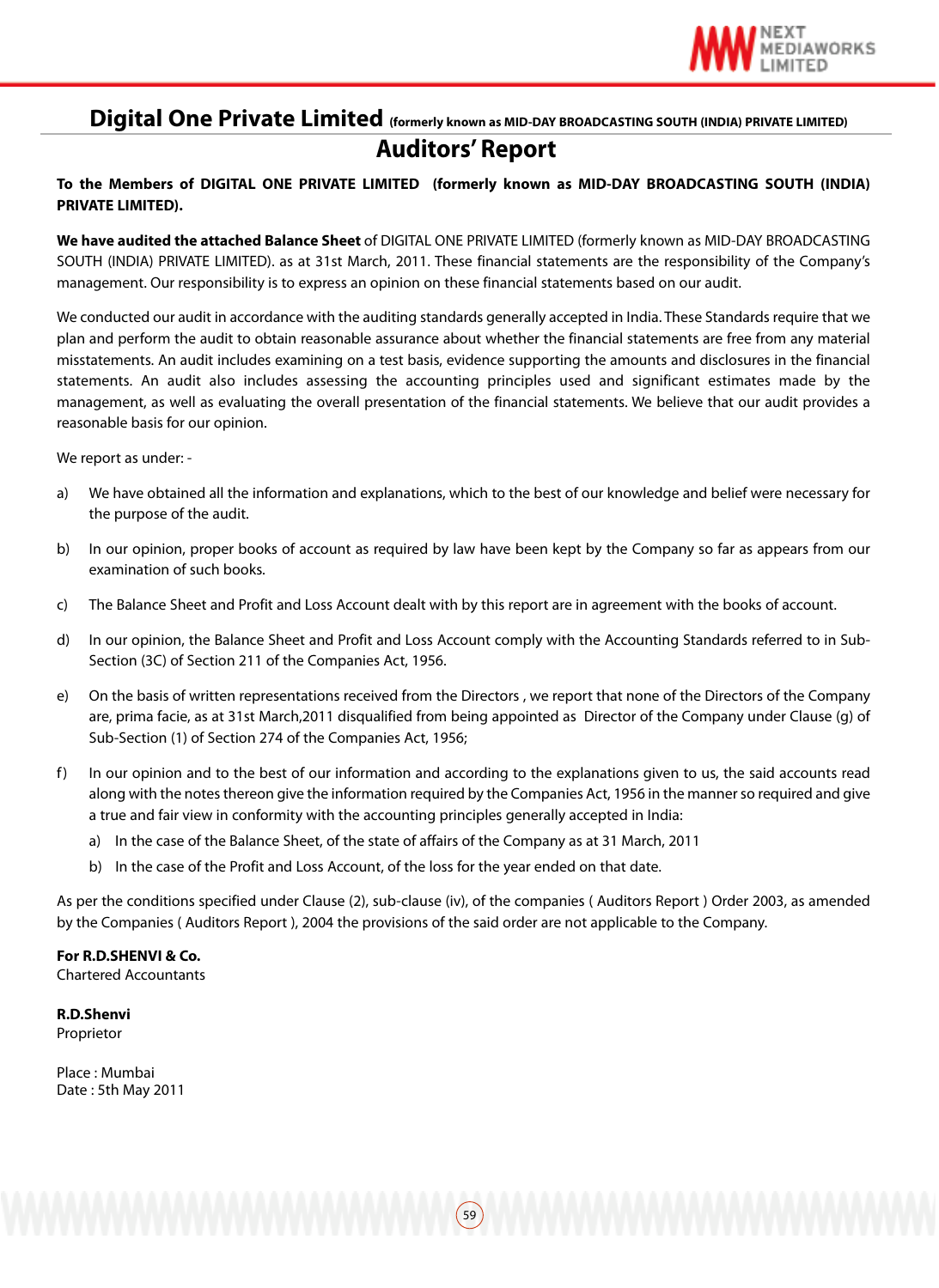### **Digital One Private Limited (formerly known as MID-DAY BROADCASTING SOUTH (INDIA) PRIVATE LIMITED) Balance Sheet as at 31st March, 2011**

|                                                    | <b>SCHEDULE</b> | As at<br>March 31, 2011<br>Rs. | As at<br>March 31, 2010<br>Rs. |
|----------------------------------------------------|-----------------|--------------------------------|--------------------------------|
| <b>SOURCES OF FUNDS</b>                            |                 |                                |                                |
| <b>Shareholders' funds</b>                         |                 |                                |                                |
| Share capital                                      | 1               | 1,00,000                       | 1,00,000                       |
| <b>Loan funds</b>                                  |                 |                                |                                |
| Unsecured loan                                     | $\overline{2}$  | 1,10,000                       | 1,10,000                       |
|                                                    |                 | 2,10,000                       | 2,10,000                       |
| <b>APPLICATION OF FUNDS</b>                        |                 |                                |                                |
| <b>Current assets, loans and advances</b>          |                 |                                |                                |
| Cash and bank balances                             | 3               | 75,243                         | 81,365                         |
| Loans and advances                                 | 4               | 121,649                        | 121,649                        |
|                                                    |                 | 196,892                        | 203,014                        |
| <b>Less:- Current liabilities &amp; provisions</b> |                 |                                |                                |
| <b>Current liabilities</b>                         | 5               | 23,615                         | 23,615                         |
| <b>Net current assets</b>                          |                 | 173,277                        | 179,399                        |
| Profit and loss account (Dr. balance)              |                 | 36,723                         | 30,601                         |
|                                                    |                 | 210,000                        | 210,000                        |
| Notes forming part of the Balance Sheet            | 7               |                                |                                |

As per our report of even date attached for and on behalf of Board of Directors For R.D. Shenvi & Co. **But a Community Community** Digital One Private Limited Chartered Accountants

(Proprietor) Director Director

R.D. Shenvi **Manajit Ghoshal** Manajit Ghoshal Vidya Shembekar

Place : Mumbai Date : May 5, 2011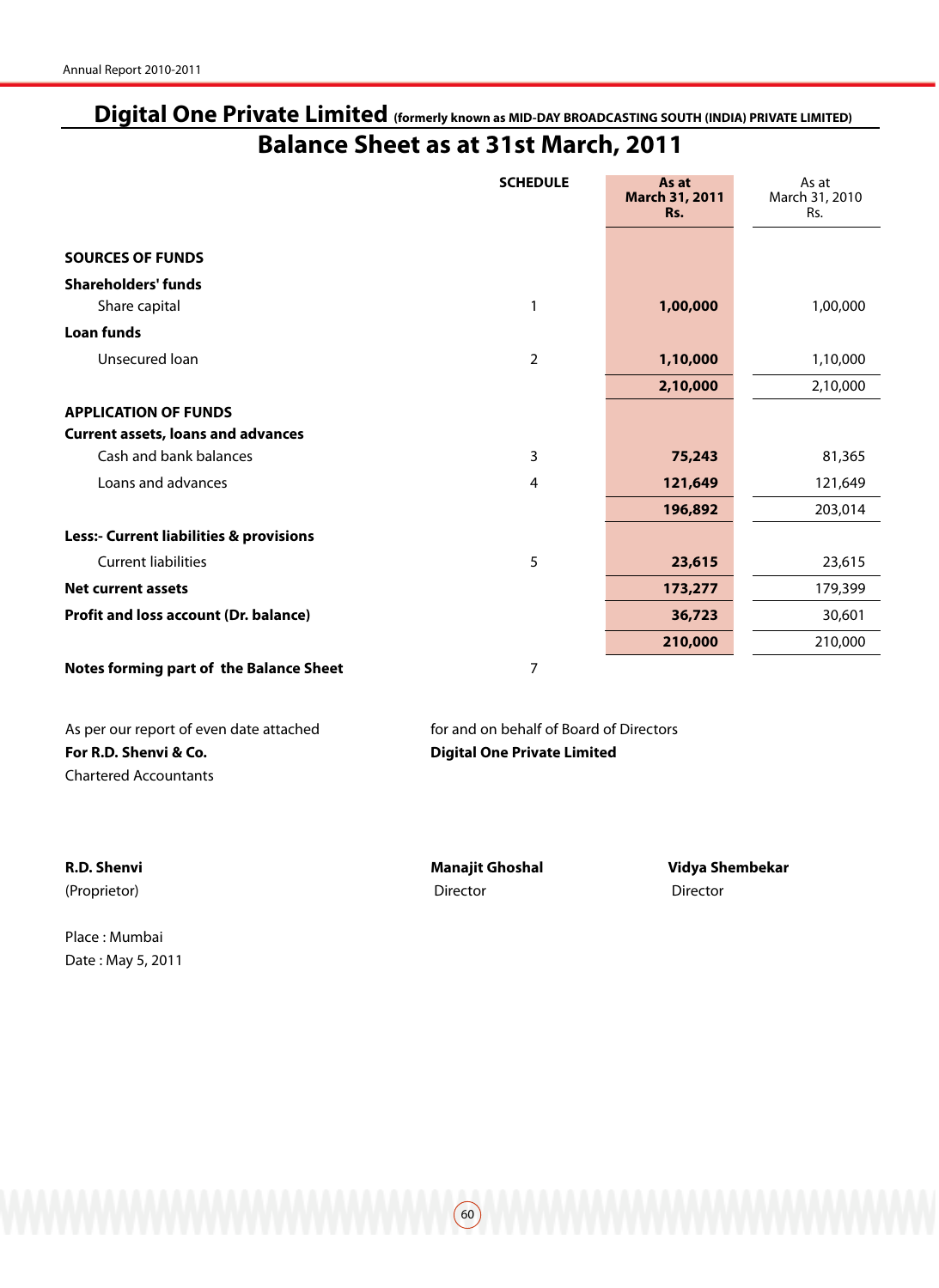

### **Digital One Private Limited (formerly known as MID-DAY BROADCASTING SOUTH (INDIA) PRIVATE LIMITED) Profit and Loss Account for the year ended 31st March, 2011**

|                                              | <b>SCHEDULE</b> | <b>Year ended</b><br>March 31, 2011<br>Rs. | Year ended<br>March 31, 2010<br>Rs. |
|----------------------------------------------|-----------------|--------------------------------------------|-------------------------------------|
| <b>INCOME</b>                                |                 |                                            |                                     |
| Income                                       |                 | ٠                                          |                                     |
| <b>EXPENDITURE</b>                           |                 |                                            |                                     |
| <b>General &amp; Administration Expenses</b> | 6               | 6,122                                      | 11,593                              |
| <b>Total Expenses</b>                        |                 | 6,122                                      | 11,593                              |
| <b>Net Loss for the Period</b>               |                 | (6, 122)                                   | (11, 593)                           |
| <b>Add Loss brought forward</b>              |                 | (30,601)                                   | (19,008)                            |
| Net loss carried to the Balance Sheet        |                 | (36, 723)                                  | (30,601)                            |
| Earning Per Share                            |                 | (0.06)                                     | (0.12)                              |
| Notes forming part of the Balance Sheet      | 7               |                                            |                                     |

**For R.D. Shenvi & Co. Digital One Private Limited**  Chartered Accountants

As per our report of even date attached for and on behalf of Board of Directors

Place : Mumbai Date : May 5, 2011

(Proprietor) Director Director Director Director

**R.D. Shenvi Manajit Ghoshal Vidya Shembekar**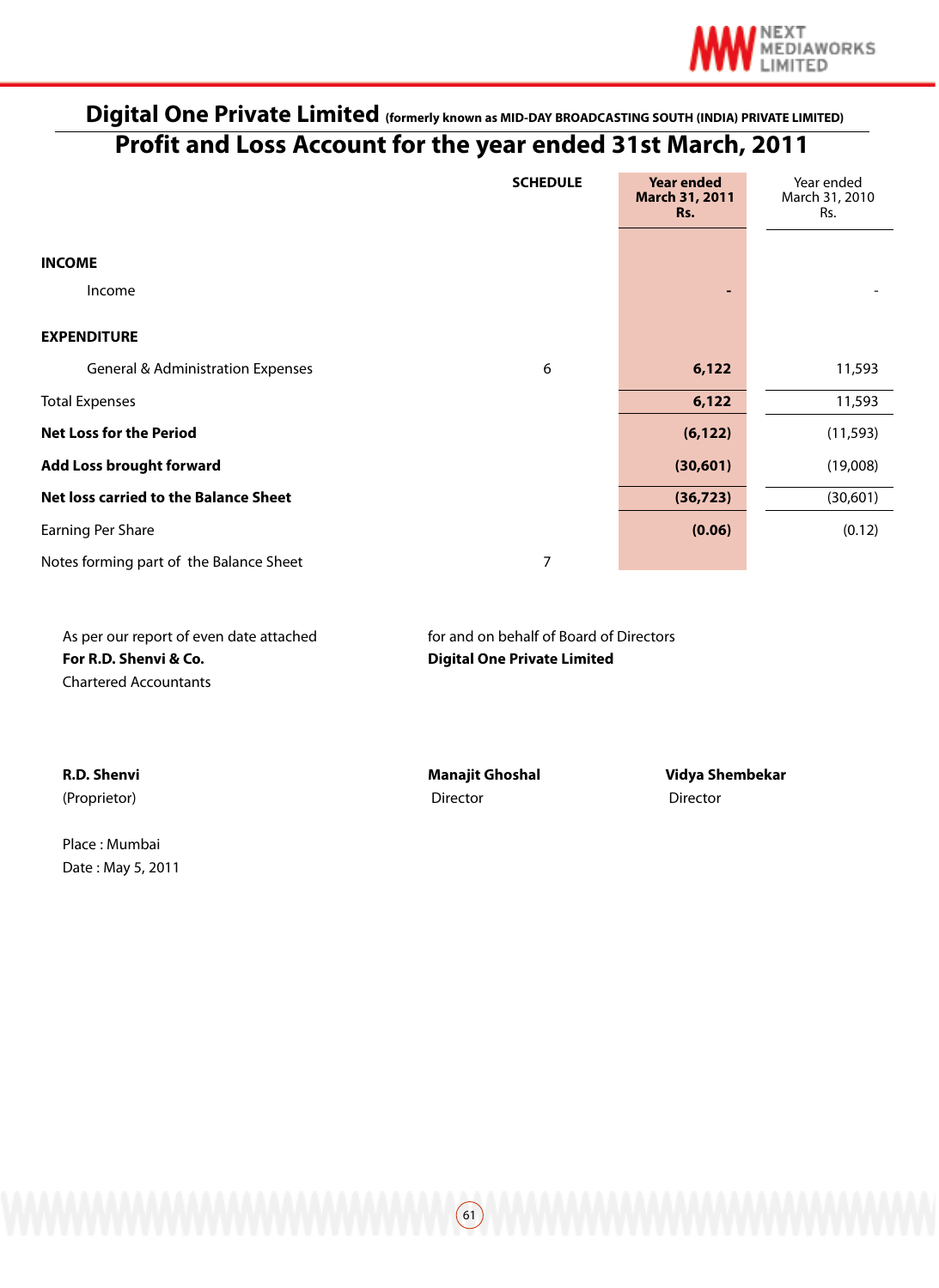### **Digital One Private Limited (formerly known as MID-DAY BROADCASTING SOUTH (INDIA) PRIVATE LIMITED)**

## **Cashflow Statement**

|           |                                                      |         | <b>Year Ended</b><br>March 31, 2011<br>Rs. | Year Ended<br>March 31, 2010<br>Rs. |
|-----------|------------------------------------------------------|---------|--------------------------------------------|-------------------------------------|
| А.        | <b>Net Cashflow from operating Activities</b>        |         |                                            |                                     |
|           | Net Profit / (Loss) before tax                       |         | (6, 122)                                   | (11, 593)                           |
|           | <b>Operational Profit before Working Capital</b>     |         | (6, 122)                                   | (11, 593)                           |
|           | <b>Adjustments for changes in Working Capital</b>    |         |                                            |                                     |
|           | Loans & Advances                                     |         |                                            |                                     |
|           | <b>Current Liabilities</b>                           |         |                                            | 3,007                               |
|           | Sub-Total                                            |         |                                            | 3,007                               |
|           | <b>Cash generated from operations</b>                | (A)     | (6, 122)                                   | (8,586)                             |
| <b>B.</b> | <b>Cash Flow from financing Activities</b>           |         |                                            |                                     |
|           | <b>Borrowings</b>                                    |         |                                            |                                     |
|           | <b>Net Cash Flow from Financing Activities</b>       | (B)     |                                            |                                     |
|           | Net Increase/decrease in Cash & Cash Equivalents     | $(A+B)$ | (6, 122)                                   | (8,586)                             |
|           | Cash & Cash Equivalents at the beginning of the year |         | 81,165                                     | 89,951                              |
|           | Cash & Cash Equivalents at the end of the year       |         | 75,043                                     | 81,365                              |
|           |                                                      |         | 75,043                                     | 81,365                              |

For R.D. Shenvi & Co. **Digital One Private Limited Digital One Private Limited** Chartered Accountants

# As per our report of even date attached for and on behalf of Board of Directors

Place : Mumbai Date : May 5, 2011

R.D. Shenvi **Manajit Ghoshal** Vidya Shembekar (Proprietor) Director Director

62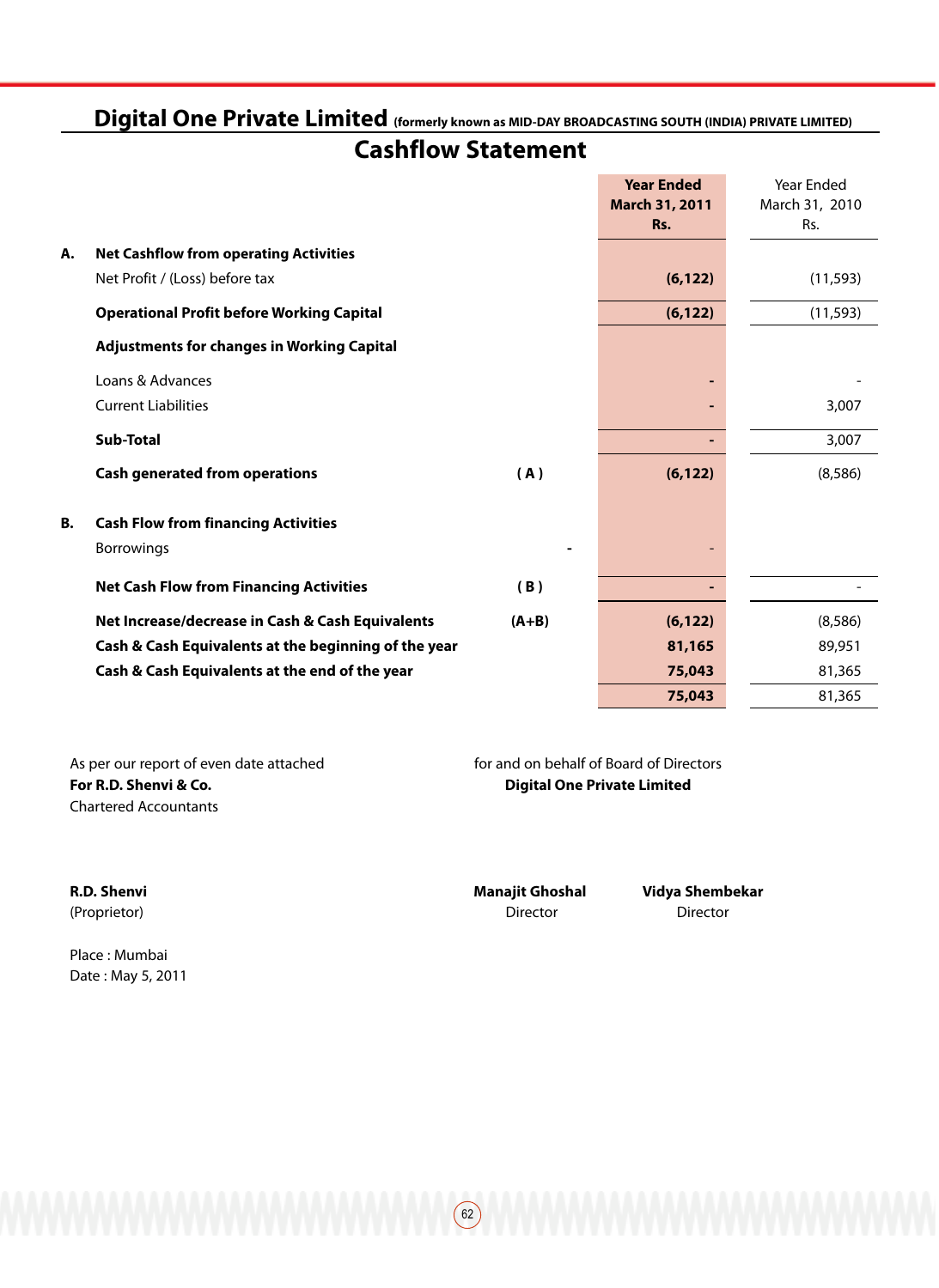### **Digital One Private Limited (formerly known as MID-DAY BROADCASTING SOUTH (INDIA) PRIVATE LIMITED) Schedules forming part of the Balance Sheet**

|                                                    | <b>SCHEDULE</b>         | As at<br>March 31, 2011<br>Rs. | As at<br>March 31, 2010<br>Rs. |
|----------------------------------------------------|-------------------------|--------------------------------|--------------------------------|
| <b>Share capital</b><br><b>Authorised capital</b>  | 1                       |                                |                                |
| 60,000 equity shares of Rs.10/- each               |                         | 6,00,000                       | 6,00,000                       |
|                                                    |                         | 6,00,000                       | 6,00,000                       |
| Issued, subscribed and paid-up capital             |                         |                                |                                |
| 10,000 equity shares of Rs.10/- each fully paid-up |                         | 100,000                        | 100,000                        |
|                                                    |                         | 100,000                        | 100,000                        |
| <b>Unsecured loan</b>                              | $\overline{\mathbf{2}}$ |                                |                                |
| From bodies corporate                              |                         | 110,000                        | 110,000                        |
|                                                    |                         | 110,000                        | 110,000                        |
| <b>Cash and bank balances</b>                      | 3                       |                                |                                |
| Cash in hand                                       |                         | 200                            | 200                            |
| Balances with scheduled banks in current accounts  |                         | 75,043                         | 81,165                         |
|                                                    |                         | 75,243                         | 81,365                         |
| <b>Loans and advances</b>                          | 4                       |                                |                                |
| Tax deducted at source                             |                         | 121,649                        | 121,649                        |
|                                                    |                         | 121,649                        | 121,649                        |
| <b>Current liabilities</b>                         | 5                       |                                |                                |
| Sundry creditors for expenses                      |                         | 23,615                         | 23,615                         |
|                                                    |                         | 23,615                         | 23,615                         |
| <b>General &amp; Administration Expenses</b>       | 6                       |                                |                                |
| <b>Auditors Remuneration</b>                       |                         | 6,067                          | 6,067                          |
| Legal & Professional Charges                       |                         |                                | 5,526                          |
| <b>Bank Charges</b>                                |                         | 55                             |                                |
|                                                    |                         | 6,122                          | 11,593                         |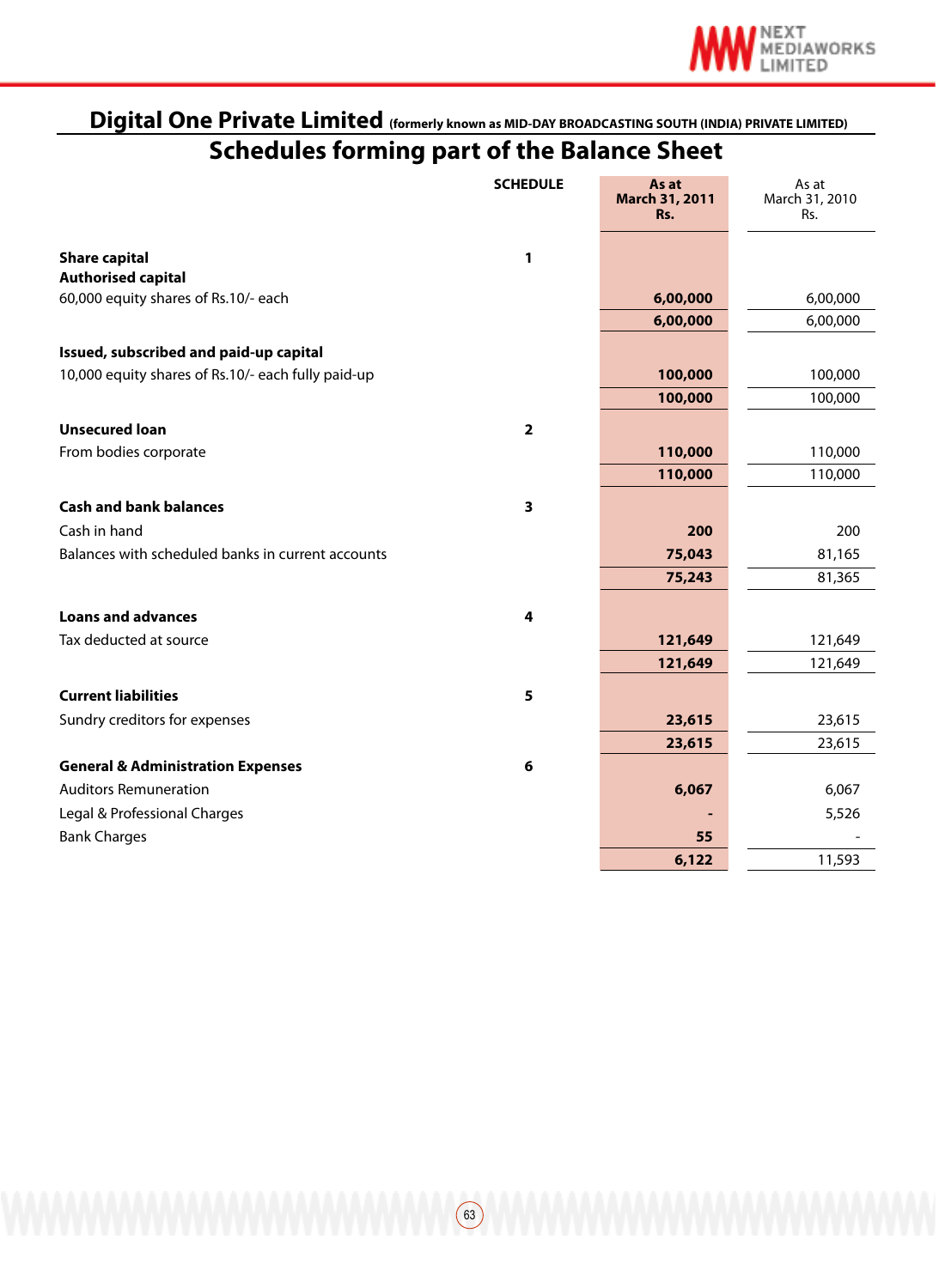### **Digital One Private Limited (formerly known as MID-DAY BROADCASTING SOUTH (INDIA) PRIVATE LIMITED) Schedules forming part of the Balance Sheet**

#### **SCHEDULE:- 7**

### **SIGNIFICANT ACCOUNTING POLICIES AND NOTES ON ACCOUNTS FORMING PART OF THE ACCOUNTS FOR THE YEAR ENDED 31st MARCH 2011:**

#### **1) Statement of Significant Accounting Policies:**

a) Accounts have been prepared on historical cost and accrual basis.

#### **2) Notes to Accounts :-**

a) Prior to the operating license being issued to the Company, it expressed its inability to the Government to launch the radio station at Chennai under the current unviable license fee structure. The Company appealed to the Government for a rationalization of the same. The matter was under arbitration and now has been decided in favour of the Company. The bank guarantee and the related margin money have since been released and the license fee being paid has been forfeited and being treated accordingly.

### **b) Remuneration Payable to Auditors**

|            | <b>Current Year (in Rs.)</b> | <b>Previous Year (in Rs.)</b> |
|------------|------------------------------|-------------------------------|
| Audit fees | 6,067                        | 6,180                         |

c) Disclosure with regard to related party transactions as per Accounting Standard AS-18 is as under:

(Rs.)

| <b>Name of the Party</b>              | <b>Relationship</b>  | <b>Nature of</b><br><b>Transaction</b><br>during the year | <b>Amount of</b><br>transaction | <b>Closing</b><br><b>Balance</b><br>Due (to)/ | <b>Amount</b><br>written off/<br>added back |
|---------------------------------------|----------------------|-----------------------------------------------------------|---------------------------------|-----------------------------------------------|---------------------------------------------|
| Inquilab Offset Printers<br>Pvt. Ltd. | Associate<br>Company | Nil                                                       | Nil                             | 1,10,000                                      | Nil                                         |

d) Previous years figures have been re-grouped / recast wherever necessary.

e) Additional information required under Part II of Schedule VI of the Companies Act, 1956 has been furnished to the extent applicable.

**For R.D. Shenvi & Co. For and on behalf of Board of Directors** Chartered Accountants **Digital One Private Limited** 

(Proprietor) Director Director Director Director Director Director Director Director Director Director Director Director  $\sim$ 

**R.D. Shenvi Manajit Ghoshal Vidya Shembekar**

Place : Mumbai Date : May 5, 2011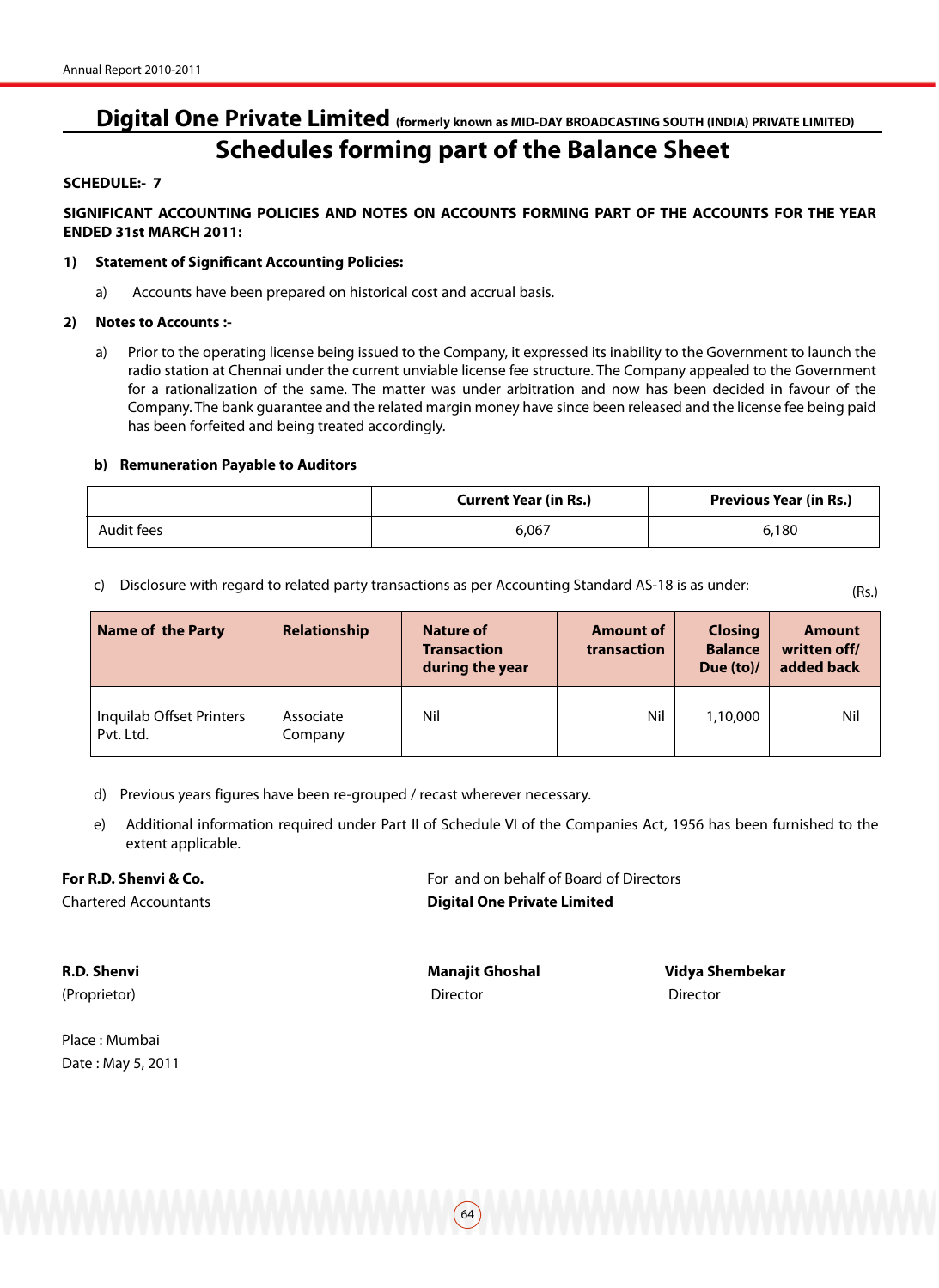

# **Digital One Private Limited (formerly known as MID-DAY BROADCASTING SOUTH (INDIA) PRIVATE LIMITED)**

| ı            | <b>Registration Details</b>                                                                 | <b>Balance -Sheet Abstract And Company's General Business Profile</b>                                                             |                                                                                    |                                             |
|--------------|---------------------------------------------------------------------------------------------|-----------------------------------------------------------------------------------------------------------------------------------|------------------------------------------------------------------------------------|---------------------------------------------|
|              | <b>Registration No</b>                                                                      | $\overline{2}$<br>$\overline{2}$<br>$\overline{2}$<br>$\overline{3}$<br>$\overline{2}$<br>1<br>1<br>1<br>$\overline{\phantom{a}}$ | <b>State Code</b>                                                                  | 1<br>$\mathbf{1}$                           |
|              | <b>Balance Sheet Date:-</b>                                                                 | Date MonthYear                                                                                                                    |                                                                                    |                                             |
|              |                                                                                             | $\overline{3}$<br>$\overline{2}$<br>$\pmb{0}$<br>$\mathbf{1}$<br>3<br>$\pmb{0}$<br>$\mathbf{1}$<br>-1                             |                                                                                    |                                             |
|              | <b>CIN Number</b><br>U<br>9<br>9                                                            | $\mathsf H$<br>9<br>9<br>9<br>M<br>9<br>9<br>9<br>P<br>$\mathbf{1}$                                                               | Τ<br>$\mathsf C$<br>$\overline{2}$<br>$\overline{2}$<br>$\overline{2}$<br>3 2<br>1 |                                             |
| $\mathbf{u}$ |                                                                                             | Capital raised during the period (Amount in Rs. Thousands)                                                                        |                                                                                    |                                             |
|              | Public Issue                                                                                | ${\sf N}$<br>$\mathsf{L}$                                                                                                         | <b>Rights Issue</b>                                                                | ${\sf N}$<br>L<br>$\mathbf{I}$              |
|              | <b>Bonus Issue</b>                                                                          | N<br>L                                                                                                                            | <b>Private Placements</b>                                                          | ${\sf N}$<br>L                              |
| Ш            |                                                                                             | Position of Mobilisation and Deployment of Funds (Amount in Rs. Thousands)                                                        |                                                                                    |                                             |
|              | <b>Total Liabilities</b>                                                                    | $\overline{2}$<br>$\mathbf 0$<br>$\mathbf{1}$                                                                                     | <b>Total Assets</b>                                                                | $\overline{2}$<br>$\mathbf{1}$<br>0         |
|              | Sources of Funds<br>Paid-up Capital                                                         | $\mathbf{1}$<br>$\pmb{0}$<br>$\mathbf 0$                                                                                          | Reserves and Surplus                                                               | ${\sf N}$<br>L                              |
|              | <b>Secured Loans</b>                                                                        | ${\sf N}$<br>L                                                                                                                    | <b>Unsecured Loans</b>                                                             | $\mathbf{1}$<br>$\mathbf{1}$<br>$\mathbf 0$ |
|              | <b>Application of Funds</b>                                                                 |                                                                                                                                   |                                                                                    |                                             |
|              | Net Fixed Assets /                                                                          | N<br>$\mathsf{L}$<br>$\mathbf{I}$                                                                                                 | Investments                                                                        | N<br>$\mathsf{L}$<br>$\mathbf{I}$           |
|              | Incidental Expenditure                                                                      |                                                                                                                                   |                                                                                    |                                             |
|              | During The Construction Period }<br>Pending Allocation to Capital /                         | <b>NIL</b>                                                                                                                        |                                                                                    |                                             |
|              | <b>Other Accounts</b>                                                                       |                                                                                                                                   | Misc. Expenditure                                                                  | ${\sf N}$                                   |
|              | <b>Net Current Assets</b>                                                                   | $\overline{7}$<br>$\overline{3}$<br>1                                                                                             | <b>Accumulated Losses</b>                                                          | $\overline{3}$<br>$\overline{7}$            |
| IV           | <b>Performance of Company (Amount in Rs. Thousands)</b>                                     |                                                                                                                                   |                                                                                    |                                             |
|              | Turnover                                                                                    | ${\sf N}$<br>L                                                                                                                    | <b>Total Expenditure</b>                                                           | 6                                           |
|              | Profit / Loss before Tax                                                                    | 6                                                                                                                                 | Profit / Loss after Tax                                                            | 6                                           |
|              | Earning per share (Rs.)                                                                     | 0<br>6<br>$\mathbf{1}$                                                                                                            | Dividend rate %                                                                    | N<br>A                                      |
| v            |                                                                                             | <b>Generic Names of Principal Services of Company (as per monetary terms)</b>                                                     |                                                                                    |                                             |
|              | Item Code No. (ITC Code)                                                                    | $N \mid A$                                                                                                                        |                                                                                    |                                             |
|              | Service Description: Radio Broadcasting Services<br>For and on behalf of Board of Directors |                                                                                                                                   |                                                                                    |                                             |
|              |                                                                                             |                                                                                                                                   | Digital One Private Limited                                                        |                                             |
|              | Place: Mumbai<br>Date: May 5, 2011                                                          |                                                                                                                                   | <b>Manajit Ghoshal</b><br>Director                                                 | Vidya Shembekar<br>Director                 |

 $\boxed{65}$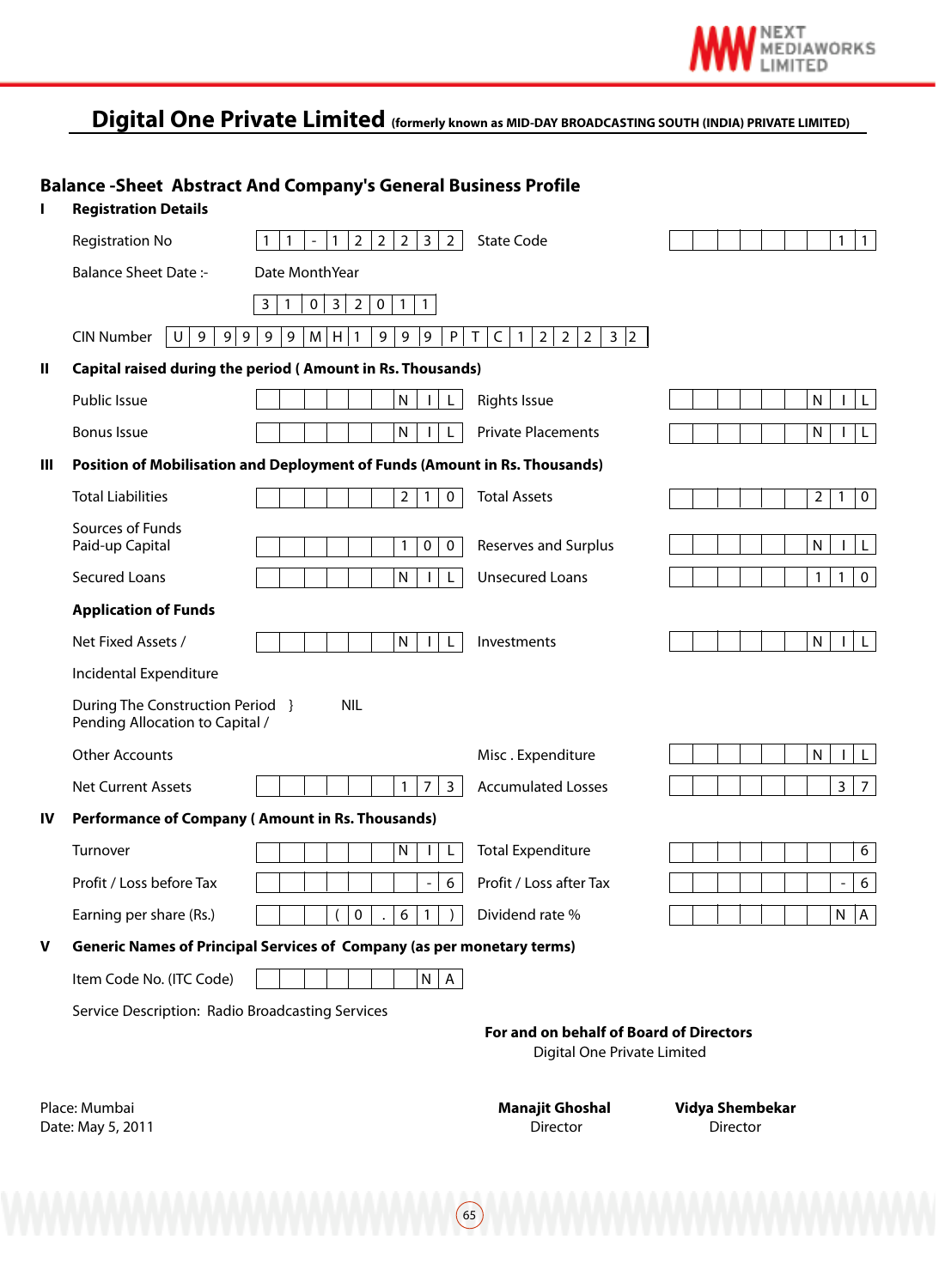### **Mid-Day Radio North (India) Limited Directors' Report**

### **TO THE MEMBERS OF MID-DAY RADIO NORTH (INDIA) LIMITED**

The Directors have pleasure in presenting the Eleventh Annual Report of the Company together with the Audited Statement of Accounts for the year ended 31st March 2011.

#### **Business Operations: -**

During the year under review, the Company had no operations.

#### **Change in Name of the Company:-**

Pursuant to the Scheme of Arrangement between the Holding Company, Mid-Day Multimedia Limited ("MML") and Jagran Prakashan Limited ("JPL"), the entire print and publishing business of MML, along with all the related licences, trade marks, logos etc were also transferred in the name of JPL and accordingly the name "MiD DAY" and its Logo were transferred to JPL. In order to avoid any disruption in the use of the name "MiD DAY" and its Logo, the Company has proposed to change its name to "One Audio Ltd". The Company has received the approval from its member and is awaiting the New Certificate of Incorporation post name change from the Central Government.

#### **Directors: -**

In accordance with the provisions of the Companies Act, 1956 and Articles of Association, Mr. Aziz Khatri, Director, retires by rotation and is eligible for re-appointment.

Mr. Tarique Ansari and Mr. Vineet Singh Hukmani are appointed as Additional Directors with effect from 5th May 2011.

#### **Auditors: -**

The Auditors M/s T.R. Chadha & Co, Chartered Accountants, Mumbai, retire at the ensuing Annual General Meeting. They have indicated their willingness to continue in office. A resolution concerning their re-appointment will be proposed at the Annual General Meeting.

#### **Auditors' Observation in their Report: -**

Prior to the operating license being issued to the Company, it expressed its inability to the Government to launch the radio station at Delhi since the license fee structure was unviable. The preliminary expenses relating to the launch including Bank guarantee fees and license fees have been written off resulting into a loss thereby eroding the net worth of the company.

#### **Particulars of Employees: -**

Since there are no eligible employees, the provisions laid down in Section 217 (2A) of the Companies Act, 1956 read with the Companies (Particulars of Employees) Rules, 1975 shall not be applicable.

#### **Directors' Responsibility Statement**

The Directors confirm that: -

- $\bullet$ In the preparation of the annual accounts, the applicable Accounting Standards have been followed;
- $\bullet$  The selected and applied accounting policies are reasonable and prudent so as to give a true and fair view of the state of affairs of the Company as on 31st March 2011;
- $\bullet$  Proper and sufficient care has been taken for the maintenance of adequate accounting records in accordance with the provisions of the Companies Act, 1956, for safeguarding the assets of the Company and for preventing and detecting fraud and other irregularities;
- $\bullet$ The annual accounts are prepared on a going concern basis.

#### **Conservation of Energy, Technology Absorption, Foreign Exchange earning and outgo: -**

- a) Conservation of Energy : NIL
- b) Technology Absorption : NIL
- c) Foreign Exchange Earning : NIL
- d) Foreign Exchange Outgo : NIL

#### **Acknowledgement: -**

Your Directors would like to express their appreciation for the valuable support given by the personnel and bankers.

66

#### **For and on behalf of the Board**

Date : May 5, 2011 Chairman & Managing Director

Place : Mumbai **Manajit Ghoshal**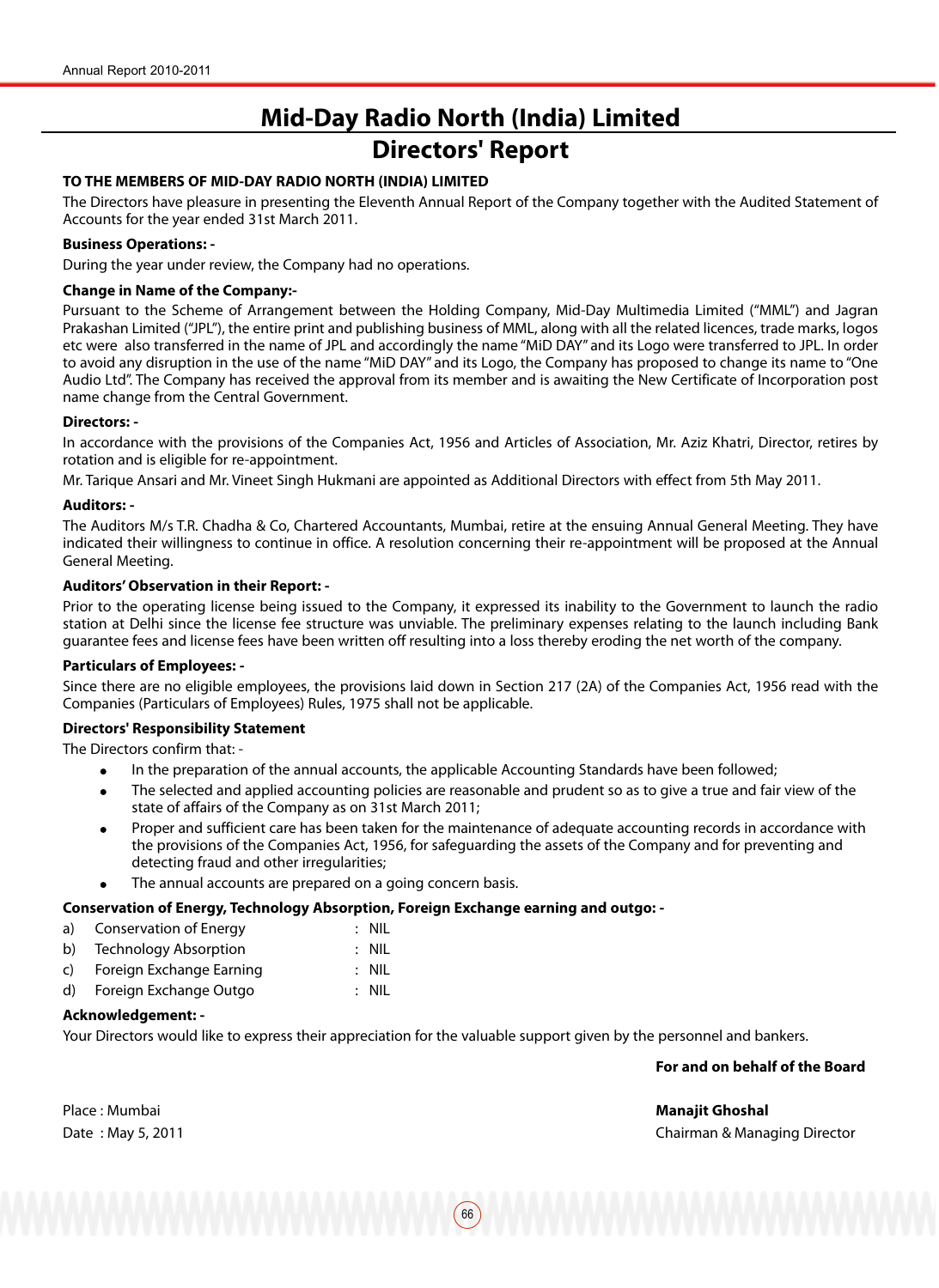

### **Mid-Day Radio North (India) Limited Auditors' Report**

### **AUDITOR'S REPORT TO THE SHAREHOLDERS OF MID-DAY RADIO NORTH (INDIA) LIMITED**

- 1. We have audited the attached Balance Sheet of Mid-day Radio North (India) Limited as at 31st March, 2011 and also the profit and loss account and cash flow statement for the year ended on that date annexed thereto. These financial statements are the responsibility of the company's management. Our responsibility is to express an opinion on these financial statements based on our audit.
- 2. We conducted our audit in accordance with auditing standards generally accepted in India. Those Standards require that we plan and perform the audit to obtain reasonable assurance about whether the financial statements are free of material misstatement. An audit includes examining, on test basis, evidence supporting the amounts and disclosures in the financial statements. An audit also includes assessing the accounting principles used and significant estimates made by management, as well as evaluating the overall financial statement presentation. We believe that our audit provides a reasonable basis of our opinion.
- 3. As required by the Companies (Auditor's Report) Order, 2003 issued by the Central Government of India in terms of sub section (4A) of Section 227 of the Companies Act, 1956, we enclose in the Annexure a statement on the matters specified in paragraphs 4 and 5 of the said Order.
- 4. Further to our comments referred to above, we report that:
- 4.1 We have obtained all the information and explanations, which to the best of our knowledge and belief were necessary for the purposes of our audit;
- 4.2 In our opinion proper books of account as required by law have been kept by the company so far as appears from our examination of those books;
- 4.3 The Balance Sheet, Profit and Loss Account and Cash Flow Statement dealt with by this report are in agreement with the books of account;
- 4.4 In our opinion, the Balance Sheet, Profit and Loss Account and Cash Flow Statement dealt with by this report comply with the Accounting Standards referred to in sub-section (3C) of Section 211 of the Companies Act, 1956 to the extent applicable.
- 4.5 On the basis of written representations received from the directors and taken on record by the Board of Directors, we report that none of the directors is disqualified as on 31.3.2011 from being appointed as a director under clause (g) of sub section (1) of Section 274 of the Companies Act, 1956.
- 4.6 In our opinion and to the best of our information and according to the explanations given to us, the said accounts, read together with the Statement of Significant Accounting Policies and the Notes forming parts of Accounts give the information required by the Companies Act, 1956, in the manner so required and give a true and fair view in conformity with the accounting principles generally accepted in India:

67

- a) in the case of the Balance Sheet, of the state of affairs of the company as at 31st March, 2011; and
- b) in the case of the Profit and Loss Account, of the loss of the company for the year ended on that date
- c) in the case of the Cash Flow Statement, of the Cash Flows for the year ended on that date.

**For T. R. Chadha & Co.** Chartered Accountants

**Vikas Kumar** (Partner) Membership No. 75363 Place: Mumbai Firm Reg. No. 006711N

Date : May 5, 2011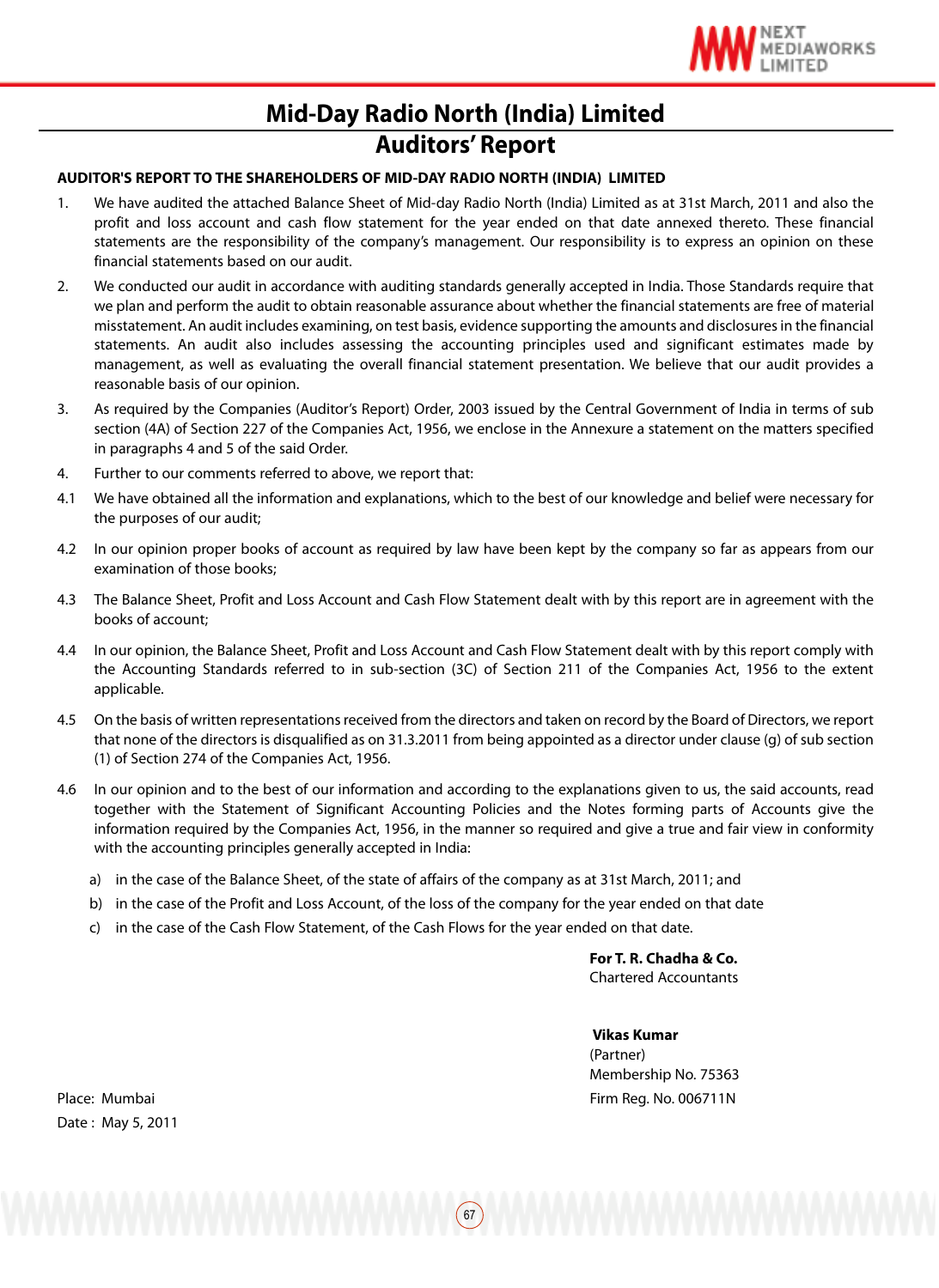### **Mid-Day Radio North (India) Limited Auditors' Report**

### **ANNEXURE REFERRED TO IN PARAGRAPH 3 OF OUR REPORT OF EVEN DATE**

### **I. Fixed Assets**

The company is not having any Fixed Assets and accordingly sub clause (a) to (c) of clause (i) of Para 4 of the order is not applicable.

#### **II. Inventories**

The company is not having any inventories and accordingly the sub clause (a) to (c) of clause (ii) of Para 4 of the order is not applicable.

### **III Loans Given / Taken**

- a) The Company has not granted any loans, secured or unsecured to companies, firms or other parties covered in the register maintained under section 301 of the Companies Act, 1956. The company has taken interest free unsecured loan from Holding company. The maximum amount involved during the year was Rs. 201.73 Lakhs and closing balance was Rs. 201.73 Lakhs.
- b) The rate of interest and other terms and conditions of loans taken by the company, are prima facie not prejudicial to the interest of the company.
- c) The repayment schedule of the above mentioned loan has not been defined, however, payment of interest have been regular.
- d) The overdue amount for any individual party is not more than one Lac.

### **IV Internal Control**

In our opinion and according to the information and explanation given to us, there are adequate internal control procedures commensurate with the size of the Company and the nature of its business. There is no continuing failure to correct major weaknesses in internal control system.

### **V. Transaction under Section 301**

According to the information and explanations given to us and to the best of our knowledge and belief, there are no contracts or arrangements that needed to be entered into the register maintained in pursuance of Section 301 of the Companies Act 1956.

### **VI. Public Deposits**

According to the information and explanation given to us, the company has not taken any deposits from the public.

### **VII. Internal Audit System**

The Company has an internal audit system commensurate with its size and the nature of its business.

#### **VIII. Cost Record**

As explained, the maintenance of cost records has not been prescribed by the Central Government under clause (d) of subsection (1) of section 209 of the Companies Act, 1956.

#### **IX. Statutory Dues**

a) The company is regular in depositing undisputed statutory dues with the appropriate authorities and no such dues are outstanding as at the last day of the financial year for a period of more than six months from the date they became payable.

68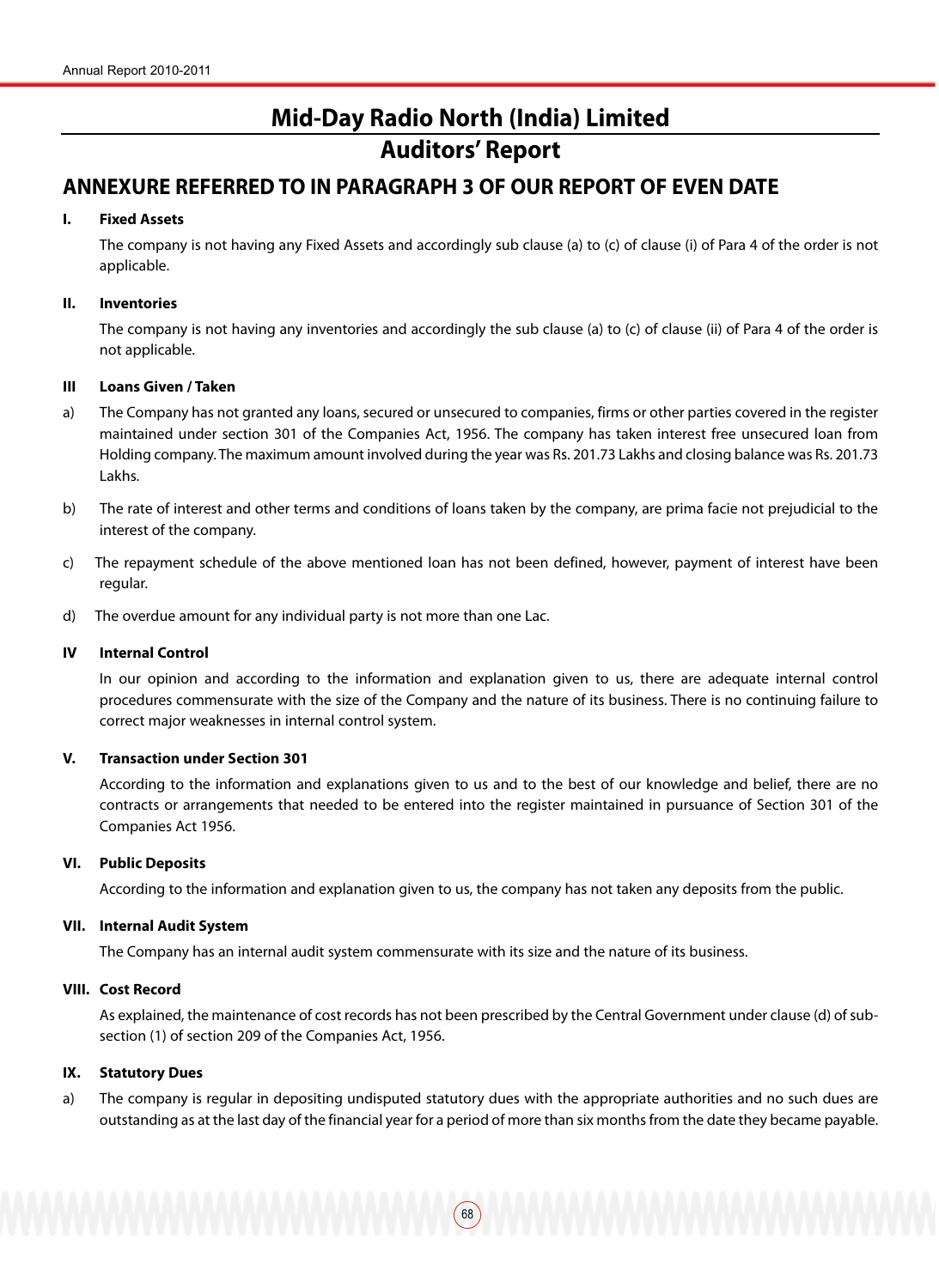### **Mid-Day Radio North (India) Limited Auditors' Report**

b) There are no dues of Income Tax / sales tax / wealth tax / service tax / custom duty / excise duty / cess, which are not deposited on account of dispute.

### **X. Miscellaneous**

- a) The net worth of the company is fully eroded as on 31.03.2011. The company has incurred cash losses in current financial year as well as in immediately preceding financial year.
- b) The Company has not taken any loans from financial institution or bank or debenture holders and accordingly the question of any default does not arise.
- c) The Company has not granted loans and advances on the basis of security by way of pledge of shares, debentures and other securities.
- d) As explained, the company is not a chit fund or a nidhi / mutual benefit fund / society. Therefore, the provisions of clause 4 (xiii) of the Companies (Auditor's Report) Order are not applicable to the company.
- e) As explained and verified, the Company is not dealing or trading in shares, securities, debentures and other investments.
- f) The Company has not given any guarantee for loans taken by others from bank or financial institutions during the year and no such guarantees are outstanding as on 31.03.2011.
- g) The Company has not obtained any loans, accordingly clause (xvi) and (xvii) of para 4 of the order is not applicable.
- h) The Company has not issued any shares / debentures during the year. Accordingly, the compliance of clause (xviii) to (xx) of para 4 of the order is not applicable.
- i) As explained to us, no fraud on or by the Company has been noticed or reported during the year.

### **For T.R. Chadha & Co.** Chartered Accountants

### **Vikas Kumar**

(Partner) M.N. 75363 Firm Reg. No. 006711N

Place: Mumbai Date: May 5, 2011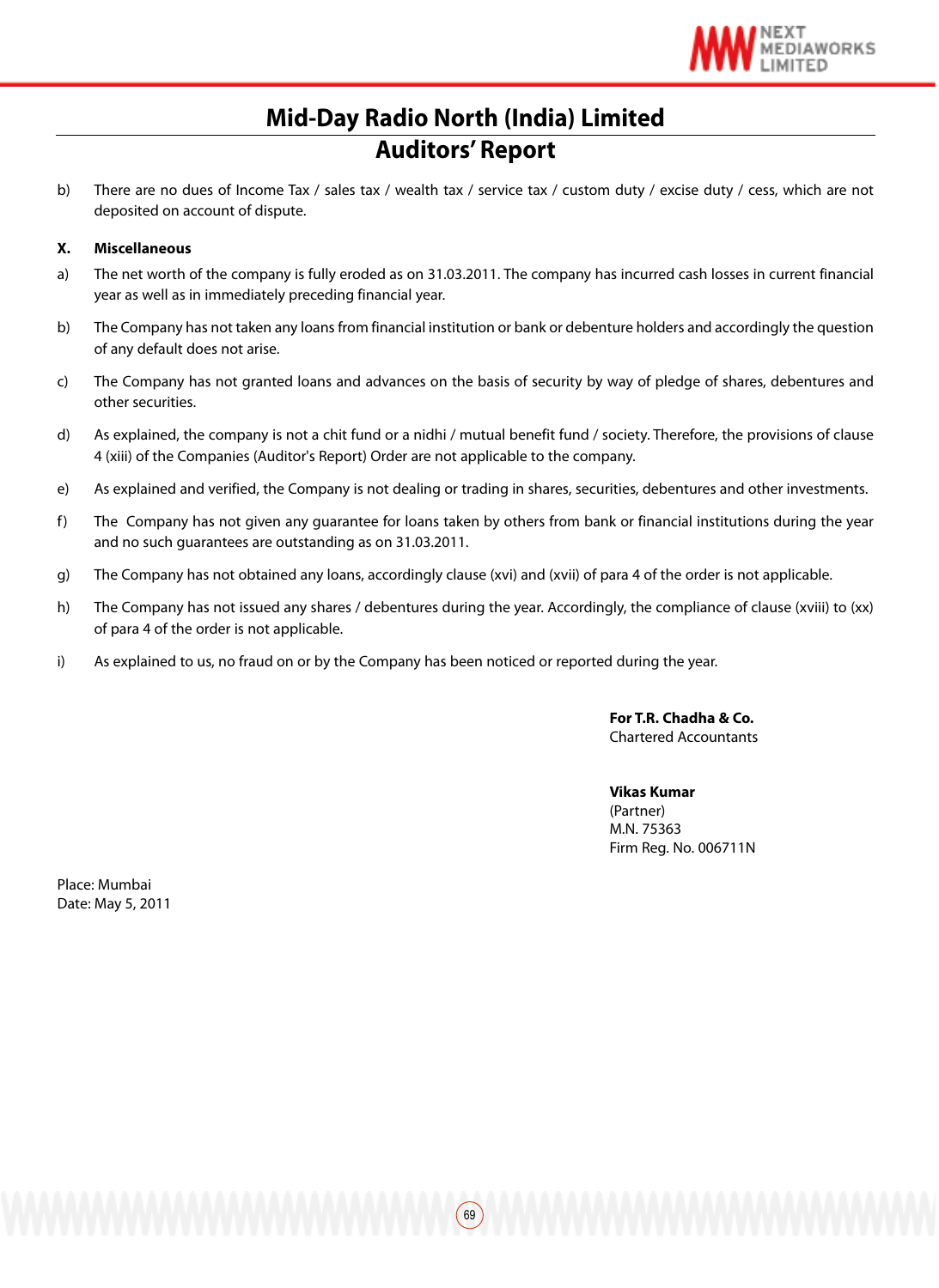### **Mid-Day Radio North (India) Limited Balance Sheet as at 31st March, 2011**

|                                                   | <b>SCHEDULE</b> | As at<br>March 31, 2011<br>Rs. | As at<br>March 31, 2010<br>Rs. |
|---------------------------------------------------|-----------------|--------------------------------|--------------------------------|
| <b>SOURCES OF FUNDS</b>                           |                 |                                |                                |
| <b>Shareholders' funds</b>                        |                 |                                |                                |
| Share capital                                     | 1               | 500,000                        | 500,000                        |
| <b>Loan funds</b>                                 |                 |                                |                                |
| Unsecured loan                                    | $\overline{2}$  | 23,933,511                     | 23,916,966                     |
|                                                   | <b>Total</b>    | 24,433,511                     | 24,416,966                     |
|                                                   |                 |                                |                                |
| <b>APPLICATION OF FUNDS</b>                       |                 |                                |                                |
| <b>Current Assets, Loans and advances</b>         |                 |                                |                                |
| Cash and bank balances                            | 3               | 19,113                         | 19,390                         |
| Loans and Advances                                | $\overline{4}$  | 1,248,809                      | 1,248,809                      |
|                                                   |                 | 1,267,922                      | 1,268,199                      |
| <b>Less:- Current liabilities and provisions</b>  |                 |                                |                                |
| <b>Current liabilities</b>                        | 5               | 94,648                         | 91,339                         |
| <b>Net current assets</b>                         |                 | 1,173,274                      | 1,176,860                      |
| Profit and loss account (Dr. balance)             |                 | 23,260,237                     | 23,240,106                     |
| <b>Total</b>                                      |                 | 24,433,511                     | 24,416,966                     |
| Notes to accounts and accounting policies forming |                 |                                |                                |
| part of the accounts                              | 7               |                                |                                |

As per our Report of even date

**For T.R.Chadha & Co. For and on behalf of the Board** Chartered Accountants **Mid-Day Radio North (India) Ltd.**

Place : Mumbai Date : May 5, 2011

**Vikas Kumar Manajit Ghoshal Vidya Shembekar**  Chairman & Managing Director

70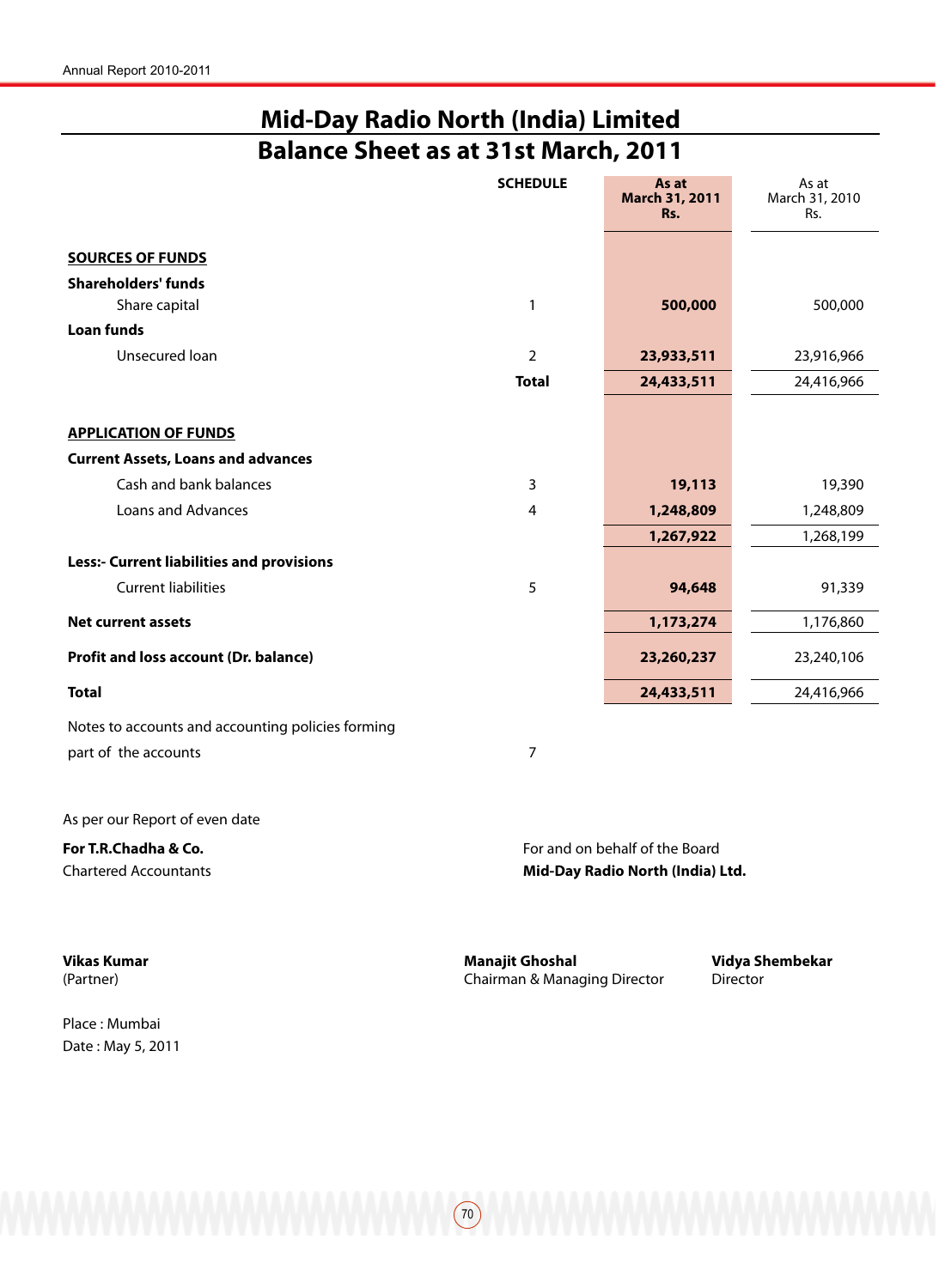

# **Mid-Day Radio North (India) Limited Profit & Loss Account for the year ended 31st March, 2011**

|                                                        | <b>SCHEDULE</b> | <b>Year ended</b><br>March 31, 2011<br>Rs. | Year ended<br>March 31, 2010<br>Rs. |
|--------------------------------------------------------|-----------------|--------------------------------------------|-------------------------------------|
| <b>INCOME</b>                                          |                 |                                            |                                     |
| Income                                                 |                 |                                            |                                     |
|                                                        |                 |                                            |                                     |
|                                                        | <b>TOTAL</b>    | -                                          |                                     |
| <b>EXPENDITURE</b>                                     |                 |                                            |                                     |
| General & Administration Expenses                      | 6               | 20,131                                     | 22,735                              |
|                                                        | <b>TOTAL</b>    | 20,131                                     | 22,735                              |
| Net loss for the period                                |                 | (20, 131)                                  | (22, 735)                           |
| Add/Loss brought forward                               |                 | (23, 240, 106)                             | (23, 217, 371)                      |
| <b>Net loss carried to the Balance Sheet</b>           |                 | (23, 260, 237)                             | (23, 240, 106)                      |
| Earning Per Share                                      |                 | (0.40)                                     | (0.45)                              |
| Notes to accounts and accounting policies forming part |                 |                                            |                                     |
| of the accounts                                        | 7               |                                            |                                     |

As per our Report of even date

**For T.R.Chadha & Co. For and on behalf of the Board For and on behalf of the Board** Chartered Accountants **Mid-Day Radio North (India) Ltd.**

Place : Mumbai Date : May 5, 2011

**Vikas Kumar Manajit Ghoshal Vidya Shembekar**  (Partner) **Chairman & Managing Director** Chairman & Managing Director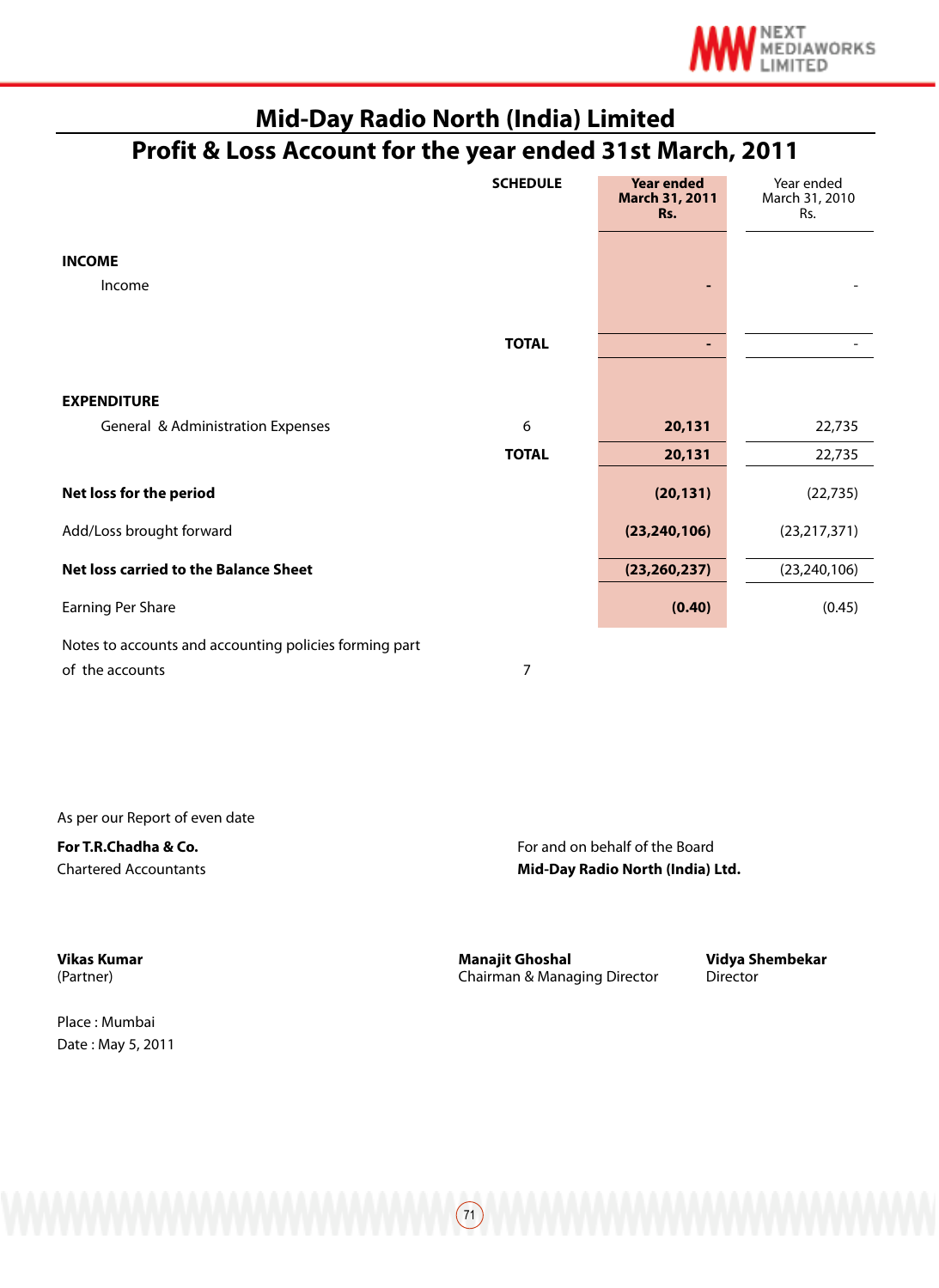# **Mid-Day Radio North (India) Limited Cashflow Statement**

|    |                                                      |         | <b>Year ended</b><br>March 31, 2011 | Year ended<br>March 31, 2010 |
|----|------------------------------------------------------|---------|-------------------------------------|------------------------------|
| А. | <b>Net Cashflow from operating Activities</b>        |         |                                     |                              |
|    | Net Profit / (Loss) before tax                       |         | (20, 131)                           | (26, 044)                    |
|    | <b>Operational Profit before Working Capital</b>     |         | (20, 131)                           | (26, 044)                    |
|    | <b>Adjustments for changes in Working Capital</b>    |         |                                     |                              |
|    | Loans & Advances                                     |         |                                     | (37,000)                     |
|    | <b>Current Liabilities</b>                           |         | 3,309                               |                              |
|    | <b>Sub-Total</b>                                     |         | 3,309                               | (37,000)                     |
|    | <b>Cash generated from operations</b>                | (A)     | (16, 822)                           | (63,044)                     |
| В. | <b>Cash Flow from financing Activities</b>           |         |                                     |                              |
|    | Borrowings                                           |         | 16,545                              |                              |
|    | <b>Net Cash Flow from Financing Activities</b>       | (B)     | 16,545                              |                              |
|    | Net Increase/decrease in Cash & Cash Equivalents     | $(A+B)$ | (277)                               | (63,044)                     |
|    | Cash & Cash Equivalents at the beginning of the year |         | 19,390                              | 82,434                       |
|    | Cash & Cash Equivalents at the end of the year       |         | 19,113                              | 19,390                       |
|    |                                                      |         | 19,113                              | 19,390                       |

72

As per our Report of even date

**For T.R.Chadha & Co. For and on behalf of the Board**

Chartered Accountants **Mid-Day Radio North (India)** Ltd

**Vikas Kumar Nanajit Ghoshal Manajit Ghoshal Nanajit Ghoshal Nanajit Ghoshal Nanajit Ghoshal Nanajit Ghoshal Nanajit Ghoshal Nanajit Ghoshal Nanajit Ghoshal Nanajit Ghoshal Nanajit Ghoshal Nanajit Ghoshal Nanajit Ghoshal N** (Partner) Chairman & Managing Director Director

Place : Mumbai Date : May 5, 2011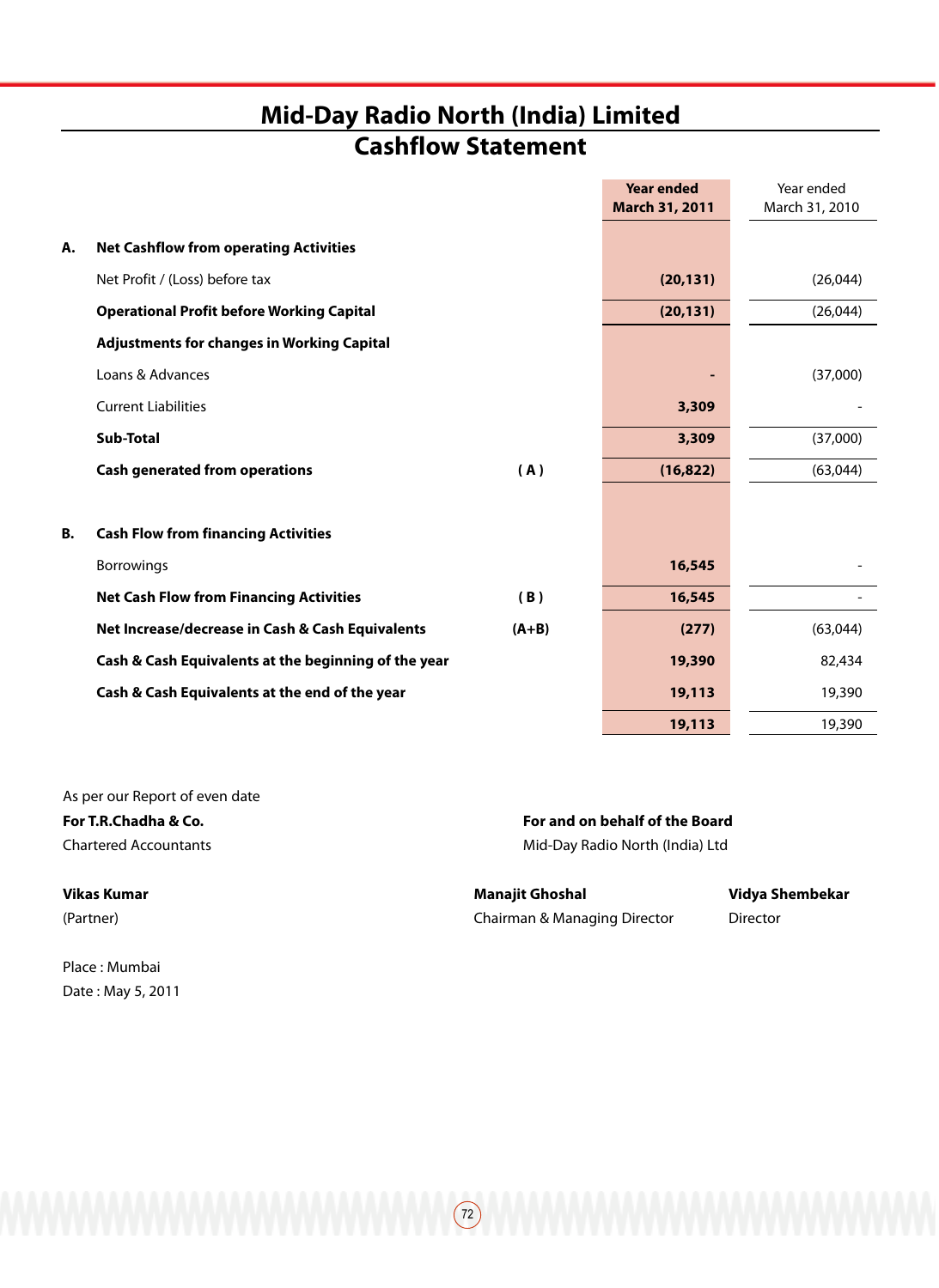

# **Mid-Day Radio North (India) Limited Schedules forming part of the Accounts as at 31st March 2011**

|                                                          | <b>SCHEDULE</b> | As at<br>March 31, 2011<br>Rs. | As at<br>March 31, 2010<br>Rs. |
|----------------------------------------------------------|-----------------|--------------------------------|--------------------------------|
| <b>Share Capital</b>                                     | 1               |                                |                                |
| <b>Authorised Capital</b>                                |                 |                                |                                |
| 50,000 equity shares of Rs.10/- each                     |                 | 5,00,000                       | 5,00,000                       |
| (Prev. Year 50000 Eq. Share of Rs. 10 each)              |                 |                                |                                |
|                                                          |                 | 5,00,000                       | 5,00,000                       |
| Issued, subscribed and paid-up capital                   |                 |                                |                                |
| 50000 equity shares of Rs.10/- each fully paid-up        |                 | 5,00,000                       | 5,00,000                       |
| (Prev. Year 50000 Eq. Share of Rs. 10 each)              |                 | 5,00,000                       | 5,00,000                       |
| (Out of which 50000 Eq. Share are held by                |                 |                                |                                |
| Next Mediaworks Limited (formerly known as               |                 |                                |                                |
| Mid-Day Multimedia Ltd. - Holding Company)               |                 | 500,000                        | 500,000                        |
|                                                          |                 |                                |                                |
| <b>Unsecured Loan</b>                                    | 2               |                                |                                |
| From Holding Company                                     |                 | 20,172,966                     | 20,172,966                     |
| From Bodies Corporate                                    |                 | 3,760,545                      | 3,744,000                      |
|                                                          |                 | 23,933,511                     | 23,916,966                     |
| <b>Cash and bank balances</b>                            | 3               |                                |                                |
| Cash in hand                                             |                 | 200                            | 200                            |
| Balances with scheduled banks in                         |                 |                                |                                |
| current accounts                                         |                 | 18,913                         | 19,190                         |
|                                                          |                 | 19,113                         | 19,390                         |
| Loans and advances (unsecured and considered good)       | 4               |                                |                                |
| Advances recoverable in cash or for value to be received |                 | 1,248,809                      | 1,248,809                      |
|                                                          |                 | 1,248,809                      | 1,248,809                      |
| <b>Current liabilities</b>                               | 5               |                                |                                |
| Sundry creditors for expenses                            |                 | 94,648                         | 91,339                         |
|                                                          |                 | 94,648                         | 91,339                         |
| <b>General &amp; Administration Expenses</b>             | 6               |                                |                                |
| <b>Auditors Remuneration</b>                             |                 | 16,545                         | 13,236                         |
| Legal, Professional, Demat Charges                       |                 | 3,309                          | 8,586                          |
| <b>Bank Charges</b>                                      |                 | 277                            | 913                            |
|                                                          |                 | 20,131                         | 22,735                         |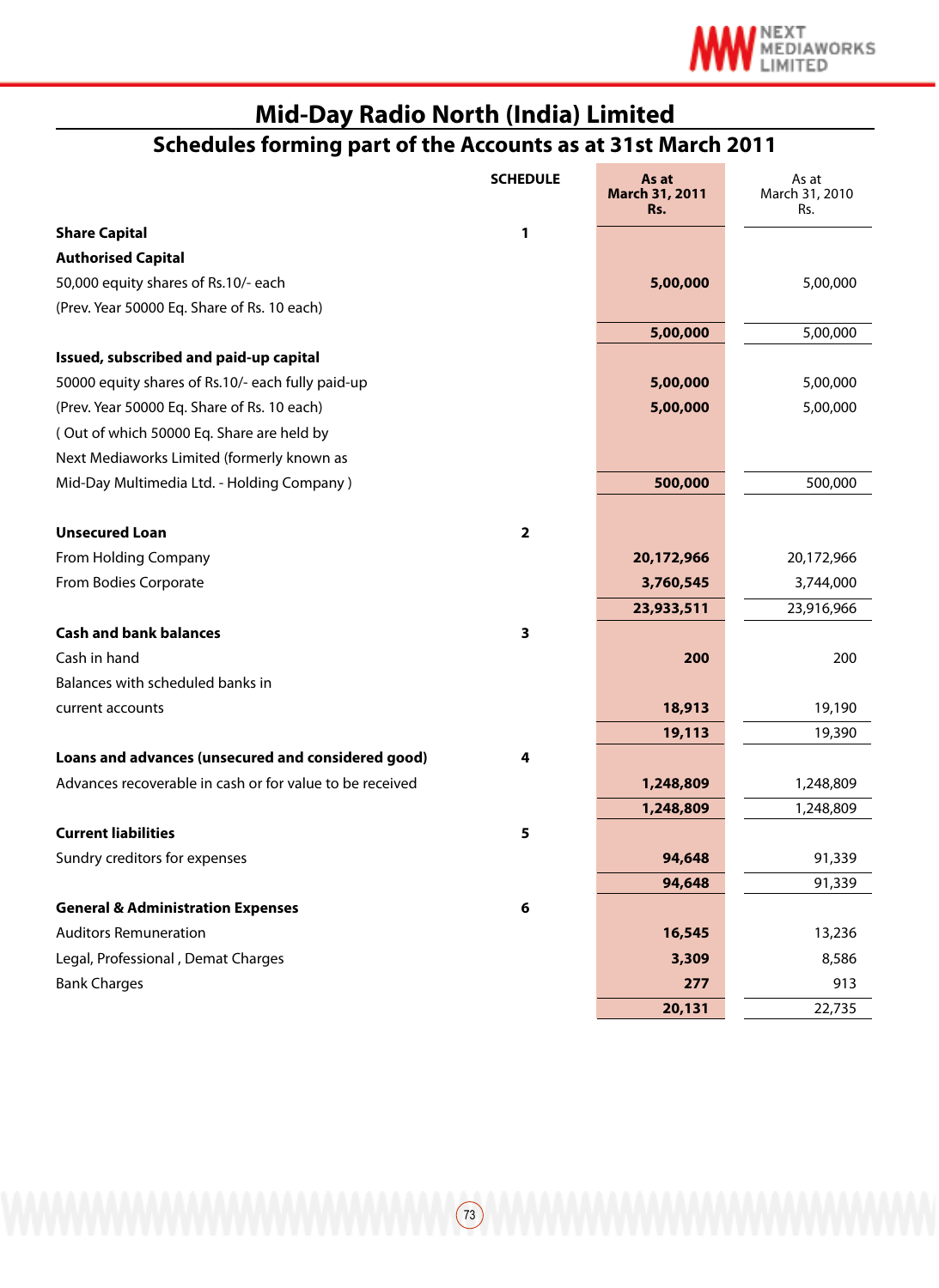# **Mid-Day Radio North (India) Limited**

# **Schedules forming part of the Accounts as at 31st March 2011**

# **SCHEDULE:- 7**

Notes Annexed to and forming part of the Balance Sheet as at 31st March, 2011

### **1) STATEMENT OF SIGNIFICANT ACCOUNTING POLICIES:**

a) The Financial Statements have been prepared under the historical cost convention, on the accrual basis of accounting and in accordance with the mandatory accounting standards as specified in the Companies (Accounting Standards) Rules, 2006 and on the accounting principles of going concern.

### **2) Notes to Accounts:**

- a) Prior to the operating license being issued to the Company, it expressed its inability to the Government to launch the radio station at Delhi under the current unviable license fee structure. The Company appealed to the Government for a rationalization of the same. The matter was under arbitration and has been decided in favour of the Company. The bank guarantee and the related margin money have since been released and the licence fee being paid has been forfeited and being treated accordingly.
- b) The company has paid balance Rs. 8.49 lakhs towards the demand of Income Tax Assessment for A.Y. 2003-04 against which the appeal has been referred to Commissioner (Appeals). The company is confident of having the appeal in its favour and accordingly no provision has been made against the same. The tax paid against this demand till 31.03.2011 of Rs.8.49 Lac has been treated as advances recoverable.
- c) Estimated amount of contracts remaining to be executed on capital account and not provided for (net of advances) Rs nil (Previous year Rs. nil).
- d) The Company has only one segment namely radio, hence no separate disclosure of the segment wise information has been made.
- e) No provision has been made for retirement benefits since there are no employees on the roll of the Company.
- f) Previous years figures have been re-grouped / re-cast wherever necessary.
- g) Disclosure with regard to related party transactions as per Accounting Standard AS-18 is as under:
- i) Additional information required under Part II of Schedule VI of the Companies Act, 1956 has been furnished to the extent applicable.

74

### **List of Related Parties**

### **Holding Company:**

 $\bullet$ Next Mediaworks Limited (formerly known as Mid-day Multimedia Ltd.)

### **Concerns where control exists:**

- Meridian Holding & Leasing Co. Pvt. Ltd.
- $\bullet$ Mid-day Export Pvt. Ltd.
- $\bullet$ Inquilab Offset Printers Pvt. Ltd.
- Ferari Investments & Trading Co. Pvt. Ltd.
- $\bullet$ Radio One Limited (formerly known as Radio Mid-day West (India) Ltd.)
- $\bullet$ Digital One Limited (formerly known as Mid-day Broadcasting South (India) Pvt. Ltd.)
- $\bullet$ Next Outdoor Limited (formerly known as Mid-day Outdoor Limited)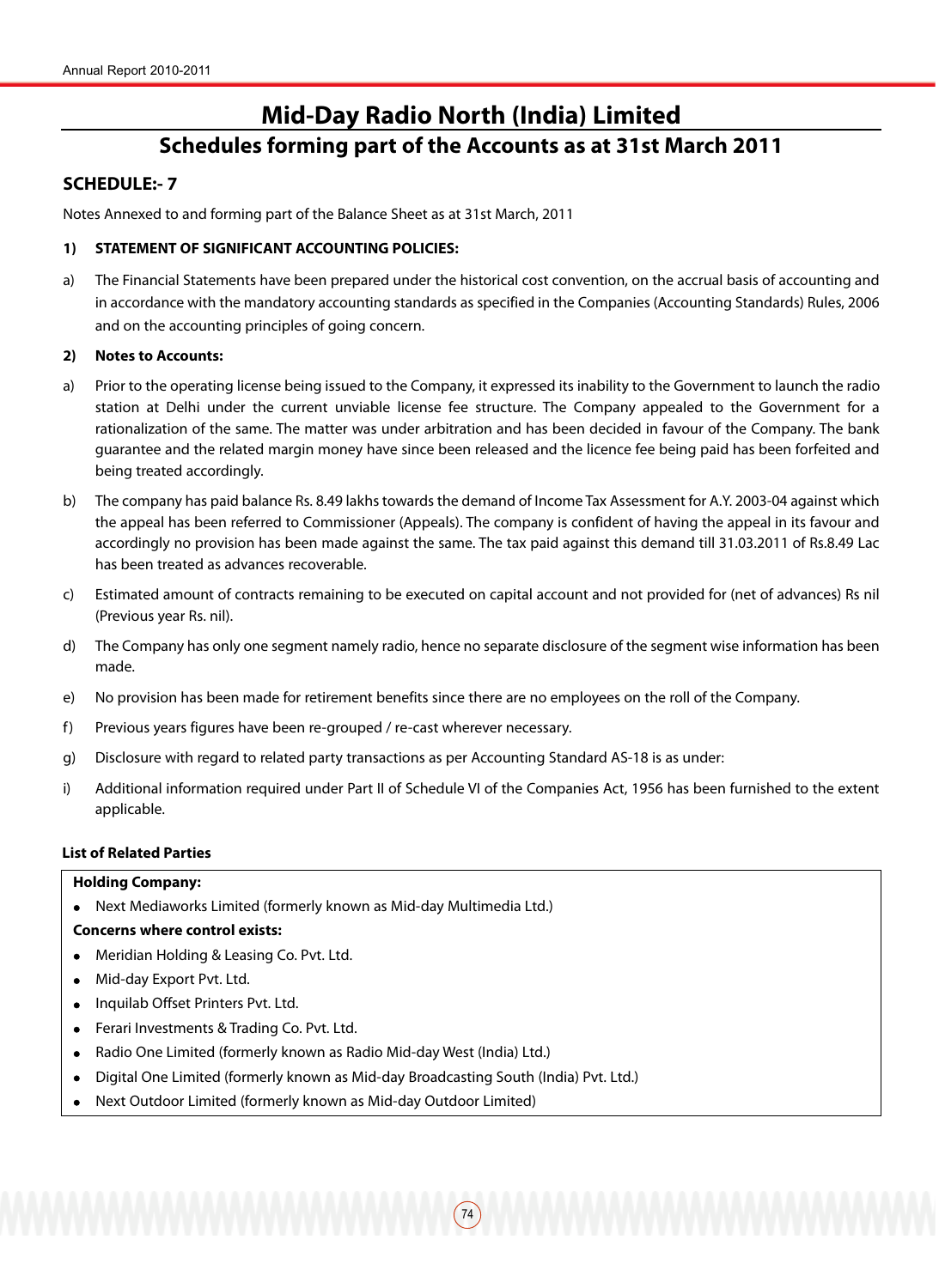

# **Mid-Day Radio North (India) Limited**

# **Schedules forming part of the Accounts as at 31st March 2011**

| Name of the transacting<br>related party                                       | Relationship           | <b>Nature of transaction</b><br>during the year | <b>Amount of</b><br>(Rs.) | <b>Closing balance</b><br>due to / (from) |
|--------------------------------------------------------------------------------|------------------------|-------------------------------------------------|---------------------------|-------------------------------------------|
| Next Mediaworks Limited<br>(formerly known as<br>Mid-Day Multimedia Ltd)       | <b>Holding Company</b> |                                                 | NIL                       | 20,172,966                                |
| Inquilab Offset Printers                                                       | Associate              |                                                 | NIL                       | 3,744,000                                 |
| Radio One Limited<br>(formerly known as Radio<br>Mid Day West (India) Limited) | Associate              | Loan Receipt                                    | 16,545                    | 16,545                                    |

As per our Report of even date

# **For T.R.Chadha & Co. For and on behalf of the Board**

Chartered Accountants **Mid-Day Radio North (India)** Ltd

Place : Mumbai Date : May 5, 2011

Vikas Kumar **Manajit Ghoshal** Manajit Ghoshal Vidya Shembekar (Partner) Chairman & Managing Director Director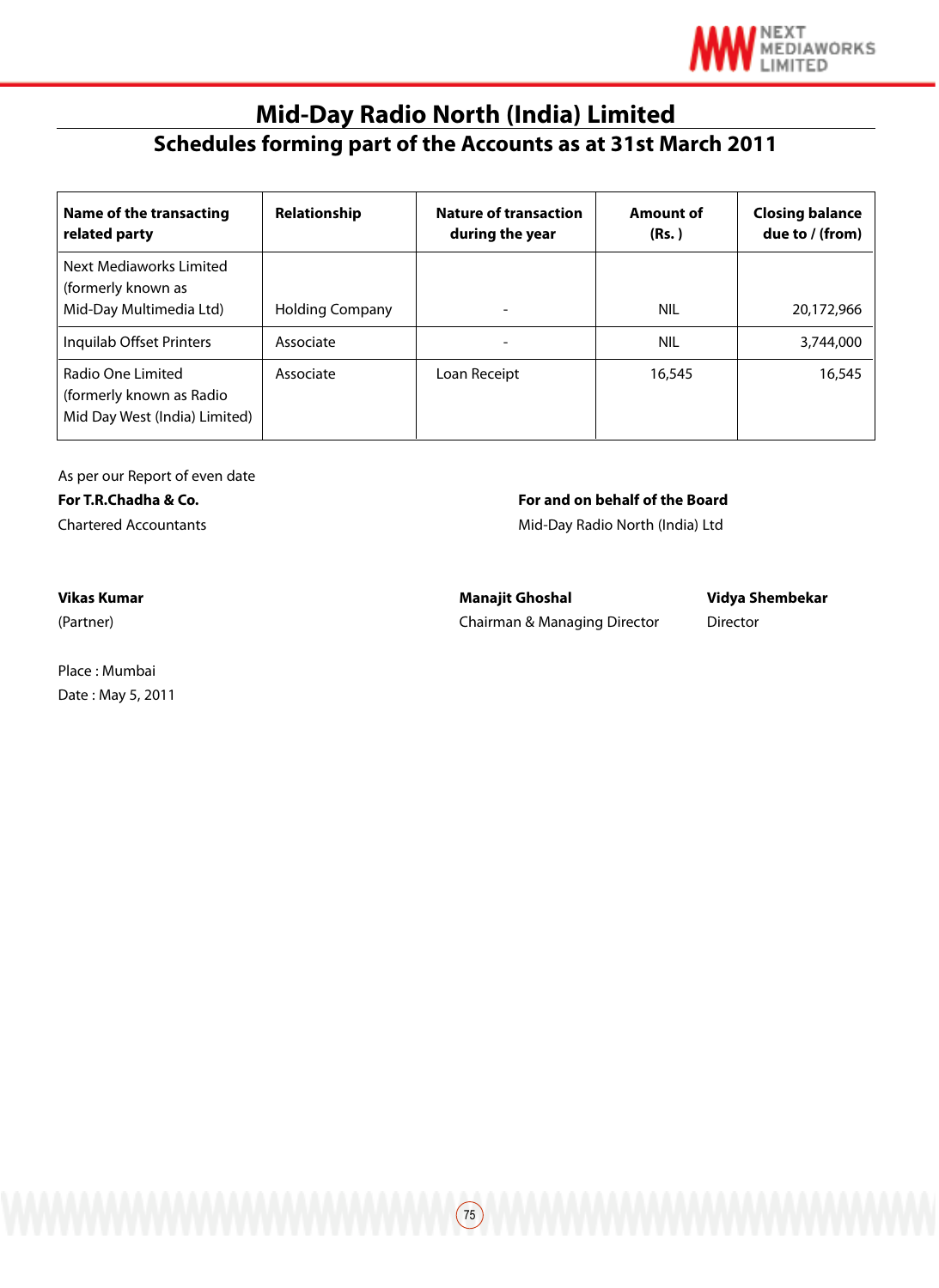# **Mid-Day Radio North (India) Limited**

# **Balance -Sheet Abstract And Company's General Business Profile**

| ı  | <b>Registration Details</b>                               |                                                                                                                                                                                                     |                                                                                        |
|----|-----------------------------------------------------------|-----------------------------------------------------------------------------------------------------------------------------------------------------------------------------------------------------|----------------------------------------------------------------------------------------|
|    | <b>Registration No</b>                                    | $\overline{2}$<br>$\overline{2}$<br>$\overline{2}$<br>$\overline{3}$<br>$\mathbf 0$<br>$\mathbf{1}$<br>$\mathbf{1}$<br><b>State Code</b><br>$\mathbf{1}$<br>$\overline{a}$                          | $\mathbf{1}$<br>1                                                                      |
|    | <b>Balance Sheet Date:-</b>                               | Date Month<br>Year                                                                                                                                                                                  |                                                                                        |
|    |                                                           | 3<br>$\mathbf{1}$<br>$\mathbf 0$<br>3<br>$\overline{2}$<br>$\pmb{0}$<br>$\mathbf{1}$<br>$\mathbf{1}$                                                                                                |                                                                                        |
|    | U<br><b>CIN Number</b><br>9<br>2                          | 9<br>9<br>9<br>${\sf P}$<br>$\mathsf{C}$<br>$\overline{2}$<br>$\mathbf{1}$<br>3<br>$\mathbf 0$<br>M <sub>l</sub><br>H<br>$\mathbf{1}$<br>T<br>$\mathbf{1}$<br>$\overline{2}$<br>$\overline{2}$<br>3 | $\overline{0}$                                                                         |
| Ш  |                                                           | Capital raised during the period (Amount in Rs. Thousands)                                                                                                                                          |                                                                                        |
|    | Public Issue                                              | N<br>L<br><b>Rights Issue</b>                                                                                                                                                                       | N<br>L<br>$\mathbf{I}$                                                                 |
|    | <b>Bonus Issue</b>                                        | N<br><b>Private Placements</b><br>$\mathbf{L}$                                                                                                                                                      | N<br>$\mathsf{L}$<br>Т                                                                 |
| Ш  |                                                           | Position of Mobilisation and Deployment of Funds (Amount in Rs. Thousands)                                                                                                                          |                                                                                        |
|    | <b>Total Liabilities</b>                                  | $\overline{2}$<br>$\overline{4}$<br>$\overline{4}$<br>$\overline{\mathbf{3}}$<br>$\overline{4}$<br><b>Total Assets</b>                                                                              | $\overline{2}$<br>$\overline{4}$<br>$\overline{4}$<br>$\overline{3}$<br>$\overline{4}$ |
|    | <b>Sources of Funds</b>                                   |                                                                                                                                                                                                     |                                                                                        |
|    | Paid-up Capital                                           | 5<br>$\pmb{0}$<br>$\mathbf 0$<br>Reserves and Surplus                                                                                                                                               | N<br>L<br>$\mathbf{I}$                                                                 |
|    | <b>Secured Loans</b>                                      | N<br>$\overline{L}$<br><b>Unsecured Loans</b>                                                                                                                                                       | $\overline{2}$<br>$\overline{3}$<br>9<br>$\overline{3}$<br>$\overline{4}$              |
|    | <b>Application of Funds</b>                               |                                                                                                                                                                                                     |                                                                                        |
|    | Net Fixed Assets /                                        | N<br>$\overline{\mathsf{L}}$<br>Investments                                                                                                                                                         | N<br>L<br>$\mathbf{I}$                                                                 |
|    | Incidental Expenditure<br>Pending Allocation to Capital / |                                                                                                                                                                                                     |                                                                                        |
|    | <b>Other Accounts</b>                                     | ${\sf N}$<br>L<br>Misc. Expenditure                                                                                                                                                                 | Ν<br>T<br>L                                                                            |
|    | <b>Net Current Assets</b>                                 | $\overline{7}$<br>$\overline{3}$<br>$\mathbf{1}$<br>$\mathbf{1}$<br><b>Accumulated Losses</b>                                                                                                       | $\overline{2}$<br>$\overline{3}$<br>6<br>$\overline{2}$<br>$\mathbf 0$                 |
| IV |                                                           | <b>Performance of Company (Amount in Rs. Thousands)</b>                                                                                                                                             |                                                                                        |
|    | Turnover                                                  | N<br>$\mathsf L$<br><b>Total Expenditure</b>                                                                                                                                                        | $\overline{2}$<br>$\mathbf 0$                                                          |
|    | Profit / Loss before Tax                                  | $\overline{2}$<br>$\mathbf 0$<br>Profit / Loss after Tax<br>$\overline{a}$                                                                                                                          | $\overline{2}$<br>0<br>$\overline{\phantom{a}}$                                        |
|    | Earning per share (Rs.)                                   | $\overline{4}$<br>0<br>$\mathbf 0$<br>Dividend rate %<br>$\lambda$                                                                                                                                  | N<br>$\mathsf{A}$                                                                      |
| v  |                                                           | <b>Generic Names of Principal Services of Company (as per monetary terms)</b>                                                                                                                       |                                                                                        |
|    | Item Code No. (ITC Code)                                  | N A                                                                                                                                                                                                 |                                                                                        |
|    | Service Description : Radio Broadcasting Services         |                                                                                                                                                                                                     |                                                                                        |
|    |                                                           |                                                                                                                                                                                                     | For and on behalf of board of directors                                                |
|    |                                                           | Mid-Day Radio North (India) Ltd.                                                                                                                                                                    |                                                                                        |

Place: Mumbai **Manajit Ghoshal Place: Mumbai Place: Mumbai Place: Mumbai Place: Mumbai Place: Mumbai Place: Place: Place: Place: Mumbai Place: Mumbai Place: Mumbai Place: Mumbai Place: Mumbai Place: Mumbai Place: Mumbai Pl** Chairman & Managing Director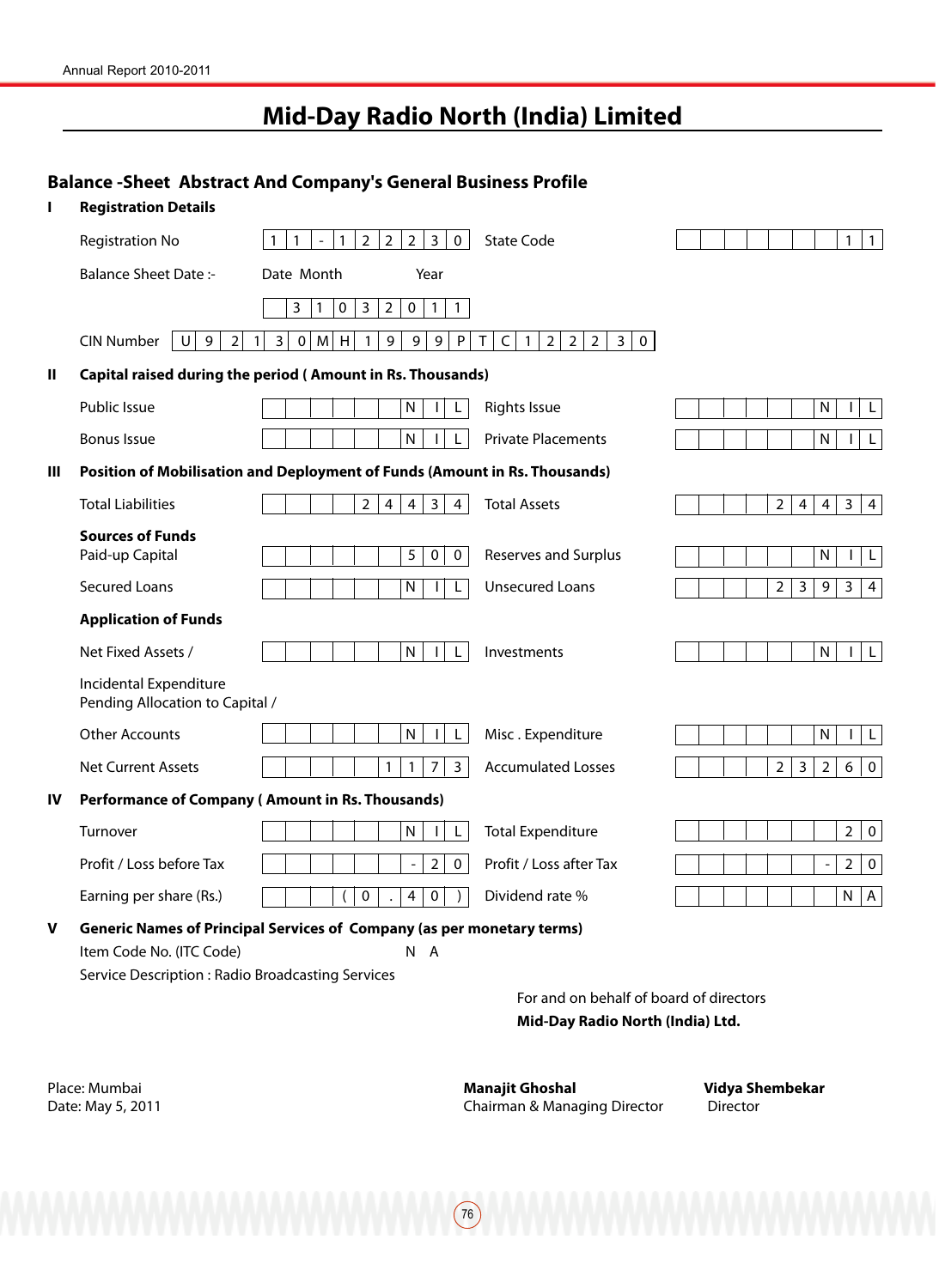(Amt. in Rs)

# **Next Outdoor Limited (formerly MID-DAY OUTDOOR LIMITED) Directors' Report**

### **To The Members,**

Your Directors' are pleased to submit their Annual Report together with the audited Statement of accounts for the year ended 31st March 2011.

### **FINANCIAL RESULTS**

|                                                     | 31.03.2011    | 31.03.2010       |
|-----------------------------------------------------|---------------|------------------|
| Other Income                                        |               |                  |
| <b>Operating Expenses</b>                           | 20,241        | 22,559           |
| Profit / (Loss) during the year                     | (20, 241)     | (22, 559)        |
| Add/ (Less): Balance from Profit & Loss Account B/F | (3,56,72,338) | (3,56,49,779)    |
| Net Profit/(Loss) carried to Balance Sheet          | (3,56,92,579) | (3, 56, 72, 338) |

### **BOARD OF DIRECTORS**

Mr. Tarique Ansari, Director would retire by rotation at the ensuing Annual General Meeting and being eligible offers himself for re-appointment.

### **AUDITORS**

M/s T.R. Chadha & Co., Chartered Accountants, Mumbai the present auditors of the Company would be retiring at the conclusion of the forthcoming Annual General Meeting. They have expressed their willingness to continue as the Statutory Auditors, if reappointed at the Annual General Meeting and hold office until the conclusion of the next Annual General Meeting.

### **PARTICULARS OF EMPLOYEES U/S 217 (2A) OF THE COMPANIES ACT, 1956 READ WITH THE COMPANIES (PARTICULARS OF EMPLOYEES) RULES 1975 AS AMENDED:**

No Employee of the Company was in receipt of remuneration aggregating to Rs. 60,00,000/- or more per annum or Rs. 5,00,000/ per month if employed for a part of the year.

### **PARTICULARS U/S 217 (1) (e) OF THE COMPANIES (DISCLOSURE OF PARTICULARS IN REPORT OF THE BOARD OF DIRECTORS) RULES 1988:**

- i) Conservation of Energy : Not applicable
- ii) Technology absorption : Nil
- iii) Foreign Exchange Earnings : Nil
- iv) Foreign Exchange Outgo : Nil

### **DIRECTORS' RESPONSIBILITY STATEMENT**

The Directors confirm that:

- in the preparation of the annual accounts, the applicable accounting standards have been followed;
- the selected and applied accounting policies are reasonable and prudent so as to give a true and fair view of the state of affairs of the Company as at 31st March, 2011 and the profit of the Company for the period ended on that date;
- proper and sufficient care has been taken for the maintenance of adequate accounting records in accordance with the provisions of the Companies Act, 1956, for safeguarding the assets of the Company and for preventing and detecting fraud and other irregularities;

77

The annual accounts are prepared on a 'going concern' basis.

#### **ACKNOWLEDGEMENT:**

Your Directors would like to express their appreciation for the valuable support given by the personnel.

#### **For and on behalf of the Board**

Place : Mumbai **Tarique Ansari Rukya Ansari** Dated : May 5, 2011 **Director** Director Director Director Director Director Director Director Director Director Director Director Director Director Director Director Director Director Director Director Director Director Di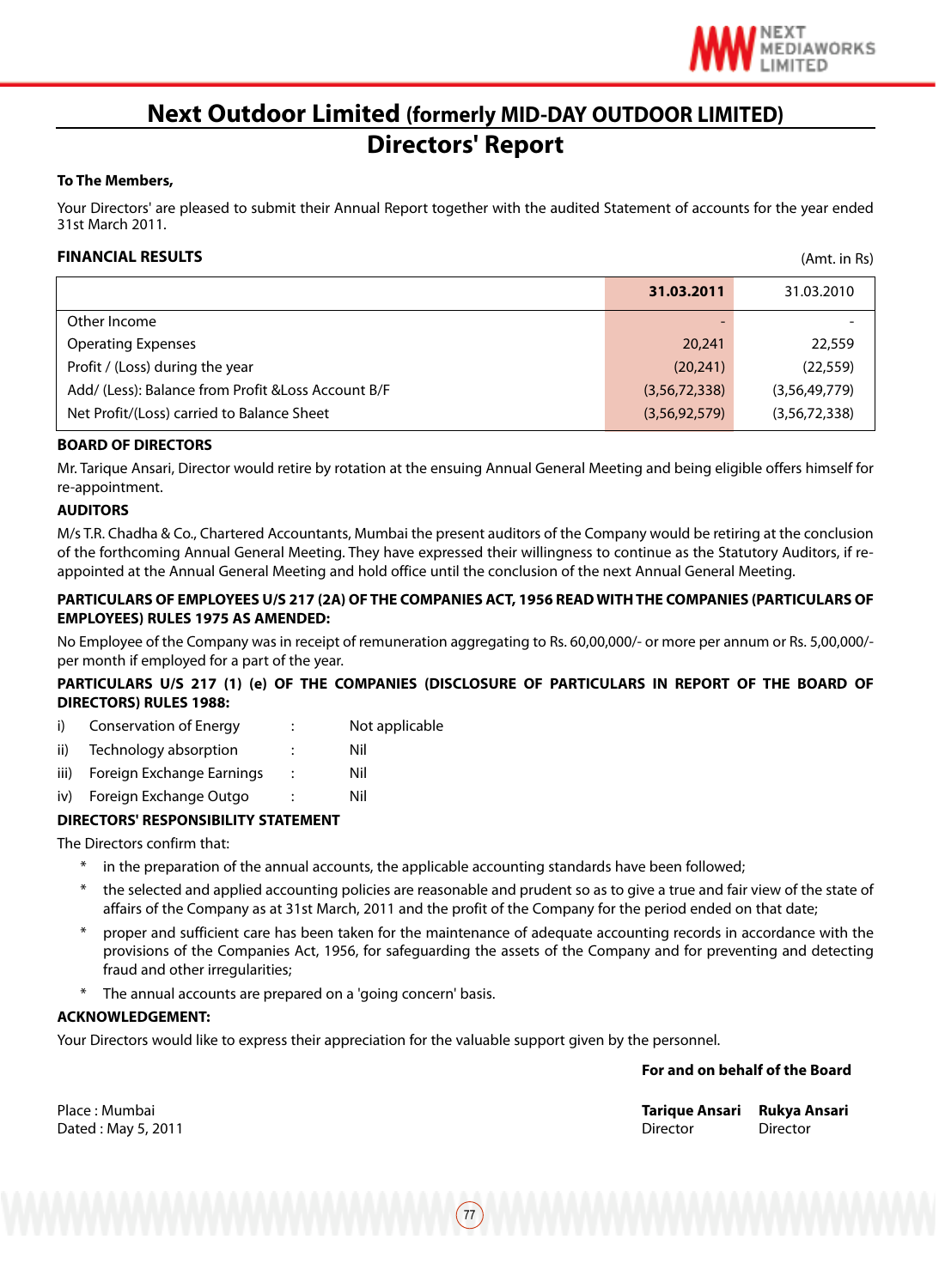# **Next Outdoor Limited (formerly MID-DAY OUTDOOR LIMITED) Auditors' Report for the year ended 31st March 2011**

#### **To,**

### **The Members of NEXT OUTDOOR LIMITED**

- 1. We have audited the attached balance sheet of Next Outdoor Limited (formerly Mid-day Outdoor Limited) as at 31st March 2011 and also the profit and loss account and cash flow statement for the year ended on that date annexed thereto. These financial statements are the responsibility of the company's management. Our responsibility is to express an opinion on these financial statements based on our audit.
- 2. We conducted our audit in accordance with auditing standards generally accepted in India. Those Standards require that we plan and perform the audit to obtain reasonable assurance about whether the financial statements are free of material misstatement. An audit includes examining, on test basis, evidence supporting the amounts and disclosures in the financial statements. An audit also includes assessing the accounting principles used and significant estimates made by management, as well as evaluating the overall financial statement presentation. We believe that our audit provides a reasonable basis of our opinion.
- 3. As required by the Companies (Auditor's Report) Order, 2003 issued by the Central Government of India in terms of sub section (4A) of Section 227 of the Companies Act, 1956, we enclose in the Annexure a statement on the matters specified in paragraphs 4 and 5 of the said Order.
- 4. Further to our comments in the Annexure referred to above, we report that:
- 4.1 We have obtained all the information and explanations, which to the best of our knowledge and belief were necessary for the purposes of our audit;
- 4.2 In our opinion, proper books of account as required by law have been kept by the company so far as appears from our examination of those books;
- 4.3 The Balance Sheet, Profit and Loss Account and Cash Flow Statement dealt with by this report are in agreement with the books of account;
- 4.4 In our opinion, the Balance Sheet, Profit and Loss Account and Cash Flow Statement dealt with by this report comply with the Accounting Standards referred to in sub-section (3C) of Section 211 of the Companies Act, 1956 to the extent applicable.
- 4.5 On the basis of representations received from the directors and taken on record by the Board of Directors, we report that none of the directors is disqualified as on 31.3.2011 from being appointed as a director in terms of clause (g) of sub section (1) of section 274 of the Companies Act, 1956.
- 4.6 In our opinion and to the best of our information and according to the explanations given to us, the said accounts read together with the Statement of Significant Accounting Policies and the Notes forming parts of Accounts give the information required by the Companies Act, 1956, in the manner so required and give a true and fair view in conformity with the accounting principles generally accepted in India:

78

- a) in the case of the Balance Sheet, of the state of affairs of the company as at 31st March, 2011; and
- b) in the case of the Profit and Loss Account, of the loss of the company for the year ended on that date.
- c) in the case of the Cash Flow Statement, of the Cash Flows for the year ended on that date.

# **For T. R. Chadha & Co.**

Chartered Accountants

### **Vikas Kumar**

(Partner) Place : Mumbai Membership No.: 75363 Date : May 5, 2011 **Firm Reg. No. 006711N**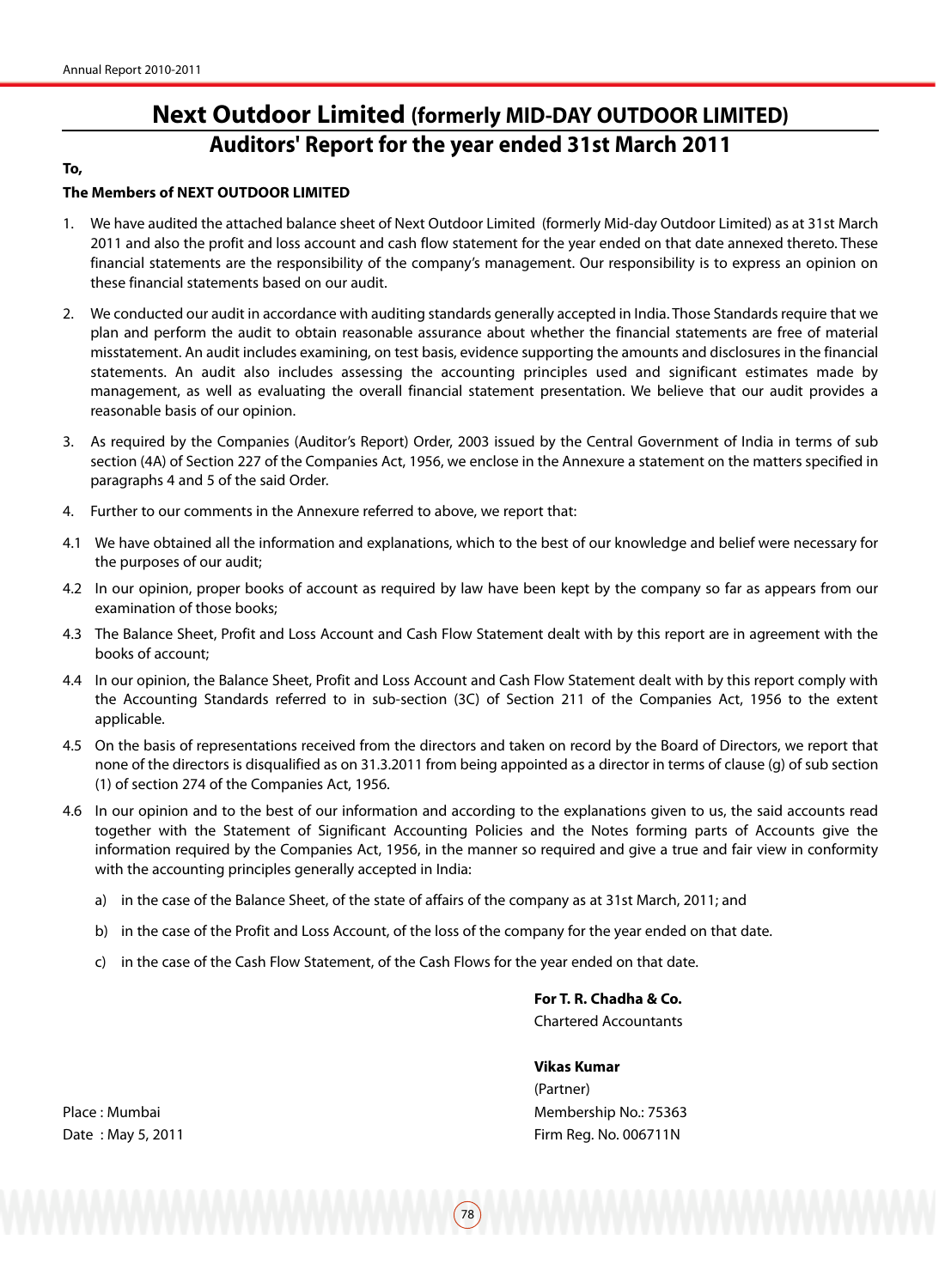# **Next Outdoor Limited (formerly MID-DAY OUTDOOR LIMITED) Annexure to Auditors' Report**

# **ANNEXURE REFERRED TO IN PARAGRAPH 3 OF OUR REPORT OF EVEN DATE**

### **I. Fixed Assets**

The company is not having any Fixed Assets and accordingly sub clause (a) to (c) of clause (i) of Para 4 of the order is not applicable.

### **II Inventories**

The company is not having any inventories and accordingly the sub clause (a) to (c) of clause (ii) of Para 4 of the order is not applicable.

### **III Loans Given / Taken**

- a) The Company has not granted any loans, secured or unsecured to companies, firms or other parties covered in the register maintained under section 301 of the Companies Act, 1956. The company has taken interest free unsecured loan from Holding company M/s Mid-day Multimedia Limited. The maximum amount involved during the year was Rs. 7,43,972 and closing balance was Rs. 7,43,972
- b) The rate of interest and other terms and conditions of loans taken by the company, are prima facie not prejudicial to the interest of the company.
- c) The repayment schedule of the above mentioned loan has not been defined, however, payment of interest have been regular.
- d) The overdue amount for any individual party is not more than one Lac.

### **IV Internal Control**

In our opinion and according to the information and explanation given to us, there are adequate internal control procedures commensurate with the size of the Company and the nature of its business for providing services. There is no continuing failure to correct major weaknesses in internal control system.

### **V. Transactions under Section 301**

According to the information and explanations given to us and to the best of our knowledge and belief, there are no contracts or arrangements that needed to be entered into the register maintained in pursuance of Section 301 of the Companies Act 1956.

### **VI. Public Deposits**

According to the information and explanation given to us, the company has not taken any deposits from the public.

### **VII. Internal Audit System**

The Company does not have an internal audit system commensurate with its size and the nature of its business.

### **Cost Records**

As explained, the maintenance of cost records has not beenprescribed by the Central Government under clause (d) of subsection (1) of section 209 of the Companies Act, 1956.

### **VIII. Statutory Dues**

a) The company is regular in depositing undisputed statutory dues with the appropriate authorities and no such dues are outstanding as at the last day of the financial year for a period of more than six months from the date they became payable.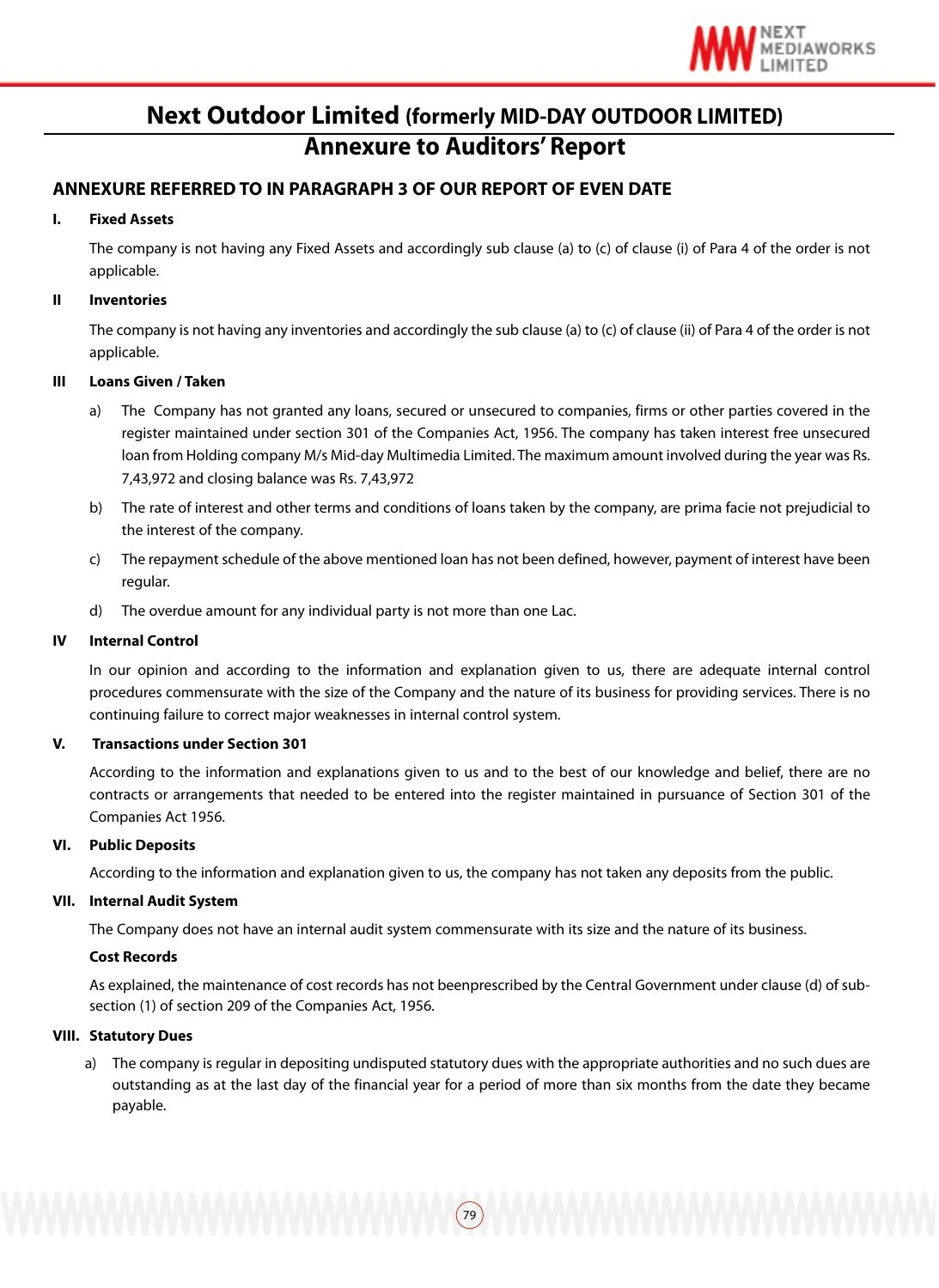# **Next Outdoor Limited (formerly MID-DAY OUTDOOR LIMITED) Annexure to Auditors' Report**

b) There are no dues of Income Tax / sales tax / wealth tax / service tax / custom duty / excise duty / cess, which are not deposited on account of dispute.

#### **IX. Miscellaneous**

- a) The net worth of the company has been fully eroded as on 31.03.2011. The company has incurred cash losses in current financial year and in preceding financial year.
- b) The Company has not taken any loans from financial institution or bank or debenture holders and accordingly the question of any default does not arise.
- c) The Company has not granted loans and advances on the basis of security by way of pledge of shares, debentures and other securities.
- d) As explained, the company is not a chit fund or a nidhi / mutual benefit fund / society. Therefore, the provisions of clause 4 (xiii) of the Companies (Auditor's Report) Order are not applicable to the company.
- e) As explained and verified, the Company is not dealing or trading in shares, securities, debentures and other investments.
- f) As explained, the Company has not given any guarantee for loans taken by others from bank or financial institutions.
- g) The Company has not obtained any loans, accordingly clause (xvi) and (xvii) of para 4 of the order is not applicable.
- h) The Company has not issued any shares / debentures during the year. Accordingly, the compliance of clause (xviii) to (xx) of para 4 of the order is not applicable.
- i) As explained to us, no fraud on or by the Company has been noticed or reported during the year.

**For T. R. Chadha & Co.** Chartered Accountants

**Vikas Kumar** (Partner) Place : Mumbai **Membership No.: 75363** 

Date : May 5, 2011 **Date : May 5, 2011 Firm Reg. No. 006711N**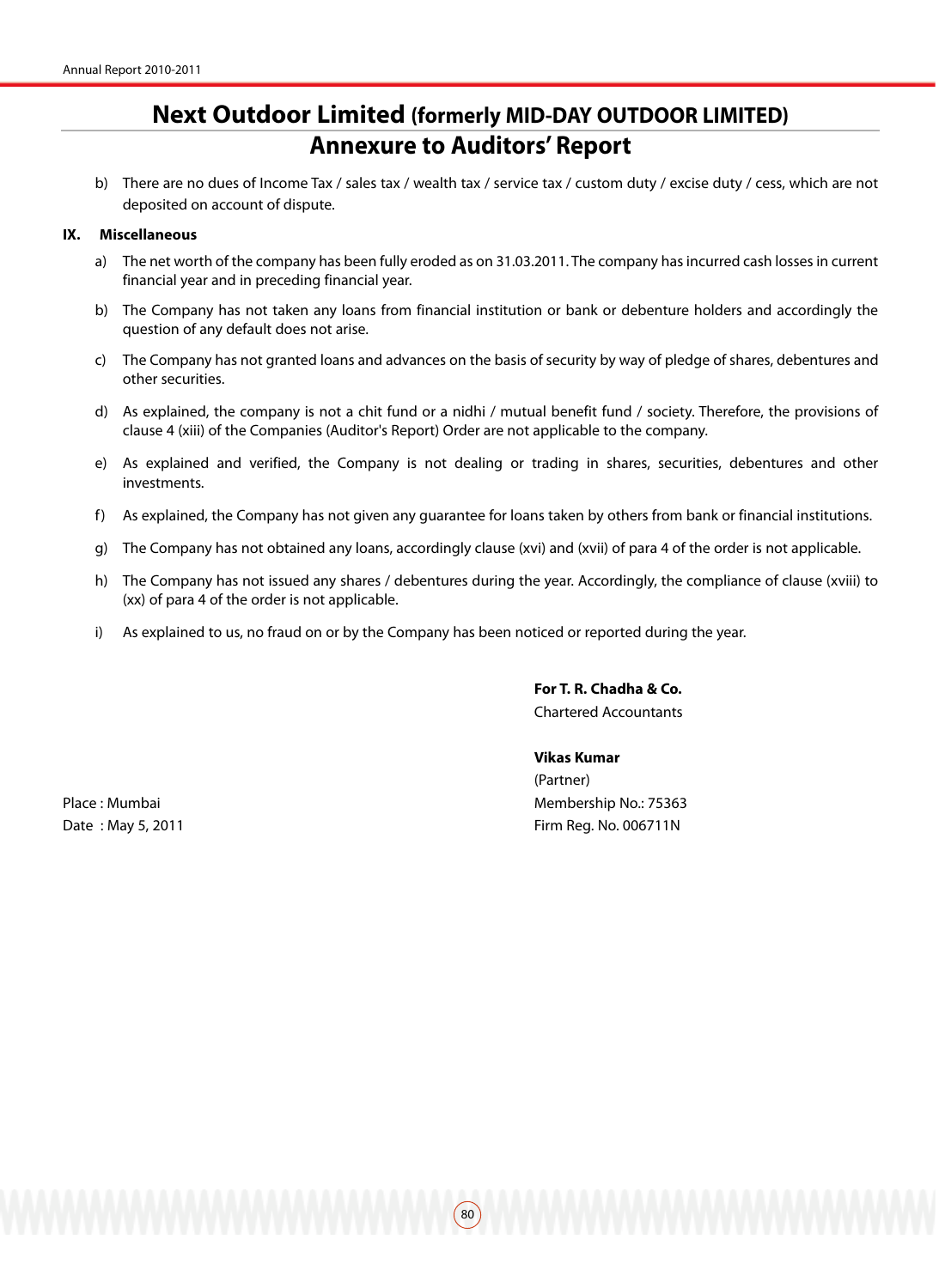

# **Next Outdoor Limited (formerly MID-DAY OUTDOOR LIMITED) Balance Sheet as at 31st March, 2011**

|                                                  | <b>SCHEDULE</b>                | As at<br>March 31, 2011<br>Rs. | As at<br>March 31, 2010<br>Rs. |
|--------------------------------------------------|--------------------------------|--------------------------------|--------------------------------|
| <b>SOURCES OF FUNDS</b>                          |                                |                                |                                |
| <b>Shareholders' Funds</b>                       |                                |                                |                                |
| <b>Share Capital</b>                             | A                              | 34,950,000                     | 34,950,000                     |
| <b>Loan Funds</b>                                |                                |                                |                                |
| Unsecured Loan                                   | B                              | 743,972                        | 723,972                        |
|                                                  | <b>TOTAL</b>                   | 35,693,972                     | 35,673,972                     |
| <b>APPLICATION OF FUNDS</b>                      |                                |                                |                                |
| <b>Current Assets, Loans &amp; Advances</b>      |                                |                                |                                |
| Cash & Bank Balances                             | $\mathsf{C}$                   | 17,938                         | 18,179                         |
| <b>Less:- Current liabilities and provisions</b> |                                |                                |                                |
| <b>Current Liabilities</b>                       | D                              | 16,545                         | 16,545                         |
| <b>Net Current Assets</b>                        |                                | 1,393                          | 1,634                          |
| Profit & Loss Account (Dr. Balance)              |                                | 35,692,579                     | 35,672,338                     |
|                                                  | <b>TOTAL</b>                   | 35,693,972                     | 35,673,972                     |
| <b>Significant Accounting Policies And</b>       |                                |                                |                                |
| Notes Forming Part of Accounts                   | F                              |                                |                                |
| As per our Report of even date                   |                                |                                |                                |
| For T.R.Chadha & Co.                             | For and on behalf of the Board |                                |                                |
| <b>Chartered Accountants</b>                     | Next Outdoor Limited           |                                |                                |
| <b>Vikas Kumar</b>                               |                                | Rukya Ansari                   | <b>Tarique Ansari</b>          |

81

Place : Mumbai Date : May 05, 2011

(Partner) Director Director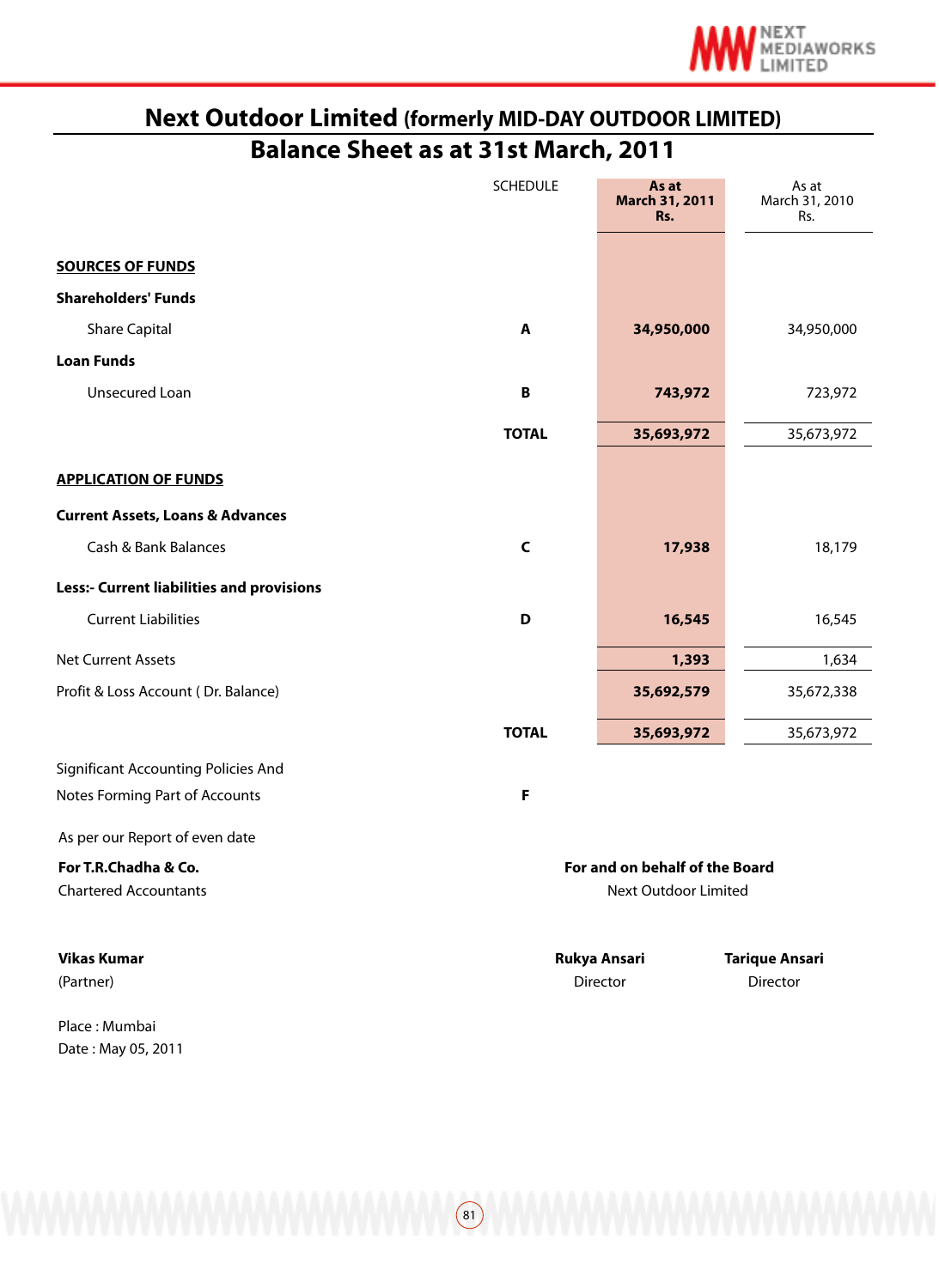# **Next Outdoor Limited (formerly MID-DAY OUTDOOR LIMITED) Profit & Loss Account for the year ended 31st March, 2011**

|                                                                            | <b>SCHEDULE</b> | <b>Year ended</b><br>March 31, 2011<br>Rs. | Year ended<br>March 31, 2010<br>Rs. |
|----------------------------------------------------------------------------|-----------------|--------------------------------------------|-------------------------------------|
| <b>INCOME</b>                                                              |                 |                                            |                                     |
| Other Income                                                               |                 |                                            |                                     |
|                                                                            | <b>TOTAL</b>    | ٠                                          |                                     |
|                                                                            |                 |                                            |                                     |
| <b>EXPENDITURE</b>                                                         |                 |                                            |                                     |
| <b>Operating Expenses</b>                                                  | E               | 20,241                                     | 22,559                              |
|                                                                            | <b>TOTAL</b>    | 20,241                                     | 22,559                              |
| Net Profit / (Loss) during the year                                        |                 | (20, 241)                                  | (22, 559)                           |
| Profit/(Loss) Brought Forward                                              |                 | (35, 672, 338)                             | (35,649,779)                        |
| <b>Profit /(Loss) Carried to Balance Sheet</b>                             |                 | (35,692,579)                               | (35, 672, 338)                      |
| Earning/(loss) Per Share - Basic / Diluted<br>- Face Value Rs 10 per share |                 | (0.01)                                     | (0.01)                              |
| Significant Accounting Policies And                                        |                 |                                            |                                     |
| Notes Forming Part of Accounts                                             | F               |                                            |                                     |
|                                                                            |                 |                                            |                                     |

As per our Report of even date

Chartered Accountants Next Outdoor Limited

(Partner) Director Director

Place : Mumbai Date : May 05, 2011

# **For T.R.Chadha & Co. For and on behalf of the Board**

**Vikas Kumar Rukya Ansari Tarique Ansari**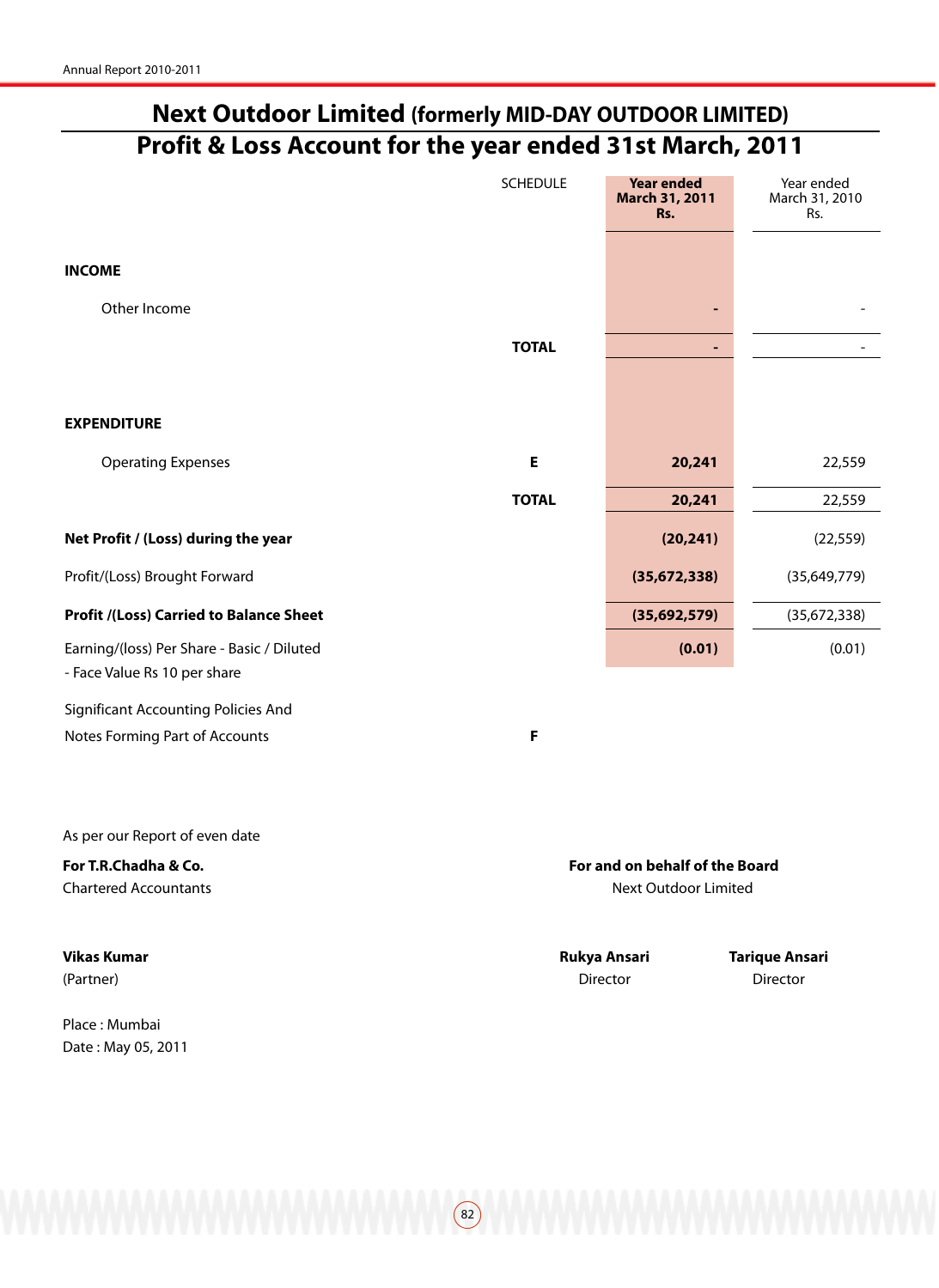

# **Next Outdoor Limited (formerly MID-DAY OUTDOOR LIMITED) Cashflow Statement**

| Rs.<br>Rs.<br><b>Net Cashflow from operating Activities</b><br>А.<br>Net Profit before tax<br>(20, 241)<br>(22, 559)<br>Depreciation<br>Operational Profit Before Working Capital<br>(20, 241)<br>(22, 559)<br><b>Adjustments for changes in Working Capital</b><br><b>Current Liabilities</b><br>3,309<br><b>Sub Total</b><br>3,309<br>۰<br><b>Cash Generated from Operations</b><br>(20, 241)<br>(19,250)<br><b>Income Tax Paid</b><br><b>Net Cashflow from Operating Activities</b><br>(20, 241)<br>(19,250)<br><b>Cash Flow from Investing Activities</b><br>В.<br>Fixed Assets (net)<br>Investments<br>Net Cash Flow from Investing Activities<br><b>Cash Flow from Financing Activities</b><br>C.<br><b>Borrowings holding Company</b><br>20,000<br>25,130<br><b>Net Cash Flow from Financing Activities</b><br>25,130<br>20,000<br>Net Increase in cash & cash equivalents<br>5,880<br>(241)<br>Opening balance of cash & cash equivalents<br>18,179<br>12,299<br>18,179<br><b>Closing balance of cash &amp; cash equivalents</b><br>17,938 |  | <b>Year ended</b> | Year ended     |
|----------------------------------------------------------------------------------------------------------------------------------------------------------------------------------------------------------------------------------------------------------------------------------------------------------------------------------------------------------------------------------------------------------------------------------------------------------------------------------------------------------------------------------------------------------------------------------------------------------------------------------------------------------------------------------------------------------------------------------------------------------------------------------------------------------------------------------------------------------------------------------------------------------------------------------------------------------------------------------------------------------------------------------------------------|--|-------------------|----------------|
|                                                                                                                                                                                                                                                                                                                                                                                                                                                                                                                                                                                                                                                                                                                                                                                                                                                                                                                                                                                                                                                    |  | March 31, 2011    | March 31, 2010 |
|                                                                                                                                                                                                                                                                                                                                                                                                                                                                                                                                                                                                                                                                                                                                                                                                                                                                                                                                                                                                                                                    |  |                   |                |
|                                                                                                                                                                                                                                                                                                                                                                                                                                                                                                                                                                                                                                                                                                                                                                                                                                                                                                                                                                                                                                                    |  |                   |                |
|                                                                                                                                                                                                                                                                                                                                                                                                                                                                                                                                                                                                                                                                                                                                                                                                                                                                                                                                                                                                                                                    |  |                   |                |
|                                                                                                                                                                                                                                                                                                                                                                                                                                                                                                                                                                                                                                                                                                                                                                                                                                                                                                                                                                                                                                                    |  |                   |                |
|                                                                                                                                                                                                                                                                                                                                                                                                                                                                                                                                                                                                                                                                                                                                                                                                                                                                                                                                                                                                                                                    |  |                   |                |
|                                                                                                                                                                                                                                                                                                                                                                                                                                                                                                                                                                                                                                                                                                                                                                                                                                                                                                                                                                                                                                                    |  |                   |                |
|                                                                                                                                                                                                                                                                                                                                                                                                                                                                                                                                                                                                                                                                                                                                                                                                                                                                                                                                                                                                                                                    |  |                   |                |
|                                                                                                                                                                                                                                                                                                                                                                                                                                                                                                                                                                                                                                                                                                                                                                                                                                                                                                                                                                                                                                                    |  |                   |                |
|                                                                                                                                                                                                                                                                                                                                                                                                                                                                                                                                                                                                                                                                                                                                                                                                                                                                                                                                                                                                                                                    |  |                   |                |
|                                                                                                                                                                                                                                                                                                                                                                                                                                                                                                                                                                                                                                                                                                                                                                                                                                                                                                                                                                                                                                                    |  |                   |                |
|                                                                                                                                                                                                                                                                                                                                                                                                                                                                                                                                                                                                                                                                                                                                                                                                                                                                                                                                                                                                                                                    |  |                   |                |
|                                                                                                                                                                                                                                                                                                                                                                                                                                                                                                                                                                                                                                                                                                                                                                                                                                                                                                                                                                                                                                                    |  |                   |                |
|                                                                                                                                                                                                                                                                                                                                                                                                                                                                                                                                                                                                                                                                                                                                                                                                                                                                                                                                                                                                                                                    |  |                   |                |
|                                                                                                                                                                                                                                                                                                                                                                                                                                                                                                                                                                                                                                                                                                                                                                                                                                                                                                                                                                                                                                                    |  |                   |                |
|                                                                                                                                                                                                                                                                                                                                                                                                                                                                                                                                                                                                                                                                                                                                                                                                                                                                                                                                                                                                                                                    |  |                   |                |
|                                                                                                                                                                                                                                                                                                                                                                                                                                                                                                                                                                                                                                                                                                                                                                                                                                                                                                                                                                                                                                                    |  |                   |                |
|                                                                                                                                                                                                                                                                                                                                                                                                                                                                                                                                                                                                                                                                                                                                                                                                                                                                                                                                                                                                                                                    |  |                   |                |
|                                                                                                                                                                                                                                                                                                                                                                                                                                                                                                                                                                                                                                                                                                                                                                                                                                                                                                                                                                                                                                                    |  |                   |                |
|                                                                                                                                                                                                                                                                                                                                                                                                                                                                                                                                                                                                                                                                                                                                                                                                                                                                                                                                                                                                                                                    |  |                   |                |
|                                                                                                                                                                                                                                                                                                                                                                                                                                                                                                                                                                                                                                                                                                                                                                                                                                                                                                                                                                                                                                                    |  |                   |                |
|                                                                                                                                                                                                                                                                                                                                                                                                                                                                                                                                                                                                                                                                                                                                                                                                                                                                                                                                                                                                                                                    |  |                   |                |

As per our Report of even date Chartered Accountants Next Outdoor Limited

#### **For T.R.Chadha & Co. For and on behalf of the Board**

**Rukya Ansari Tarique Ansari**  Director **Director** Director

83

Place : Mumbai Date : May 05, 2011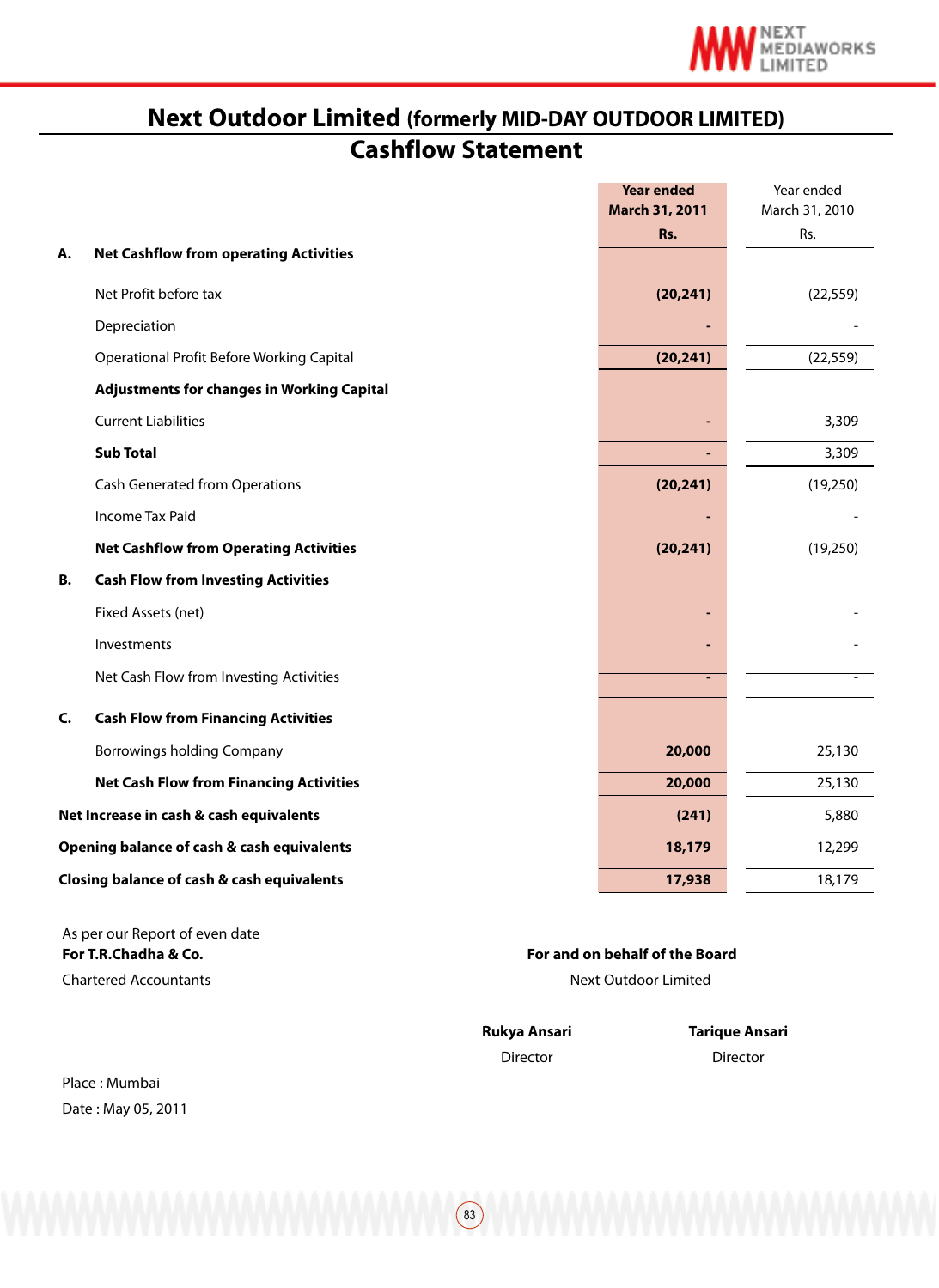# **Next Outdoor Limited (formerly MID-DAY OUTDOOR LIMITED) Schedules Forming Part of the Balance Sheet**

|                                                                               | As at<br>March 31, 2011<br>Rs. | As at<br>March 31, 2010<br>Rs. |
|-------------------------------------------------------------------------------|--------------------------------|--------------------------------|
| <b>SCHEDULE A</b>                                                             |                                |                                |
| <b>Share Capital</b>                                                          |                                |                                |
| <b>Authorised Capital</b>                                                     |                                |                                |
| 40,00,000 equity shares of Rs.10/- each                                       | 40,000,000                     | 40,000,000                     |
| (Previous year 40,00,000 Equity Shares of Rs. 10/- each)                      |                                |                                |
| Issued, Subscribed & Paid up                                                  |                                |                                |
| 34,95,000 Equity shares of Rs.10/-each                                        | 34,950,000                     | 34,950,000                     |
| (Previous Year 34,95,000 equity shares of Rs.10/- each)                       |                                |                                |
| [Out of which 34,94,200 Equity shares (Previous year 34,94,200 equity shares) |                                |                                |
| held by Holding Company Next Mediaworks Ltd.)                                 |                                |                                |
|                                                                               | 34,950,000                     | 34,950,000                     |
|                                                                               |                                |                                |
| <b>SCHEDULE B</b>                                                             |                                |                                |
| <b>Unsecured Loan</b>                                                         |                                |                                |
| Loan from Holding Company M/s Next Mediaworks Ltd.                            | 743,972                        | 723,972                        |
| (Maximum Outstanding during the year Rs.743,972)                              | 743,972                        | 723,972                        |
|                                                                               |                                |                                |
| <b>SCHEDULE C</b>                                                             |                                |                                |
| <b>Cash &amp; Bank Balances</b>                                               |                                |                                |
| In current account with a scheduled Bank                                      | 17,938                         | 18,179                         |
|                                                                               | 17,938                         | 18,179                         |
|                                                                               |                                |                                |
|                                                                               |                                |                                |
| SCHEDULE D                                                                    |                                |                                |
| <b>Current Liabilities &amp; Provisions</b>                                   |                                |                                |
| <b>Oustanding Liabilities</b>                                                 | 16,545                         | 16,545                         |
|                                                                               | 16,545                         | 16,545                         |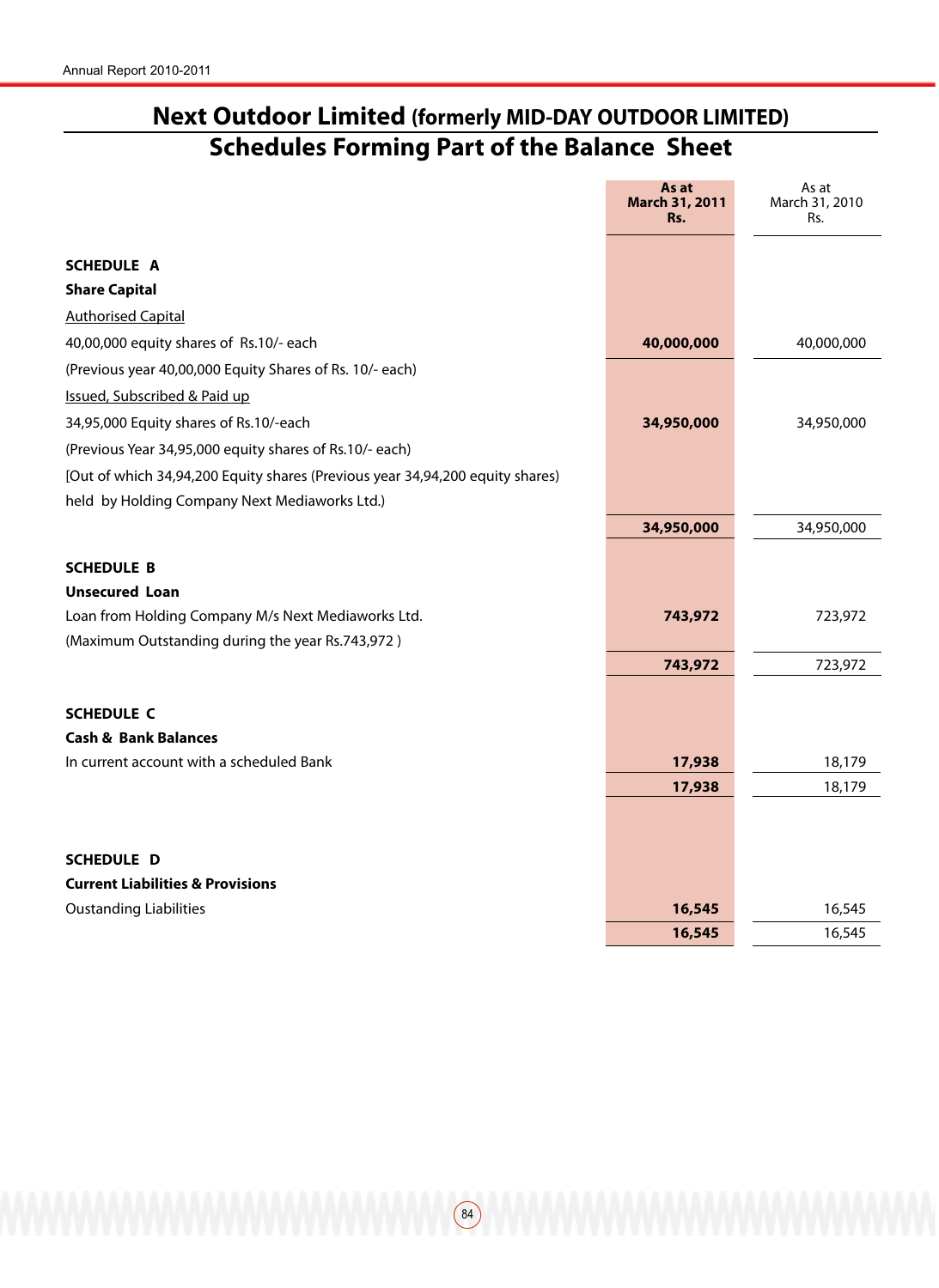

# **Next Outdoor Limited (formerly MID-DAY OUTDOOR LIMITED) Schedules Forming Part of the Profit & Loss Account**

|                             | <b>Year ended</b><br>March 31, 2011<br>Rs. | Year ended<br>March 31, 2010<br>Rs. |
|-----------------------------|--------------------------------------------|-------------------------------------|
| <b>SCHEDULE E</b>           |                                            |                                     |
| <b>Operating Expenses</b>   |                                            |                                     |
| <b>Professional Charges</b> | 1,654                                      | 3,600                               |
| <b>Statutory Audit Fees</b> | 16,545                                     | 16,545                              |
| <b>Filing Fees</b>          | 2,000                                      | 1,500                               |
| <b>Bank Charges</b>         | 42                                         | 914                                 |
|                             | 20,241                                     | 22,559                              |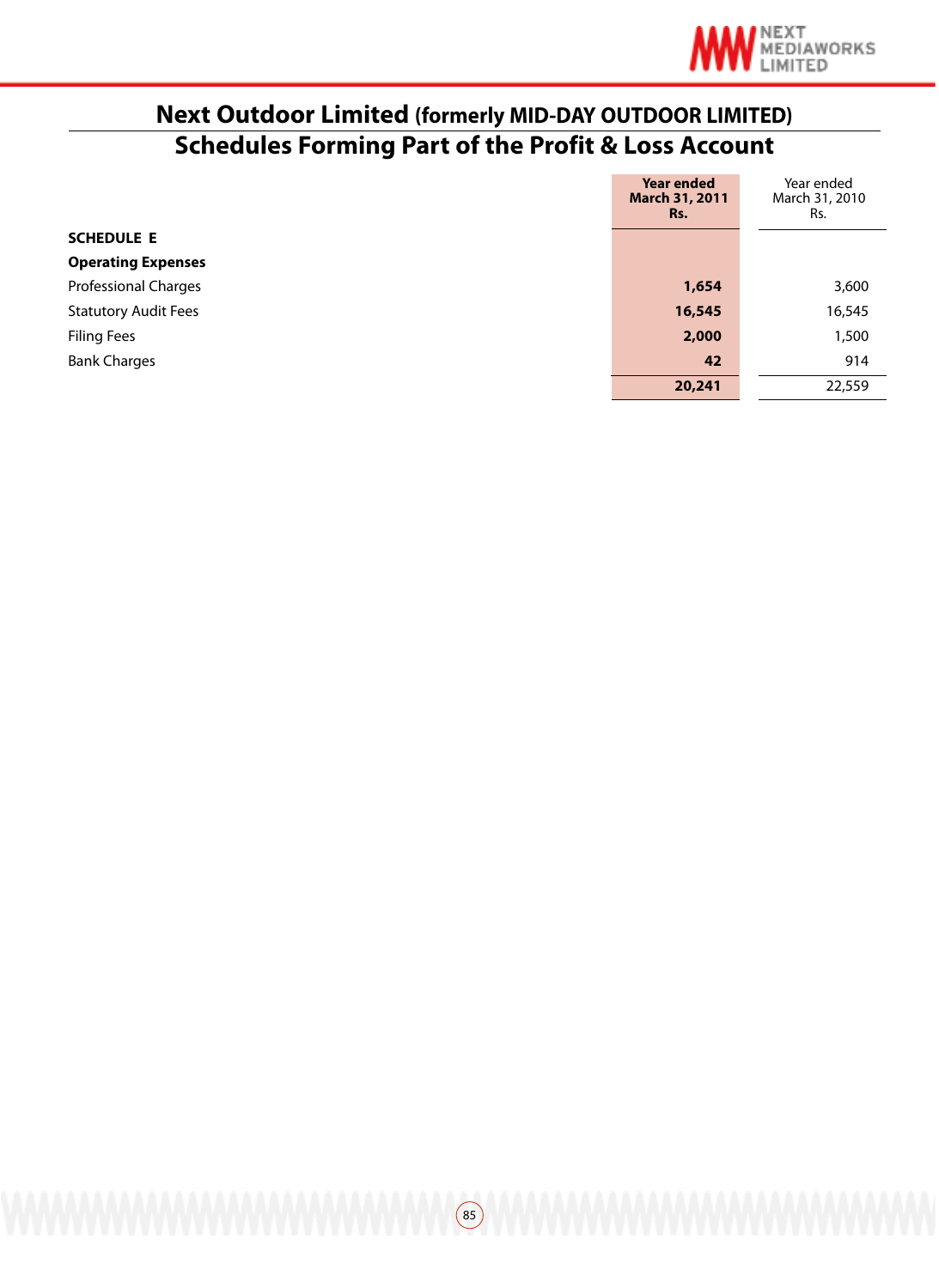# **Next Outdoor Limited (formerly MID-DAY OUTDOOR LIMITED) Schedules Forming Part of Accounts**

### **SCHEDULE-F**

### **SIGNIFICANT ACCOUNTING POLICIES AND NOTES TO THE ACCOUNTS FORMING AN INTEGRAL PART OF THE BALANCE SHEET AS AT 31st MARCH 2011 AND PROFIT & LOSS ACCOUNT FOR THE YEAR ENDED 31st MARCH 2011**

### **A) SIGNIFICANT ACCOUNTING POLICIES**

#### **1. Basis of Accounting**

The Financial Statements have been prepared under the historical cost convention, on the accrual basis of accounting and in accordance with the mandatory accounting standards as specified in the Companies (Accounting Standards) Rules, 2006 and on the accounting principles of going concern.

#### **B) NOTES TO ACCOUNTS**

#### **1. Contingent liability:**

Income-tax : NIL, Previous Year : NIL

**2.** In the opinion of the Board, current assets loans and advances have a value, in the ordinary course of business, on realisation at least equal to the amount at which they are stated.

|    |                                 | <b>Current Year</b> | Previous Year |  |
|----|---------------------------------|---------------------|---------------|--|
|    |                                 | Rs.                 | Rs.           |  |
| 3. | Expenditure in Foreign Currency | Nil                 | Nil           |  |
| 4. | Earning in Foreign Currency     | Nil                 | Nil           |  |

**5.** In view of the accumulated losses, provision for Income tax is not made.

**6.** Disclosure with regard to the Related party transactions as per AS-18 is as under:

| <b>List of Related Parties:</b>                                                    |
|------------------------------------------------------------------------------------|
| <b>Holding Company:</b>                                                            |
| Next Mediaworks Ltd (formerly known as Mid-Day Multimedia Limited)                 |
| <b>Concerns where control exists:</b>                                              |
| Meridian Holding & Leasing Co. Pvt. Ltd.                                           |
| Next Export Pyt. Ltd.                                                              |
| Inquilab Offset Printers Pvt. Ltd.                                                 |
| Ferari Investments & Trading Co. Pvt. Ltd.                                         |
| Radio One Limited (formerly known as Radio Mid-Day west (India) Limited            |
| Digital One Pyt. Ltd (Formerly known as Mid-Day Broadcasting South (India) Limited |
| Mid-Day Radio North (India) Limited                                                |
|                                                                                    |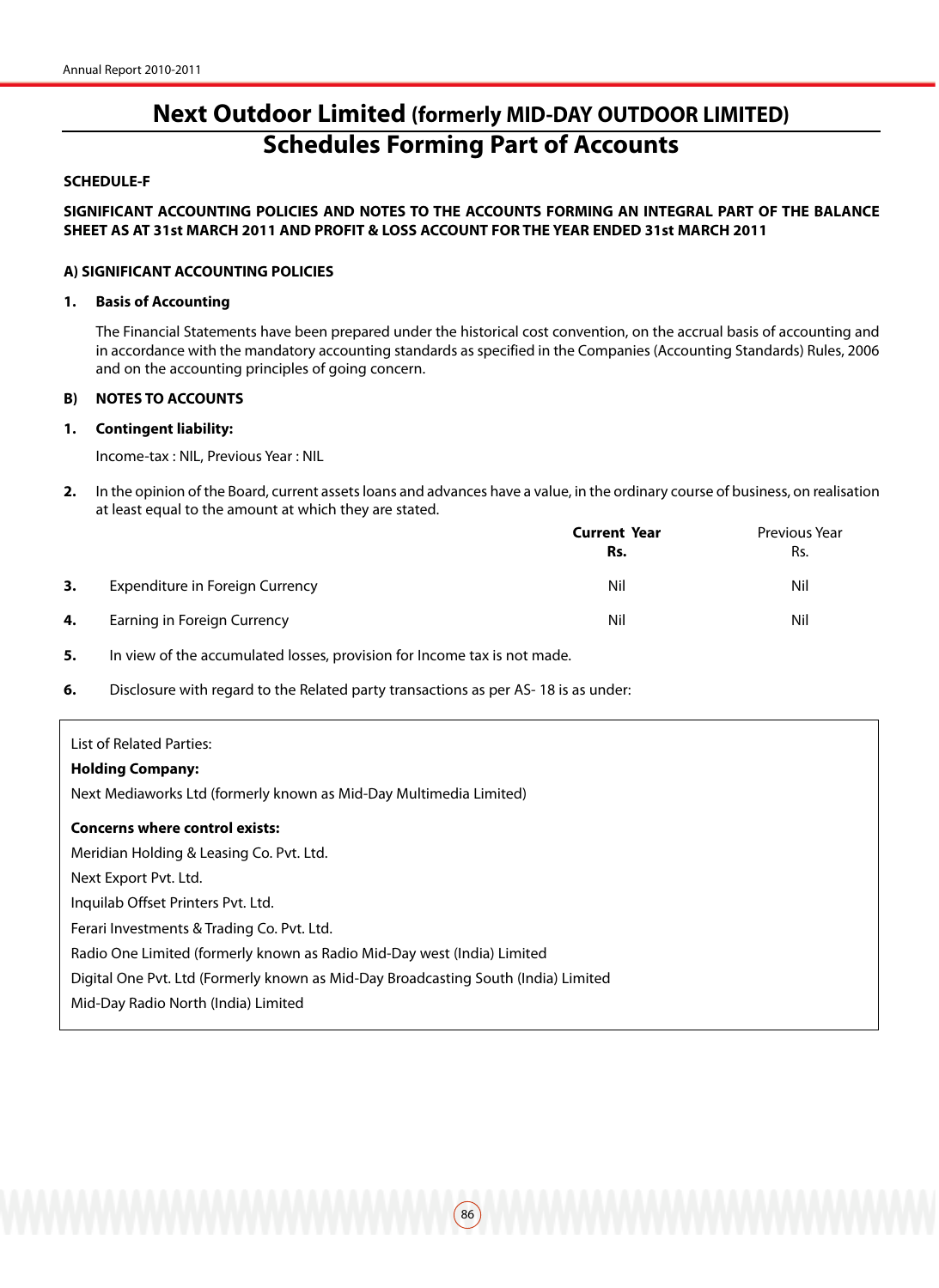

# **Next Outdoor Limited Schedules Forming Part of Accounts**

| Name of the transacting<br>related party | Relationship           | Description of the nature of transaction                          | Amount<br>(Rs. in Lakhs)  |
|------------------------------------------|------------------------|-------------------------------------------------------------------|---------------------------|
| Next Media Works Limited                 | <b>Holding Company</b> | Unsecured Loan received during the year                           | 0.20<br>$\left( -\right)$ |
|                                          |                        | Unsecured Loan outstanding as on 31.03.2011<br>(As on 31.03.2010) | 7.44<br>(7.24)            |

- 7. The deferred tax assets as per Accounting Standard 22 (AS-22) on Accounting of taxes towards carried forward losses have not been recognised, as there is no certainty on realization of the same.
- 8. The Company operates in a single business segment of Outdoor Advertising. Therefore disclosure requirement for Segment Reporting as per AS-17 is not applicable to the company.
- 9. No provision has been made for retirement benefits since there are no employees on the roll of the Company.
- 10. The disclosures with regard to the requirement of Part II of Schedule VI of the Companies Act, 1956 are not applicable.
- 11. Previous year figures have been regrouped / rearranged wherever considered necessary to make them comparable with the current year figures.
- 12. All figures are rounded off to the nearest rupee.

As per our Report of even date **For T.R.Chadha & Co. For and on behalf of the Board of**

Chartered Accountants Next Outdoor Limited

**Rukya Ansari Tarique Ansari** 

Director Director

Place : Mumbai Date : May 05, 2011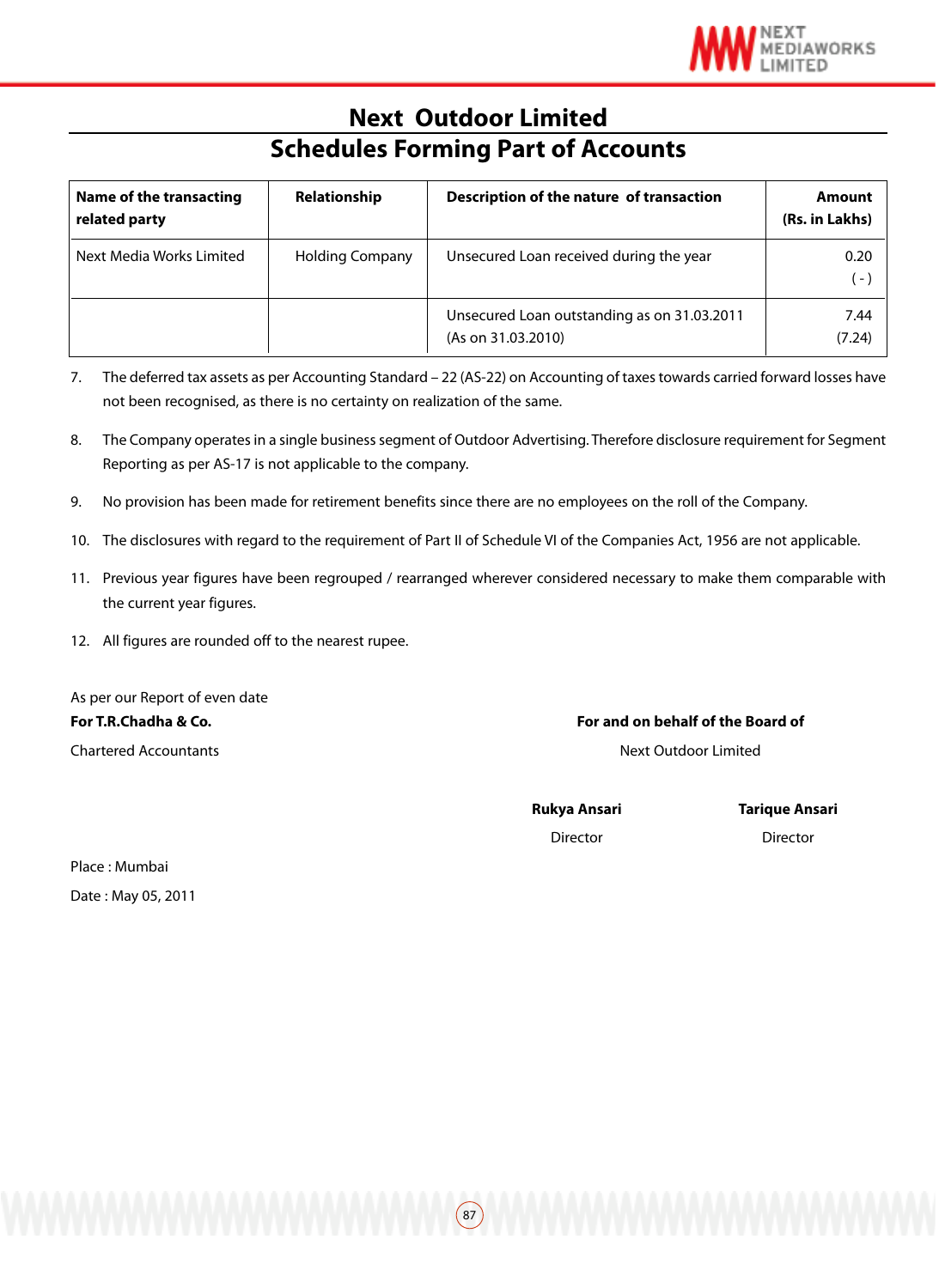# **Next Outdoor Limited (formerly MID-DAY OUTDOOR LIMITED)**

# **Balance -Sheet Abstract And Company's General Business Profile**

| п  | <b>Registration Details</b>                          |                                                                                                                   |                                                          |
|----|------------------------------------------------------|-------------------------------------------------------------------------------------------------------------------|----------------------------------------------------------|
|    | <b>Registration No</b>                               | 9<br>8<br>3<br>$\overline{7}$<br>$\overline{4}$<br><b>State Code</b>                                              | $\mathbf{1}$<br>$\mathbf{1}$                             |
|    | <b>Balance Sheet Date:-</b>                          | Year<br>Date<br>Month                                                                                             |                                                          |
|    |                                                      | $\overline{2}$<br>$\overline{3}$<br>$\mathbf{1}$<br>$\mathbf{1}$<br>$\pmb{0}$<br>$\mathbf 0$<br>3<br>$\mathbf{1}$ |                                                          |
|    | <b>CIN Number</b>                                    |                                                                                                                   |                                                          |
| Ш  |                                                      | Capital raised during the period (Amount in Rs. Thousands)                                                        |                                                          |
|    | Public Issue                                         | $\mathbf 0$<br><b>Rights Issue</b>                                                                                | $\mathbf 0$                                              |
|    | <b>Bonus Issue</b>                                   | $\mathbf 0$<br><b>Private Placements</b>                                                                          | $\mathbf{0}$                                             |
| Ш  |                                                      | Position of Mobilisation and Deployment of Funds (Amount in Rs. Thousands)                                        |                                                          |
|    | <b>Total Liabilities</b>                             | 5<br>$\overline{3}$<br>6<br>9<br>$\overline{4}$<br><b>Total Assets</b>                                            | 5<br>$\overline{3}$<br>$\sqrt{6}$<br>$\overline{4}$<br>9 |
|    | Sources of Funds                                     |                                                                                                                   |                                                          |
|    | Paid-up Capital                                      | $\overline{3}$<br>5<br>$\overline{4}$<br>9<br>$\mathbf 0$<br>Reserves and Surplus                                 | $\mathbf 0$                                              |
|    | <b>Secured Loans</b>                                 | <b>Unsecured Loans</b><br>$\mathbf 0$                                                                             | 7<br>$\overline{a}$<br>$\overline{4}$                    |
|    | <b>Application of Funds</b>                          |                                                                                                                   |                                                          |
|    | Net Fixed Assets /                                   | $\mathbf 0$<br>Investments                                                                                        | $\mathbf 0$                                              |
|    | <b>Net Current Assets</b>                            | $\mathbf{1}$<br>Misc. Expenditure                                                                                 | $\overline{0}$                                           |
|    | <b>Accumulated Losses</b>                            | $\overline{3}$<br>3<br>5<br>9<br>6                                                                                |                                                          |
| IV |                                                      | <b>Performance of Company (Amount in Rs. Thousands)</b>                                                           |                                                          |
|    | Turnover                                             | $\mathbf 0$<br><b>Total Expenditure</b>                                                                           | $\overline{2}$<br>$\mathbf 0$                            |
|    | Profit / Loss before Tax                             | $\overline{2}$<br>Profit / Loss after Tax<br>$\pmb{0}$                                                            | $\overline{2}$<br>$\pmb{0}$<br>$\lambda$                 |
|    | Earning per share (Rs.)                              | $\pmb{0}$<br>Dividend rate %<br>$\boldsymbol{0}$<br>1                                                             | ${\sf N}$<br>L                                           |
| v  |                                                      | Generic Names of Principal Services of Company (as per monetary terms)                                            | N<br>L                                                   |
|    | Item Code No. (ITC Code)                             |                                                                                                                   |                                                          |
|    | Product Description : Outdoor Advertising            |                                                                                                                   |                                                          |
|    | For T.R.Chadha & Co.<br><b>Chartered Accountants</b> | For and on behalf of the Board of<br><b>Next Outdoor Limited</b>                                                  |                                                          |
|    | Place: Mumbai<br>Date: May 05, 2011                  | Rukya Ansari<br>Director                                                                                          | <b>Tarique Ansari</b><br><b>Director</b>                 |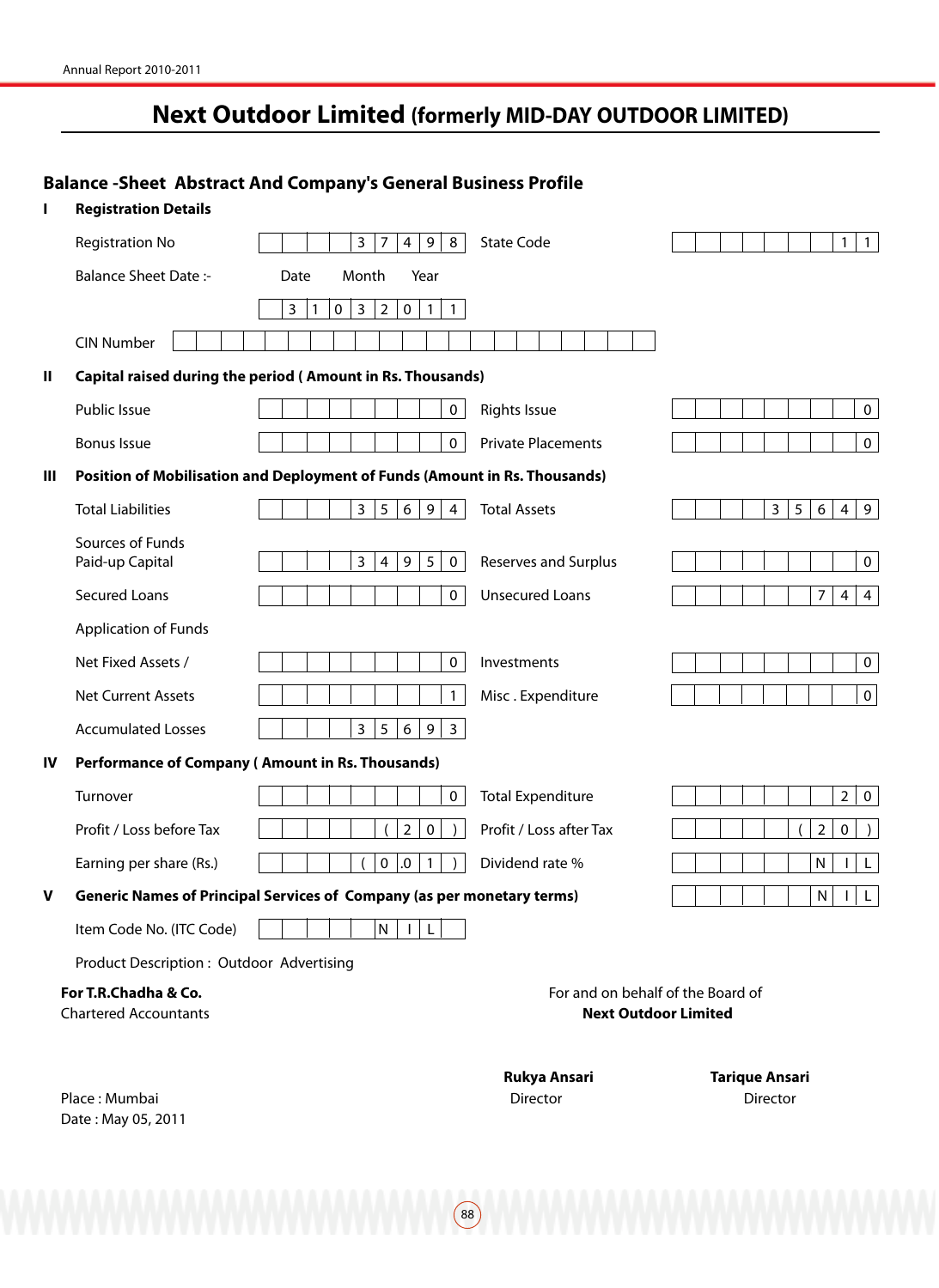**(Rs. in Lakhs)**

# **Radio One Limited (formerly known as Radio Mid-Day West (India) Limited) Directors' Report**

### **TO THE MEMBERS OF RADIO ONE LIMITED**

The Directors have pleasure in presenting the Eleventh Annual Report of the Company together with the Audited Statement of Accounts for the year ended 31st March 2011.

# **Financial Results**

| <b>Particulars</b>                                           | 2010-11   | 2009-10   |
|--------------------------------------------------------------|-----------|-----------|
| <b>Profit / (Loss) before Depreciation, Interest and Tax</b> | 405.92    | (168.99)  |
| Less: Depreciation                                           | 1159.50   | 1152.53   |
| Interest                                                     | 687.53    | 859.67    |
| <b>Profit Before Exceptional Item</b>                        | (1441.11) | (2181.19) |
| <b>Exceptional Item</b>                                      | (933.10)  |           |
| <b>Profit Before Tax</b>                                     | (508.01)  | (2181.19) |
| Add: Deferred Tax Adjustments                                | (103.20)  | 659.19    |
| <b>Profit After Tax</b>                                      | (611.21)  | (1522.00) |
| Add: Balance brought forward from previous year              | (9140.03) | (7618.03) |
| <b>Balance carried forward</b>                               | (9751.24) | (9140.03) |

# **Business Operations and Future Prospects**

All the 7 (seven) stations of the Company across the country were operational during the year under review as per the Licence granted by the Ministry of Information & Broadcasting.

On successful implementation of Phase II policy of the Ministry of Information and Broadcasting, the Government invited bids for 93 vacant slots, which are yet under examination. The Government has further prepared Phase III policy of the Ministry of Information and Broadcasting which is awaited for formal declaration by the Ministry.

# **Change in Name of the Company**

Pursuant to the Scheme of Arrangement between the Holding Company, Mid-Day Multimedia Limited ("MML") and Jagran Prakashan Limited ("JPL"), the entire print and publishing business of MML, along with all the related licences, trade marks, logos etc were also transferred in the name of JPL and accordingly the name "MiD DAY" and its Logo were transferred to JPL. In order to avoid any disruption in the use of the name "MiD DAY" and its Logo, the Company's name has been changed to "Radio One Ltd" w.e.f 27th April 2011.

# **Dividend**

In view of the carry forward losses, the Board of Directors of your Company do not recommend any Dividend for the year ending 31st March 2011.

# **Fixed Deposits**

During the year under review, the Company has not accepted any deposits from general public within the meaning of Section 58A of the Companies Act, 1956 and the rules made thereunder and hence, no amount of principal or interest was outstanding as of balance sheet date.

# **Directors**

In accordance with the provisions of the Companies Act, 1956 and the Articles of association of the Company, Mr. Dilip Cherian retires by rotation and is eligible for reappointment.

# **Auditors**

The Auditors, M/s Haribhakti & Co, Chartered Accountants, Mumbai, hold office upto the conclusion of the ensuing Annual General Meeting and are eligible for re-appointment. They have furnished the necessary certificate as required under Section 224 (1B) of the Companies Act, 1956. The Board recommends their appointment.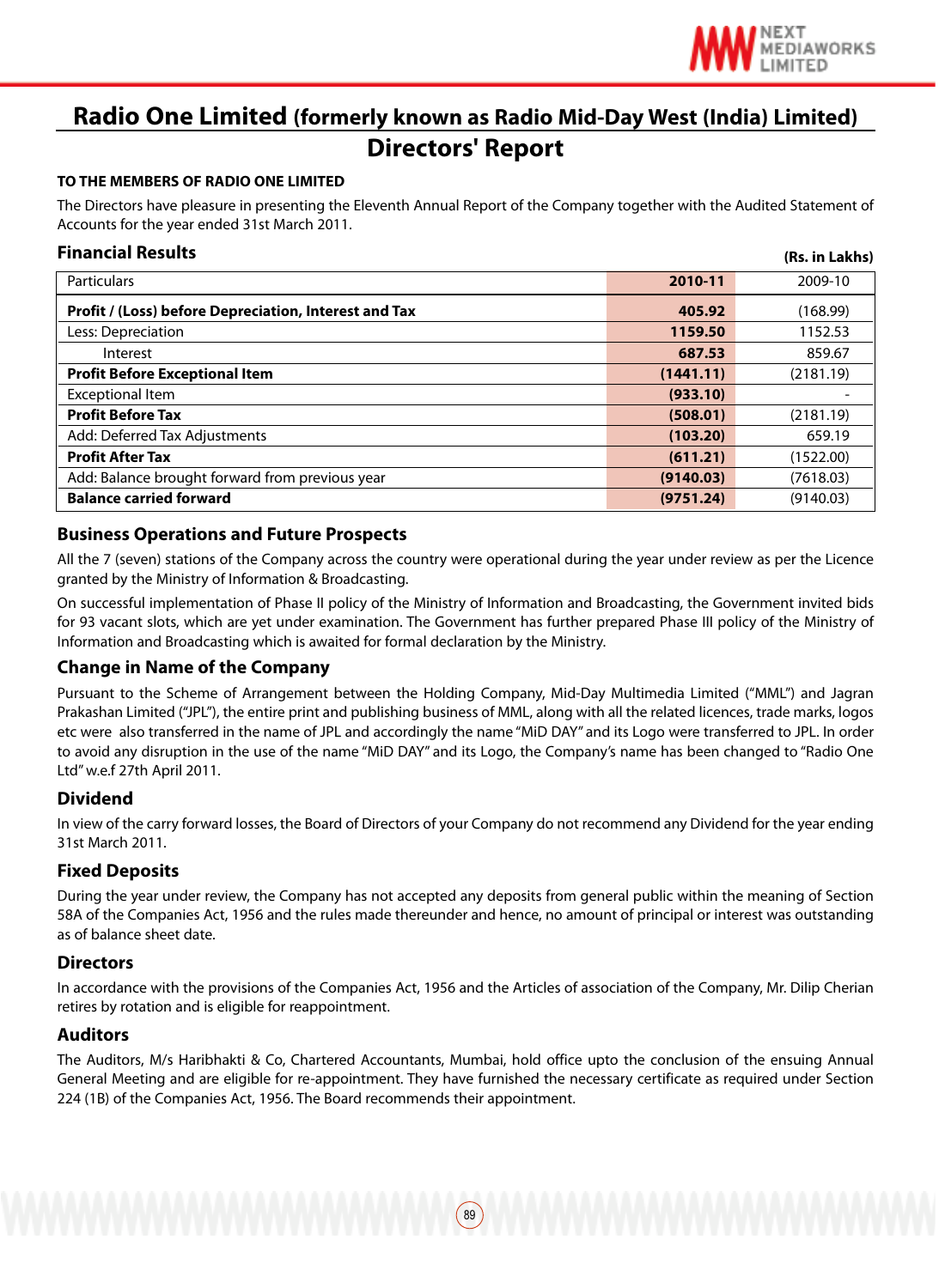# **Radio One Limited (formerly known as Radio Mid-Day West (India) Limited) Directors' Report**

### **Auditors' Observation in their Report**

As on March 31, 2011, the Company has accounted for Rs. 4,38,107,900/- Lakhs as Deferred Tax Asset. The Board reviews the carrying amount of Deferred Tax Assets at each Balance Sheet date and reviews the performance of the Company vis-à-vis the plan to arrive at a conclusion for carrying forward and creating a further Deferred Tax Asset.

As the Board is virtually certain that there will be sufficient future taxable income against which the Deferred Tax Asset can be realized, the Company has decided to recognize the Deferred Tax Asset for the carry forward loss.

# **Particulars of Employees: -**

Since there are no eligible employees, the provisions laid down in Section 217 (2A) of the Companies Act, 1956 read with the Companies (Particulars of Employees) Rules, 1975 shall not be applicable.

# **Directors' Responsibility Statement :-**

The Directors confirm that: -

- 1. In the preparation of the annual accounts, the applicable Accounting Standards have been followed;
- 2. The selected and applied accounting policies are reasonable and prudent so as to give a true and fair view of the state of affairs of the Company as on 31st March, 2011;
- 3. Proper and sufficient care has been taken for the maintenance of adequate accounting records in accordance with the provisions of the Companies Act, 1956, for safeguarding the assets of the Company and for preventing and detecting fraud and other irregularities;
- 4. The annual accounts are prepared on a going concern basis.

### **Conservation of Energy, Technology Absorption and Foreign Exchange earning and outgo: -**

| a) | Conservation of Energy | $:$ NIL |
|----|------------------------|---------|
|----|------------------------|---------|

- b) Technology Absorption : NIL
- c) Foreign Exchange Earning : NIL
- d) Foreign Exchange Outgo : Rs. 189,543

# **Acknowledgement: -**

The Board of Directors places on record their appreciation to all the employees of the Company for their outstanding contribution to the operations of the Company during the year under review. Your Directors also place on record their sincere appreciation of the wholehearted support extended by the Government and other Statutory Authorities, Company's Bankers, Business Associates, Auditors and all the stakeholders of the Company.

90

**For Radio One Limited**

**Vineet Singh Hukmani** Dilip Cherian Managing Director **Director** 

Place : Mumbai Date : May 5, 2011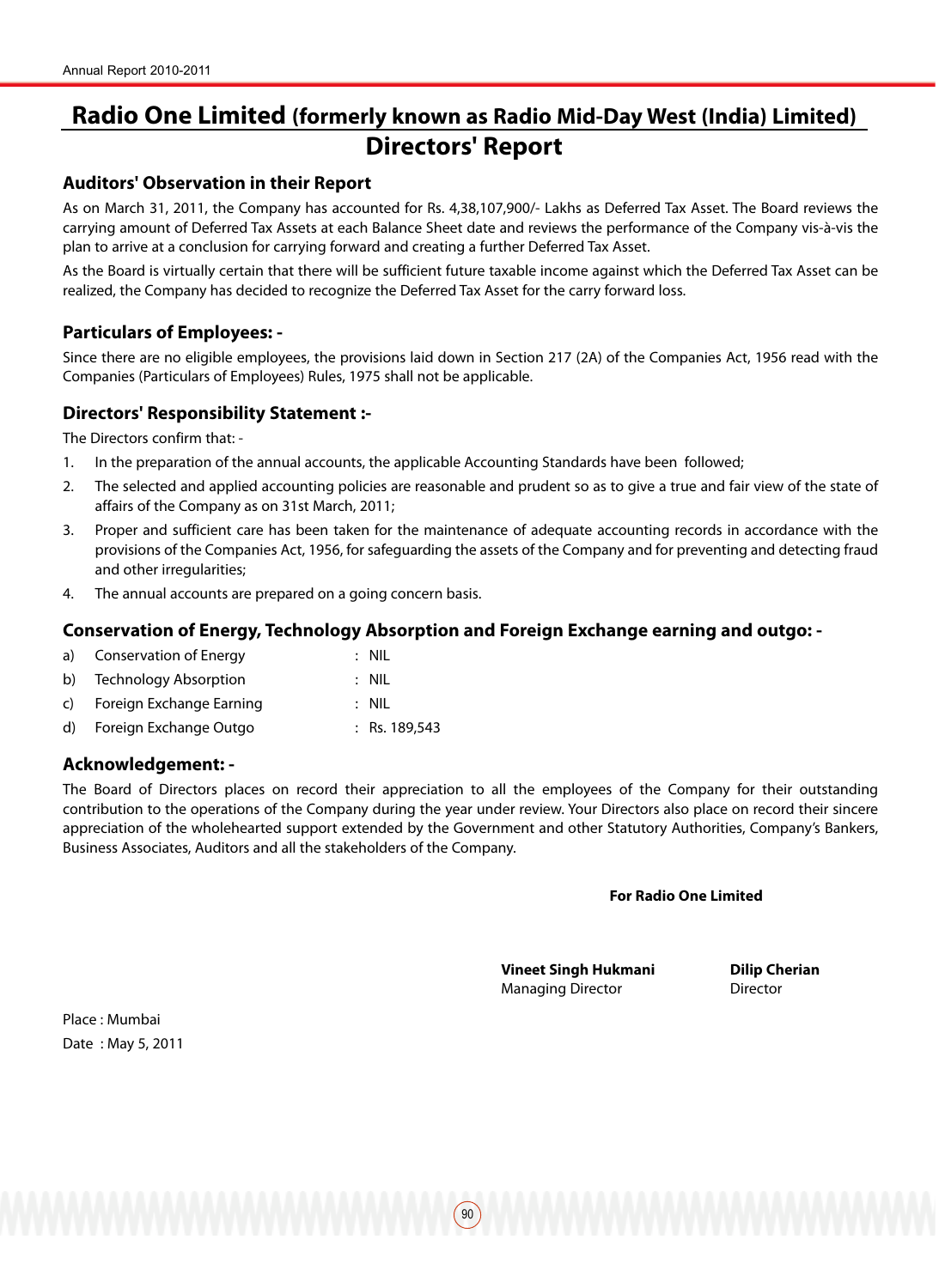

# **Radio One Limited (formerly known as Radio Mid-Day West (India) Limited) Annexure to Directors' Report**

**Disclosures pursuant to the (Employee Stock Option Scheme and Employee Stock Purchase Scheme), Rules, 2002 are as under :**

### **RMW Stock Option Scheme – 2007**

| a)           | Options outstanding during the year                                                                                                                                                                                                                                                                                        | 4,25,000      |
|--------------|----------------------------------------------------------------------------------------------------------------------------------------------------------------------------------------------------------------------------------------------------------------------------------------------------------------------------|---------------|
|              | Options granted during the year                                                                                                                                                                                                                                                                                            | <b>NIL</b>    |
| b)           | The Pricing formula                                                                                                                                                                                                                                                                                                        | At Fair Value |
| $\mathsf{C}$ | <b>Options Vested</b>                                                                                                                                                                                                                                                                                                      | <b>NIL</b>    |
| d)           | <b>Options Exercised</b>                                                                                                                                                                                                                                                                                                   | <b>NIL</b>    |
| e)           | The total no. of shares arising as a result of exercise of options                                                                                                                                                                                                                                                         | <b>NIL</b>    |
| f)           | Options lapsed                                                                                                                                                                                                                                                                                                             | <b>NIL</b>    |
| g)           | Variation of terms of options                                                                                                                                                                                                                                                                                              | NIL           |
| h)           | Money realised by exercise of options                                                                                                                                                                                                                                                                                      | <b>NIL</b>    |
| i)           | Total number of options in force                                                                                                                                                                                                                                                                                           | 4,25,000      |
| j)           | Employee wise details of options granted to:                                                                                                                                                                                                                                                                               |               |
|              | Senior managerial personnel<br>(i)                                                                                                                                                                                                                                                                                         | <b>NIL</b>    |
|              | Any other employee who receives a grant in any one year of option amounting to<br>(ii)<br>5% or more of options granted during that year<br>Identified employees who were granted option, during any one year, equal to or<br>(iii)<br>exceeding 1% of the issued capital (excluding outstanding warrants and conversions) | <b>NIL</b>    |
|              | of the company at the time of grant                                                                                                                                                                                                                                                                                        | <b>NIL</b>    |
| $\mathsf{k}$ | Diluted Earnings Per Share (EPS) pursuant to issue of shares on exercise of option                                                                                                                                                                                                                                         | N.A.          |
| $\vert$      | Weighted-average fair value of options granted during the year                                                                                                                                                                                                                                                             | N.A           |

# **Fair Value:**

Since the shares are not listed, the Fair Value of the options has been estimated on the date of grant using the Weighted Average Price of Shares issued till the date of first grant.

### **The various assumptions considered in the pricing model are:**

|                                                                     | March 31, 2011 |
|---------------------------------------------------------------------|----------------|
| Risk-free interest rate                                             | 8.25%          |
| Expected life of options                                            | N.A.           |
| <b>Expected volatility</b>                                          | N.A.           |
| <b>Expected dividends</b>                                           | N.A.           |
| The fair value of the underlying share at the time of option grant. | Rs. 13/-       |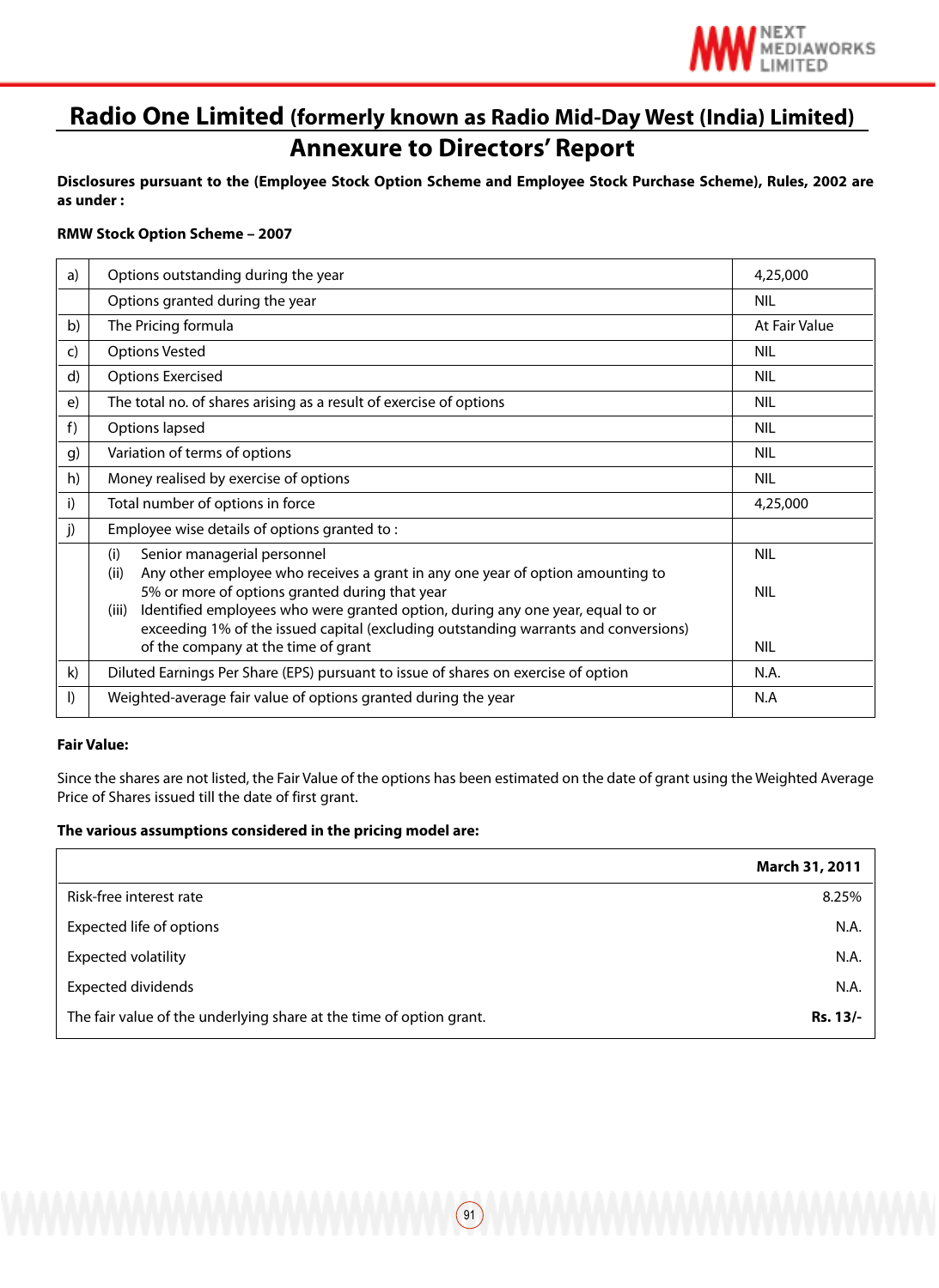# **Radio One Limited (formerly known as Radio Mid-Day West (India) Limited) Auditor's Report**

# **To the Members of Radio One Limited (formerly known as Radio Mid-Day West (India) Limited)**

- 1. We have audited the attached Balance Sheet of Radio One Limited, as at 31st March 2011, the Profit and Loss Account and also the Cash Flow Statement for the year ended on that date annexed thereto. These financial statements are the responsibility of the company's management. Our responsibility is to express an opinion on these financial statements based on our audit.
- 2. We conducted our audit in accordance with the auditing standards generally accepted in India. Those Standards require that we plan and perform the audit to obtain reasonable assurance about whether the financial statements are free of material misstatement. An audit includes examining, on a test basis, evidence supporting the amounts and disclosures in the financial statements. An audit also includes assessing the accounting principles used and significant estimates made by management, as well as evaluating the overall financial statement presentation. We believe that our audit provides a reasonable basis for our opinion.
- 3. As required by the Companies (Auditor's Report) Order, 2003 (as amended) issued by the Central Government of India in terms of sub-section (4A) of section 227 of the Companies Act. 1956 we enclose in the Annexure a statement on the matters specified in paragraphs 4 and 5 of the said Order.
- 4. Further to our comments in the Annexure referred to above, we report that:
	- (i) We have obtained all the information and explanations, which to the best of our knowledge and belief were necessary for the purposes of our audit;
	- (ii) In our opinion, proper books of account as required by law have been kept by the company so far as appears from our examination of those books;
	- (iii) The Balance Sheet, Profit and Loss Account and Cash Flow Statement dealt with by this report are in agreement with the books of account;
	- (iv) In our opinion, the Balance Sheet, Profit and Loss Account and Cash Flow Statement dealt with by this report comply with the Accounting Standards referred to in sub-section (3C) of section 211 of the Companies Act, 1956. Attention is drawn to Note no. 2(h) of Schedule 16 of the Profit and Loss Account. The management has considered factors like expected profits in future, to recognize deferred tax assets of Rs. 3,85,53,048 during the year and Rs. 44,78,27,667 as on the Balance Sheet date on account of unabsorbed tax losses and depreciation. We are unable to comment whether these can be considered as 'virtual certainty' prescribed under Accounting Standard 22 - Accounting for Taxes on Income, to recognize such assets.
	- (v) Without qualifying our report we draw attention to
		- (a) Note 2 (f) of Schedule 16 regarding provision against certain debts due for over three years.
		- (b) Note 2 (e) of Schedule 16 regarding contribution towards capital work in progress.
	- (vi) Based on the written representations received from the directors, as on 31st March 2011 and taken on record by the Board of Directors, we report that none of the directors are disqualified as on 31st March 2011 from being appointed as a director in terms of clause (g) of sub-section (1) of section 274 of the Companies Act, 1956;

 $(92)$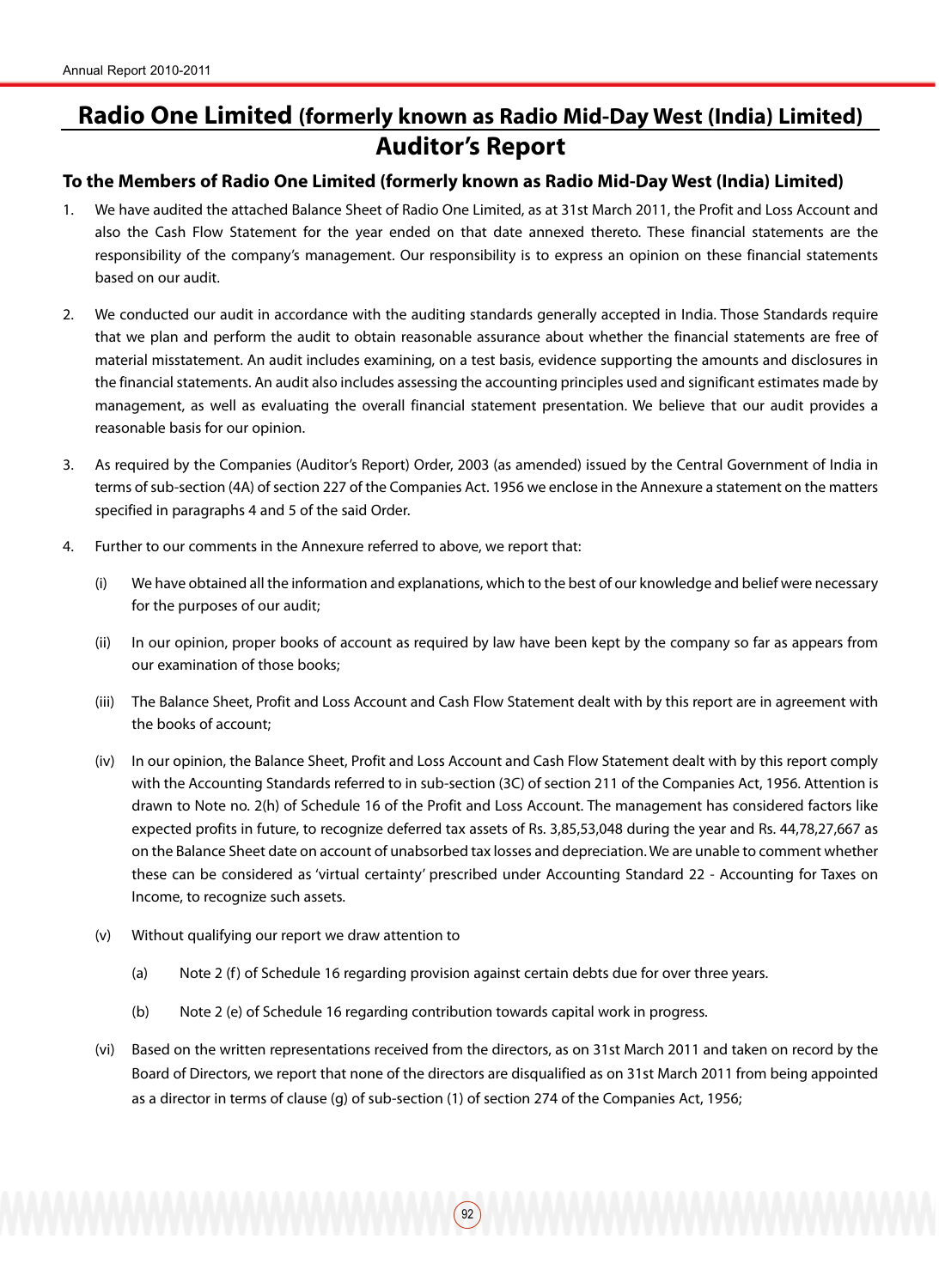

# **Radio One Limited (formerly known as Radio Mid-Day West (India) Limited) Auditors' Report**

- (vii) Subject to our observation in para (iv) above and the consequential effect thereof, in our opinion, and to the best of our information and according to the explanations given to us, the said accounts give the information required by the Companies Act, 1956 in the manner so required and give a true and fair view in conformity with the accounting principles generally accepted in India:
	- (a) in the case of the Balance Sheet, of the state of affairs of the company as at 31st March 2011;
	- (b) in the case of the Profit & Loss account, of the loss for the year ended on that date; and
	- (c) in the case of the Cash Flow statement, of the cash flows for the year ended on that date

For **Haribhakti & Co.** Chartered Accountants Firm Reg. No. 103523W

Place : Mumbai **Partner** Partner Partner Partner Partner Partner Partner Partner Partner Partner Partner Partner

**Chetan Desai** Date : 5th May, 2011 **Membership No. 17000** Date : 5th May, 2011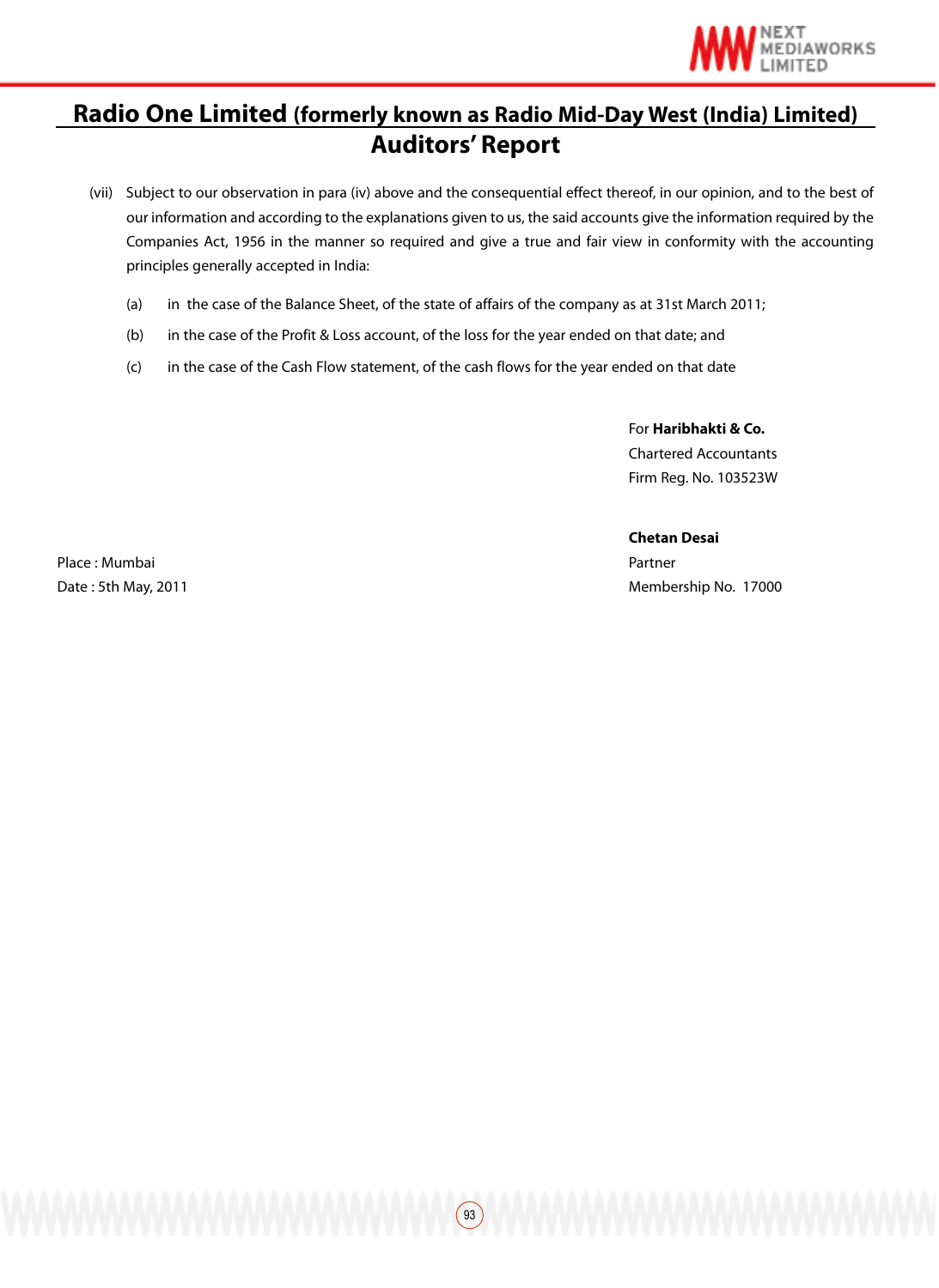# **Radio One Limited (formerly known as Radio Mid-Day West (India) Limited) Annexures to Auditors' Report**

**[Referred to in paragraph 3 of the Auditors' Report of even date to the Members' of Radio One Limited (formerly known as Radio Mid-Day West India Limited) on the financial statements of the year ended March 31, 2011]**

- (i) (a) The Company have maintained proper records showing full particulars, including quantitative details and situation of fixed assets.
	- (b) The fixed assets of the company have been physically verified by the management during the year and no material discrepancies between the book records and the physical inventory have been noticed. In our opinion, the frequency of verification is reasonable.
	- (c) In our opinion and according to the information and explanations given to us, a substantial part of fixed assets has not been disposed of by the company during the year.
- (ii) The company does not hold any inventory and hence Clause 4(ii) is not applicable to the Company.
- (iii) (a) As informed, the Company has not granted any loans, secured or unsecured to companies, firms or other parties covered in the register maintained under section 301 of the Companies Act, 1956 and hence clauses 4(iii)(b), 4(iii)(c) and 4(iii)(d) of the Companies (Auditor's Report) Order 2003 as amended are not applicable to the Company.
	- (b) According to the information and explanation given to us, the company has not taken any loan, secured or unsecured, from companies, firms or other parties listed in the register maintained under Section 301 of the Companies Act 1956 except loan of Rs. 1308.00 lakhs from the holding company. The yearend balance is 1324.08 lakhs.
	- (c) In our opinion and according to the information and explanation given to us, the rate of interest and other terms and conditions for such loans are not, prima facie, prejudicial to the interest of the Company.
	- (d) In respect of the aforesaid loans, the company is regular in repaying the principal amounts as stipulated and has been regular in payment of interest.
- (iv) In our opinion and according to the information and explanations given to us, there exists an adequate internal control system commensurate with the size of the Company and the nature of its business with regard to purchase of fixed assets and sale of services. During the course of our audit, we have not observed any continuing failure to correct weakness in internal control system of the Company.
- (v) (a) According to the information and explanations given to us, we are of the opinion that the particulars of contracts or arrangements referred to in section 301 of the Companies Act, 1956 that need to be entered into the register maintained under section 301 have been so entered.
	- (b) In our opinion and according to the information and explanations given to us, we are of the opinion that the transactions made in pursuance of such contracts or arrangements exceeding value of Rupees five lakhs have been entered into during the financial year at prices which are reasonable having regard to the prevailing market prices at the relevant time.
- (vi) The Company has not accepted any deposits from the public within the meaning of Sections 58A and 58AA of the Act and the rules framed there under.
- (vii) In our opinion, the Company have an internal audit system commensurate with the size and nature of its business.
- (viii) The Central Government of India has not prescribed the maintenance of cost records under clause (d) of sub-section (1) of Section 209 of the Act for any of the products of the company.
- (ix) (a) Except for delays in payment of service tax during the year, the Company is regular in depositing with appropriate authorities undisputed statutory dues including provident fund, investor education and protection fund, employees' state insurance, income-tax, wealth-tax, customs duty, cess and other material statutory dues applicable to it.

 $(94)$ 

Further, since the Central Governent has till date not prescribed the amount of cess payable under section 441A of the Companies Act,1956, we are not in a position to comment upon the regularity or otherwise of the company in depositing the same.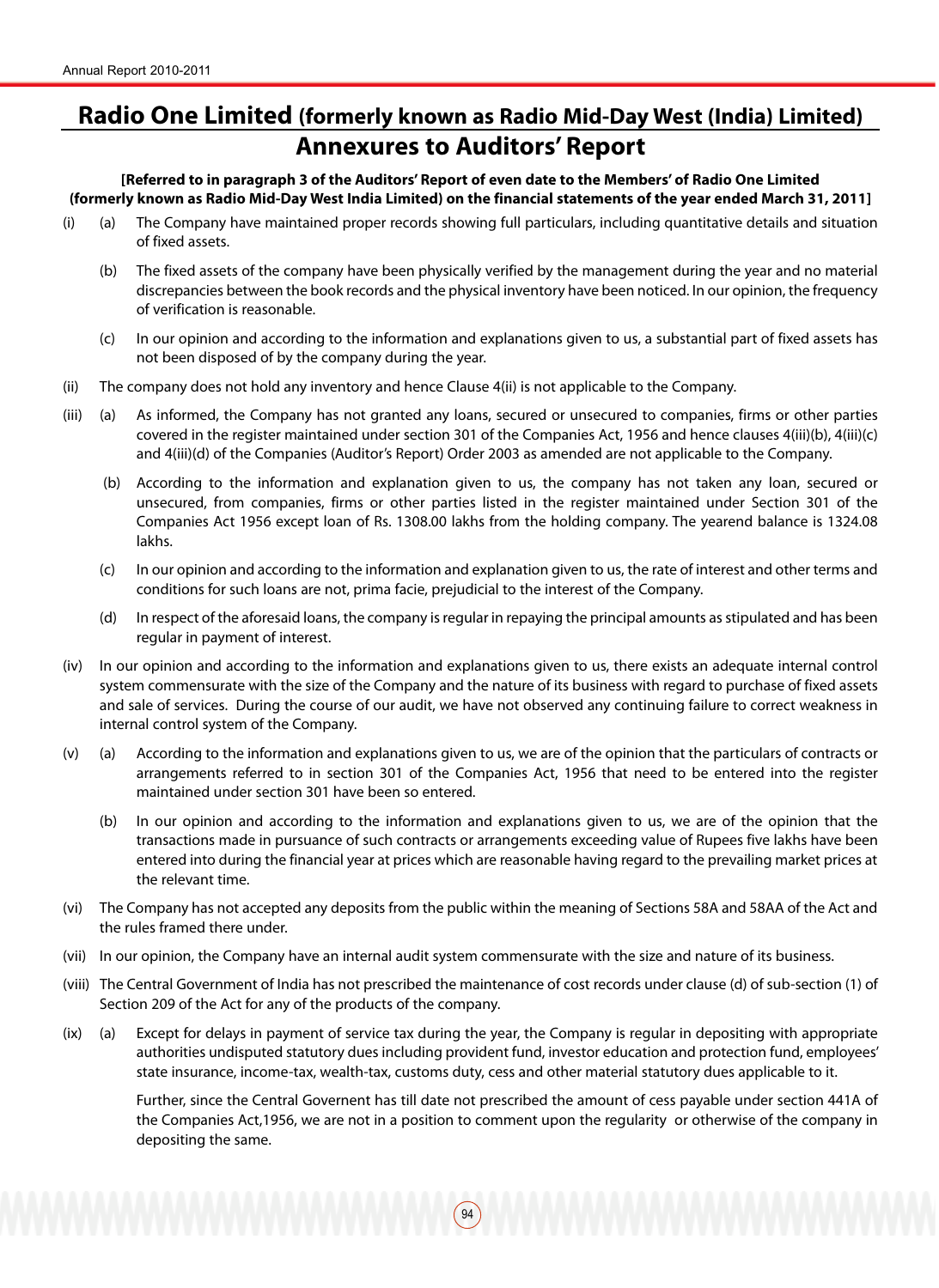

# **Radio One Limited (formerly known as Radio Mid-Day West (India) Limited) Annexures to Auditor's Report**

(b) According to the information and explanations given to us, no undisputed amounts payable in respect of provident fund, employees' state insurance, income-tax, wealth-tax, service tax, customs duty, cess and other undisputed statutory dues were outstanding, at the year end, for a period of more than six months from the date they became payable.

As regards Service Tax, the Company has not been recovering and paying to the authorities such taxes in respect of relevant transactions with related parties the amount of which is not quantifiable.

(c) According to the records of the Company, the dues outstanding of income-tax, wealth-tax, service tax, customs duty, and cess as at March 31, 2011 which have not been deposited with respective authorities on account of any dispute, are as follows:

| Name of the statute | Nature of dues | Amount<br>(in Lakhs) | Period to which the<br>amount relates | <b>Forum</b> where<br>dispute is pending |
|---------------------|----------------|----------------------|---------------------------------------|------------------------------------------|
| Finance Act, 1994   | Service Tax    | 5.96                 | 2006-2007 and 2007-2008               | <b>CESTAT</b>                            |

- (x) In our opinion, the accumulated losses of the company exceed fifty percent of its net worth. Further, the company has incurred cash losses during the financial year covered by our audit and the immediately preceding financial year.
- (xi) In our opinion and according to the information and explanations given to us, the Company has not defaulted in repayment of dues to a financial institution, bank or debenture holders.
- (xii) According to the information and explanations given to us, the Company have not granted loans and advances on the basis of security by way of pledge of shares, debentures and other securities.
- (xiii) In our opinion, the Company is not a chit fund or a nidhi / mutual benefit fund / society. Therefore, the provisions of clause 4(xiii) of the Companies (Auditor's Report) Order, 2003 (as amended) are not applicable to the Company.
- (xiv) In our opinion, the Company is not dealing in or trading in shares, securities, debentures and other investments. Accordingly, the provisions of clause 4(xiv) of the Companies (Auditor's Report) Order, 2003 (as amended) are not applicable to the Company.
- (xv) In our opinion and according to the information and explanations given to us, the Company has not given any guarantee for loans taken by others from banks or financial institutions during the year.
- (xvi) The Company has utilized the term loans for the purposes for which it was obtained.
- (xvii) According to the information and explanations given to us and on an overall examination of the balance sheet of the Company, we report that funds raised on short-term basis to the tune of 8.56 lakhs have been used for long-term investment.
- (xviii) According to the information and explanations given to us, the company has made preferential allotment of shares to parties and companies covered in the register maintained under section 301 of the Act. In our opinion, the prices at which shares have been issued is not prejudicial to the interest of the company.
- (xix) The Company did not have any outstanding debentures during the year.
- (xx) The Company did not raise any money by way of public issue during the year.
- (xxi) During the course of our examination of the books and records of the company, carried out in accordance with the generally accepted auditing practices in India, and according to the information and explanations given to us, we have neither come across any instance of fraud on or by the company, noticed or reported during the year, nor have we been informed of such case by the management.

95

For **Haribhakti & Co.** Chartered Accountants Firm Reg. No. 103523W

**Chetan Desai** Date : 5th May, 2011 **Membership No. 17000** Charles and Membership No. 17000

Place : Mumbai Partner New York 2012 19:00 19:00 19:00 19:00 19:00 19:00 19:00 19:00 19:00 19:00 19:00 19:00 1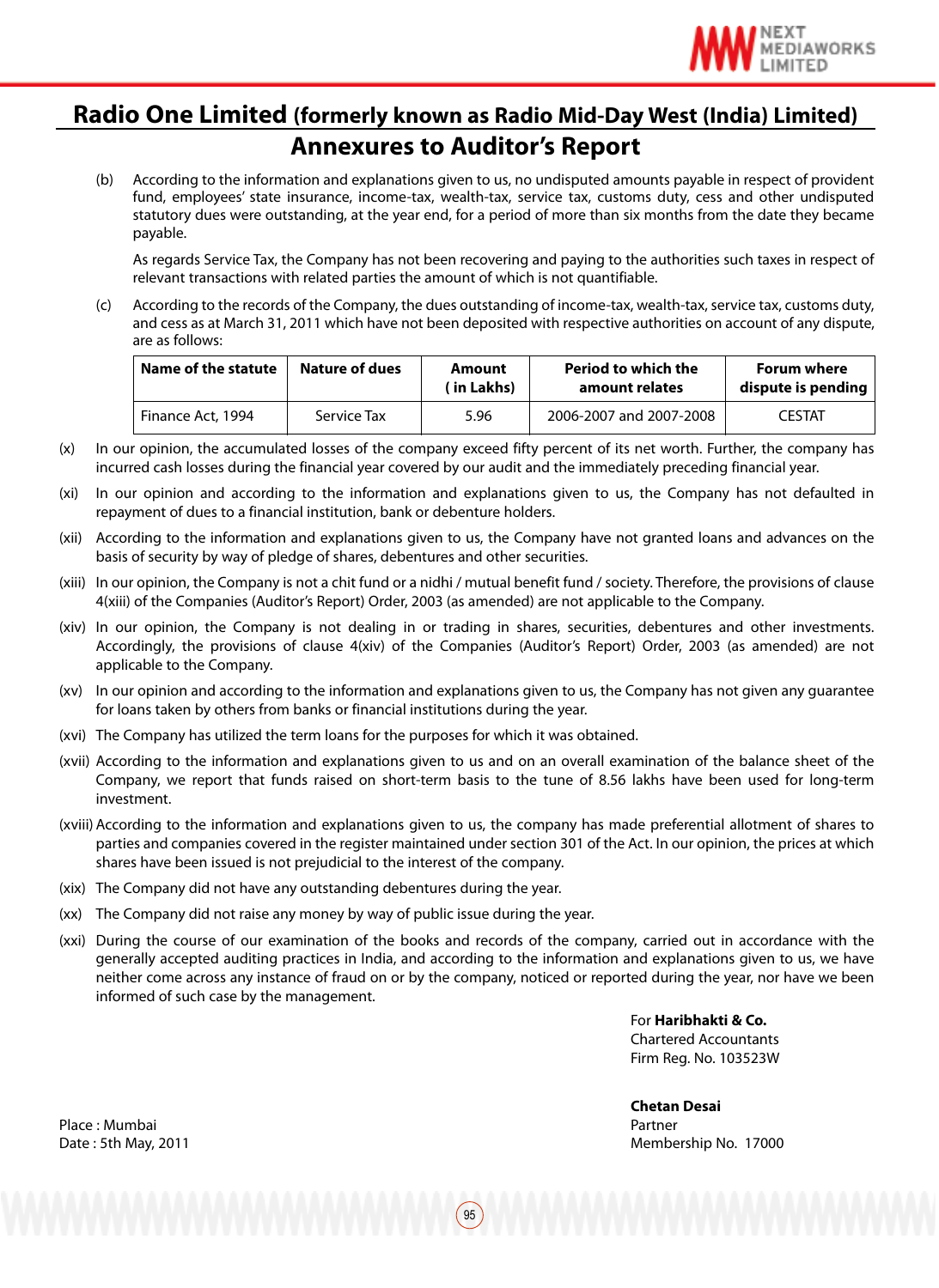# **Radio One Limited (formerly known as Radio Mid-Day West (India) Limited) Balance Sheet as at 31st March, 2011**

|                                                                               | <b>SCHEDULE</b>                                         | As at<br>March 31, 2011<br>Rs.              | As at<br>March 31, 2010<br>Rs.              |
|-------------------------------------------------------------------------------|---------------------------------------------------------|---------------------------------------------|---------------------------------------------|
| <b>SOURCES OF FUNDS</b>                                                       |                                                         |                                             |                                             |
| <b>Shareholders' funds</b>                                                    |                                                         |                                             |                                             |
| <b>Share capital</b>                                                          |                                                         |                                             |                                             |
| Share capital                                                                 | 1                                                       | 1,472,099,100                               | 1,265,197,610                               |
| <b>Reserves &amp; Surplus</b>                                                 |                                                         |                                             |                                             |
| <b>Securities Premium</b>                                                     | 2                                                       | 326,524,757                                 | 282,926,247                                 |
| <b>Loan funds</b>                                                             |                                                         |                                             |                                             |
| Secured loan                                                                  | 3                                                       | 280,849,901                                 | 357,766,692                                 |
| Unsecured loan                                                                | 4                                                       | 132,408,836                                 | 252,908,835                                 |
|                                                                               |                                                         | 2,211,882,594                               | 2,158,799,384                               |
| <b>APPLICATION OF FUNDS</b>                                                   |                                                         |                                             |                                             |
| <b>Fixed assets</b>                                                           | 5                                                       |                                             |                                             |
| Gross block                                                                   |                                                         | 1,210,870,851                               | 1,206,773,495                               |
| Less: Depreciation                                                            |                                                         | 541,694,951                                 | 425,957,925                                 |
| Net Block                                                                     |                                                         | 669,175,900                                 | 780,815,570                                 |
| Add: Capital Work in Progress including Capital Advances                      |                                                         | 73,517,155                                  | 73,517,155                                  |
|                                                                               |                                                         | 742,693,055                                 | 854,332,725                                 |
| <b>Deferred tax asset</b>                                                     |                                                         | 438,107,900                                 | 448,427,724                                 |
| <b>Current assets, loans and advances</b>                                     |                                                         |                                             |                                             |
| Sundry debtors                                                                | 6                                                       | 154,482,008                                 | 145,508,404                                 |
| Cash and bank balances                                                        | 7                                                       | 48,943,419                                  | 18,302,450                                  |
| Loans and advances                                                            | 8                                                       | 70,402,574                                  | 63,713,642                                  |
|                                                                               |                                                         | 273,828,001                                 | 227,524,496                                 |
| <b>Less:- Current liabilities</b>                                             |                                                         |                                             |                                             |
| <b>Current liabilities</b>                                                    | 9                                                       | 215,488,266                                 | 283,479,741                                 |
| Provisions                                                                    | 10                                                      | 2,382,152                                   | 2,009,235                                   |
|                                                                               |                                                         | 217,870,418                                 | 285,488,976                                 |
| <b>Net current assets</b>                                                     |                                                         | 55,957,583                                  | (57,964,480)                                |
| <b>Profit and loss account</b>                                                |                                                         | 975,124,055                                 | 914,003,415                                 |
|                                                                               |                                                         | 2,211,882,594                               | 2,158,799,384                               |
| Notes to the Accounts<br>Schedules 1 to 16 form integral part of the Accounts | 16                                                      |                                             |                                             |
| As per our report of even date attached                                       |                                                         | For and on behalf of the Board of Directors |                                             |
| For Haribhakti& Co.<br><b>Chartered Accountants</b>                           | <b>For Radio One Limited</b>                            |                                             |                                             |
| <b>Chetan Desai</b><br>(Partner)                                              | <b>Vineet Singh Hukmani</b><br><b>Managing Director</b> | <b>Dilip Cherian</b><br>Director            | Aarti Kathariya<br><b>Company Secretary</b> |

96

Membership No.: 17000

Place : Mumbai Date : May 5, 2011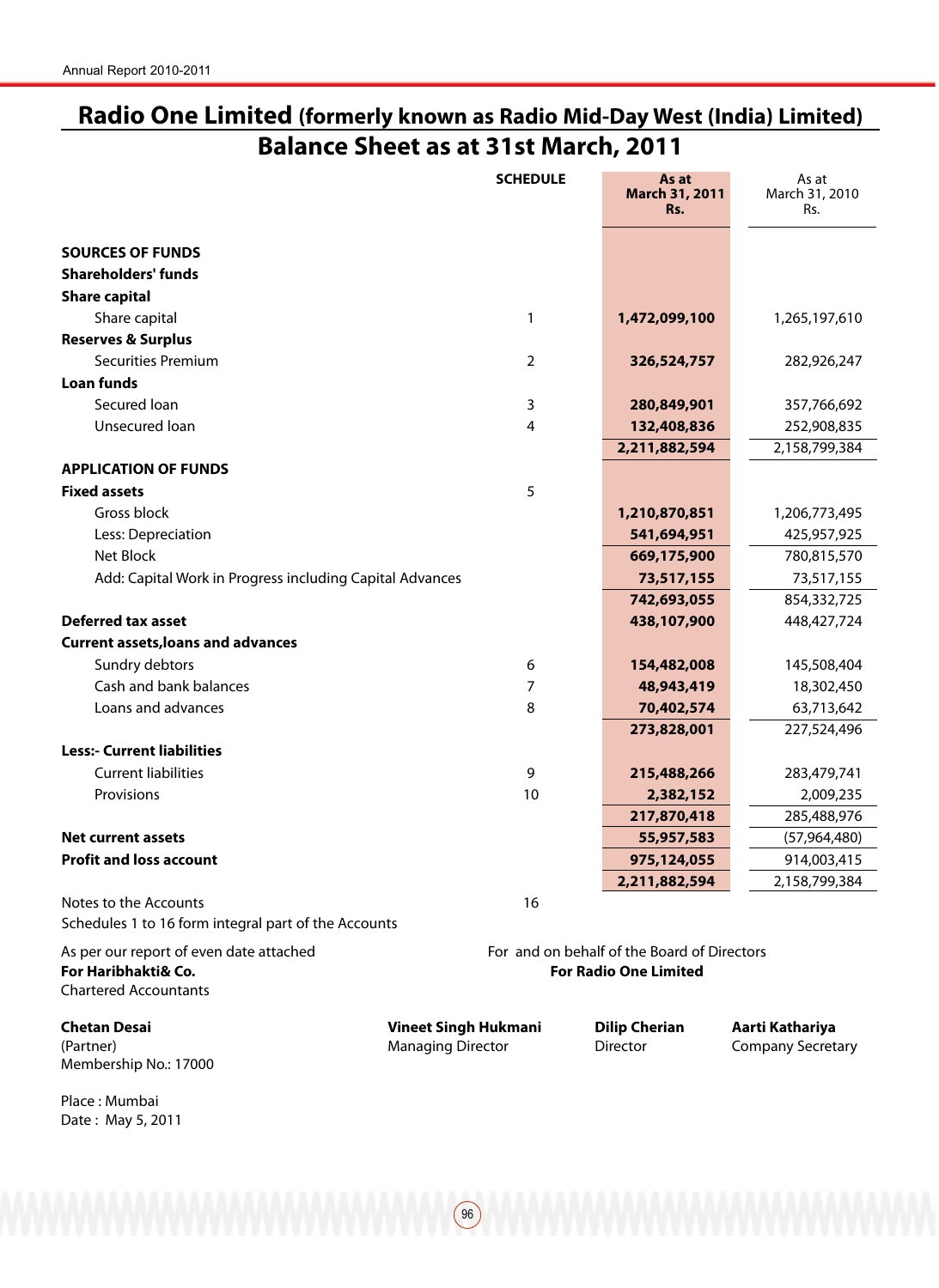

# **Radio One Limited (formerly known as Radio Mid-Day West (India) Limited) Profit & Loss Account for the year ended 31st March, 2011**

|                                                                                                | <b>SCHEDULE</b>                                         | <b>Year ended</b><br>March 31, 2011<br>Rs.                                  | Year ended<br>March 31, 2010<br>Rs.         |
|------------------------------------------------------------------------------------------------|---------------------------------------------------------|-----------------------------------------------------------------------------|---------------------------------------------|
| <b>INCOME</b>                                                                                  |                                                         |                                                                             |                                             |
| Airtime sales                                                                                  |                                                         | 441,316,965                                                                 | 303,113,921                                 |
| Other income                                                                                   | 11                                                      | 48,551                                                                      | 553,261                                     |
|                                                                                                |                                                         | 441,365,516                                                                 | 303,667,182                                 |
| <b>EXPENDITURE</b>                                                                             |                                                         |                                                                             |                                             |
| Radio license fees                                                                             |                                                         | 34,080,596                                                                  | 33,751,440                                  |
| Employee cost                                                                                  | 12                                                      | 94,231,452                                                                  | 83,706,781                                  |
| Operating expenses                                                                             | 13                                                      | 127,988,886                                                                 | 138,867,923                                 |
| <b>General &amp; Administration Expenses</b>                                                   | 14                                                      | 144,472,253                                                                 | 64,239,765                                  |
| Finance charges (Net)                                                                          | 15                                                      | 68,752,766                                                                  | 85,966,804                                  |
| Depreciation & Amortisation                                                                    |                                                         | 115,950,350                                                                 | 115,253,520                                 |
|                                                                                                |                                                         | 585,476,303                                                                 | 521,786,233                                 |
| Net Profit / (Loss) Before Exceptional Items                                                   |                                                         | (144, 110, 787)                                                             | (218, 119, 051)                             |
| Exceptional Items*                                                                             |                                                         | 93,309,971                                                                  |                                             |
| Net Profit / (Loss) Before Tax                                                                 |                                                         | (50,800,816)                                                                | (218, 119, 051)                             |
| Deferred tax Adjustment                                                                        |                                                         | (10, 319, 824)                                                              | 65,919,148                                  |
| <b>Net Loss For the Year</b>                                                                   |                                                         | (61, 120, 640)                                                              | (152, 199, 903)                             |
| Add Loss brought forward                                                                       |                                                         | (914,003,415)                                                               | (761, 803, 511)                             |
| Net loss carried to the Balance Sheet                                                          |                                                         | (975, 124, 055)                                                             | (914,003,414)                               |
| Earning Per Share (Basic & Diluted) (F.V. per share Rs. 10/-)                                  |                                                         | (0.83)                                                                      | (1.60)                                      |
| Notes to the Accounts                                                                          | 16                                                      |                                                                             |                                             |
| * Refer Note No. 'g' of Notes to Accounts in schedule 16                                       |                                                         |                                                                             |                                             |
| As per our report of even date attached<br>For Haribhakti& Co.<br><b>Chartered Accountants</b> |                                                         | For and on behalf of the Board of Directors<br><b>For Radio One Limited</b> |                                             |
| <b>Chetan Desai</b><br>(Partner)<br>Membership No.: 17000                                      | <b>Vineet Singh Hukmani</b><br><b>Managing Director</b> | <b>Dilip Cherian</b><br><b>Director</b>                                     | Aarti Kathariya<br><b>Company Secretary</b> |

Place : Mumbai Date : May 5, 2011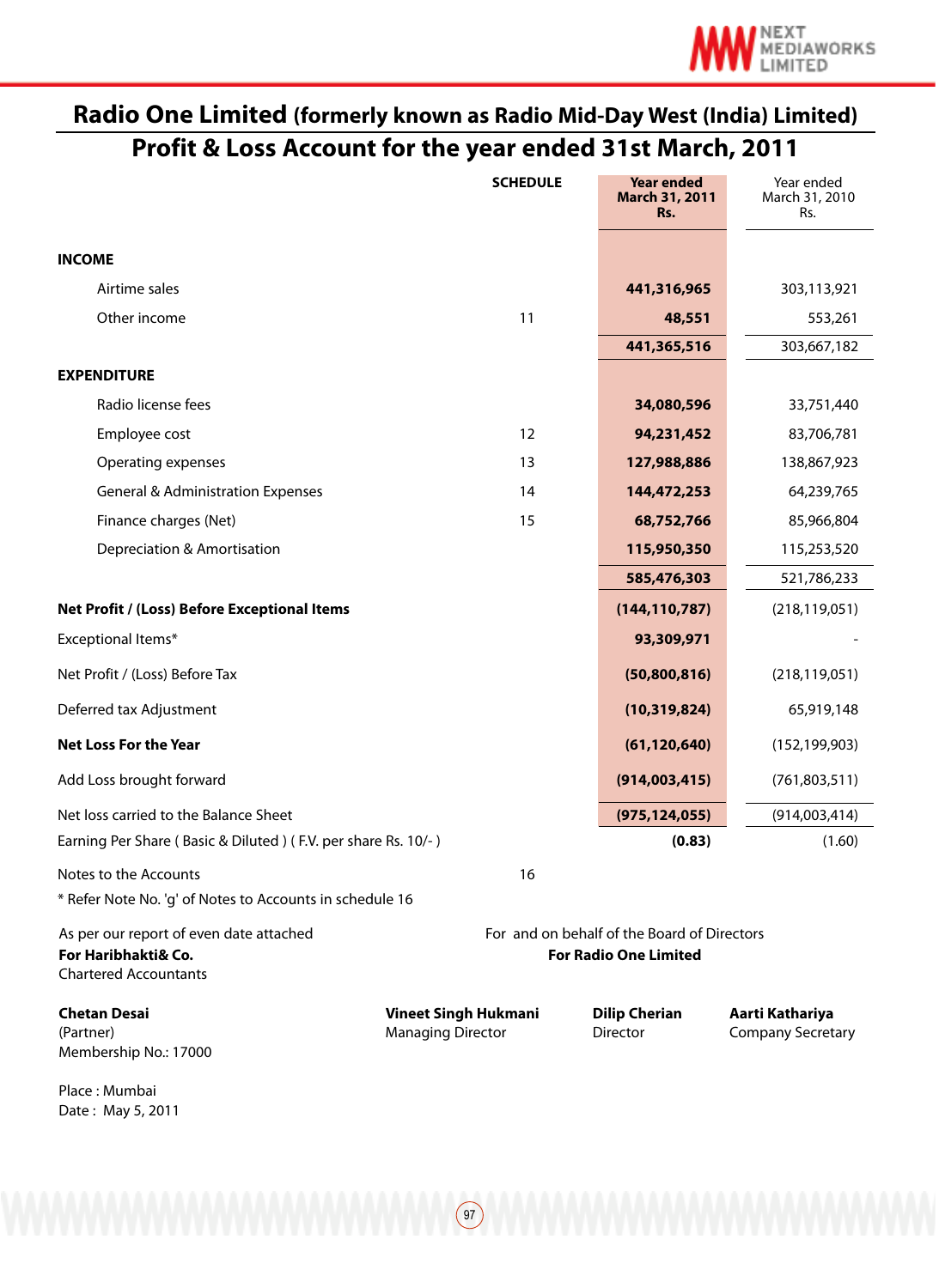# **Radio One Limited (formerly known as Radio Mid-Day West (India) Limited) Cash Flow Statement**

| <b>March 2011</b><br><b>March 2010</b><br>Rs.<br>Rs.<br><b>Net Cashflow from operating Activities</b><br>А.<br>Net Profit / (Loss) before tax<br>(50,800,816)<br>(218, 119, 052)<br>Depreciation<br>115,950,350<br>115,256,793<br>Interest<br>67,846,163<br>85,022,685<br>(23, 297)<br>Loss/(profit) on sale of fixed assets (net)<br>(25,000)<br>Interest Income<br>(25, 254)<br>(528, 261)<br>Provision for Doubtful Debt<br>14,826,339<br>6,062,278<br><b>Operational Profit before Working Capital</b><br>147,773,485<br>(12, 330, 557)<br><b>Adjustments for changes in Working Capital</b><br><b>Sundry Debtors</b><br>(23,799,944)<br>(1,210,278)<br>Loans & Advances<br>(5,391,003)<br>7,391,977<br><b>Current Liabilities</b><br>76,594,490<br>(67, 618, 559)<br>Sub-Total<br>82,776,189<br>(96,809,506)<br><b>Cash generated from operations</b><br>50,963,979<br>70,445,632<br><b>Income Tax</b><br>(1, 297, 929)<br>(12, 547)<br>Sub-Total<br>(1, 297, 929)<br>(12, 547)<br><b>Net Cash Flow from Operating Activities</b><br>(A)<br>70,433,085<br>49,666,050<br><b>Cash Flow from Investing Activities</b><br>В.<br>Purchase fixed Assets (net)<br>(5, 108, 407)<br>(4, 287, 382)<br>Capital work in progress<br>(627, 443)<br><b>Net Cash Flow from Investing Activities</b><br>(B)<br>(4, 287, 382)<br>(5,735,850)<br><b>Cash Flow from financing Activities</b><br>C.<br>Capital<br>257,700,000<br>Borrowings<br>53,083,210<br>(276, 414, 618)<br>Interest<br>(67, 820, 909)<br>(84, 494, 424)<br>(C)<br><b>Net Cash Flow from Financing Activities</b><br>(14, 737, 699)<br>(103, 209, 042)<br>Net Increase/decrease in Cash & Cash Equivalents<br>$(A+B+C)$<br>30,640,969<br>(38,511,806)<br>Cash & Cash Equivalents at the beginning of the year<br>18,302,450<br>56,814,256 |                                                | <b>Year Ended</b> | Year Ended |
|-------------------------------------------------------------------------------------------------------------------------------------------------------------------------------------------------------------------------------------------------------------------------------------------------------------------------------------------------------------------------------------------------------------------------------------------------------------------------------------------------------------------------------------------------------------------------------------------------------------------------------------------------------------------------------------------------------------------------------------------------------------------------------------------------------------------------------------------------------------------------------------------------------------------------------------------------------------------------------------------------------------------------------------------------------------------------------------------------------------------------------------------------------------------------------------------------------------------------------------------------------------------------------------------------------------------------------------------------------------------------------------------------------------------------------------------------------------------------------------------------------------------------------------------------------------------------------------------------------------------------------------------------------------------------------------------------------------------------------------------------------------------------------------------------|------------------------------------------------|-------------------|------------|
|                                                                                                                                                                                                                                                                                                                                                                                                                                                                                                                                                                                                                                                                                                                                                                                                                                                                                                                                                                                                                                                                                                                                                                                                                                                                                                                                                                                                                                                                                                                                                                                                                                                                                                                                                                                                 |                                                |                   |            |
|                                                                                                                                                                                                                                                                                                                                                                                                                                                                                                                                                                                                                                                                                                                                                                                                                                                                                                                                                                                                                                                                                                                                                                                                                                                                                                                                                                                                                                                                                                                                                                                                                                                                                                                                                                                                 |                                                |                   |            |
|                                                                                                                                                                                                                                                                                                                                                                                                                                                                                                                                                                                                                                                                                                                                                                                                                                                                                                                                                                                                                                                                                                                                                                                                                                                                                                                                                                                                                                                                                                                                                                                                                                                                                                                                                                                                 |                                                |                   |            |
|                                                                                                                                                                                                                                                                                                                                                                                                                                                                                                                                                                                                                                                                                                                                                                                                                                                                                                                                                                                                                                                                                                                                                                                                                                                                                                                                                                                                                                                                                                                                                                                                                                                                                                                                                                                                 |                                                |                   |            |
|                                                                                                                                                                                                                                                                                                                                                                                                                                                                                                                                                                                                                                                                                                                                                                                                                                                                                                                                                                                                                                                                                                                                                                                                                                                                                                                                                                                                                                                                                                                                                                                                                                                                                                                                                                                                 |                                                |                   |            |
|                                                                                                                                                                                                                                                                                                                                                                                                                                                                                                                                                                                                                                                                                                                                                                                                                                                                                                                                                                                                                                                                                                                                                                                                                                                                                                                                                                                                                                                                                                                                                                                                                                                                                                                                                                                                 |                                                |                   |            |
|                                                                                                                                                                                                                                                                                                                                                                                                                                                                                                                                                                                                                                                                                                                                                                                                                                                                                                                                                                                                                                                                                                                                                                                                                                                                                                                                                                                                                                                                                                                                                                                                                                                                                                                                                                                                 |                                                |                   |            |
|                                                                                                                                                                                                                                                                                                                                                                                                                                                                                                                                                                                                                                                                                                                                                                                                                                                                                                                                                                                                                                                                                                                                                                                                                                                                                                                                                                                                                                                                                                                                                                                                                                                                                                                                                                                                 |                                                |                   |            |
|                                                                                                                                                                                                                                                                                                                                                                                                                                                                                                                                                                                                                                                                                                                                                                                                                                                                                                                                                                                                                                                                                                                                                                                                                                                                                                                                                                                                                                                                                                                                                                                                                                                                                                                                                                                                 |                                                |                   |            |
|                                                                                                                                                                                                                                                                                                                                                                                                                                                                                                                                                                                                                                                                                                                                                                                                                                                                                                                                                                                                                                                                                                                                                                                                                                                                                                                                                                                                                                                                                                                                                                                                                                                                                                                                                                                                 |                                                |                   |            |
|                                                                                                                                                                                                                                                                                                                                                                                                                                                                                                                                                                                                                                                                                                                                                                                                                                                                                                                                                                                                                                                                                                                                                                                                                                                                                                                                                                                                                                                                                                                                                                                                                                                                                                                                                                                                 |                                                |                   |            |
|                                                                                                                                                                                                                                                                                                                                                                                                                                                                                                                                                                                                                                                                                                                                                                                                                                                                                                                                                                                                                                                                                                                                                                                                                                                                                                                                                                                                                                                                                                                                                                                                                                                                                                                                                                                                 |                                                |                   |            |
|                                                                                                                                                                                                                                                                                                                                                                                                                                                                                                                                                                                                                                                                                                                                                                                                                                                                                                                                                                                                                                                                                                                                                                                                                                                                                                                                                                                                                                                                                                                                                                                                                                                                                                                                                                                                 |                                                |                   |            |
|                                                                                                                                                                                                                                                                                                                                                                                                                                                                                                                                                                                                                                                                                                                                                                                                                                                                                                                                                                                                                                                                                                                                                                                                                                                                                                                                                                                                                                                                                                                                                                                                                                                                                                                                                                                                 |                                                |                   |            |
|                                                                                                                                                                                                                                                                                                                                                                                                                                                                                                                                                                                                                                                                                                                                                                                                                                                                                                                                                                                                                                                                                                                                                                                                                                                                                                                                                                                                                                                                                                                                                                                                                                                                                                                                                                                                 |                                                |                   |            |
|                                                                                                                                                                                                                                                                                                                                                                                                                                                                                                                                                                                                                                                                                                                                                                                                                                                                                                                                                                                                                                                                                                                                                                                                                                                                                                                                                                                                                                                                                                                                                                                                                                                                                                                                                                                                 |                                                |                   |            |
|                                                                                                                                                                                                                                                                                                                                                                                                                                                                                                                                                                                                                                                                                                                                                                                                                                                                                                                                                                                                                                                                                                                                                                                                                                                                                                                                                                                                                                                                                                                                                                                                                                                                                                                                                                                                 |                                                |                   |            |
|                                                                                                                                                                                                                                                                                                                                                                                                                                                                                                                                                                                                                                                                                                                                                                                                                                                                                                                                                                                                                                                                                                                                                                                                                                                                                                                                                                                                                                                                                                                                                                                                                                                                                                                                                                                                 |                                                |                   |            |
|                                                                                                                                                                                                                                                                                                                                                                                                                                                                                                                                                                                                                                                                                                                                                                                                                                                                                                                                                                                                                                                                                                                                                                                                                                                                                                                                                                                                                                                                                                                                                                                                                                                                                                                                                                                                 |                                                |                   |            |
|                                                                                                                                                                                                                                                                                                                                                                                                                                                                                                                                                                                                                                                                                                                                                                                                                                                                                                                                                                                                                                                                                                                                                                                                                                                                                                                                                                                                                                                                                                                                                                                                                                                                                                                                                                                                 |                                                |                   |            |
|                                                                                                                                                                                                                                                                                                                                                                                                                                                                                                                                                                                                                                                                                                                                                                                                                                                                                                                                                                                                                                                                                                                                                                                                                                                                                                                                                                                                                                                                                                                                                                                                                                                                                                                                                                                                 |                                                |                   |            |
|                                                                                                                                                                                                                                                                                                                                                                                                                                                                                                                                                                                                                                                                                                                                                                                                                                                                                                                                                                                                                                                                                                                                                                                                                                                                                                                                                                                                                                                                                                                                                                                                                                                                                                                                                                                                 |                                                |                   |            |
|                                                                                                                                                                                                                                                                                                                                                                                                                                                                                                                                                                                                                                                                                                                                                                                                                                                                                                                                                                                                                                                                                                                                                                                                                                                                                                                                                                                                                                                                                                                                                                                                                                                                                                                                                                                                 |                                                |                   |            |
|                                                                                                                                                                                                                                                                                                                                                                                                                                                                                                                                                                                                                                                                                                                                                                                                                                                                                                                                                                                                                                                                                                                                                                                                                                                                                                                                                                                                                                                                                                                                                                                                                                                                                                                                                                                                 |                                                |                   |            |
|                                                                                                                                                                                                                                                                                                                                                                                                                                                                                                                                                                                                                                                                                                                                                                                                                                                                                                                                                                                                                                                                                                                                                                                                                                                                                                                                                                                                                                                                                                                                                                                                                                                                                                                                                                                                 |                                                |                   |            |
|                                                                                                                                                                                                                                                                                                                                                                                                                                                                                                                                                                                                                                                                                                                                                                                                                                                                                                                                                                                                                                                                                                                                                                                                                                                                                                                                                                                                                                                                                                                                                                                                                                                                                                                                                                                                 |                                                |                   |            |
|                                                                                                                                                                                                                                                                                                                                                                                                                                                                                                                                                                                                                                                                                                                                                                                                                                                                                                                                                                                                                                                                                                                                                                                                                                                                                                                                                                                                                                                                                                                                                                                                                                                                                                                                                                                                 |                                                |                   |            |
|                                                                                                                                                                                                                                                                                                                                                                                                                                                                                                                                                                                                                                                                                                                                                                                                                                                                                                                                                                                                                                                                                                                                                                                                                                                                                                                                                                                                                                                                                                                                                                                                                                                                                                                                                                                                 |                                                |                   |            |
|                                                                                                                                                                                                                                                                                                                                                                                                                                                                                                                                                                                                                                                                                                                                                                                                                                                                                                                                                                                                                                                                                                                                                                                                                                                                                                                                                                                                                                                                                                                                                                                                                                                                                                                                                                                                 |                                                |                   |            |
|                                                                                                                                                                                                                                                                                                                                                                                                                                                                                                                                                                                                                                                                                                                                                                                                                                                                                                                                                                                                                                                                                                                                                                                                                                                                                                                                                                                                                                                                                                                                                                                                                                                                                                                                                                                                 |                                                |                   |            |
|                                                                                                                                                                                                                                                                                                                                                                                                                                                                                                                                                                                                                                                                                                                                                                                                                                                                                                                                                                                                                                                                                                                                                                                                                                                                                                                                                                                                                                                                                                                                                                                                                                                                                                                                                                                                 | Cash & Cash Equivalents at the end of the year | 48,943,419        | 18,302,450 |

For Haribhakti& Co. **For Haribhakti& Co. For Radio One Limited** Chartered Accountants

As per our report of even date attached For and on behalf of the Board of Directors

| Chetan Desai          | <b>Vineet Singh Hukmani</b> | <b>Dilip Cherian</b> | Aarti Kathariya   |
|-----------------------|-----------------------------|----------------------|-------------------|
| (Partner)             | <b>Managing Director</b>    | Director             | Company Secretary |
| Membership No.: 17000 |                             |                      |                   |

98

Place : Mumbai Date : May 5, 2011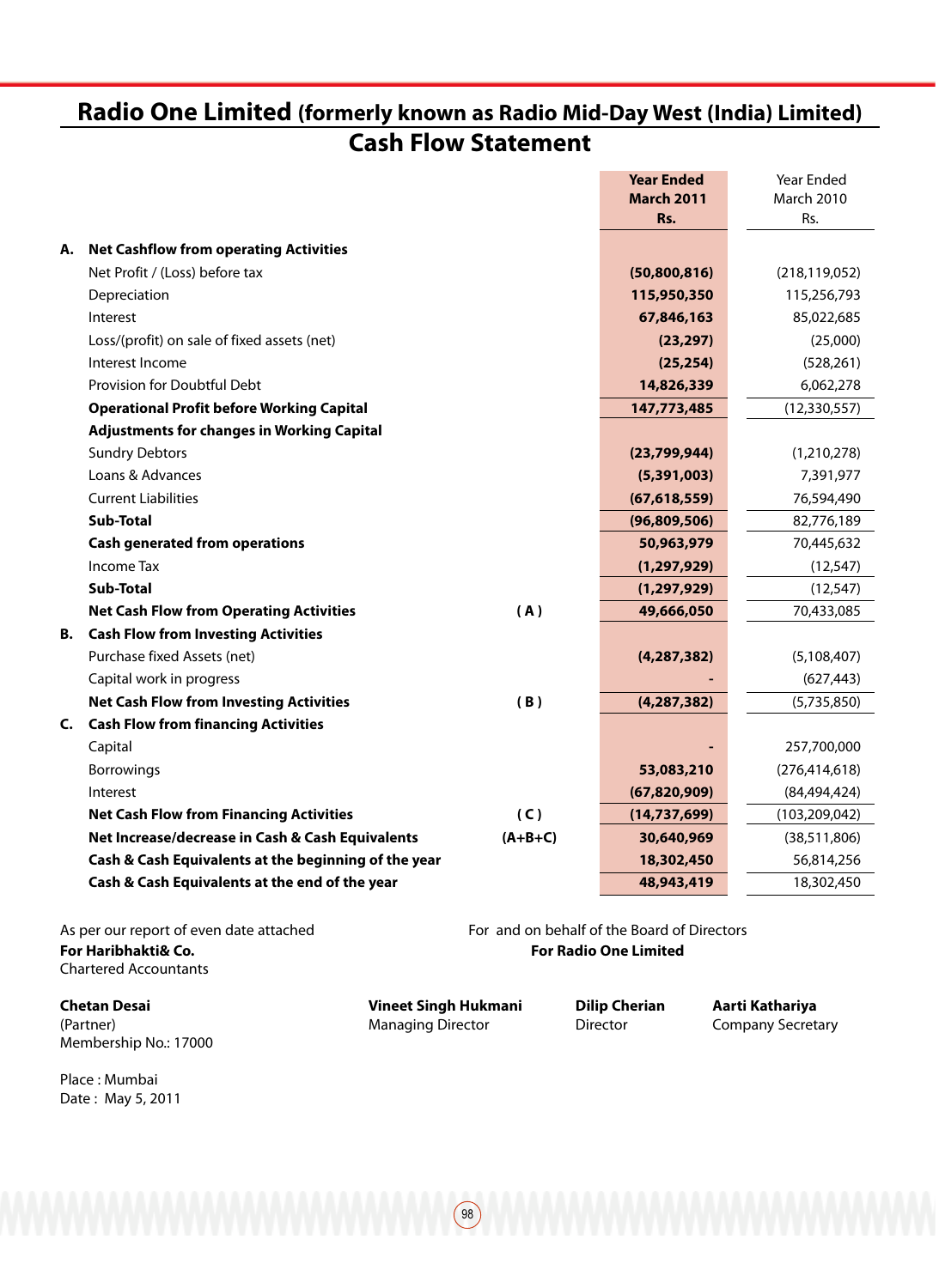

# **Radio One Limited (formerly known as Radio Mid-Day West (India) Limited) Schedules forming part of Balance Sheet**

|   |                                                                                                                                | As at<br><b>March 31, 2011</b><br>Rs. | As at<br>March 31, 2010<br>Rs. |
|---|--------------------------------------------------------------------------------------------------------------------------------|---------------------------------------|--------------------------------|
|   | 1. Share capital                                                                                                               |                                       |                                |
|   | <b>Authorised capital</b>                                                                                                      |                                       |                                |
|   | 12,17,30,000 Equity shares of Rs.10/- each (10,42,30,000                                                                       |                                       |                                |
|   | Equity shares of Rs 10/- each)                                                                                                 | 1,217,300,000                         | 1,042,300,000                  |
|   | 2,57,70,000 Preference shares of Rs.10/- each (2,57,70,000                                                                     |                                       |                                |
|   | Preference shares of Rs.10/- each)                                                                                             | 257,700,000                           | 257,700,000                    |
|   |                                                                                                                                | 1,475,000,000                         | 1,300,000,000                  |
|   | Issued, subscribed and paid-up capital                                                                                         |                                       |                                |
|   | 12,14,39,910 Equity shares of Rs.10/- each fully paid-up<br>(10,07,49,761 Equity shares of Rs 10/- each)                       | 1,214,399,100                         | 1,007,497,610                  |
|   | Of the above 8,43,76,928 (7,04,60,261) shares are held by the Holding Company                                                  |                                       |                                |
|   | Next Mediaworks Ltd. (formerly known as Mid-Day Multimedia Ltd.) Of the above                                                  |                                       |                                |
|   | 69,50,694 (1,77,212) Equity Shares have been issued as Bonus by capitalisation                                                 |                                       |                                |
|   | of Securities Premium.                                                                                                         |                                       |                                |
|   | 2,57,70,000 (2,57,70,000) 11.5% Optionally Convertible Cumulative                                                              | 257,700,000                           | 257,700,000                    |
|   | Preference shares of Rs.10/- each fully paid up.                                                                               |                                       |                                |
|   | Convertible at the option of the holder at the premium of Rs.8/ share                                                          |                                       |                                |
|   | or to be redeemed at the completion of 20 years i.e. in the year 2029-30                                                       |                                       |                                |
|   |                                                                                                                                | 1,472,099,100                         | 1,265,197,610                  |
| 2 | <b>Reserves and Surplus</b><br><b>Share Premium</b>                                                                            |                                       |                                |
|   | Balance as per last Balance Sheet                                                                                              | 282,926,247                           | 282,926,247                    |
|   | Add: Additions during the year                                                                                                 | 111,333,330                           |                                |
|   | Less: Utilised towards bonus shares                                                                                            | 67,734,820                            |                                |
|   |                                                                                                                                | 326,524,757                           | 282,926,247                    |
| 3 | <b>Secured loans</b>                                                                                                           |                                       |                                |
|   | <b>Cash Credit</b>                                                                                                             | 56,849,901                            | 57,766,692                     |
|   | (Secured against hypothecation of Book Debts and further secured                                                               |                                       |                                |
|   | by pari-passu charge on movable and immovable assets of the<br>company, present and future, as well as that of Next Mediaworks |                                       |                                |
|   | Ltd.(formerly known as Mid-Day Multimedia Ltd) and further secured                                                             |                                       |                                |
|   | by personal guarantee of Managing Director of the Next Mediaworks Ltd.                                                         |                                       |                                |
|   | (formerly known as Mid-Day Multimedia Ltd) respectively and                                                                    |                                       |                                |
|   | Corporate guarantee of Next Mediaworks Ltd. (formerly known                                                                    |                                       |                                |
|   | as Mid-Day Multimedia Ltd))                                                                                                    |                                       |                                |
|   | <b>Term loan</b>                                                                                                               | 224,000,000                           | 300,000,000                    |
|   | (Secured against movable and immovable assets of the company,<br>present and future, having pari-passu charge on such assets   |                                       |                                |
|   | of the Company and further secured by pledge of certain shares held                                                            |                                       |                                |
|   | by promoters of Next Mediaworks Ltd. (formerly known as Mid-Day                                                                |                                       |                                |
|   | Multimedia Ltd.) and by personal quarantee of Managing Director of                                                             |                                       |                                |
|   | Next Mediaworks Ltd.(formerly known as Mid-Day Multimedia Ltd)                                                                 |                                       |                                |
|   | and also secured by Corporate guarantee of Next Mediaworks Ltd.                                                                |                                       |                                |
|   | (formerly known as Mid-Day Multimedia Ltd))                                                                                    |                                       |                                |
|   | Instalment due within a year Rs.10,00,00,000 (Rs.10,00,00,000).                                                                | 280,849,901                           | 357,766,692                    |
| 4 | <b>Unsecured loan</b>                                                                                                          |                                       |                                |
|   | Inter Corporate Deposit                                                                                                        | 132,408,836                           | 252,908,835                    |
|   |                                                                                                                                | 132,408,836                           | 252,908,835                    |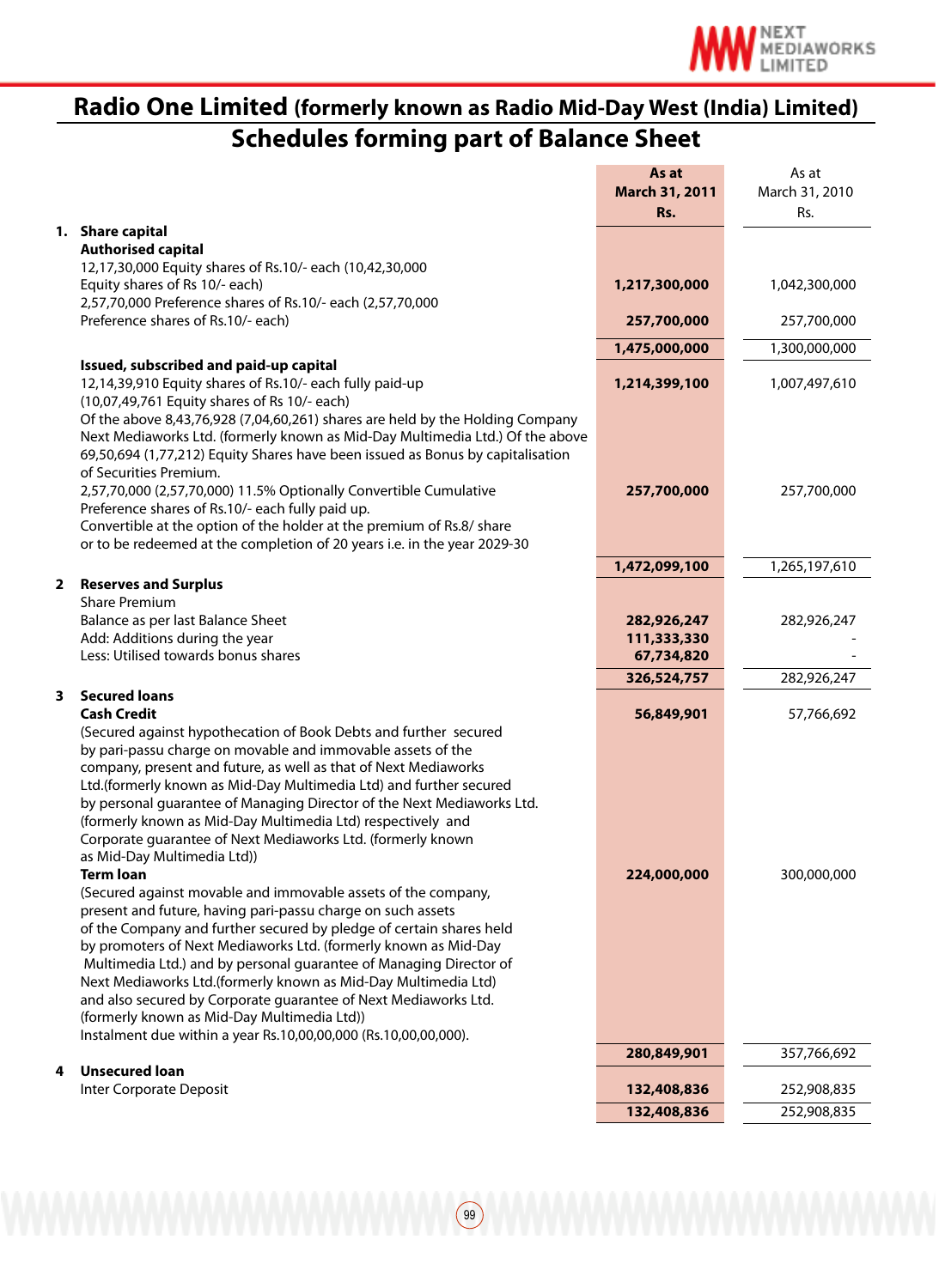# **Radio One Limited (formerly known as Radio Mid-Day West (India) Limited) Schedules forming part of Balance Sheet**

**SCHEDULE - 5**

# **FIXED ASSETS SCHEDULE AS AT MARCH 31, 2011** RS.

| <b>PARTICULARS</b>       | <b>GROSS BLOCK</b>     |                  | <b>DEPRECIATION</b> |                         |                        | <b>NET BLOCK</b>  |                   |                         |                         |                         |
|--------------------------|------------------------|------------------|---------------------|-------------------------|------------------------|-------------------|-------------------|-------------------------|-------------------------|-------------------------|
|                          | As At<br>April 1, 2010 | <b>Additions</b> | <b>Deductions</b>   | As at<br>March 31, 2011 | As at<br>April 1, 2010 | For the<br>period | <b>Deductions</b> | As at<br>March 31, 2011 | As at<br>March 31, 2011 | As at<br>March 31, 2010 |
| <b>TANGIBLE ASSETS</b>   |                        |                  |                     |                         |                        |                   |                   |                         |                         |                         |
| <b>OWN ASSETS:</b>       |                        |                  |                     |                         |                        |                   |                   |                         |                         |                         |
| Building                 | 6,468,176              |                  |                     | 6,468,176               | 763,498                | 385,825           |                   | 1,149,323               | 5,318,853               | 5,704,678               |
| Studio equipment         | 45,594,973             | 542,165          | 347,027             | 45,790,111              | 18,668,097             | 4,412,056         | 213,324           | 22,866,829              | 22,923,282              | 26,926,876              |
| Transmitter              | 66,960,064             | 624,334          |                     | 67,584,398              | 14,758,104             | 2,554,466         |                   | 17,312,570              | 50,271,828              | 52,201,960              |
| Furniture and fixtures   | 62,897,965             | 1,437,792        |                     | 64,335,757              | 13,684,211             | 4,033,923         |                   | 17,718,134              | 46,617,623              | 49,213,754              |
| <b>Office Equipments</b> | 4,879,239              | 88,558           |                     | 4,967,797               | 655,785                | 549,961           |                   | 1,205,746               | 3,762,051               | 4,223,454               |
| Computers                | 31,858,277             | 993,198          |                     | 32,851,475              | 15,984,528             | 5,040,850         |                   | 21,025,378              | 11,826,097              | 15,873,748              |
| Air-conditioners         | 8,595,505              | 758,334          |                     | 9,353,839               | 1,378,970              | 434,831           |                   | 1,813,801               | 7,540,038               | 7,216,535               |
| Audio-visual equipments  | 262,636                |                  |                     | 262,636                 | 55,390                 | 12,470            |                   | 67,860                  | 194,776                 | 207,246                 |
| Computer software        | 6,002,964              |                  |                     | 6,002,964               | 3,818,616              | 1,200,592         |                   | 5,019,208               | 983,756                 | 2,184,348               |
| <b>INTANGIBLE ASSETS</b> |                        |                  |                     |                         |                        |                   |                   |                         |                         |                         |
| One Time Entry Fees      | 973,253,698            |                  |                     | 973,253,698             | 356,190,726            | 97,325,376        |                   | 453,516,102             | 519,737,596             | 617,062,972             |
| <b>Total</b>             | 1,206,773,497          | 4,444,381        | 347,027             | 1,210,870,851           | 425,957,925            | 115,950,350       | 213,324           | 541,694,951             | 669,175,900             | 780,815,571             |
| Previous Year            | 1,203,086,737          | 5,223,407        | 1,536,649           | 1,206,773,495           | 312,147,782            | 115,253,521       | 1,443,378         | 425,957,925             | 780,815,570             |                         |

|                                                          | As at          | As at          |
|----------------------------------------------------------|----------------|----------------|
|                                                          | March 31, 2011 | March 31, 2010 |
|                                                          | Rs.            | Rs.            |
| 6. Sundry Debtors                                        |                |                |
| (unsecured and considered good, unless otherwise stated) |                |                |
| Debts outstanding for a period exceeding six months      |                |                |
| Good                                                     | 34,894,603     | 49,483,219     |
| <b>Considered Doubtful</b>                               | 27,203,195     | 12,376,856     |
|                                                          | 62,097,798     | 61,860,075     |
| Debts outstanding for a period less than six months      | 119,587,405    | 96,025,185     |
|                                                          | 181,685,203    | 157,885,260    |
| Less Provision for doubtful debts                        | 27,203,195     | 12,376,856     |
|                                                          | 154,482,008    | 145,508,404    |
| <b>Cash and bank balances</b><br>7                       |                |                |
| Cash on hand                                             | 1,044,484      | 698,742        |
| Balances with scheduled banks in                         |                |                |
| -current accounts                                        | 20,239,365     | 3,652,945      |
| Deposit Account - (under lien with bank)                 | 14,289,570     | 650,763        |
| Margin money deposit on bank guarantee                   | 13,370,000     | 13,300,000     |
| (under lien with bank)                                   |                |                |
|                                                          | 48,943,419     | 18,302,450     |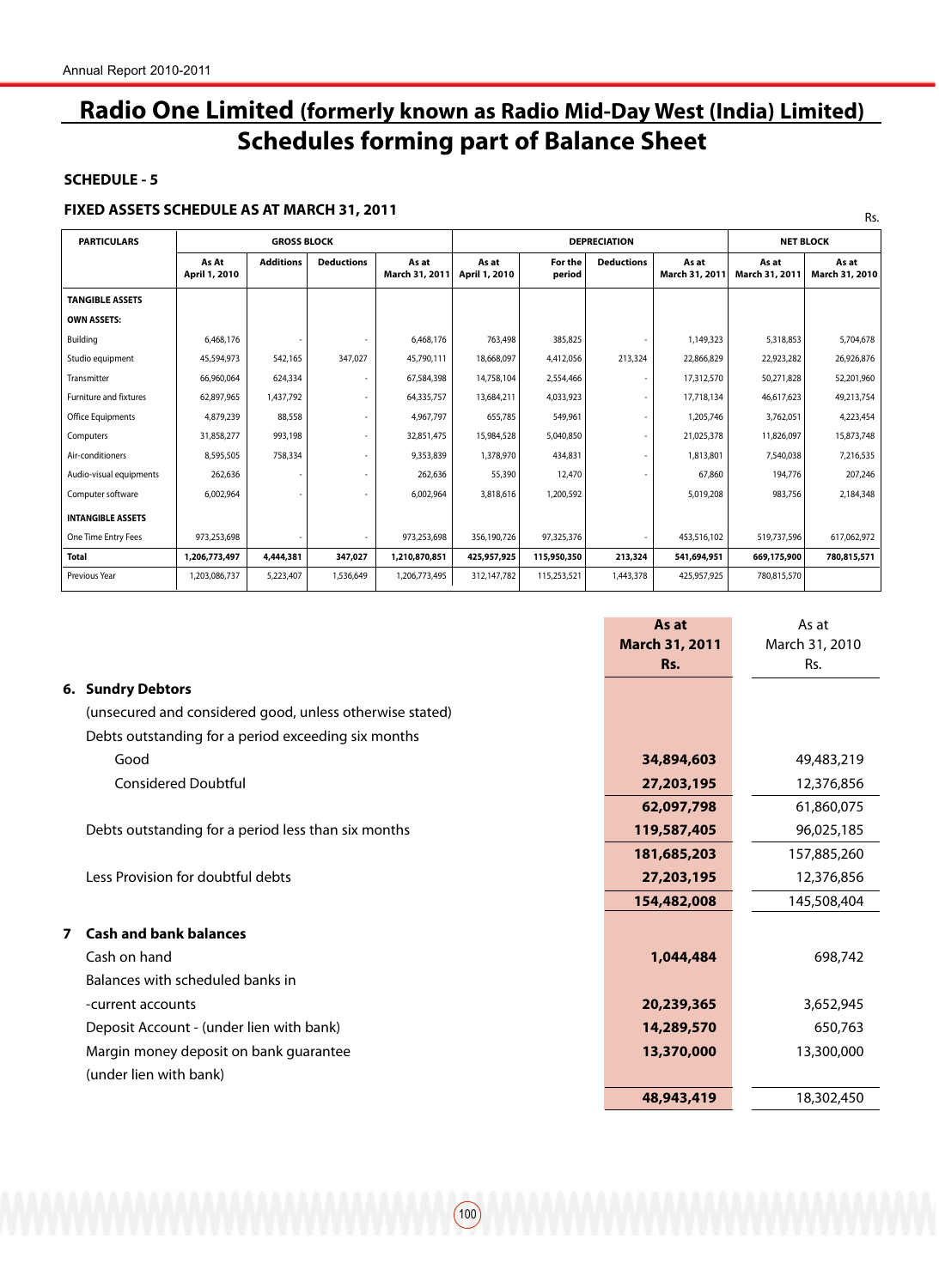

# **Radio One Limited (formerly known as Radio Mid-Day West (India) Limited) Schedules forming part of Balance Sheet**

|   |                                                                     | As at          | As at          |
|---|---------------------------------------------------------------------|----------------|----------------|
|   |                                                                     | March 31, 2011 | March 31, 2010 |
|   |                                                                     | Rs.            | Rs.            |
| 8 | <b>Loans and advances</b>                                           |                |                |
|   | (unsecured and considered good)                                     |                |                |
|   | Deposits                                                            | 37,487,854     | 40,099,351     |
|   | Staff loans                                                         | 545,837        | 526,725        |
|   | Tax deducted at source                                              | 14,592,580     | 13,294,651     |
|   | Advances recoverable in cash or in kind or for value to be received | 12,684,327     | 6,064,788      |
|   | <b>Other Current Assets</b>                                         | 5,091,976      | 3,728,128      |
|   |                                                                     | 70,402,574     | 63,713,642     |
| 9 | <b>Current liabilities</b>                                          |                |                |
|   | Lease arrangement                                                   |                | 93,979,907     |
|   | Sundry creditors for expenses                                       | 193,714,399    | 150,491,334    |
|   | <b>Other liabilities</b>                                            | 21,773,867     | 39,008,500     |
|   |                                                                     | 215,488,266    | 283,479,741    |
|   | <b>10 Provisions</b>                                                |                |                |
|   | Provision for Leave Encashment                                      | 2,382,152      | 2,009,235      |
|   |                                                                     | 2,382,152      | 2,009,235      |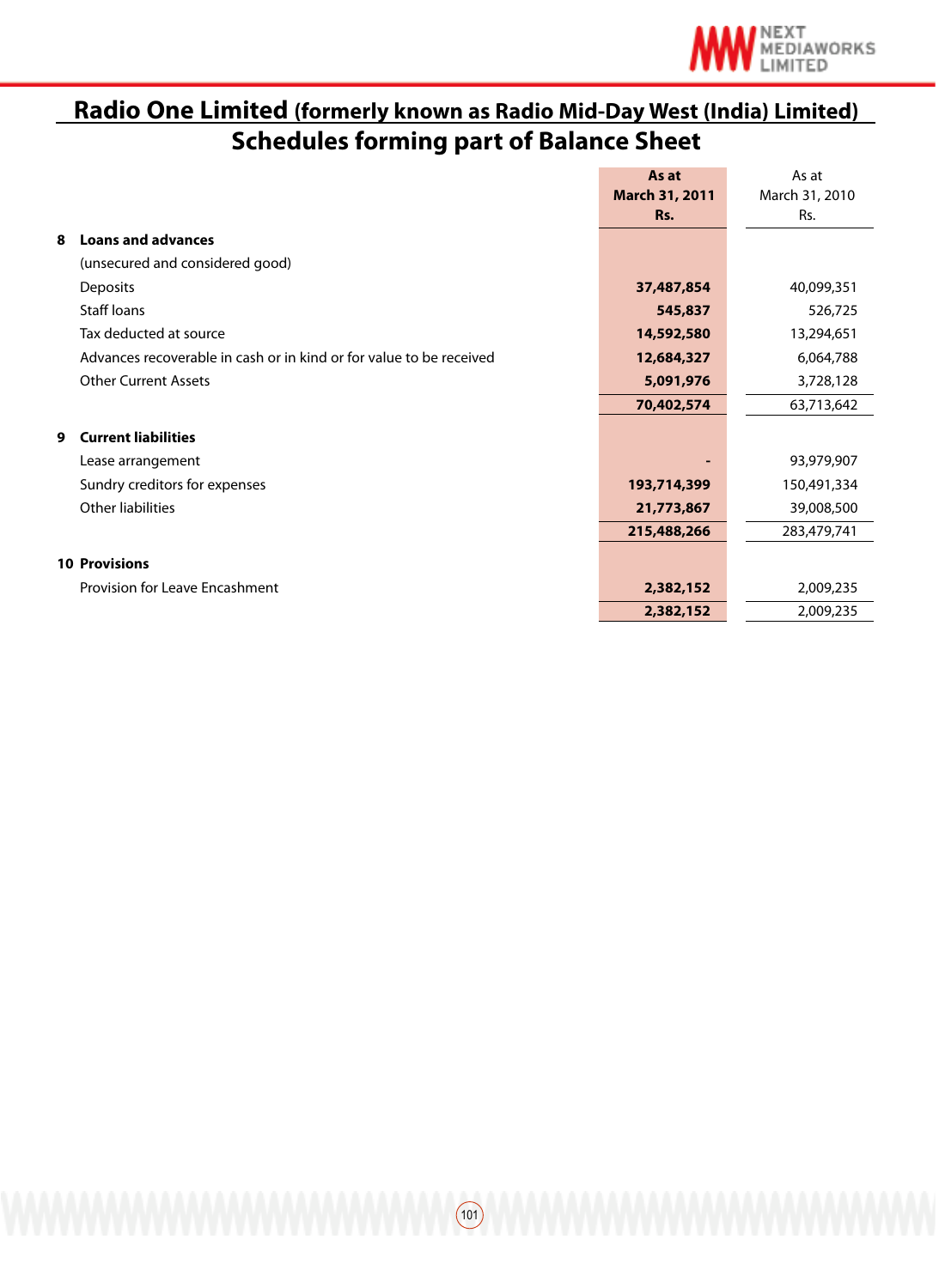# **Radio One Limited (formerly known as Radio Mid-Day West (India) Limited) Schedules forming part of the Profit & Loss Account**

| March 31, 2011<br>March 31, 2010<br>Rs.<br>Rs.<br><b>Other Income</b><br>11.<br>Interest Income<br>528,261<br>25,254<br>Profit on sale of Assets<br>23,297<br>25,000<br>48,551<br>553,261<br>12<br><b>Employee Cost</b><br>Salary & Wages<br>74,737,363<br>82,904,406<br>Contribution to PF and other funds<br>2,991,660<br>2,932,274<br>Staff Welfare expenses & Other Employee cost<br>8,335,386<br>6,037,144<br>83,706,781<br>94,231,452<br>13<br><b>Operating expenses</b><br>Royalty<br>39,022,960<br>39,780,823<br>Radio programme creation and studio hire<br>30,155,331<br>30,655,267<br>Repairs & Maintainance - Equipment<br>8,732,400<br>10,200,236<br>Repairs & Maintainance - Others<br>6,250,529<br>5,673,431<br>Electricity charges<br>15,899,562<br>15,465,956<br>Rent<br>28,938,808<br>36,081,506<br>138,867,923<br>127,988,886<br>14<br><b>General &amp; administration expenses</b><br>Telephone charges<br>7,270,783<br>7,020,043<br>Travelling<br>4,720,891<br>2,098,269<br>Conveyance<br>5,579,625<br>4,477,834<br>Directors sitting fees<br>280,000<br>220,000<br><b>Business Promotion</b><br>9,021,148<br>2,690,971<br>Auditors remuneration :-<br>- Statutory Audit<br>150,000<br>150,000<br>- Tax Audit<br>50,000<br>50,000<br>- Others<br>60,000<br>60,000<br>Employees recruitment & training expenses<br>Miscellaneous Expenses<br>1,979,783<br>1,733,497<br>Discounts & Credits<br>2,852,294<br><b>Advertisement Expenses</b><br>73,974,676<br>25,810,374<br>Provision for bad and doubtful debts<br>14,826,339<br>6,062,278<br><b>Balances Written Off</b><br>4,005,026<br>Legal & Professional Charges<br>15,890,120<br>10,791,766<br>Printing and stationery<br>1,179,251<br>857,413<br>Insurance<br>1,035,057<br>570,277<br>Rates and Taxes<br>1,647,043<br>1,597,260<br>64,239,765<br>144,472,253<br><b>Finance Charges</b><br>15<br>Interest<br>- On Term Loans<br>37,726,638<br>44,044,457<br>- On Others<br>30,119,525<br>40,978,228<br>Bank charges & commission<br>906,603<br>944,119 |  | <b>Year ended</b> | Year ended |
|--------------------------------------------------------------------------------------------------------------------------------------------------------------------------------------------------------------------------------------------------------------------------------------------------------------------------------------------------------------------------------------------------------------------------------------------------------------------------------------------------------------------------------------------------------------------------------------------------------------------------------------------------------------------------------------------------------------------------------------------------------------------------------------------------------------------------------------------------------------------------------------------------------------------------------------------------------------------------------------------------------------------------------------------------------------------------------------------------------------------------------------------------------------------------------------------------------------------------------------------------------------------------------------------------------------------------------------------------------------------------------------------------------------------------------------------------------------------------------------------------------------------------------------------------------------------------------------------------------------------------------------------------------------------------------------------------------------------------------------------------------------------------------------------------------------------------------------------------------------------------------------------------------------------------------------------------------------------------------------------------------------------------------|--|-------------------|------------|
|                                                                                                                                                                                                                                                                                                                                                                                                                                                                                                                                                                                                                                                                                                                                                                                                                                                                                                                                                                                                                                                                                                                                                                                                                                                                                                                                                                                                                                                                                                                                                                                                                                                                                                                                                                                                                                                                                                                                                                                                                                |  |                   |            |
|                                                                                                                                                                                                                                                                                                                                                                                                                                                                                                                                                                                                                                                                                                                                                                                                                                                                                                                                                                                                                                                                                                                                                                                                                                                                                                                                                                                                                                                                                                                                                                                                                                                                                                                                                                                                                                                                                                                                                                                                                                |  |                   |            |
|                                                                                                                                                                                                                                                                                                                                                                                                                                                                                                                                                                                                                                                                                                                                                                                                                                                                                                                                                                                                                                                                                                                                                                                                                                                                                                                                                                                                                                                                                                                                                                                                                                                                                                                                                                                                                                                                                                                                                                                                                                |  |                   |            |
|                                                                                                                                                                                                                                                                                                                                                                                                                                                                                                                                                                                                                                                                                                                                                                                                                                                                                                                                                                                                                                                                                                                                                                                                                                                                                                                                                                                                                                                                                                                                                                                                                                                                                                                                                                                                                                                                                                                                                                                                                                |  |                   |            |
|                                                                                                                                                                                                                                                                                                                                                                                                                                                                                                                                                                                                                                                                                                                                                                                                                                                                                                                                                                                                                                                                                                                                                                                                                                                                                                                                                                                                                                                                                                                                                                                                                                                                                                                                                                                                                                                                                                                                                                                                                                |  |                   |            |
|                                                                                                                                                                                                                                                                                                                                                                                                                                                                                                                                                                                                                                                                                                                                                                                                                                                                                                                                                                                                                                                                                                                                                                                                                                                                                                                                                                                                                                                                                                                                                                                                                                                                                                                                                                                                                                                                                                                                                                                                                                |  |                   |            |
|                                                                                                                                                                                                                                                                                                                                                                                                                                                                                                                                                                                                                                                                                                                                                                                                                                                                                                                                                                                                                                                                                                                                                                                                                                                                                                                                                                                                                                                                                                                                                                                                                                                                                                                                                                                                                                                                                                                                                                                                                                |  |                   |            |
|                                                                                                                                                                                                                                                                                                                                                                                                                                                                                                                                                                                                                                                                                                                                                                                                                                                                                                                                                                                                                                                                                                                                                                                                                                                                                                                                                                                                                                                                                                                                                                                                                                                                                                                                                                                                                                                                                                                                                                                                                                |  |                   |            |
|                                                                                                                                                                                                                                                                                                                                                                                                                                                                                                                                                                                                                                                                                                                                                                                                                                                                                                                                                                                                                                                                                                                                                                                                                                                                                                                                                                                                                                                                                                                                                                                                                                                                                                                                                                                                                                                                                                                                                                                                                                |  |                   |            |
|                                                                                                                                                                                                                                                                                                                                                                                                                                                                                                                                                                                                                                                                                                                                                                                                                                                                                                                                                                                                                                                                                                                                                                                                                                                                                                                                                                                                                                                                                                                                                                                                                                                                                                                                                                                                                                                                                                                                                                                                                                |  |                   |            |
|                                                                                                                                                                                                                                                                                                                                                                                                                                                                                                                                                                                                                                                                                                                                                                                                                                                                                                                                                                                                                                                                                                                                                                                                                                                                                                                                                                                                                                                                                                                                                                                                                                                                                                                                                                                                                                                                                                                                                                                                                                |  |                   |            |
|                                                                                                                                                                                                                                                                                                                                                                                                                                                                                                                                                                                                                                                                                                                                                                                                                                                                                                                                                                                                                                                                                                                                                                                                                                                                                                                                                                                                                                                                                                                                                                                                                                                                                                                                                                                                                                                                                                                                                                                                                                |  |                   |            |
|                                                                                                                                                                                                                                                                                                                                                                                                                                                                                                                                                                                                                                                                                                                                                                                                                                                                                                                                                                                                                                                                                                                                                                                                                                                                                                                                                                                                                                                                                                                                                                                                                                                                                                                                                                                                                                                                                                                                                                                                                                |  |                   |            |
|                                                                                                                                                                                                                                                                                                                                                                                                                                                                                                                                                                                                                                                                                                                                                                                                                                                                                                                                                                                                                                                                                                                                                                                                                                                                                                                                                                                                                                                                                                                                                                                                                                                                                                                                                                                                                                                                                                                                                                                                                                |  |                   |            |
|                                                                                                                                                                                                                                                                                                                                                                                                                                                                                                                                                                                                                                                                                                                                                                                                                                                                                                                                                                                                                                                                                                                                                                                                                                                                                                                                                                                                                                                                                                                                                                                                                                                                                                                                                                                                                                                                                                                                                                                                                                |  |                   |            |
|                                                                                                                                                                                                                                                                                                                                                                                                                                                                                                                                                                                                                                                                                                                                                                                                                                                                                                                                                                                                                                                                                                                                                                                                                                                                                                                                                                                                                                                                                                                                                                                                                                                                                                                                                                                                                                                                                                                                                                                                                                |  |                   |            |
|                                                                                                                                                                                                                                                                                                                                                                                                                                                                                                                                                                                                                                                                                                                                                                                                                                                                                                                                                                                                                                                                                                                                                                                                                                                                                                                                                                                                                                                                                                                                                                                                                                                                                                                                                                                                                                                                                                                                                                                                                                |  |                   |            |
|                                                                                                                                                                                                                                                                                                                                                                                                                                                                                                                                                                                                                                                                                                                                                                                                                                                                                                                                                                                                                                                                                                                                                                                                                                                                                                                                                                                                                                                                                                                                                                                                                                                                                                                                                                                                                                                                                                                                                                                                                                |  |                   |            |
|                                                                                                                                                                                                                                                                                                                                                                                                                                                                                                                                                                                                                                                                                                                                                                                                                                                                                                                                                                                                                                                                                                                                                                                                                                                                                                                                                                                                                                                                                                                                                                                                                                                                                                                                                                                                                                                                                                                                                                                                                                |  |                   |            |
|                                                                                                                                                                                                                                                                                                                                                                                                                                                                                                                                                                                                                                                                                                                                                                                                                                                                                                                                                                                                                                                                                                                                                                                                                                                                                                                                                                                                                                                                                                                                                                                                                                                                                                                                                                                                                                                                                                                                                                                                                                |  |                   |            |
|                                                                                                                                                                                                                                                                                                                                                                                                                                                                                                                                                                                                                                                                                                                                                                                                                                                                                                                                                                                                                                                                                                                                                                                                                                                                                                                                                                                                                                                                                                                                                                                                                                                                                                                                                                                                                                                                                                                                                                                                                                |  |                   |            |
|                                                                                                                                                                                                                                                                                                                                                                                                                                                                                                                                                                                                                                                                                                                                                                                                                                                                                                                                                                                                                                                                                                                                                                                                                                                                                                                                                                                                                                                                                                                                                                                                                                                                                                                                                                                                                                                                                                                                                                                                                                |  |                   |            |
|                                                                                                                                                                                                                                                                                                                                                                                                                                                                                                                                                                                                                                                                                                                                                                                                                                                                                                                                                                                                                                                                                                                                                                                                                                                                                                                                                                                                                                                                                                                                                                                                                                                                                                                                                                                                                                                                                                                                                                                                                                |  |                   |            |
|                                                                                                                                                                                                                                                                                                                                                                                                                                                                                                                                                                                                                                                                                                                                                                                                                                                                                                                                                                                                                                                                                                                                                                                                                                                                                                                                                                                                                                                                                                                                                                                                                                                                                                                                                                                                                                                                                                                                                                                                                                |  |                   |            |
|                                                                                                                                                                                                                                                                                                                                                                                                                                                                                                                                                                                                                                                                                                                                                                                                                                                                                                                                                                                                                                                                                                                                                                                                                                                                                                                                                                                                                                                                                                                                                                                                                                                                                                                                                                                                                                                                                                                                                                                                                                |  |                   |            |
|                                                                                                                                                                                                                                                                                                                                                                                                                                                                                                                                                                                                                                                                                                                                                                                                                                                                                                                                                                                                                                                                                                                                                                                                                                                                                                                                                                                                                                                                                                                                                                                                                                                                                                                                                                                                                                                                                                                                                                                                                                |  |                   |            |
|                                                                                                                                                                                                                                                                                                                                                                                                                                                                                                                                                                                                                                                                                                                                                                                                                                                                                                                                                                                                                                                                                                                                                                                                                                                                                                                                                                                                                                                                                                                                                                                                                                                                                                                                                                                                                                                                                                                                                                                                                                |  |                   |            |
|                                                                                                                                                                                                                                                                                                                                                                                                                                                                                                                                                                                                                                                                                                                                                                                                                                                                                                                                                                                                                                                                                                                                                                                                                                                                                                                                                                                                                                                                                                                                                                                                                                                                                                                                                                                                                                                                                                                                                                                                                                |  |                   |            |
|                                                                                                                                                                                                                                                                                                                                                                                                                                                                                                                                                                                                                                                                                                                                                                                                                                                                                                                                                                                                                                                                                                                                                                                                                                                                                                                                                                                                                                                                                                                                                                                                                                                                                                                                                                                                                                                                                                                                                                                                                                |  |                   |            |
|                                                                                                                                                                                                                                                                                                                                                                                                                                                                                                                                                                                                                                                                                                                                                                                                                                                                                                                                                                                                                                                                                                                                                                                                                                                                                                                                                                                                                                                                                                                                                                                                                                                                                                                                                                                                                                                                                                                                                                                                                                |  |                   |            |
|                                                                                                                                                                                                                                                                                                                                                                                                                                                                                                                                                                                                                                                                                                                                                                                                                                                                                                                                                                                                                                                                                                                                                                                                                                                                                                                                                                                                                                                                                                                                                                                                                                                                                                                                                                                                                                                                                                                                                                                                                                |  |                   |            |
|                                                                                                                                                                                                                                                                                                                                                                                                                                                                                                                                                                                                                                                                                                                                                                                                                                                                                                                                                                                                                                                                                                                                                                                                                                                                                                                                                                                                                                                                                                                                                                                                                                                                                                                                                                                                                                                                                                                                                                                                                                |  |                   |            |
|                                                                                                                                                                                                                                                                                                                                                                                                                                                                                                                                                                                                                                                                                                                                                                                                                                                                                                                                                                                                                                                                                                                                                                                                                                                                                                                                                                                                                                                                                                                                                                                                                                                                                                                                                                                                                                                                                                                                                                                                                                |  |                   |            |
|                                                                                                                                                                                                                                                                                                                                                                                                                                                                                                                                                                                                                                                                                                                                                                                                                                                                                                                                                                                                                                                                                                                                                                                                                                                                                                                                                                                                                                                                                                                                                                                                                                                                                                                                                                                                                                                                                                                                                                                                                                |  |                   |            |
|                                                                                                                                                                                                                                                                                                                                                                                                                                                                                                                                                                                                                                                                                                                                                                                                                                                                                                                                                                                                                                                                                                                                                                                                                                                                                                                                                                                                                                                                                                                                                                                                                                                                                                                                                                                                                                                                                                                                                                                                                                |  |                   |            |
|                                                                                                                                                                                                                                                                                                                                                                                                                                                                                                                                                                                                                                                                                                                                                                                                                                                                                                                                                                                                                                                                                                                                                                                                                                                                                                                                                                                                                                                                                                                                                                                                                                                                                                                                                                                                                                                                                                                                                                                                                                |  |                   |            |
|                                                                                                                                                                                                                                                                                                                                                                                                                                                                                                                                                                                                                                                                                                                                                                                                                                                                                                                                                                                                                                                                                                                                                                                                                                                                                                                                                                                                                                                                                                                                                                                                                                                                                                                                                                                                                                                                                                                                                                                                                                |  |                   |            |
|                                                                                                                                                                                                                                                                                                                                                                                                                                                                                                                                                                                                                                                                                                                                                                                                                                                                                                                                                                                                                                                                                                                                                                                                                                                                                                                                                                                                                                                                                                                                                                                                                                                                                                                                                                                                                                                                                                                                                                                                                                |  |                   |            |
|                                                                                                                                                                                                                                                                                                                                                                                                                                                                                                                                                                                                                                                                                                                                                                                                                                                                                                                                                                                                                                                                                                                                                                                                                                                                                                                                                                                                                                                                                                                                                                                                                                                                                                                                                                                                                                                                                                                                                                                                                                |  |                   |            |
|                                                                                                                                                                                                                                                                                                                                                                                                                                                                                                                                                                                                                                                                                                                                                                                                                                                                                                                                                                                                                                                                                                                                                                                                                                                                                                                                                                                                                                                                                                                                                                                                                                                                                                                                                                                                                                                                                                                                                                                                                                |  |                   |            |
|                                                                                                                                                                                                                                                                                                                                                                                                                                                                                                                                                                                                                                                                                                                                                                                                                                                                                                                                                                                                                                                                                                                                                                                                                                                                                                                                                                                                                                                                                                                                                                                                                                                                                                                                                                                                                                                                                                                                                                                                                                |  |                   |            |
|                                                                                                                                                                                                                                                                                                                                                                                                                                                                                                                                                                                                                                                                                                                                                                                                                                                                                                                                                                                                                                                                                                                                                                                                                                                                                                                                                                                                                                                                                                                                                                                                                                                                                                                                                                                                                                                                                                                                                                                                                                |  |                   |            |
|                                                                                                                                                                                                                                                                                                                                                                                                                                                                                                                                                                                                                                                                                                                                                                                                                                                                                                                                                                                                                                                                                                                                                                                                                                                                                                                                                                                                                                                                                                                                                                                                                                                                                                                                                                                                                                                                                                                                                                                                                                |  |                   |            |
|                                                                                                                                                                                                                                                                                                                                                                                                                                                                                                                                                                                                                                                                                                                                                                                                                                                                                                                                                                                                                                                                                                                                                                                                                                                                                                                                                                                                                                                                                                                                                                                                                                                                                                                                                                                                                                                                                                                                                                                                                                |  |                   |            |
|                                                                                                                                                                                                                                                                                                                                                                                                                                                                                                                                                                                                                                                                                                                                                                                                                                                                                                                                                                                                                                                                                                                                                                                                                                                                                                                                                                                                                                                                                                                                                                                                                                                                                                                                                                                                                                                                                                                                                                                                                                |  |                   |            |
|                                                                                                                                                                                                                                                                                                                                                                                                                                                                                                                                                                                                                                                                                                                                                                                                                                                                                                                                                                                                                                                                                                                                                                                                                                                                                                                                                                                                                                                                                                                                                                                                                                                                                                                                                                                                                                                                                                                                                                                                                                |  |                   |            |
|                                                                                                                                                                                                                                                                                                                                                                                                                                                                                                                                                                                                                                                                                                                                                                                                                                                                                                                                                                                                                                                                                                                                                                                                                                                                                                                                                                                                                                                                                                                                                                                                                                                                                                                                                                                                                                                                                                                                                                                                                                |  | 68,752,766        | 85,966,804 |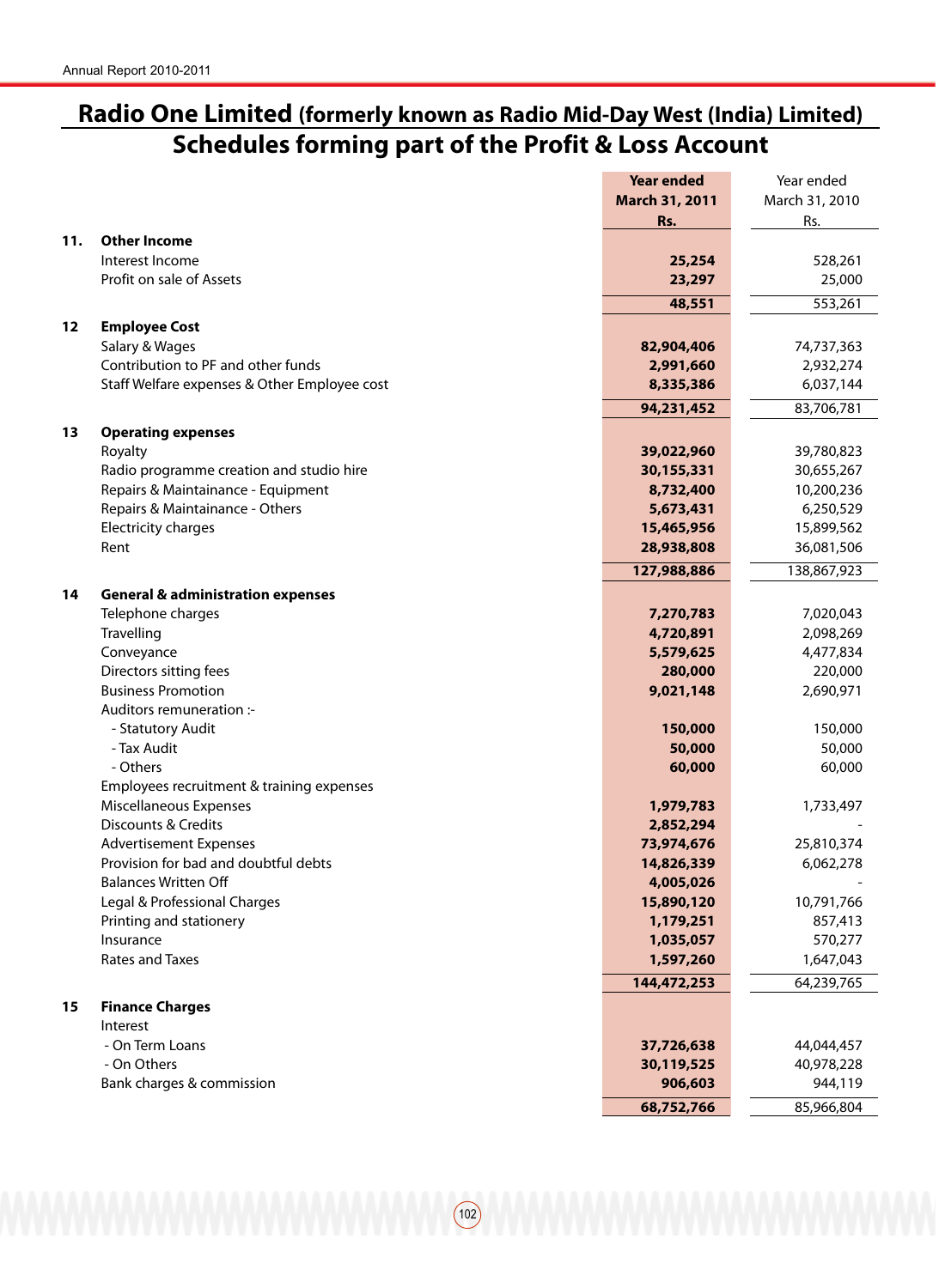

# **SCHEDULE 16 :-**

# **SIGNIFICANT ACCOUNTING POLICIES AND NOTES ON ACCOUNTS FORMING PART OF THE ACCOUNTS FOR THE YEAR ENDED 31st MARCH, 2011:**

# **1) Significant Accounting Policies:**

### **i) Accounting system**

The financial statements have been prepared under the historical cost convention, on accrual basis of accounting and in compliance with the applicable accounting standards prescribed under Section 211 (3C) of the Companies Act and other accepted accounting principles.

### **ii) Use of Estimates**

The preparation of financial statements in conformity with generally accepted accounting principles requires the management of the company to make estimates and assumptions that affect the reported amounts of income and expenses of the period and the reported balances of assets and liabilities and the disclosures relating to contingent liabilities as of the date of the financial statements. Difference, if any, between the actual results and estimates is recognized in the period in which the results are known.

### **iii) Revenue Recognition**

Revenue from radio broadcasting is recognized on accrual basis. Interest income is recognized on time proportion basis, taking into account the amount outstanding and the rate applicable.

As per Industry practice, income/expenditure of a reciprocal nature not involving any monetary transactions has not been considered.

### **iv) Fixed Assets**

- a) Fixed Assets are stated at cost less accumulated depreciation
- b) The original cost of Fixed Assets is inclusive of freight, duties, taxes, incidental expenses relating to the acquisition, cost of installation / erection.
- c) As per AS-26 "Intangible Assets", pronounced by the ICAI, the One Time Entry Fees paid by the Company during the year has been classified as an intangible asset. The benefit of this will be derived over a period of 10 years, and hence it is being amortized accordingly.

### **v) Leased Assets**

The company capitalizes Assets taken on finance lease at the inception of the lease at the lower of fair value or present value of minimum lease payments and a liability is created for an equivalent amount. Each lease rental paid is allocated between the liability and the interest cost so as to obtain a constant periodic rate of interest on the outstanding liability for each period.

The lease rental for operating leases is recognized on accrual basis.

#### **vi) Depreciation**

- a) Depreciation on fixed assets is provided on Straight Line Method as per the useful lives of the assets as estimated by the management or at rates prescribed in Schedule XIV to the Companies Act, 1956, whichever is higher.
- b) Depreciation on additions during the year is provided on a pro-rata basis from the date of addition.

#### **vii) Foreign Exchange Transaction**

a) Foreign Currency transactions are recorded on initial recognition in the reporting currency, using the exchange rate at the date of the transaction. At each balance sheet date, foreign currency monetary items are reported using the closing rate. The exchange differences arising on the settlement of the monetary items or on reporting such items at rates different from those at which they were initially recorded or reported in previous financial statements are recognised in the Profit & Loss account.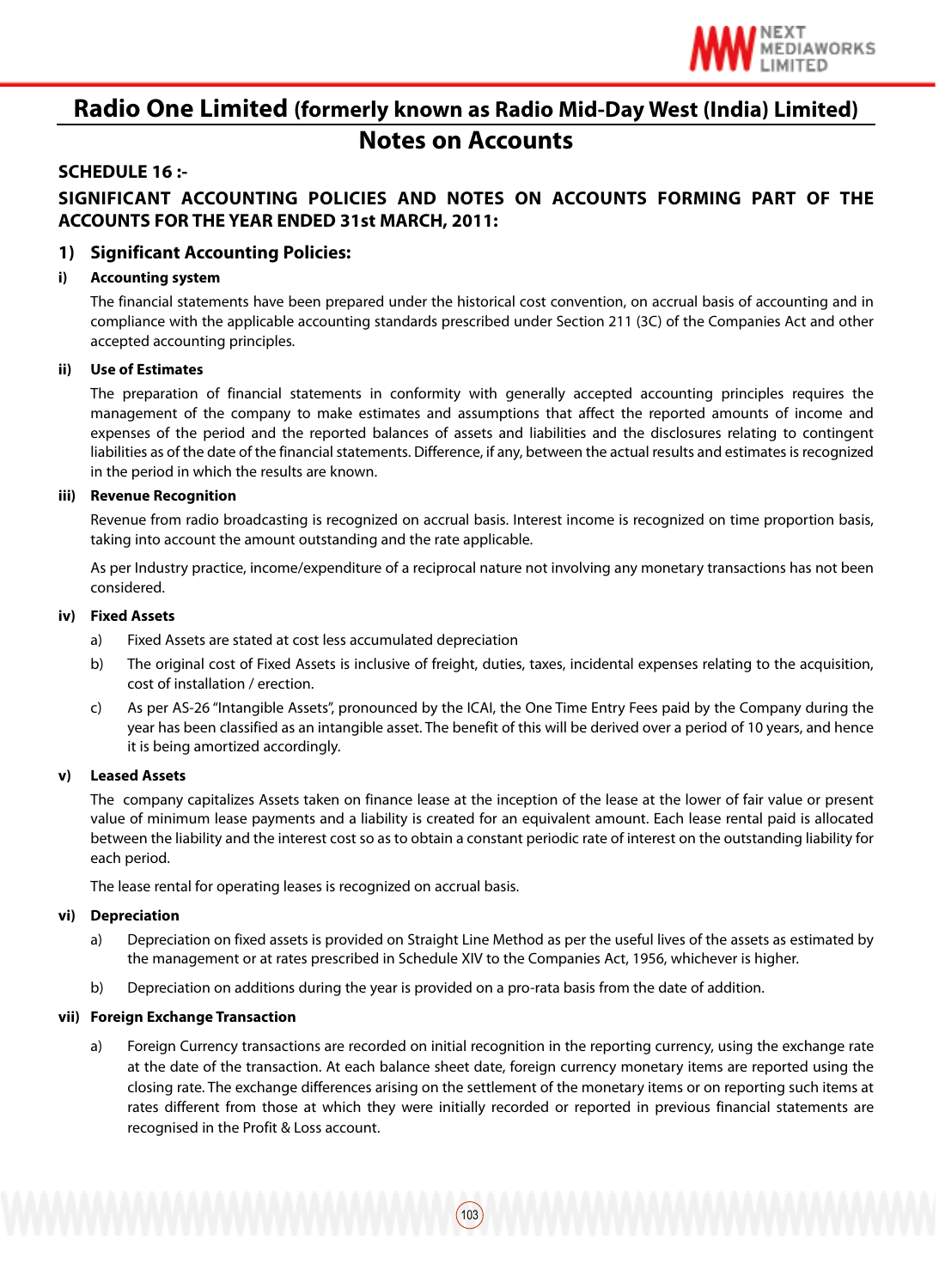#### **viii) Provision for Taxation**

Provision for current tax is determined on the basis of taxable income and tax credits computed in accordance with the provisions of the Income Tax Act 1961.

Deferred tax is recognized, subject to the consideration of prudence, on timing differences, being the difference between taxable incomes and accounting income that originate in one period and are capable of reversal in one or more subsequent periods.

Deferred Tax Asset arising on account of unabsorbed tax losses and unabsorbed depreciation are accounted for on prudence basis when there is a virtual certainty that sufficient future taxable income will be available against which such deferred tax asset can be realized.

#### **ix) Employee Benefits**

Short term employee benefits payable wholly within twelve months of rendering services such as salaries, wages, etc. are recognized in the period in which the employee renders the related service.

Defined Contribution Plan: The Company's contribution to the state governed employee's provident fund scheme is a defined contribution plan. The contribution paid / payable under the scheme is recognized during the period in which the employee renders the related service.

Defined Benefit Plan: The Company's gratuity fund managed through the gratuity trust is company's defined benefit plan. The present value of obligations under such defined benefit plans is determined based on actuarial valuation using the projected unit credit method.

Long Term Employee Benefits: The obligation of long term employee benefits such as long term compensated absences is recognized in the same manner as in the case of defined benefit plans.

#### **x) Impairment of Assets**

At each balance sheet date the carrying amount of the assets is tested for impairment. If there is any indication of impairment, the company estimates the recoverable amount of the asset. If such recoverable amount of the asset or the recoverable amount of cash generating unit to which the asset belongs is less then its carrying amount, the carrying amount is reduced to its recoverable amount. The reduction is treated as an impairment loss and is recognized in the profit and loss account. If at the balance sheet date there is an indication that previously assessed impairment loss no longer exist, the recoverable amount is reassessed and the asset is reflected at the recoverable amount.

#### **xi) Provisions, Contingent Assets and Contingent Liabilities**

A provision is recognized when the company has a present obligation as a result of past event and it is probable that an outflow of resources will be required to settle the obligation. Provisions are recognized at the estimated values of probable outflows.

Contingent liabilities are disclosed in case of a present obligation arising from past event when it is not probable that an outflow of resources will be required to settle the obligation or in case of a possible obligation, unless the probability of outflow of resources is remote.

#### **xii) Earnings per share**

Basic earnings per share are calculated by dividing the net profit or loss for the period attributable to equity shareholders (after deducting preference dividends and attributable taxes) by the weighted average number of equity shares outstanding during the period. The weighted average numbers of equity shares outstanding during the period are adjusted for events of bonus issue; bonus element in a rights issue to existing shareholders; share split; and reverse share split (consolidation of shares).

For the purpose of calculating diluted earnings per share, the net profit or loss for the period attributable to equity shareholders and the weighted average number of shares outstanding during the period are adjusted for the effects of all dilutive potential equity shares

#### **xiii) Cash & Cash Equivalents**

Cash and cash equivalents for the purposes of cash flow statement comprise cash at bank and in hand and short-term investments with an original maturity of three months or less.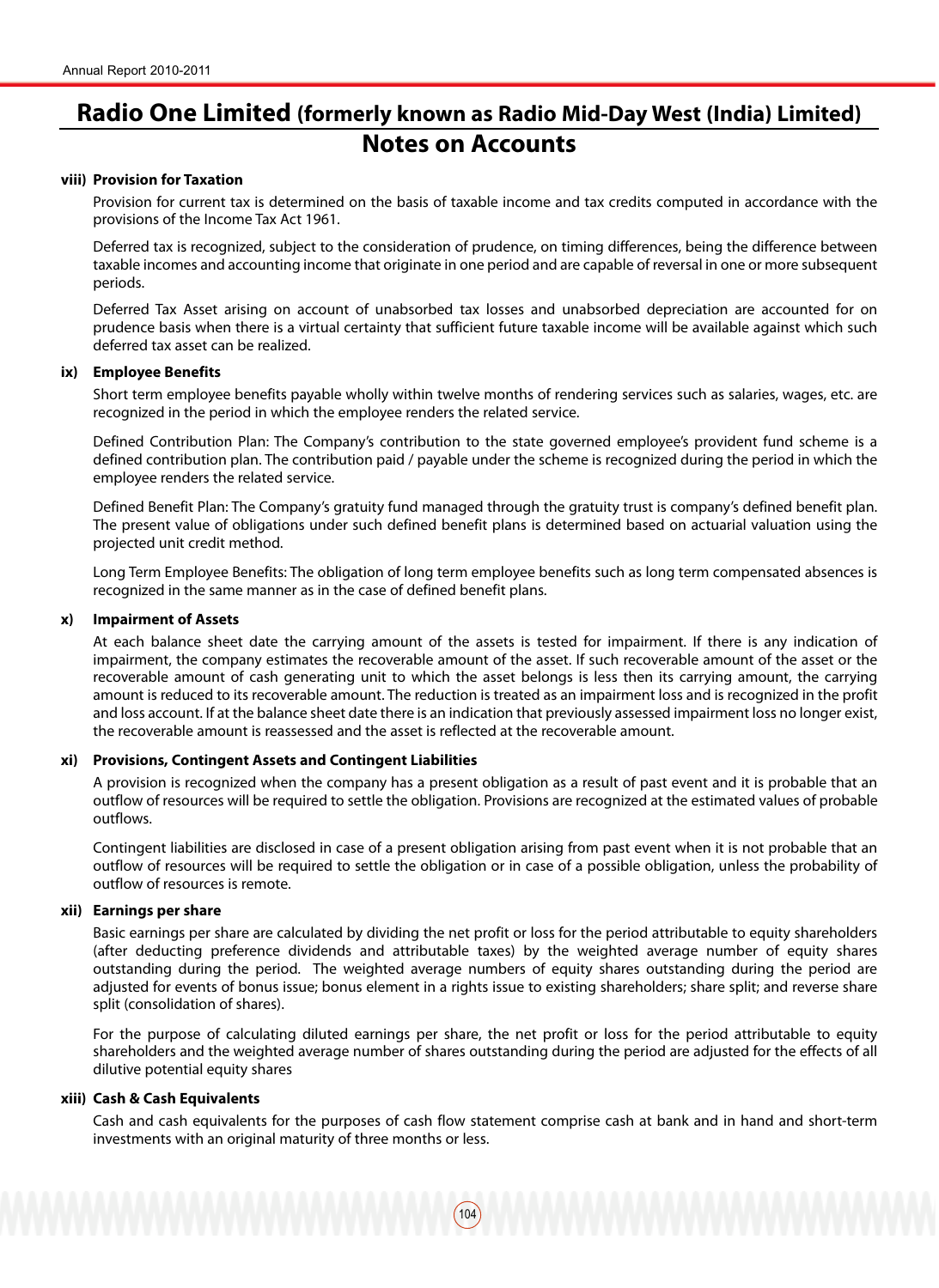

### **2) Notes to Accounts :-**

### **a) Expenditure in Foreign Currency**

|      | <b>Particulars</b>                | <b>Current year</b> | Previous year |
|------|-----------------------------------|---------------------|---------------|
|      |                                   | (in Rs)             | (in Rs)       |
|      | Capital Expenditure               | 1,89,543            | 6,78,121      |
| ii)  | Lease Rentals                     | <b>Nil</b>          | Nil           |
| iii) | Professional and Consultancy fees | <b>Nil</b>          | 4,89,693      |

#### **b) Contingent Liabilities**

- i) In respect of guarantees issued by the Company's bankers Rs. 3.33 Crores. (Previous year Rs.3.32 Crores).
- ii) In respect of Service Tax claim under litigation is Rs. 596,537 (Previous Year Rs. Nil)
- iii) In respect of royalties payable to Phonographic Performance limited (PPL), the Copyright Board has, vide its Order dated 25.08.10, laid down the rate of royalty as 2 % of net revenues. PPL has filed an appeal against the said order in the Chennai High Court, which is pending for adjudication on merits.

Further, litigations on account of royalty payment to Indian Performing Rights Society are pending for final adjudication by the appropriate court.

iv) The company's lease agreement at Pune and Kolkata has a lock-in-period of 3 years. In the event of company terminating the agreement before the lock-in-period, further payment of lease rent for the balance period of lock-in, will be payable by the company, except where the company has to compulsorily shift to the Common Transmission Infrastructure to be built and completed by Broadcast Engineering Consultants India Ltd (BECIL). The amount payable in case of such termination comes to Rs. 39,78,285/- as on the balance sheet date.

#### **c) Disclosure pertaining to Micro, Small and Medium Enterprises:**

| <b>Particulars</b>                                                      | 2010-11 | 2009-10 |
|-------------------------------------------------------------------------|---------|---------|
| Principal amount outstanding as at 31st March                           |         |         |
| Interest due on (1) above and unpaid as 31st March                      |         |         |
| Interest paid to the supplier                                           |         |         |
| Payments made to the supplier beyond the appointed day during the year  |         |         |
| Interest due and payable for the period of delay                        |         |         |
| Interest accrued and remaining unpaid as at 31st March                  |         |         |
| Amount of further interest remaining due and payable in succeeding year |         |         |
|                                                                         |         |         |

#### **d) Licensed and installed capacity:**

The Company is primarily engaged in broadcasting of radio programmes. It is not subject to capacity licensing requirements, and due to the nature of the business it is not possible to determine installed capacity.

**e)** Capital work in progress represents amounts contributed by company to Broadcast Engineering Consultants India Limited (BECIL) a government agency, towards creation of infrastructure for radio companies. The company has started using such facility at Bangalore, Delhi, Pune & Ahmadabad. However in absence of relevant details/ documents from BECIL, no amount has been capitalized.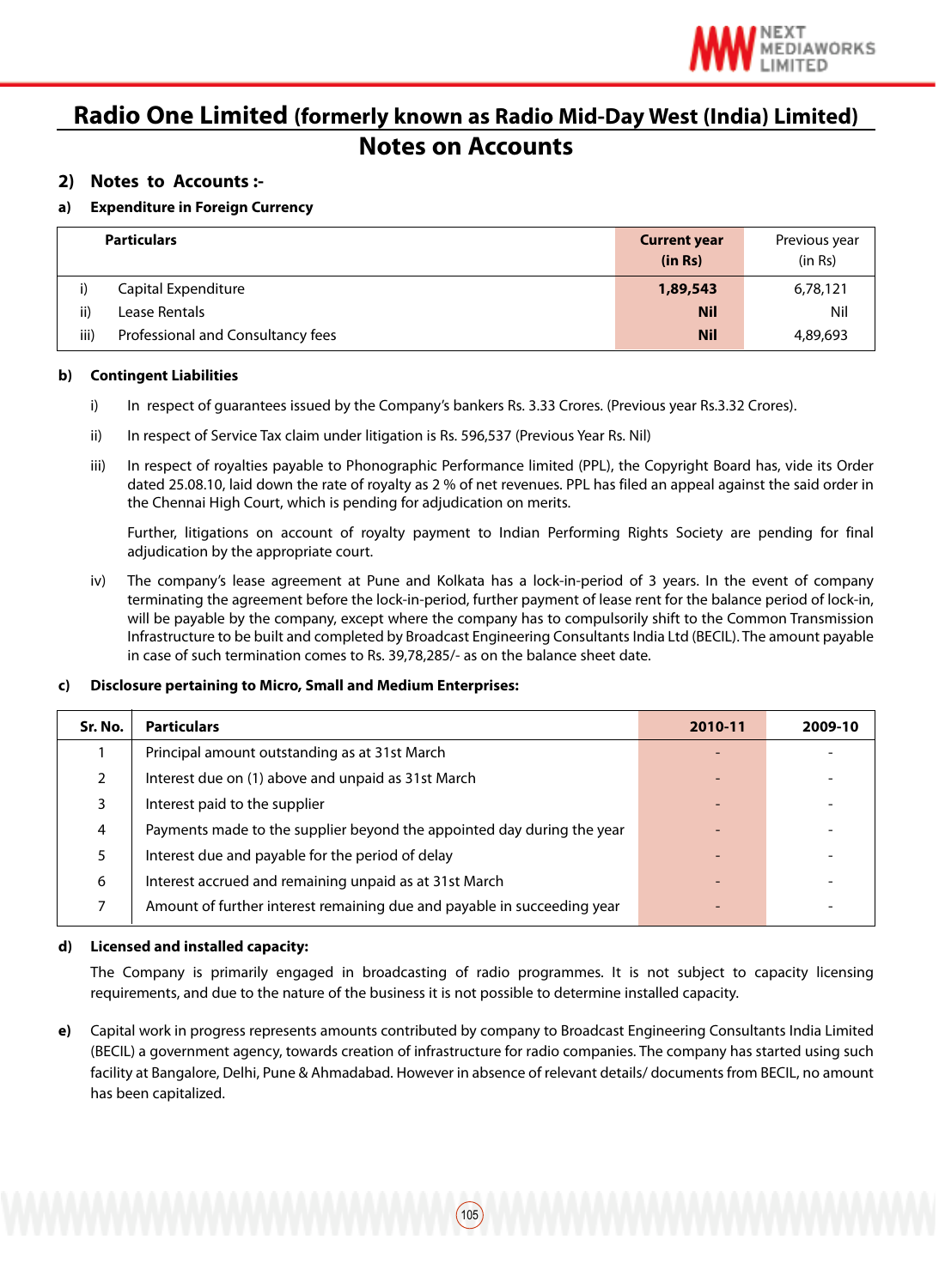**f)** Sundry debtors include debts outstanding for over 3 years aggregating Rs. 3.60 crores, against which company has provided Rs. 2.72 crores as provision for doubtful debts. As per the management based on internal assessment done, the provision amount of Rs. 2.72 crore is sufficient.

### **g) Exceptional item represents**

| <b>Particulars</b>                    | Amount (Rs.) |
|---------------------------------------|--------------|
| Royalty                               | 16,378,544   |
| Waiver of Lease Liability             | (93,979,907) |
| Waiver of interest due on above lease | (15,708,608) |
| <b>Total</b>                          | (93,309,971) |

Royalty amount is differential amount of royalty payable to Indian Performing Rights Society (IPRS) as per the rate specified by court in the interim order and amount provided in books from inception of the respective stations till the date of interim order.

**h)** In view of the standard on accounting for taxes on income, the company has provided Rs 105,802 as deferred tax asset as on March 31, 2011. The calculation of deferred tax assets / liability is shown below:

### **Deferred Tax Asset/(Liability) for the year ended March, 2011**

| <b>Particulars</b>                      | <b>Opening Balance</b> | For the year   | <b>Closing Balance</b> |
|-----------------------------------------|------------------------|----------------|------------------------|
| Unabsorbed Losses                       | 459,488,013            | (11,660,345)   | 447,827,668            |
| Unabsorbed Depreciation on Fixed Assets | (11, 291, 894)         | 1,206,316      | (10,085,578)           |
| Leave Encashment                        | 399,856                | 120,993        | 520,849                |
| Gratuity                                | (168, 251)             | 13,212         | (155,039)              |
| <b>Total</b>                            | 448,427,724            | (10, 319, 824) | 438,107,900            |

i) Estimated amount of contracts remaining to be executed on capital account (Net of Advances) and not provided for is Rs. Nil. (Previous year Nil.)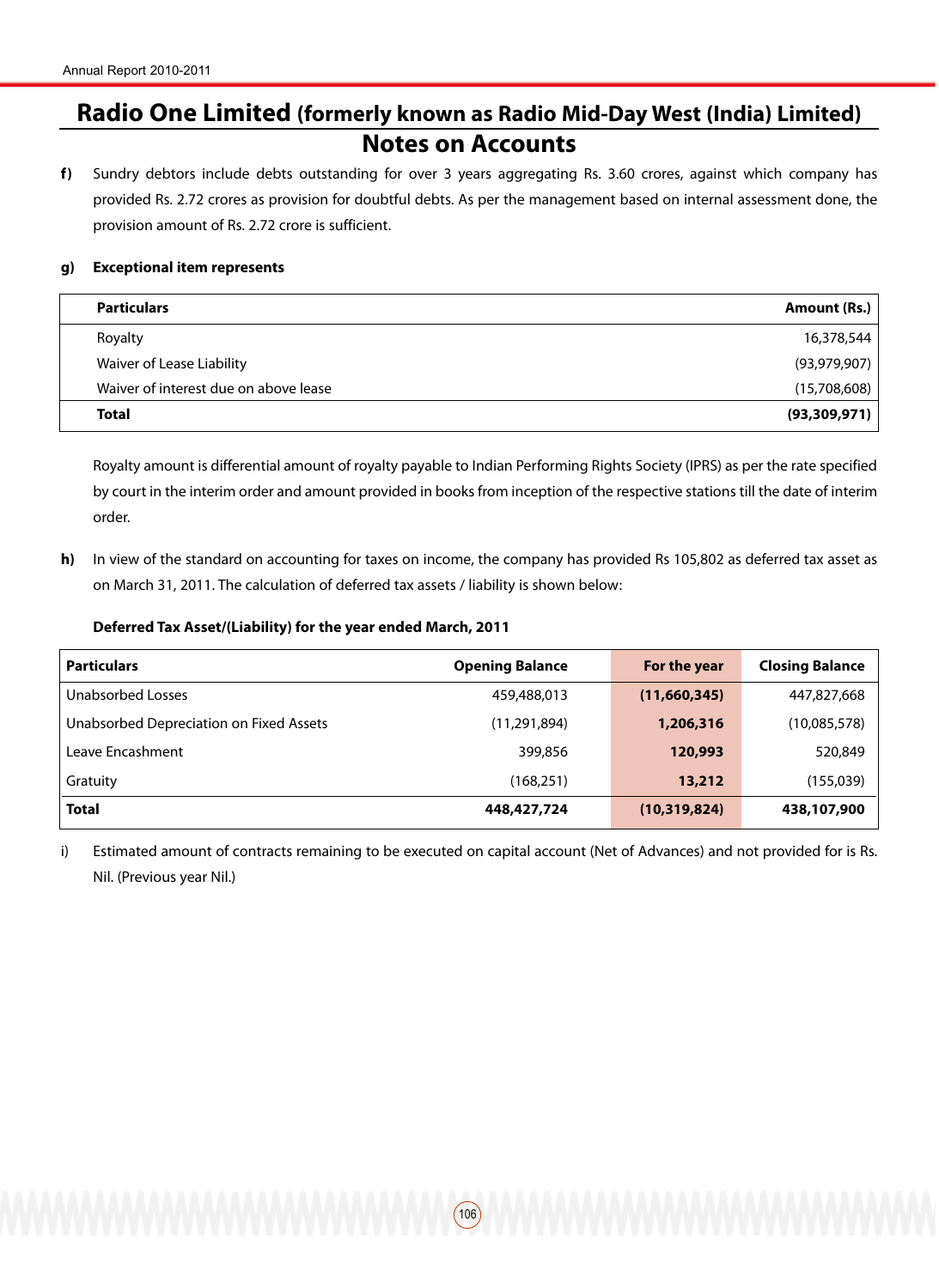

# **Radio One Limited (formerly known as Radio Mid-Day West (India) Limited)**

## **Notes on Accounts**

### **j) Disclosure with regard to related party transactions as per Accounting Standard AS-18 is as under:**

| Name of the<br>party              | Relationship             | <b>Nature of transaction</b><br>during the year | <b>Amount of</b><br><b>Transaction</b><br>(Rs.) | <b>Closing balance</b><br>due to / (from) |
|-----------------------------------|--------------------------|-------------------------------------------------|-------------------------------------------------|-------------------------------------------|
| Next Mediaworks Ltd.              | <b>Holding Company</b>   | Interest                                        | 20,238,978                                      | 71,937,689                                |
| (Formerly known as                |                          | Loans repaid                                    | 251,300,000                                     | Nil                                       |
| Mid-Day Multimedia Limited)       |                          | Rent paid                                       | 308,790                                         | Nil                                       |
|                                   |                          | Loans Accepted                                  | 130,800,000                                     | 132,408,836                               |
|                                   |                          | Issue of Equity Shares                          | 250,500,000                                     | Nil                                       |
| Mid-Day Infomedia Limited         | <b>Fellow Subsidiary</b> | Interest paid                                   | 4,960,000                                       | 1,081,480                                 |
|                                   |                          | Loans Repaid                                    | 70,000,000                                      | Nil                                       |
|                                   |                          | <b>Rent Paid</b>                                | 2,670,711                                       | Nil                                       |
|                                   |                          | <b>Rent Received</b>                            | 3,050,098                                       | Nil                                       |
|                                   |                          | Expenses Sharing charges Paid                   | 11,377,928                                      | 2,082,238                                 |
|                                   |                          | <b>Expenses Sharring Received</b>               | 8,679,964                                       | 1,087,170                                 |
|                                   |                          | Advertisement Charges Paid                      | 3,539,399                                       | 755,878                                   |
|                                   |                          | Advertisement Charges Received                  | 406,511                                         | 406,511                                   |
| Meridian Holding &<br>Leasing Co. | <b>Associate Company</b> | Rent paid                                       | 193,290                                         | Nil                                       |
| Vineet Singh Hukmani              | <b>Managing Director</b> | <b>Managerial Remuneration</b>                  | 3,302,481                                       | Nil                                       |

### **During the year there were no transactions with the following related parties:**

| <b>Name of the Party</b>                                                                          | Relationship                |
|---------------------------------------------------------------------------------------------------|-----------------------------|
| Digital One Private Limited (formerly known as Mid-Day Broadcasting South (India) Pvt. Ltd)       | <b>Fellow Subsidiary</b>    |
| Mid-Day Radio North (India) Ltd.                                                                  | <b>Fellow Subsidiary</b>    |
| Next Outdoor Limited (formerly known as Mid-Day Outdoor Limited)                                  | Fellow Subsidiary           |
| Next Publishing Services Private Limited (formerly known as Mid-Day Publishing Services Pvt. Ltd) | <b>Associate Company</b>    |
| Mid-Day Exports Pvt. Ltd.                                                                         | <b>Associate Company</b>    |
| M.C. Media Pyt. Ltd.                                                                              | <b>Associate Company</b>    |
| Inquilab Offset Printers Pvt. Ltd.                                                                | Associate Company           |
| Ferari Investments and Trading Co Pvt. Ltd                                                        | <b>Associate Company</b>    |
| Mr. Khalid Ansari                                                                                 | Key Management<br>Personnel |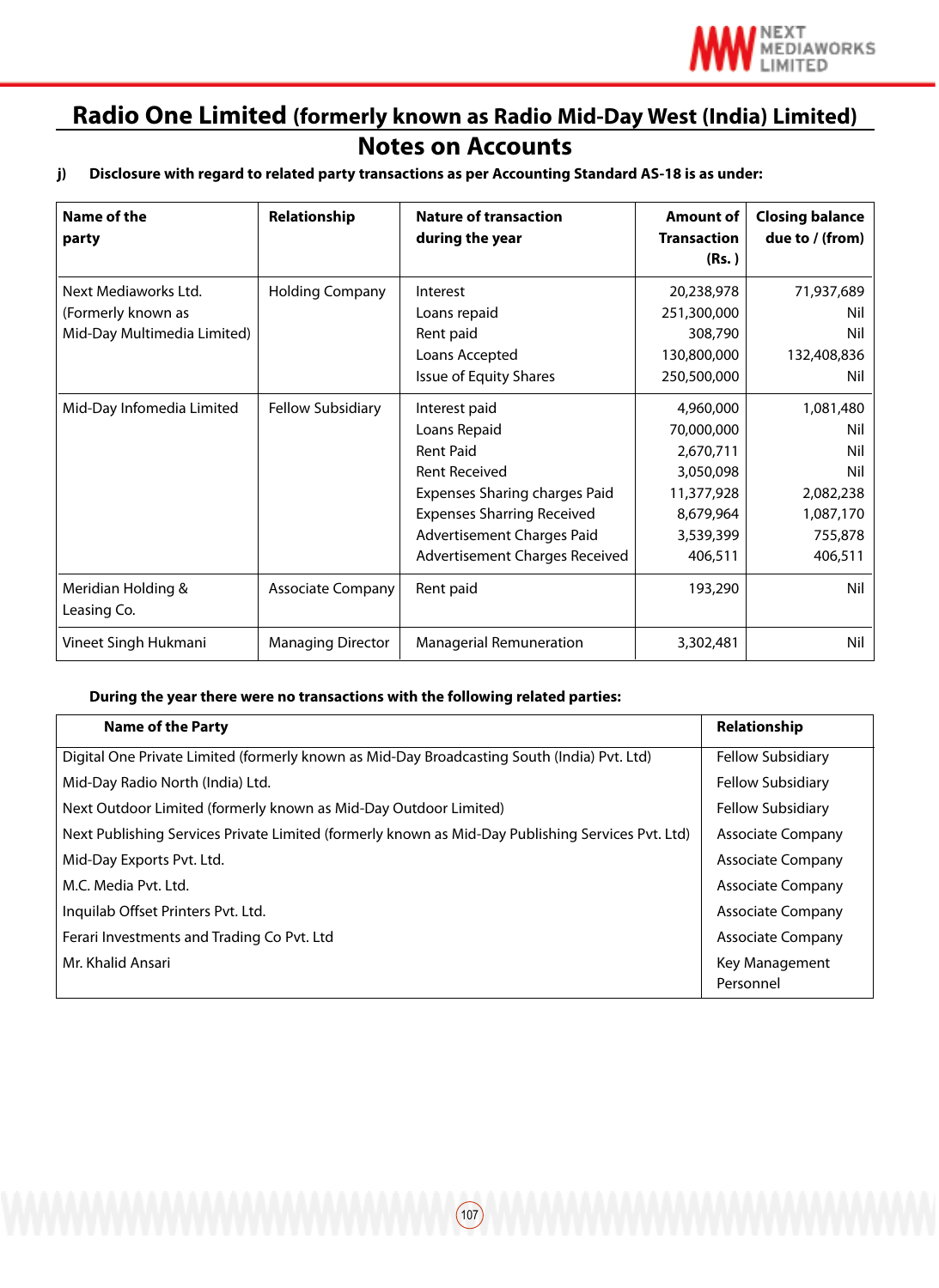### **k) The total of minimum lease payments at the balance sheet date and their present value is as under**

### **For Non cancelable Operating Lease :-**

| <b>Particulars</b>                               | <b>Minimum Lease</b><br>Payment (Rs.) |
|--------------------------------------------------|---------------------------------------|
| Not later than one Year                          | 3,978,285                             |
| Later than one year and not later than five year |                                       |
| Later than five year                             | Nil                                   |

#### **l) Employee Benefits :**

The Company has classified the various benefits provided to employees as under:

#### **I. Defined Contribution Plans**

a. Provident Fund

The Company has recognised the following amounts in Profit and Loss Account:

Rs. In Lakhs

|                                                  | Year Ended March 31, 2011 |
|--------------------------------------------------|---------------------------|
| <b>Employer's contribution to Provident Fund</b> | 27.02                     |

### **II. Defined Benefit Plans**

- a. Contribution to Gratuity Fund (Funded Scheme)
- b. Leave Encashment (Non Funded Scheme)

In accordance with the Accounting Standard (AS 15) (Revised 2005), actuarial valuation was performed in respect of the aforesaid defined benefit plans based on the following assumptions:

|                                                     | <b>For Gratuity</b> |
|-----------------------------------------------------|---------------------|
| Discount Rate (per annum)                           | 8.25%               |
| Rate of increase in compensation levels (per annum) | 6%                  |
| Rate of return on Plan Assets (for Funded Scheme)   | 8.25%               |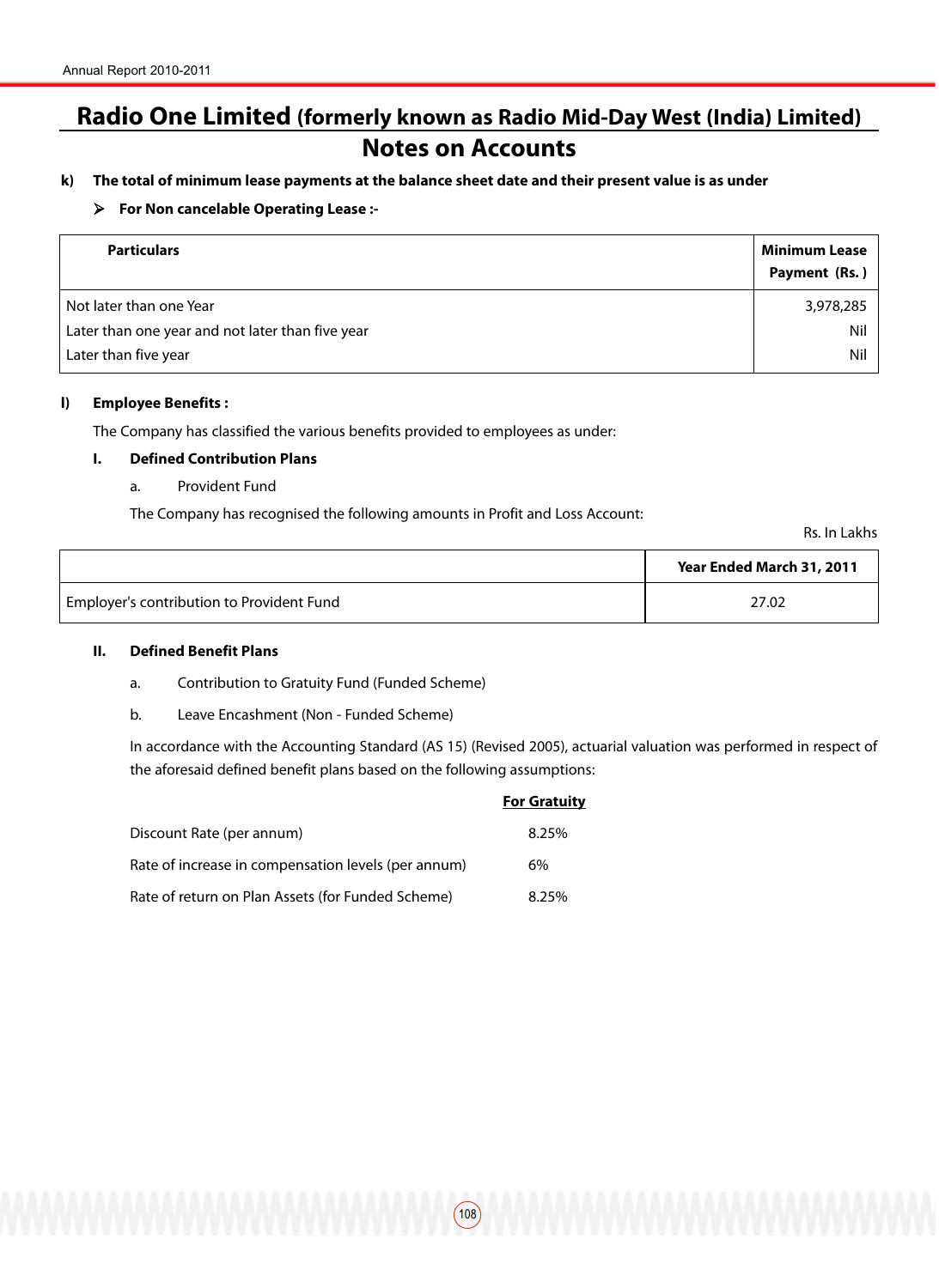

### **A. Change in the Present Value of Obligation**

|                                                                           | Year Ended March 31, 2011           |
|---------------------------------------------------------------------------|-------------------------------------|
|                                                                           | <b>Funded Scheme Gratuity (Rs.)</b> |
| Present Value of Defined Benefit Obligation as at beginning of the period | 2,014,103                           |
| Interest Cost                                                             | 161,128                             |
| <b>Current Service Cost</b>                                               | 735,525                             |
| <b>Benefits Paid</b>                                                      | (65, 568)                           |
| Acturial (gain) / Loss on Obligation                                      | (238, 193)                          |
| Present Value of Defined Benefir Obligation as at end of the period       | 26.06.994                           |

### **B. Fair Value of Plan Assets ( For Funded Scheme - Gratuity)**

|                                                            | Year Ended March 31, 2011<br>(Rs.) |
|------------------------------------------------------------|------------------------------------|
| Present Value of Plan Assets as at beginning of the period | 2,722,361                          |
| <b>Expected Return on Plan Assets</b>                      | 163,342                            |
| Actuarial gain/(loss) on Plan Assets                       | 4,396                              |
| Contributions                                              | 450,000                            |
| <b>Benefits Paid</b>                                       | (65, 568)                          |
| Fair Value of Plan Assets as at end of the period *        | 3,274,531                          |

\* All the funds under the Plan assets are insurer managed

### **C. Reconciliation of Present Value of Defined Benefit Obligation and the Fair Value of Assets**

|                                                              | Year Ended March 31, 2011<br><b>Gratuity</b><br>(Rs.) |
|--------------------------------------------------------------|-------------------------------------------------------|
| Present Value of Funded Obligation as at end of the period   | 2,606,994                                             |
| Fair Value of Plan Assets as at end of the period            | 3,274,531                                             |
| <b>Funded Asset recognised in the Balance Sheet</b>          | 667,537                                               |
| Included in provision (Schedule)                             | Nil                                                   |
| Present Value of Unfunded Obligation as at end of the period | Nil                                                   |
| Unrecognised Actuarial gains / (losses)                      | Nil                                                   |
| Unfunded Liability recognised in the Balance Sheet           | Nil                                                   |
| Included in provision (Schedule)                             |                                                       |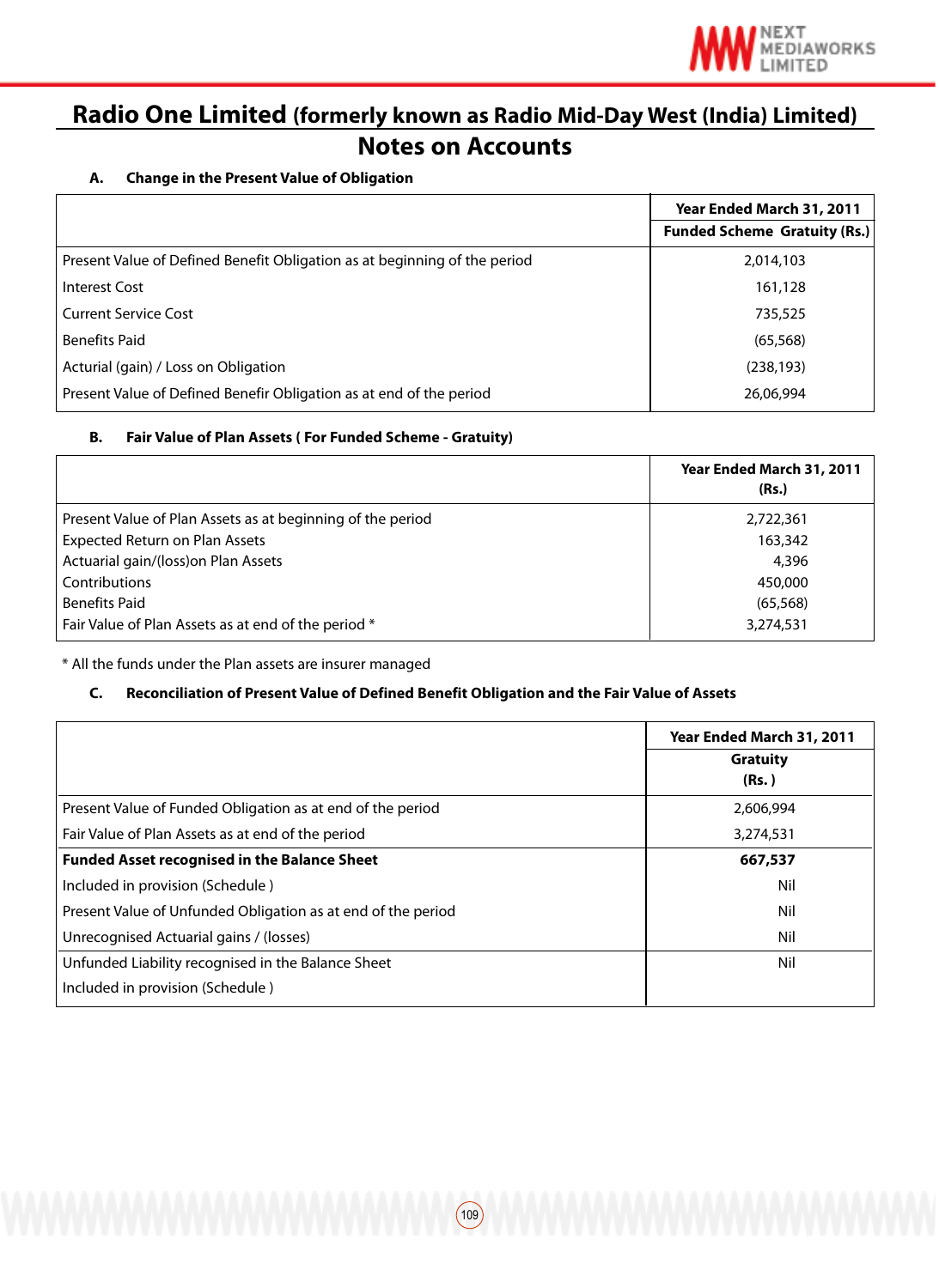### **1. Amount recognised in the Balance Sheet**

|                                                                         | Year Ended March 31, 2011 |
|-------------------------------------------------------------------------|---------------------------|
|                                                                         | <b>Gratuity</b><br>(Rs.)  |
| Present Value of Defined Benefit Obligation as at the end of the period | 2,606,994                 |
| Fair Value of Plan Assets As at the end of the period                   | 3,274,531                 |
| Liability / (Net Asset) recognised in the Balance Sheet                 | (667, 537)                |

### **2. Expenses recognised in Profit and Loss Account**

|                                                          | Year Ended March 31, 2011<br><b>Gratuity</b><br>(Rs.) |  |
|----------------------------------------------------------|-------------------------------------------------------|--|
| <b>Current Service Cost</b>                              | 735,525                                               |  |
| Past Service Cost                                        | Nil                                                   |  |
| Interest Cost                                            | 161,128                                               |  |
| <b>Expected Return on Plan Assets</b>                    | (163, 342)                                            |  |
| Curtailment Cost / (Credit)                              | Nil                                                   |  |
| Settlement Cost / (Credit)                               | Nil                                                   |  |
| Net Actuarial (gain) / Loss recognised in the Period     | (242, 590)                                            |  |
| Total Expenses recognised in the Profit and Loss Account | 490,722                                               |  |

The expected rate of return on plan assets is based on market expectations at the beginning of the period. The rate of return on risk free investments is taken as reference for this purpose.

The company has based on actuarial valuations charged an amount of Rs. 372,917 as expenses on account of Leave encashment payable to the employee.

**m)** The company has only one segment namely Radio broadcasting, hence no separate disclosure of segment-wise information has been made.

### **l) Earnings per share**

| <b>Particulars</b>                                                | <b>March 31, 2011</b> | March 31, 2010 |
|-------------------------------------------------------------------|-----------------------|----------------|
| Net loss for the year attributable to equity shareholders         | 61,084,580            | 152,199,904    |
| <b>Calculation of weighted average number of equity shares</b>    |                       |                |
| Number of shares at the beginning of the year                     | 100,749,761           | 100,749,761    |
| Weighted average number of Shares issued during the year          | 8,106,004             |                |
| Weighted average number of equity shares at the end of the period | 108,855,765           | 100,749,761    |
| Basic and diluted earnings / (loss) (in Rupees) per share         | (0.83)                | (1.60)         |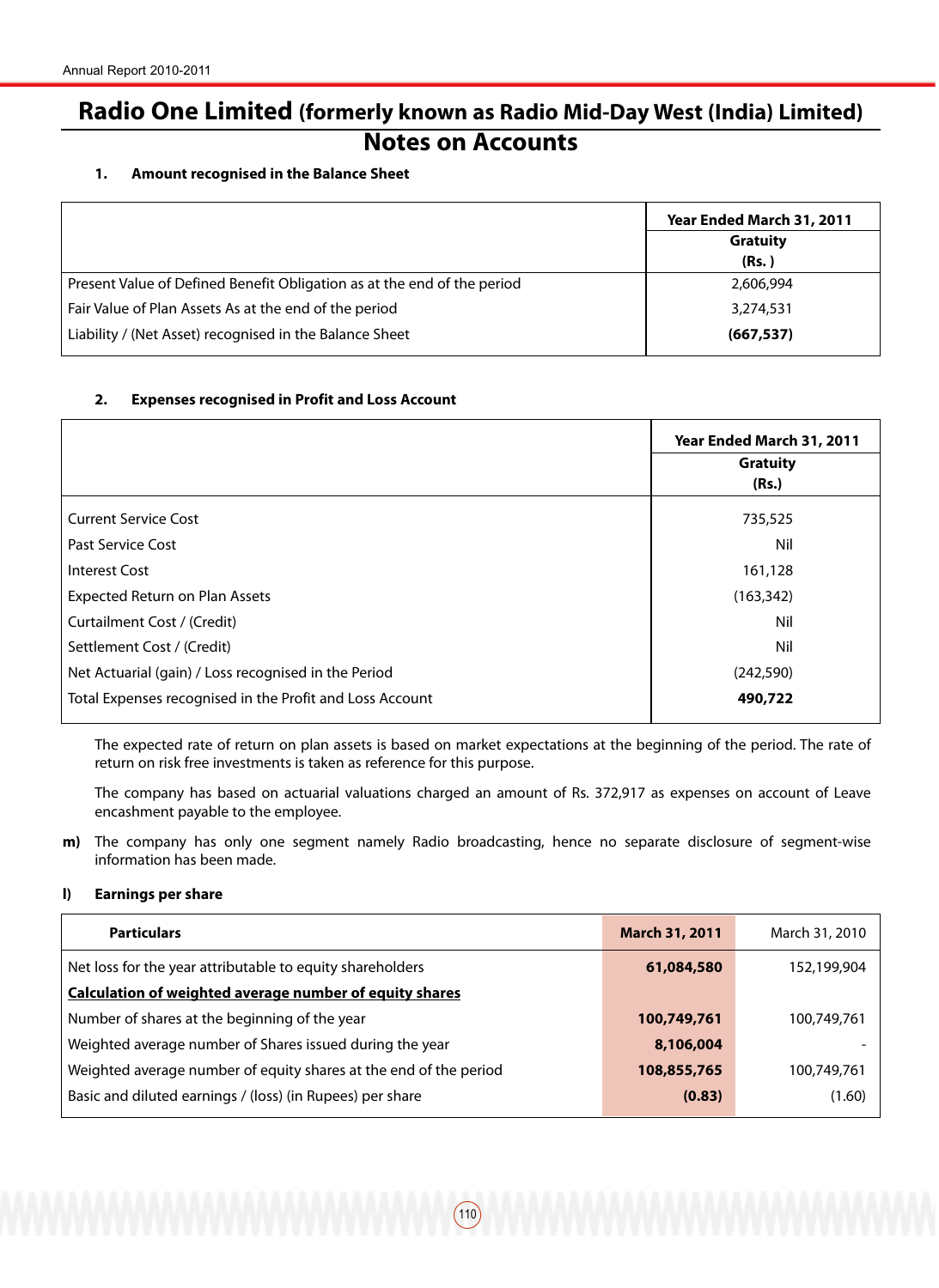

- **o)** Arrears of cumulative preference dividend for the year amounts to Rs. 491.21 lakhs.
- **p)** Previous years figures have been re-grouped / recast wherever necessary, to make them comparable with the current year's figures.
- **q)** Additional information required under Part II of Schedule VI of the Companies Act, 1956 has been furnished to the extent applicable.
- **r)** The Company has seven radio stations on air as on the date of the Balance Sheet.

**For Radio One Limited**

**Vineet Singh Hukmani Dilip Cherian** Managing Director **Director** Director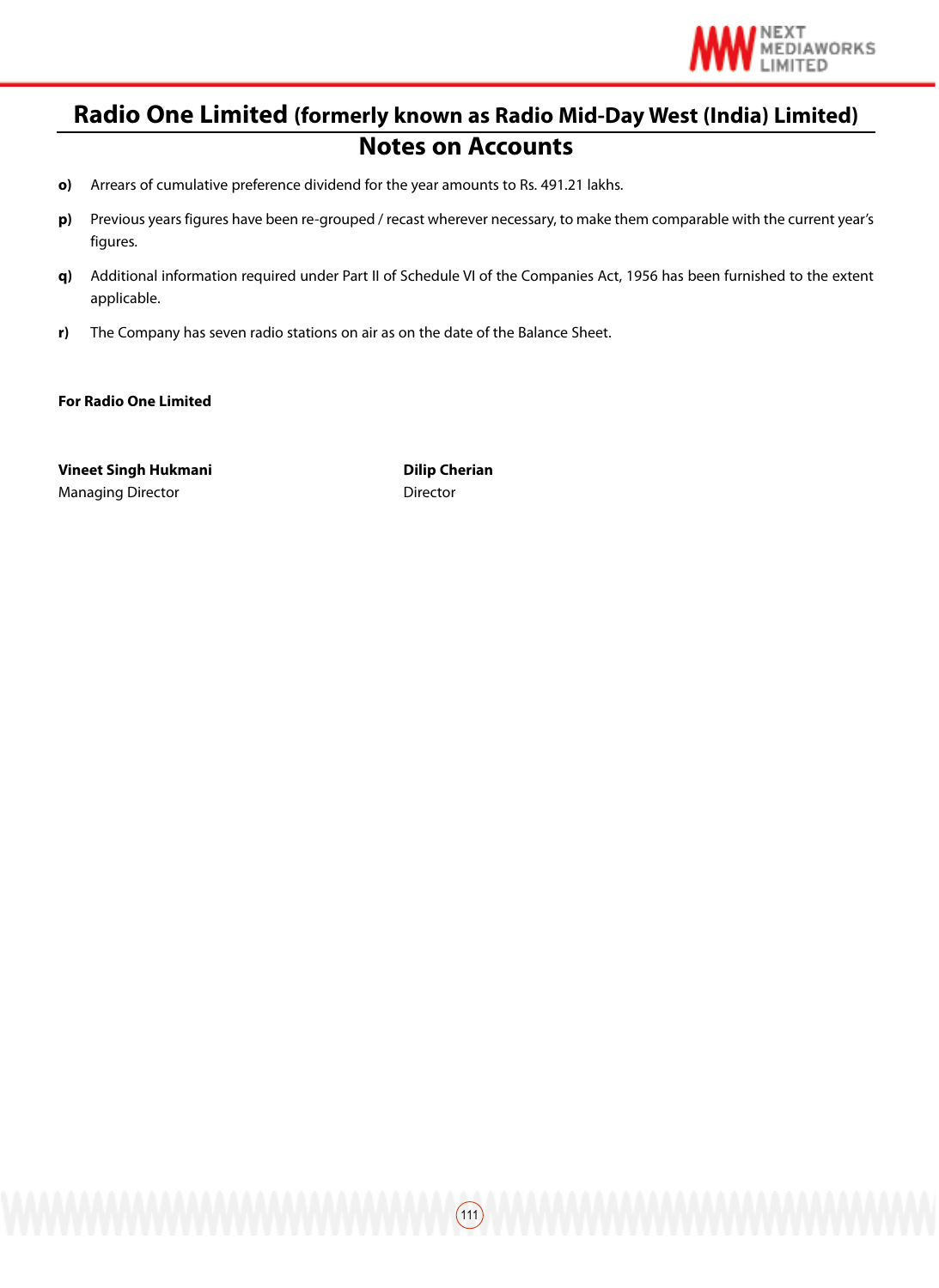# **Radio One Limited (formerly known as Radio Mid-Day West (India) Limited)**

### **Balance -Sheet Abstract And Company's General Business Profile**

| Т            | <b>Registration Details</b>                                                   |                                                                                                                                                    |                                                                          |                                                                                       |
|--------------|-------------------------------------------------------------------------------|----------------------------------------------------------------------------------------------------------------------------------------------------|--------------------------------------------------------------------------|---------------------------------------------------------------------------------------|
|              | <b>Registration No</b>                                                        | $\overline{3}$<br>$\overline{2}$<br>$\overline{2}$<br>$2^{\circ}$<br>$\mathbf{3}$<br>$\mathbf{1}$<br>$\mathbf{1}$<br>1<br>$\overline{\phantom{a}}$ | <b>State Code</b>                                                        | $\mathbf{1}$<br>1                                                                     |
|              | Balance Sheet Date :-                                                         | Month<br>Date<br>Year                                                                                                                              |                                                                          |                                                                                       |
|              |                                                                               | 3<br>0<br>3<br>2<br>0<br>1<br>$\mathbf{1}$<br>1                                                                                                    |                                                                          |                                                                                       |
|              | 2 <br>$\overline{2}$<br><b>CIN Number</b><br>U<br>$\mathbf{3}$                | M<br>H<br>9<br>9<br>P<br>$\pmb{0}$<br>$\mathbf{1}$<br>9<br>$\mathbf{1}$                                                                            | $\mathsf C$<br>2 3 3<br>$\mathbf{1}$<br>$\overline{2}$<br>$\overline{2}$ |                                                                                       |
| $\mathbf{u}$ | Capital raised during the period (Amount in Rs. Thousands)                    |                                                                                                                                                    |                                                                          |                                                                                       |
|              | Public Issue                                                                  | N                                                                                                                                                  | <b>Rights Issue</b>                                                      | N                                                                                     |
|              | <b>Bonus Issue</b>                                                            | 6<br>7<br>3<br>5<br>7                                                                                                                              | <b>Private Placements</b>                                                | $\overline{2}$<br>5<br>$\pmb{0}$<br>5<br>$\mathbf 0$<br>$\mathbf 0$                   |
| Ш            |                                                                               | Position of Mobilisation and Deployment of Funds (Amount in Rs. Thousands)                                                                         |                                                                          |                                                                                       |
|              | <b>Total Liabilities</b>                                                      | $\overline{2}$<br>$\overline{2}$<br>$\overline{4}$<br>9<br>$\overline{7}$<br>5<br>$\overline{3}$                                                   | <b>Total Assets</b>                                                      | $\overline{2}$<br>9<br>$\boldsymbol{7}$<br>5<br>$\overline{2}$<br>4<br>$\overline{3}$ |
|              | Sources of Funds<br>Paid-up Capital                                           | $\overline{\mathbf{4}}$<br>$\overline{7}$<br>$\mathbf 2$<br>$\pmb{0}$<br>9<br>9<br>1                                                               | Reserves and Surplus                                                     | 3<br>$\overline{2}$<br>6<br>$\sqrt{5}$<br>$\overline{2}$<br>5                         |
|              | <b>Secured Loans</b>                                                          | $\overline{2}$<br>8<br>8<br>5<br>$\mathbf 0$<br>$\mathbf 0$                                                                                        | <b>Unsecured Loans</b>                                                   | $\mathbf{1}$<br>$\mathbf{3}$<br>$\overline{2}$<br>9<br>$\overline{4}$<br>$\mathbf 0$  |
|              | <b>Application of Funds</b>                                                   |                                                                                                                                                    |                                                                          |                                                                                       |
|              | Net Fixed Assets /                                                            | $\mathbf 2$<br>6<br>$\overline{7}$<br>$\overline{4}$<br>9<br>$\overline{3}$                                                                        | Investments                                                              | ${\sf N}$<br>$\mathsf{L}$<br>$\mathbf{I}$                                             |
|              | Incidental Expenditure                                                        |                                                                                                                                                    | <b>Net Current Asset</b>                                                 | 5<br>5<br>9<br>5<br>8                                                                 |
|              | During the Construction Period                                                |                                                                                                                                                    |                                                                          |                                                                                       |
|              | Pending Allocation to Capital /                                               |                                                                                                                                                    |                                                                          |                                                                                       |
|              | <b>Other Accounts</b>                                                         | N<br>L                                                                                                                                             | Misc. Expenditure                                                        | N<br>$\mathsf{L}$                                                                     |
|              | <b>Deferred Tax Assets</b>                                                    | $\overline{4}$<br>3<br>8<br>8<br>$\mathbf{1}$<br>$\mathbf 0$                                                                                       | <b>Accumulated Losses</b>                                                | $\overline{7}$<br>5<br>9<br>$\overline{2}$<br>$\overline{4}$<br>$\mathbf{1}$          |
| IV           |                                                                               | <b>Performance of Company (Amount in Rs. Thousands)</b>                                                                                            |                                                                          |                                                                                       |
|              | Turnover                                                                      | 3<br>6<br>6<br>4<br>$\overline{a}$<br>$\mathbf{1}$                                                                                                 | <b>Total Expenditure</b>                                                 | 6<br>$\overline{7}$<br>8<br>$\overline{7}$<br>$\,8\,$<br>6                            |
|              | Profit / Loss before Tax                                                      | 5<br>8<br>0<br>0<br>1                                                                                                                              | Profit / Loss after Tax                                                  | $\overline{2}$<br>6<br>$\mathbf{1}$<br>$\mathbf{1}$<br>$\mathbf{1}$                   |
|              | Earning per share (Rs.)                                                       | 8<br>3<br>$\Omega$                                                                                                                                 | Dividend rate %                                                          | $\overline{A}$<br>N                                                                   |
| v            | <b>Generic Names of Principal Services of Company (as per monetary terms)</b> |                                                                                                                                                    |                                                                          |                                                                                       |
|              | Item Code No. (ITC Code)                                                      | N A                                                                                                                                                |                                                                          |                                                                                       |
|              | <b>Service Description</b>                                                    | <b>Radio Broadcasting Services</b>                                                                                                                 |                                                                          |                                                                                       |
|              |                                                                               |                                                                                                                                                    | For and behalf of the Board of Directors<br><b>Radio One Limited</b>     |                                                                                       |
|              | Place: Mumbai<br>Date: May 5, 2011                                            | <b>Vineet Singh Hukmani</b><br><b>Managing Director</b>                                                                                            | <b>Dilip Cherian</b><br>Director                                         | Aarti Kathariya<br><b>Company Secretary</b>                                           |

 $(112)$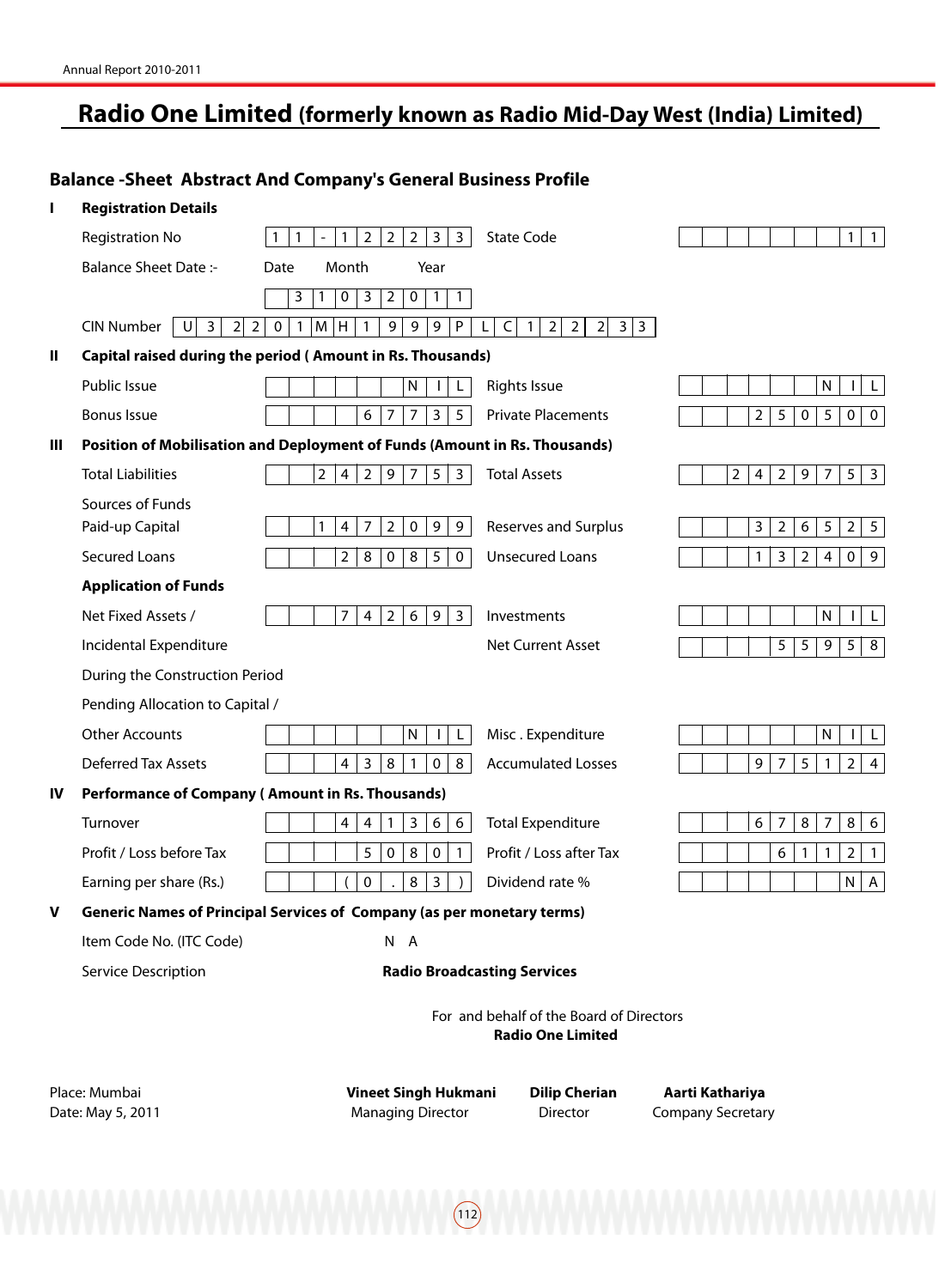

# **NEXT MEDIAWORKS LIMITED**

Registered Office: Peninsula Centre, Dr. S.S. Rao Road, Parel, Mumbai - 400 012.

# **NOTICE**

**NOTICE** is hereby given that the 30th ANNUAL GENERAL MEETING of the Company will be held on Thursday, 8th day of September, 2011 at 4.00 p.m. at Kamalnayan Bajaj Hall Auditorium, Bajaj Bhavan, Jamnalal Bajaj Marg, 226, Nariman Point, Mumbai – 400 021 to transact the following business:

### **ORDINARY BUSINESS**

- 1) To receive, consider and adopt the Audited Balance Sheet as at 31st March 2011 and the Profit and Loss Account for the financial year ended on that date together with the Directors' Report and the Auditors' Report thereon.
- 2) To appoint a Director in place of Mr. Narayan Varma, who retires by rotation at this meeting and being eligible, offers himself for re-appointment.
- 3) To appoint a Director in place of Mr. Nana Chudasama, who retires by rotation at this meeting and being eligible, offers himself for re-appointment.
- 4) To appoint Auditors and to fix their remuneration.

### **SPECIAL BUSINESS**

5) To consider and if thought fit, to pass with or without modification(s), the following resolution as an **Ordinary Resolution:**

**"RESOLVED that** Ms. Monisha Shah, who was appointed as an Additional Director with effect from May 5, 2011 on the Board of the Company in terms of Section 260 of the Companies Act, 1956 and who holds office upto the date of this Annual General Meeting, and in respect of whom a Notice has been received from a Member in writing, under Section 257 of the said Act, proposing her candidature for the office of the Director, be and is hereby appointed as a Director of the Company, liable to retire by rotation."

### **NOTES:**

- 1. **A MEMBER ENTITLED TO ATTEND AND VOTE IS ENTITLED TO APPOINT A PROXY TO ATTEND AND VOTE INSTEAD OF HIMSELF AND A PROXY NEED NOT BE A MEMBER.**
- 2. The Register of Members and Share Transfer Books of the Company will be closed from Wednesday, August 31, 2011 to Thursday, September 8, 2011 (both days inclusive) for annual closure as per the Listing Agreements.
- 3. Members desiring any information on the accounts at the annual general meeting are requested to write to the Company at least seven days in advance, so as to enable the Company to keep the information ready at the meeting.
- 4. All documents referred to in the accompanying notice are open for inspection at the Registered Office of the Company during office hours on all working days, except Saturdays and holidays, between 11.00 a.m. and 1.00 p.m. upto the date of the Annual General Meeting.
- 5. As a measure of economy, copies of annual report will not be distributed at the annual general meeting. Members are requested to bring their copies of the annual report to the meeting.
- 6. Members are requested to notify immediately any change in their address and/or the Bank Mandate details to the Company's Registrars and Share Transfer Agents for shares held in physical form and to their respective Depository Participants for shares held in electronic form.

By Order of the Board of Directors

**For Next Mediaworks Limited**

**Tarique Ansari**  Chairman & Managing Director

### **Registered Office:**

Peninsula Centre, Dr. S. S. Rao Road, Parel, Mumbai – 400 012.

Mumbai, May 5, 2011

113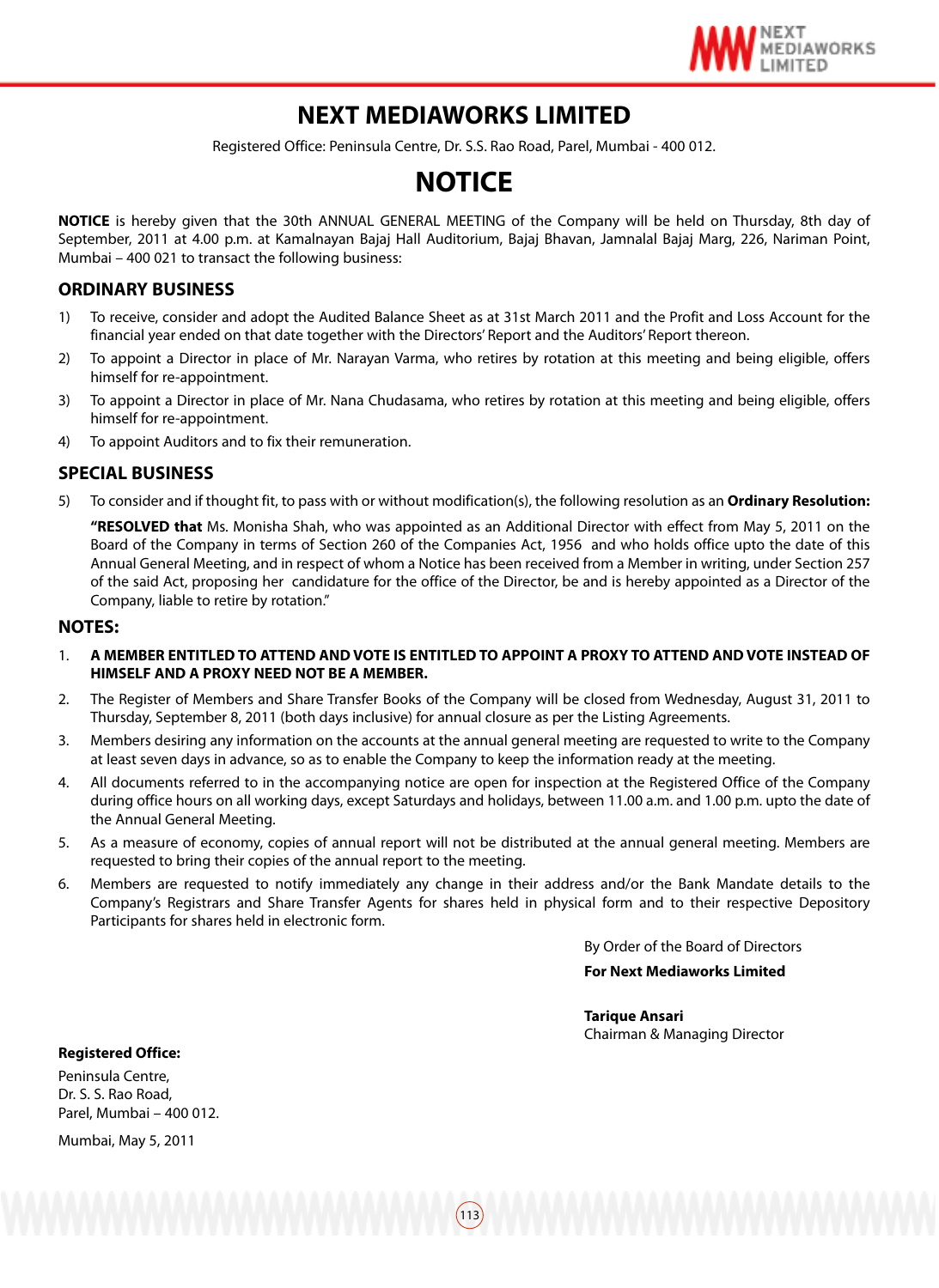## **NEXT MEDIAWORKS LIMITED**

### **EXPLANATORY STATEMENT PURSUANT TO SECTION 173 OF THE COMPANIES ACT, 1956.**

#### **ITEM NO. 5**

Ms. Monish Shah was appointed as an Additional Director of the Company with effect from May 5, 2011, in accordance with the provisions of Section 260 of the Companies Act, 1956 and Article 129 of the Articles of Association of the Company.

Pursuant to Section 260 of the Companies Act, 1956, the above Director hold office upto the date of the ensuing Annual General Meeting. The Company has received Notice from a Member of the Company under Section 257 of the Companies Act, 1956, proposing her respective candidature for the office of the Director.

Keeping in view the experience and qualification of the aforesaid person, your Directors considered it to be in the interest of the Company, if she is appointed as a Director of the Company, liable to retire by rotation as per the provisions of the Companies Act, 1956.

The Directors recommend the Resolution to the Members for their acceptance.

The aforesaid Director may be deemed to be concerned or interested in the resolution relating to her respective appointment.

None of the other Directors of the Company are in any way interested.

**For Next Mediaworks Limited**

**Tarique Ansari**  Chairman & Managing Director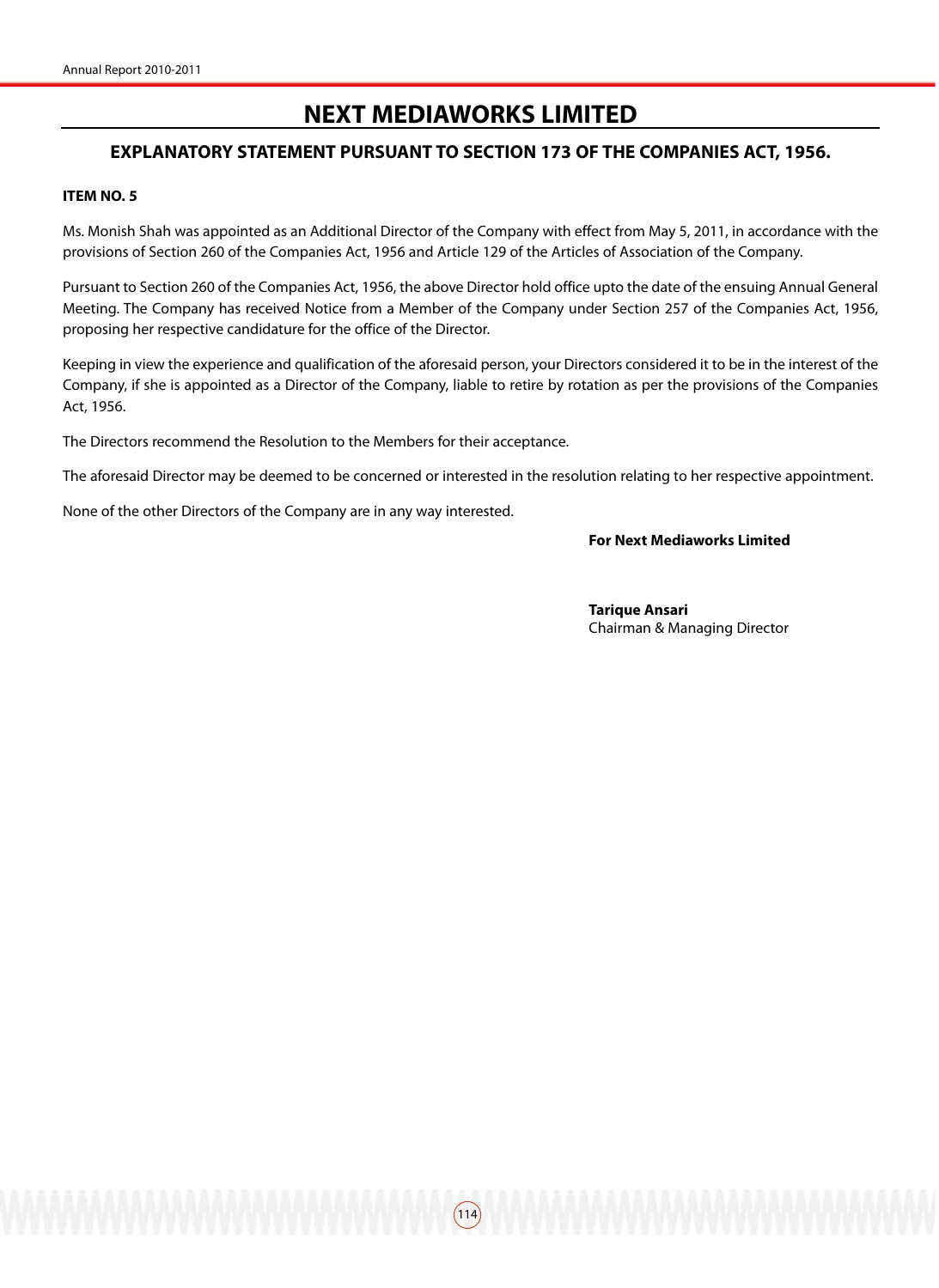

### **NEXT MEDIAWORKS LIMITED**

### **(formerly Mid-Day Multimedia Limited)**

**ATTENDANCE SLIP**

Registered Office: Peninsula Centre, Dr. S. S. Rao Road, Parel, Mumbai - 400 012. PLEASE FILL ATTENDANCE SLIP AND HAND IT OVER AT THE ENTRANCE OF THE MEETING VENUE.

Joint Shareholders may obtain additional Attendance Slip on request.

Regd. Folio No.

| $\overline{\phantom{a}}$ DP. Id* |  |
|----------------------------------|--|
| Client Id*                       |  |

NAME AND ADDRESS OF THE SHAREHOLDER

No. of Share(s) held:

I hereby record my presence at the **30th ANNUAL GENERAL MEETING** of the Company held on Thursday, 8th day of September, 2011 at 4.00 p.m. at Kamalnayan Bajaj Hall Auditorium, Bajaj Bhavan, Jamnalal Bajaj Marg, 226, Nariman Point, Mumbai – 400 021.

Signature of the Shareholder or proxy \*Applicable for investors holding shares in electronic form.

............... TEAR HERE ....

### **NEXT MEDIAWORKS LIMITED (formerly Mid-Day Multimedia Limited)**

**PROXY FORM**

Stamp

Registered Office: Peninsula Centre, Dr. S. S. Rao Road, Parel, Mumbai - 400 012.

| DP. Id*                                                                                                                                                                                                                                                                    |         |      | Regd. Folio No. |                           |  |  |
|----------------------------------------------------------------------------------------------------------------------------------------------------------------------------------------------------------------------------------------------------------------------------|---------|------|-----------------|---------------------------|--|--|
| Client Id*                                                                                                                                                                                                                                                                 |         |      |                 |                           |  |  |
| I/We.                                                                                                                                                                                                                                                                      |         |      |                 |                           |  |  |
|                                                                                                                                                                                                                                                                            |         |      |                 |                           |  |  |
|                                                                                                                                                                                                                                                                            |         |      |                 |                           |  |  |
|                                                                                                                                                                                                                                                                            |         |      |                 |                           |  |  |
|                                                                                                                                                                                                                                                                            |         |      |                 |                           |  |  |
| behalf at the 30th ANNUAL GENERAL MEETING of the Company to be held on Thursday, 8th day of September, 2011 at 4.00<br>p.m. at Kamalnayan Bajaj Hall Auditorium, Bajaj Bhavan, Jamnalal Bajaj Marg, 226, Nariman Point, Mumbai - 400 021 or at any<br>adjournment thereof. |         |      |                 |                           |  |  |
| المقطعة والمستحدثات                                                                                                                                                                                                                                                        | المصاما | ำการ |                 | Affix<br>Re. 1<br>Revenue |  |  |

Signed this ............................................ day of .............................. 2011.

\*Applicable for investors holding shares in electronic form.

Note: The Proxy in order to be effective should be duly stamped, completed and signed and must be deposited at the Registered Office of the Company not less than 48 hours before the time for holding the aforesaid meeting. The Proxy need not be a member of the Company.